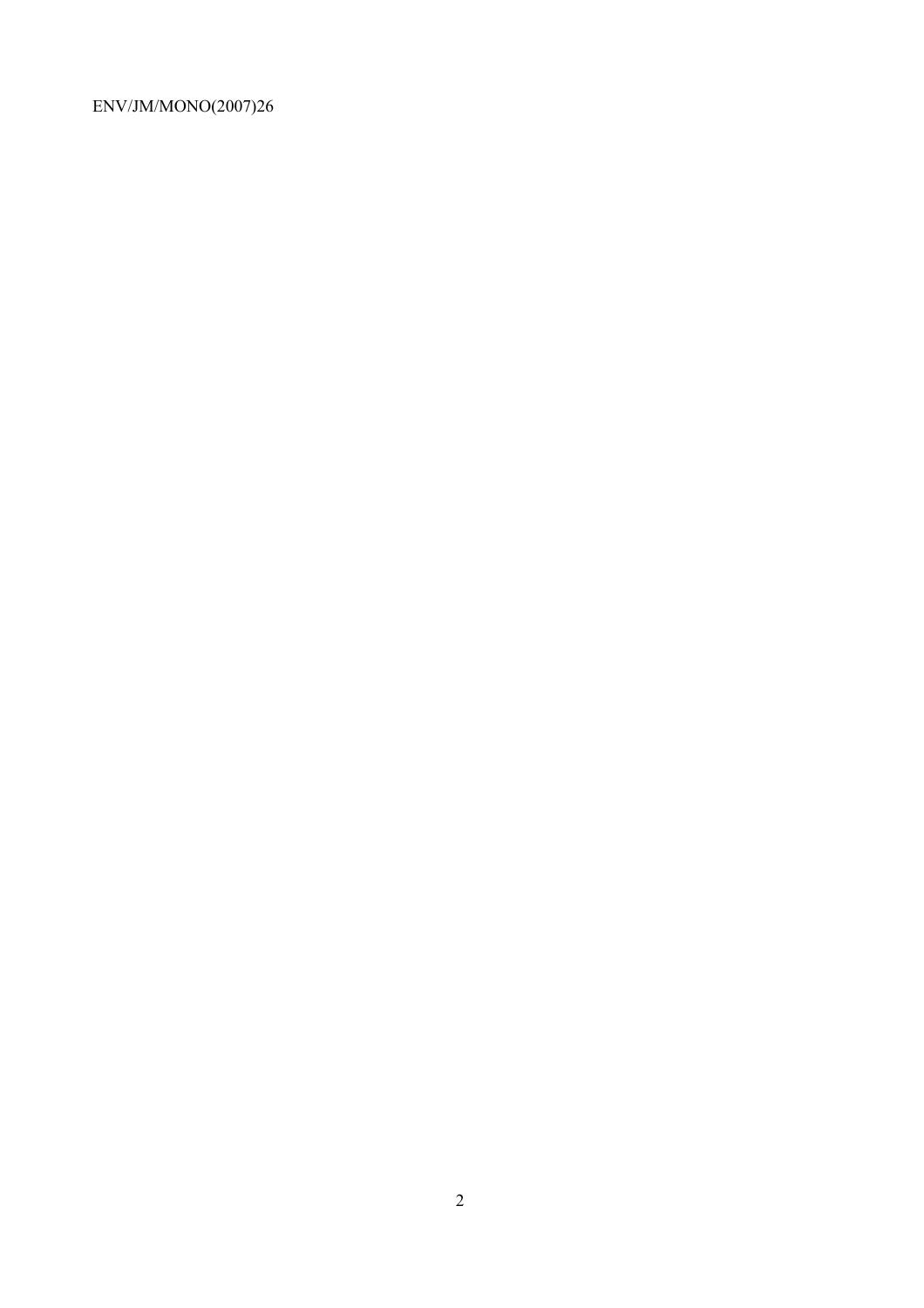# **OECD Environment, Health and Safety Publications**

**Series on Testing and Assessment** 

**No. 79** 

# **VALIDATION REPORT OF THE FULL LIFE-CYCLE TEST WITH THE HARPACTICOID COPEPODS NITOCRA SPINIPES AND AMPHIASCUS TENUIREMIS AND THE CALANOID COPEPOD ACARTIA TONSA – PHASE 1**

**Environment Directorate** 

**Organisation for Economic Co-operation and Development** 

**2007**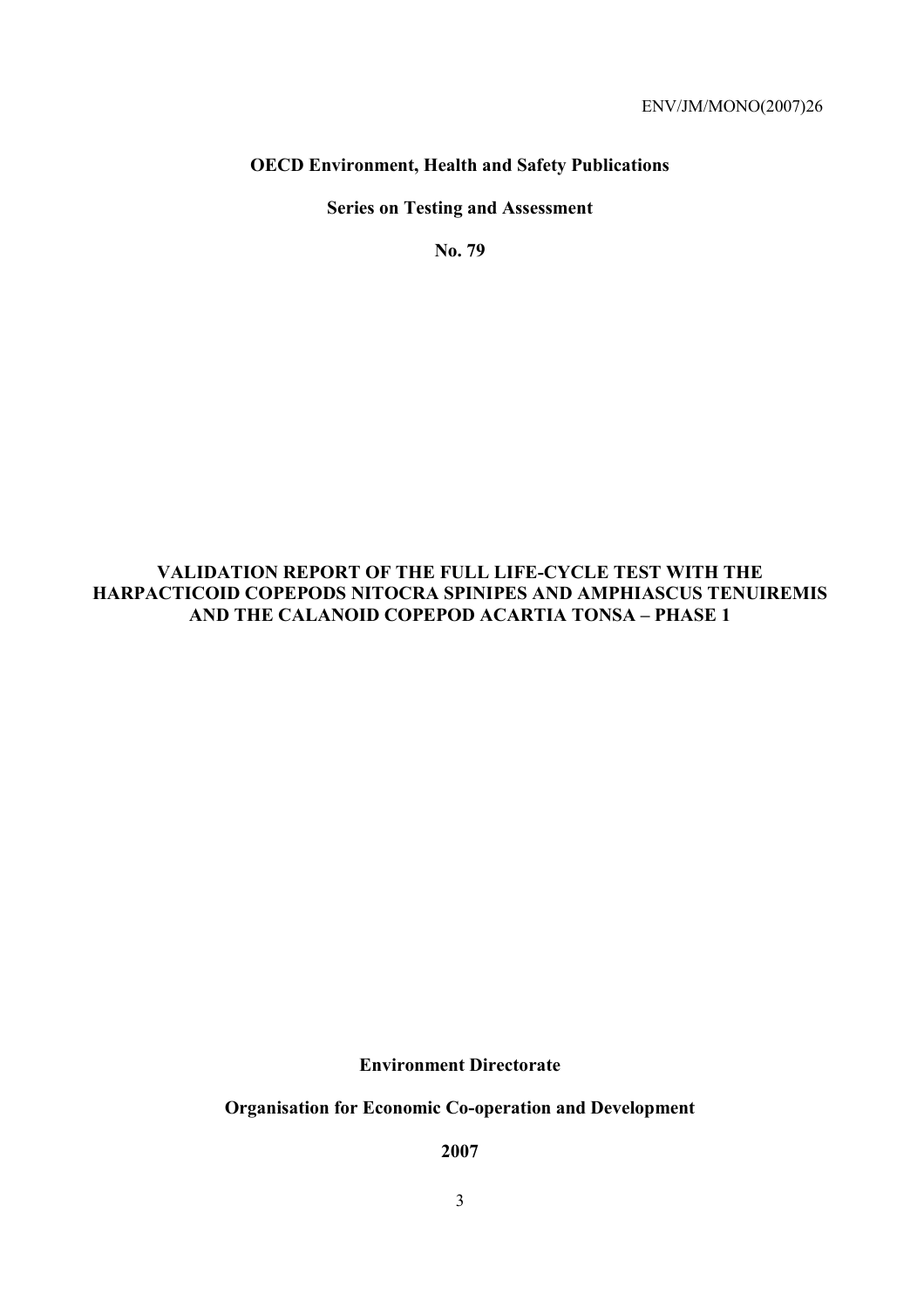#### **Also published in the Series on Testing and Assessment:**

No. 1, *Guidance Document for the Development of OECD Guidelines for Testing of Chemicals (1993; reformatted 1995, revised 2006)* 

No. 2, *Detailed Review Paper on Biodegradability Testing (1995)* 

No. 3, *Guidance Document for Aquatic Effects Assessment (1995)* 

No. 4, *Report of the OECD Workshop on Environmental Hazard/Risk Assessment (1995)* 

No. 5, *Report of the SETAC/OECD Workshop on Avian Toxicity Testing (1996)* 

No. 6, *Report of the Final Ring-test of the Daphnia magna Reproduction Test (1997)* 

No. 7, *Guidance Document on Direct Phototransformation of Chemicals in Water (1997)* 

No. 8, *Report of the OECD Workshop on Sharing Information about New Industrial Chemicals Assessment (1997)* 

No. 9, *Guidance Document for the Conduct of Studies of Occupational Exposure to Pesticides during Agricultural Application (1997)* 

No. 10, *Report of the OECD Workshop on Statistical Analysis of Aquatic Toxicity Data (1998)* 

No. 11, *Detailed Review Paper on Aquatic Testing Methods for Pesticides and industrial Chemicals (1998)* 

No. 12, *Detailed Review Document on Classification Systems for Germ Cell Mutagenicity in OECD Member Countries (1998)* 

No. 13, *Detailed Review Document on Classification Systems for Sensitising Substances in OECD Member Countries 1998)* 

No. 14, *Detailed Review Document on Classification Systems for Eye Irritation/Corrosion in OECD Member Countries (1998)* 

No. 15, *Detailed Review Document on Classification Systems for Reproductive Toxicity in OECD Member Countries (1998)* 

No. 16, *Detailed Review Document on Classification Systems for Skin Irritation/Corrosion in OECD Member Countries (1998)*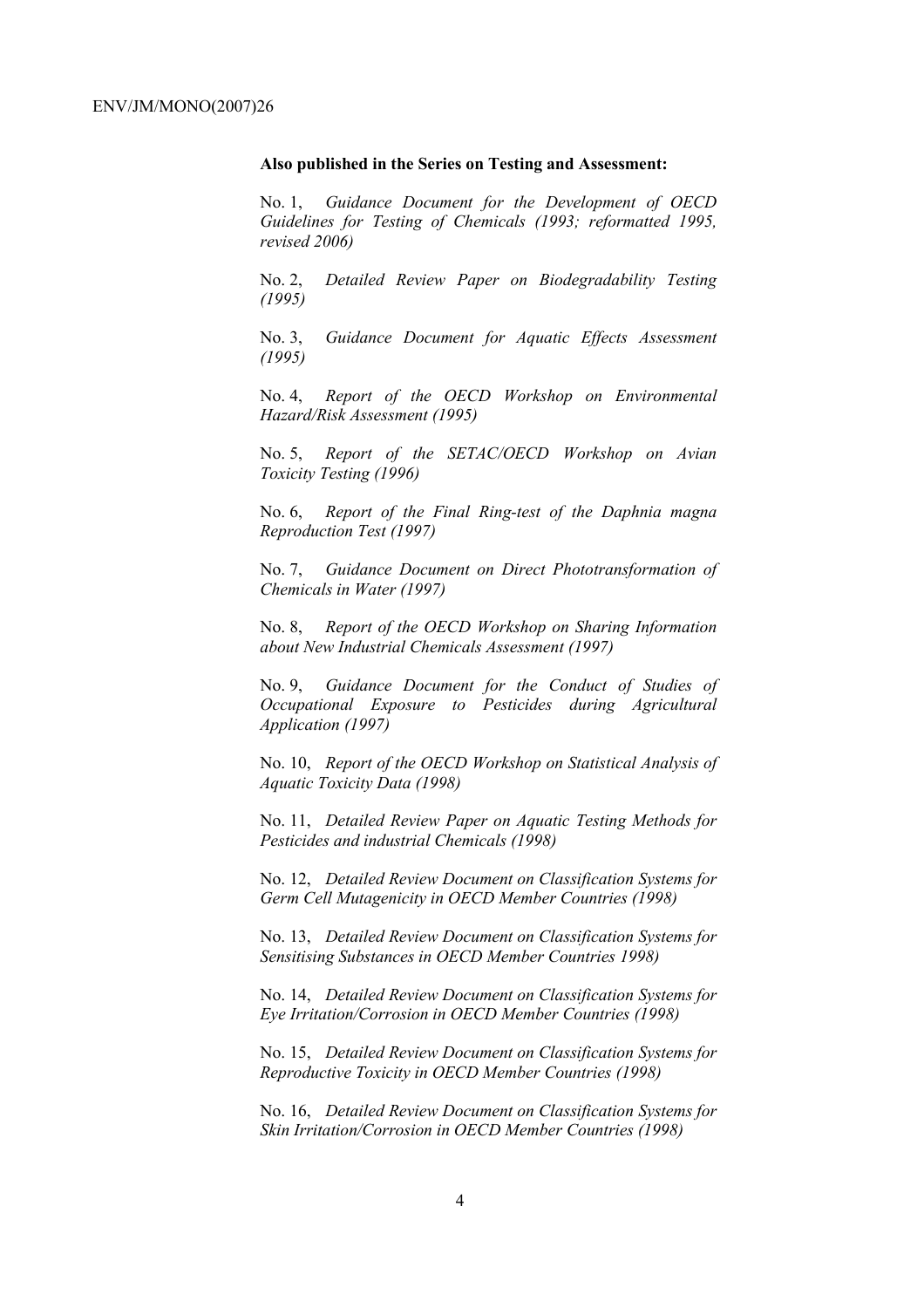No. 17, *Environmental Exposure Assessment Strategies for Existing Industrial Chemicals in OECD Member Countries (1999)* 

No. 18, *Report of the OECD Workshop on Improving the Use of Monitoring Data in the Exposure Assessment of Industrial Chemicals (2000)* 

No. 19, *Guidance Document on the Recognition, Assessment and Use of Clinical Signs as Humane Endpoints for Experimental Animals used in Safety Evaluation (1999)* 

No. 20, *Revised Draft Guidance Document for Neurotoxicity Testing (2004)* 

No. 21, *Detailed Review Paper: Appraisal of Test Methods for Sex Hormone Disrupting Chemicals (2000)* 

No. 22, *Guidance Document for the Performance of Out-door Monolith Lysimeter Studies (2000)* 

No. 23, *Guidance Document on Aquatic Toxicity Testing of Difficult Substances and Mixtures (2000)* 

No. 24, *Guidance Document on Acute Oral Toxicity Testing (2001)* 

No. 25*, Detailed Review Document on Hazard Classification Systems for Specifics Target Organ Systemic Toxicity Repeated Exposure in OECD Member Countries (2001)* 

No. 26, *Revised Analysis of Responses Received from Member Countries to the Questionnaire on Regulatory Acute Toxicity Data Needs (2001)* 

No 27, *Guidance Document on the Use of the Harmonised System for the Classification of Chemicals Which are Hazardous for the Aquatic Environment (2001)* 

No 28, *Guidance Document for the Conduct of Skin Absorption Studies (2004)* 

No 29, *Guidance Document on Transformation/Dissolution of Metals and Metal Compounds in Aqueous Media (2001)* 

No 30, *Detailed Review Document on Hazard Classification Systems for Mixtures (2001)* 

No 31, *Detailed Review Paper on Non-Genotoxic Carcinogens Detection: The Performance of In-Vitro Cell Transformation Assays (2007)*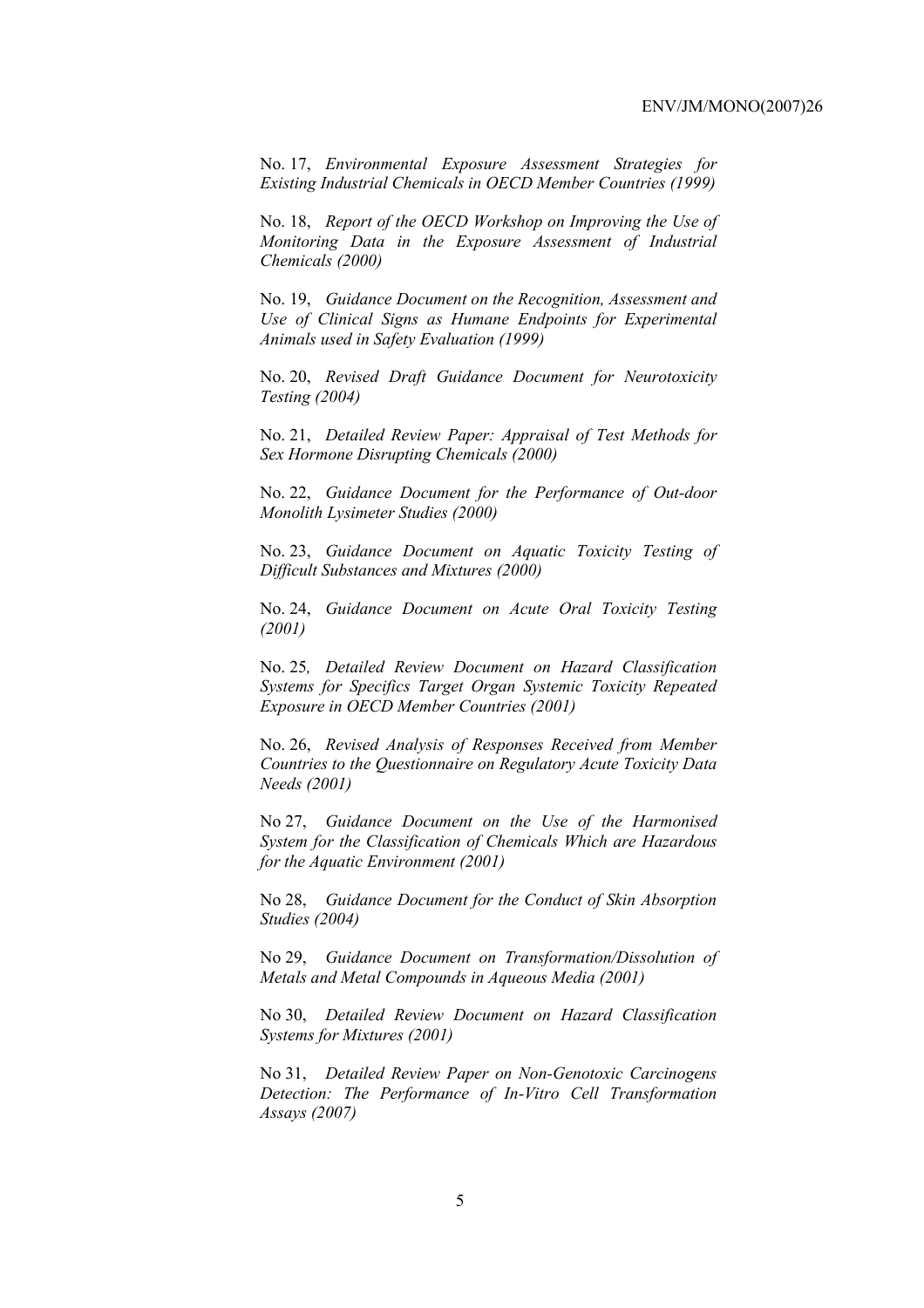No. 32, *Guidance Notes for Analysis and Evaluation of Repeat-Dose Toxicity Studies (2000)* 

No. 33, *Harmonised Integrated Classification System for Human Health and Environmental Hazards of Chemical Substances and Mixtures (2001)* 

No. 34, *Guidance Document on the Development, Validation and Regulatory Acceptance of New and Updated Internationally Acceptable Test Methods in Hazard Assessment (2005)* 

No. 35, *Guidance notes for analysis and evaluation of chronic toxicity and carcinogenicity studies (2002)* 

No. 36, *Report of the OECD/UNEP Workshop on the use of Multimedia Models for estimating overall Environmental Persistence and long range Transport in the context of PBTS/POPS Assessment (2002)* 

No. 37, *Detailed Review Document on Classification Systems for Substances Which Pose an Aspiration Hazard (2002)* 

No. 38, *Detailed Background Review of the Uterotrophic Assay Summary of the Available Literature in Support of the Project of the OECD Task Force on Endocrine Disrupters Testing and Assessment (EDTA) to Standardise and Validate the Uterotrophic Assay (2003)* 

No. 39, *Guidance Document on Acute Inhalation Toxicity Testing (in preparation)* 

No. 40, *Detailed Review Document on Classification in OECD Member Countries of Substances and Mixtures Which Cause Respiratory Tract Irritation and Corrosion (2003)* 

No. 41, *Detailed Review Document on Classification in OECD Member Countries of Substances and Mixtures which in Contact with Water Release Toxic Gases (2003)* 

No. 42, *Guidance Document on Reporting Summary Information on Environmental, Occupational and Consumer Exposure (2003)* 

No. 43, *Draft Guidance Document on Reproductive Toxicity Testing and Assessment (in preparation)* 

No. 44, *Description of Selected Key Generic Terms Used in Chemical Hazard/Risk Assessment (2003)* 

No. 45, *Guidance Document on the Use of Multimedia Models for Estimating Overall Environmental Persistence and Longrange Transport (2004)*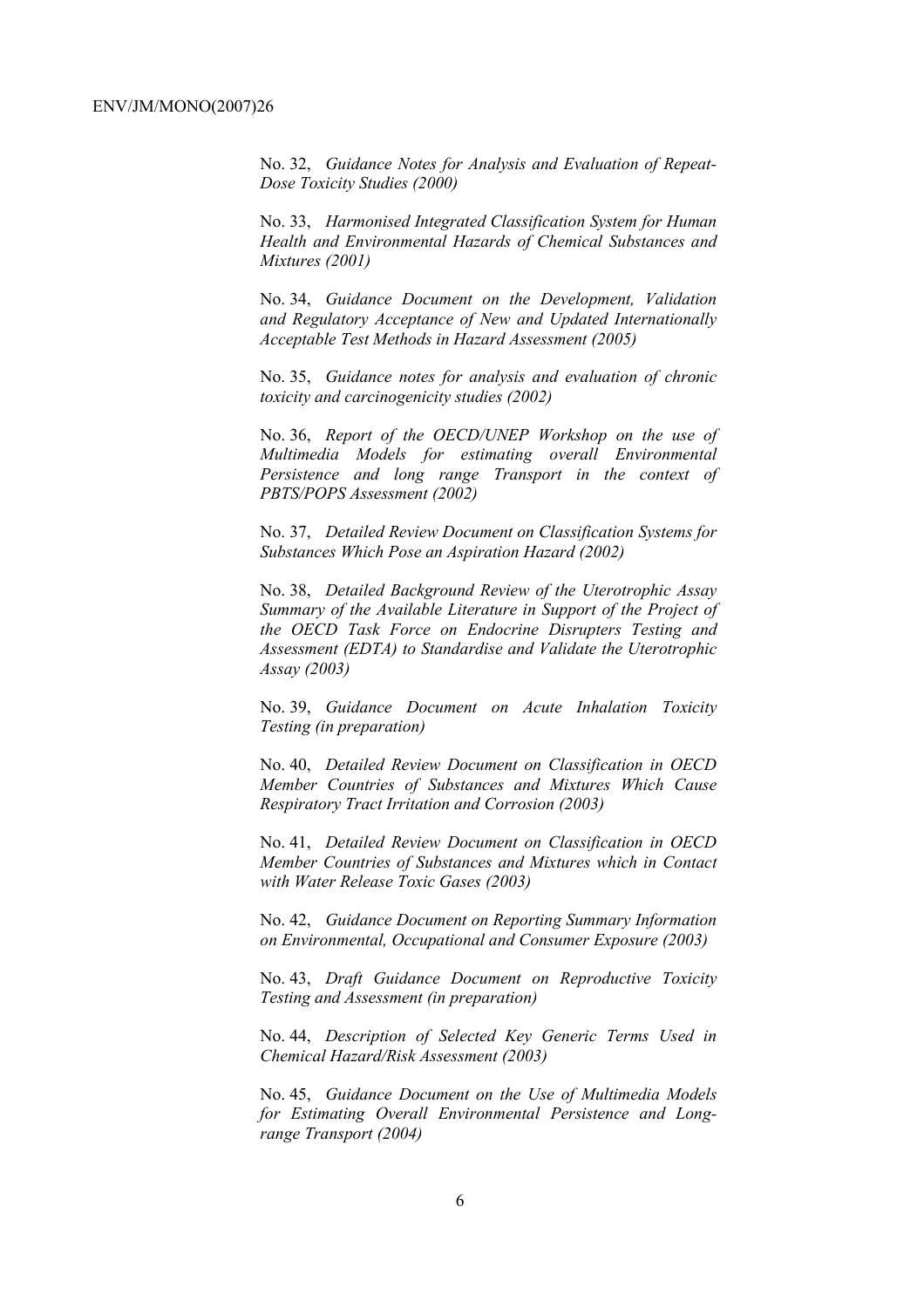No. 46, *Detailed Review Paper on Amphibian Metamorphosis Assay for the Detection of Thyroid Active Substances (2004)* 

No. 47, *Detailed Review Paper on Fish Screening Assays for the Detection of Endocrine Active Substances (2004)* 

No. 48, *New Chemical Assessment Comparisons and Implications for Work sharing (2004)* 

No. 49, *Report from the Expert Group on (Quantitative) Structure-Activity Relationships [(Q)SARs] on the Principles for the Validation of (Q)SARs (2004)* 

No. 50, *Report of the OECD/IPCS Workshop on Toxicogenomics (2005)* 

No. 51, *Approaches to Exposure Assessment in OECD Member Countries: Report from the Policy Dialogue on Exposure Assessment in June 2005 (2006)* 

No. 52, *Comparison of emission estimation methods used in Pollutant Release and Transfer Registers (PRTRs) and Emission Scenario Documents (ESDs): Case study of pulp and paper and textile sectors (2006)* 

No. 53, *Guidance Document on Simulated Freshwater Lentic Field Tests (Outdoor Microcosms and Mesocosms) (2006)* 

No. 54, *Current Approaches in the Statistical Analysis of Ecotoxicity Data: A Guidance to Application (2006)* 

No. 55, *Detailed Review Paper on Aquatic Arthropods in Life Cycle Toxicity Tests with an Emphasis on Developmental, Reproductive and Endocrine Disruptive Effects (2006)* 

No. 56, *Guidance Document on the Breakdown of Organic Matter in Litter Bags (2006)* 

No. 57, *Detailed Review Paper on Thyroid Hormone Disruption Assays (2006)* 

No. 58, *Report on the Regulatory Uses and Applications in OECD Member Countries of (Quantitative) Structure-Activity Relationship [(Q)SAR] Models in the Assessment of New and Existing Chemicals (2006)* 

No. 59, *Report of the Validation of the Updated Test Guideline 407: Repeat Dose 28-Day Oral Toxicity Study in Laboratory Rats (2006)*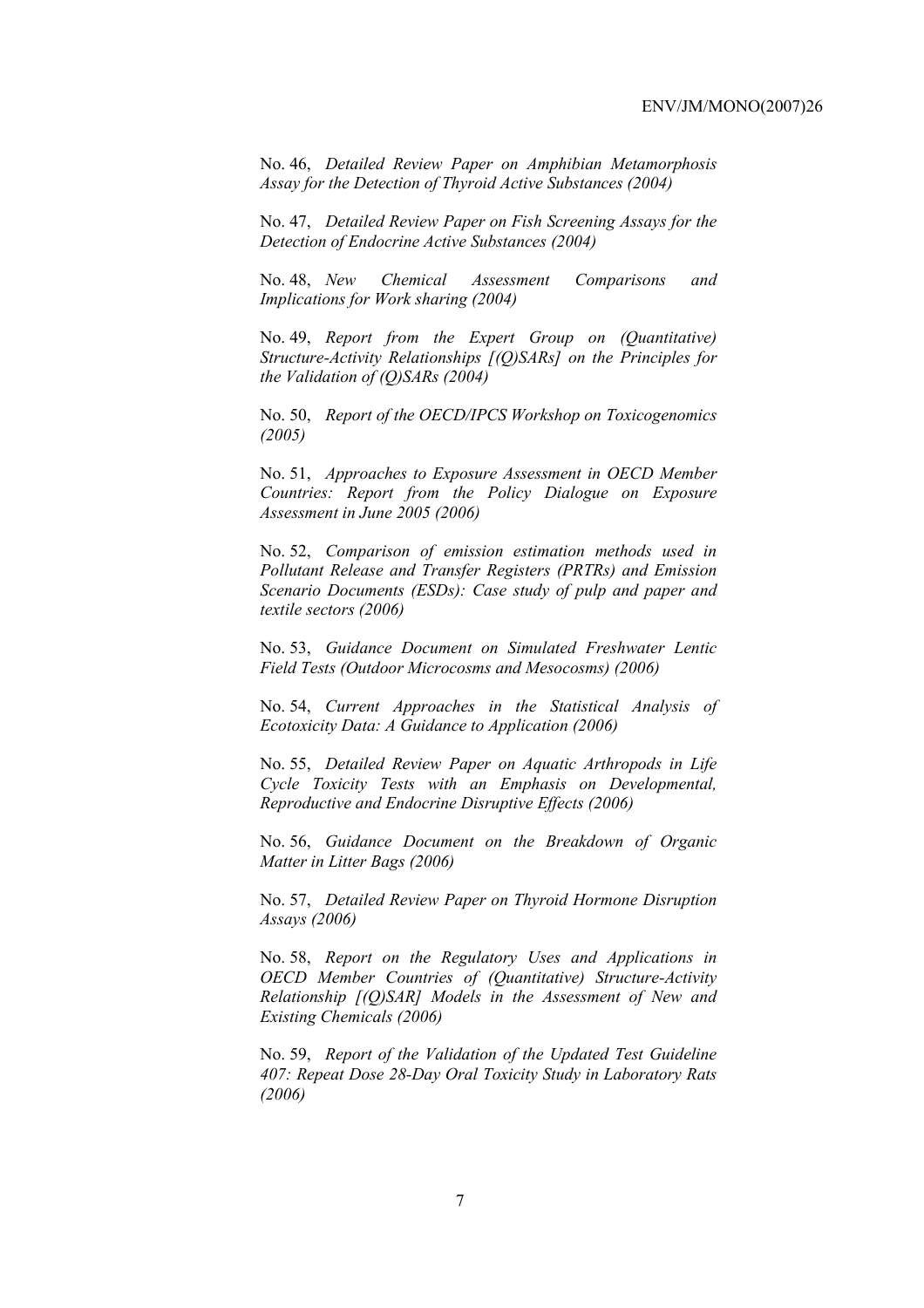No. 60, *Report of the Initial Work Towards the Validation of the 21-Day Fish Screening Assay for the Detection of Endocrine Active Substances (Phase 1A) (2006)* 

No. 61, *Report of the Validation of the 21-Day Fish Screening Assay fort he Detection of Endocrine Active Substances (Phase 1B) (2006)* 

No. 62, *Final OECD Report of the Initial Work Towards the Validation of the Rat Hershberger Assay: Phase-1, Androgenic Response to Testosterone Propionate, and Anti-Androgenic Effects of Flutamide (2006)* 

No. 63, *Guidance Document on the Definition of Residue (2006)* 

No. 64, *Guidance Document on Overview of Residue Chemistry Studies (2006)* 

No. 65, *OECD Report of the Initial Work Towards the Validation of the Rodent Uterotrophic Assay – Phase One (2006)* 

No. 66, *OECD Report of the Validation of the Rodent Uterotrophic Bioassay - Phase 2: Testing of Potent and Weak Oestrogen Agonists by Multiple Laboratories (2006)* 

No. 67, *Additional Data Supporting the Test Guideline on the Uterotrophic Bioassay in Rodents (2007)* 

No. 68, *Summary Report of the Uterotrophic Bioassay Peer Review Panel, including Agreement of the Working Group of the National Coordinators of the Test Guidelines Programme on the Follow-up of this Report (2006)* 

No 69, *Guidance Document on the Validation of (Quantitative) Structure-Activity Relationship [(Q)SAR] Models (2007)* 

No. 70, *Report on Preparation of GHS Implementation by the OECD Countries (2007)* 

No. 71, *Guidance Document on the Uterotrophic Bioassay – Procedure to Test for Antioestrogenicity (2007)* 

*No. 72, Guidance Document on Pesticide Residue analytical Methods (2007)*

No. 73, *Report of the Validation of the Rat Hershberger Assay: Phase 3: Coded testing of Androgen Agonists, Androgen Antagonists and Negative Reference Chemicals by Multiple Laboratories. Surgical Castrate Model Protocol (2007)*

No. 74, *Detailed Review Paper for Avian Two-generation Testing (2007)*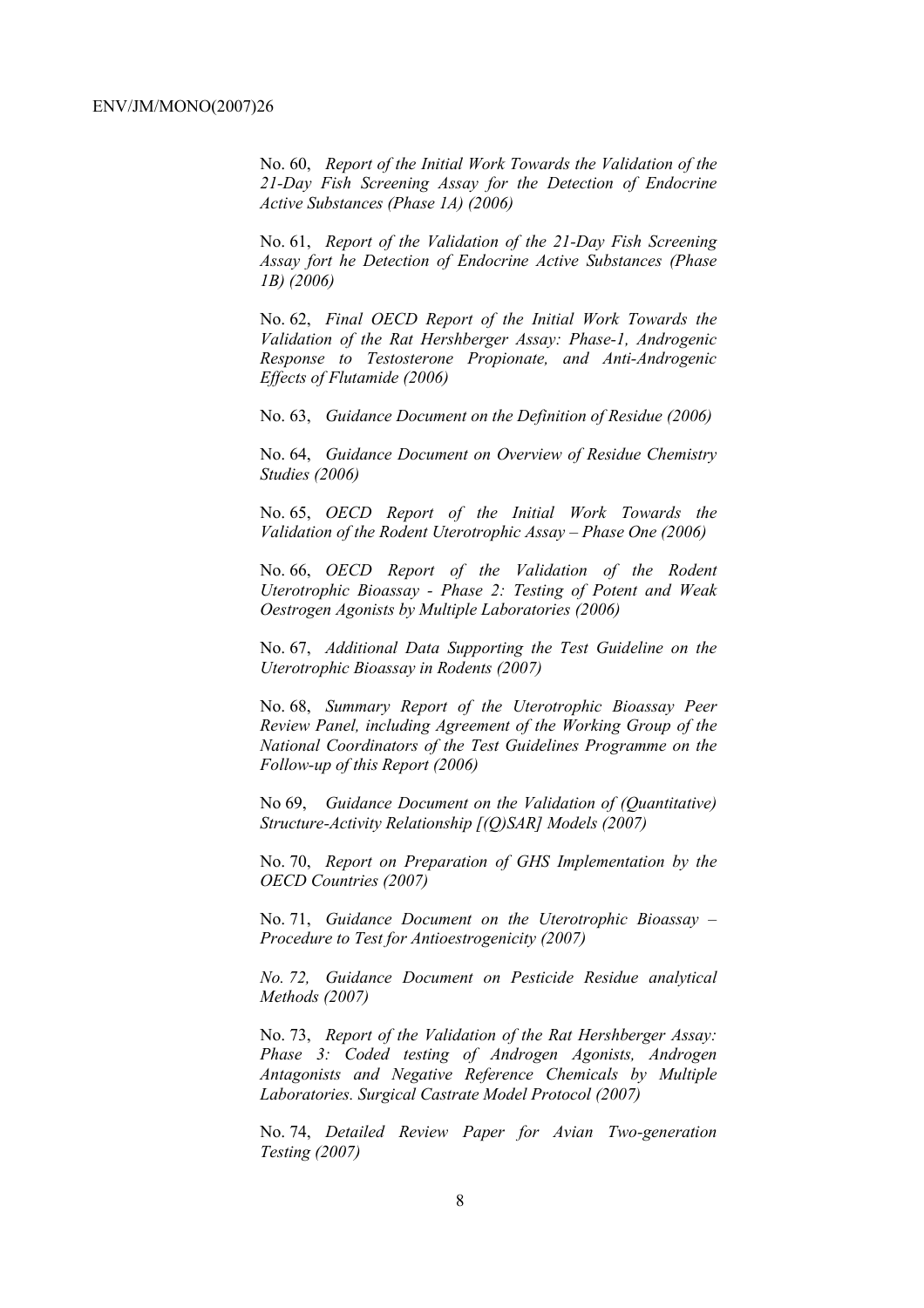No. 75, *Guidance Document on the Honeybee (Apis Mellifera L.) Brood Test under Semi-field Conditions (2007)*

No. 76, *Final Report of the Validation of the Amphibian Metamorphosis Assay for the Detection of Thyroid Active Substances: Phase 1 – Optimisation of the Test Protocol (2007)*

No. 77, *Final Report of the Validation of the Amphibian Metamorphosis Assay: Phase 2 – Multi-chemical Interlaboratory Study (2007)*

No. 78, *Final Report of the Validation of the 21-Day Fish Screening Assay for the Detection of Endocrine Active Substances. Phase 2: Testing Negative Substances (2007)*

No. 79, *Validation Report of the Full Life-cycle Test with the Harpacticoid Copepods Nitocra Spinipes and Amphiascus Tenuiremis and the Calanoid Copepod Acartia Tonsa – Phase 1 (2007)*

# **© OECD 2007**

Applications for permission to reproduce or translate all or part of this material should be made to: Head of Publications Service, OECD, 2 rue André-Pascal, 75775 Paris Cedex 16, France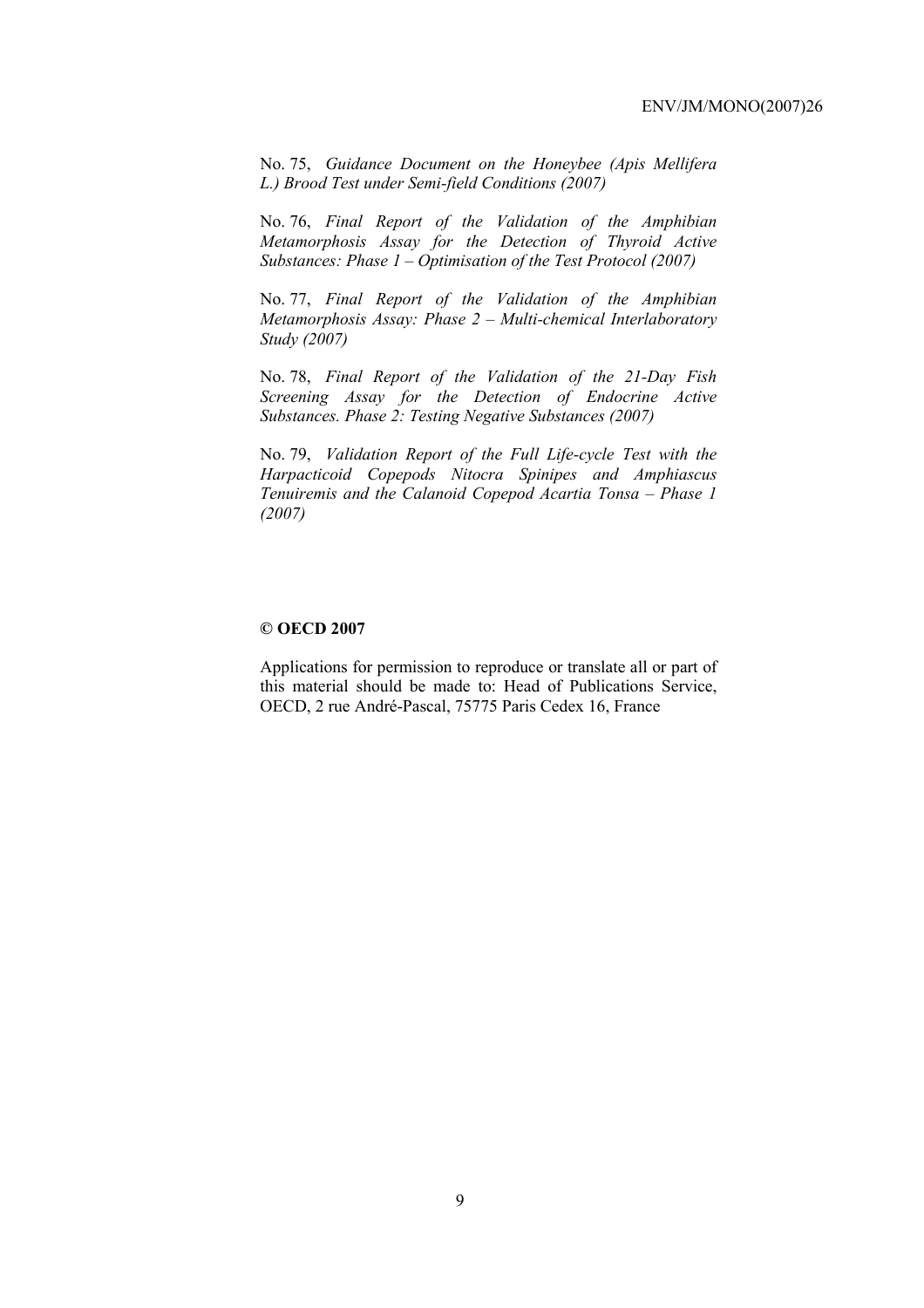#### **ABOUT THE OECD**

The Organisation for Economic Co-operation and Development (OECD) is an intergovernmental organisation in which representatives of 30 industrialised countries in North America, Europe and the Asia and Pacific region, as well as the European Commission, meet to co-ordinate and harmonise policies, discuss issues of mutual concern, and work together to respond to international problems. Most of the OECD's work is carried out by more than 200 specialised committees and working groups composed of member country delegates. Observers from several countries with special status at the OECD, and from interested international organisations, attend many of the OECD's workshops and other meetings. Committees and working groups are served by the OECD Secretariat, located in Paris, France, which is organised into directorates and divisions.

The Environment, Health and Safety Division publishes free-of-charge documents in ten different series: Testing and Assessment; Good Laboratory Practice and Compliance Monitoring; Pesticides and Biocides; Risk Management; Harmonisation of Regulatory Oversight in Biotechnology; Safety of Novel Foods and Feeds; Chemical Accidents; Pollutant Release and Transfer Registers; Emission Scenario Documents; and the Safety of Manufactured Nanomaterials. More information about the Environment, Health and Safety Programme and EHS publications is available on the OECD's World Wide Web site (http://www.oecd.org/ehs/).

**This publication was developed in the IOMC context. The contents do not necessarily reflect the views or stated policies of individual IOMC Participating Organizations.** 

**The Inter-Organisation Programme for the Sound Management of Chemicals (IOMC) was established in 1995 following recommendations made by the 1992 UN Conference on Environment and Development to strengthen co-operation and increase international coordination in the field of chemical safety. The participating organisations are FAO, ILO, OECD, UNEP, UNIDO, UNITAR and WHO. The World Bank and UNDP are observers. The purpose of the IOMC is to promote co-ordination of the policies and activities pursued by the Participating Organisations, jointly or separately, to achieve the sound management of chemicals in relation to human health and the environment.**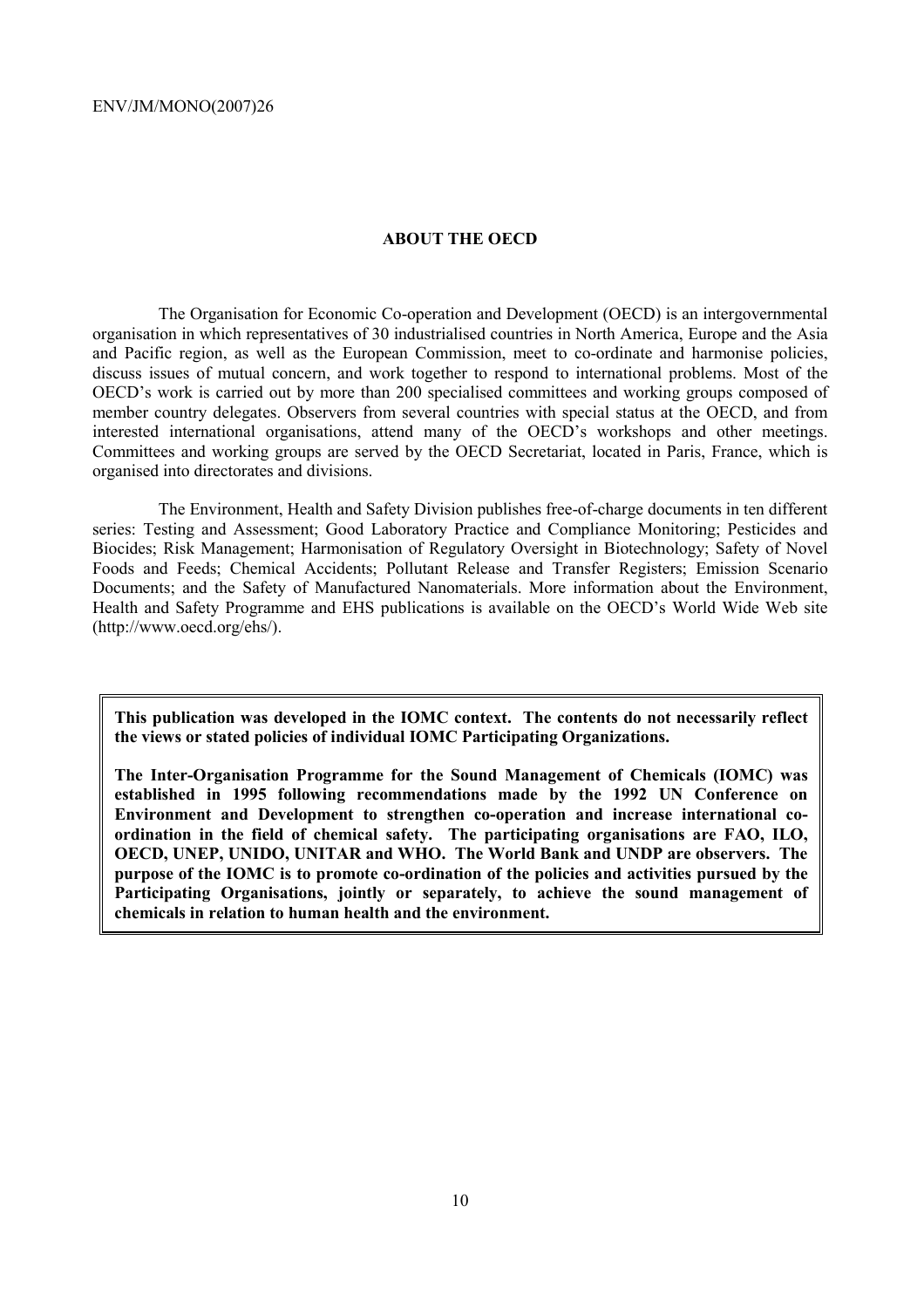**This publication is available electronically, at no charge. For this and many other Environment, Health and Safety publications, consult the OECD's World Wide Web site (www.oecd.org/ehs/)** 

**or contact:** 

**OECD Environment Directorate, Environment, Health and Safety Division** 

> **2 rue André-Pascal 75775 Paris Cedex 16 France**

**Fax: (33-1) 44 30 61 80 E-mail: ehscont@oecd.org**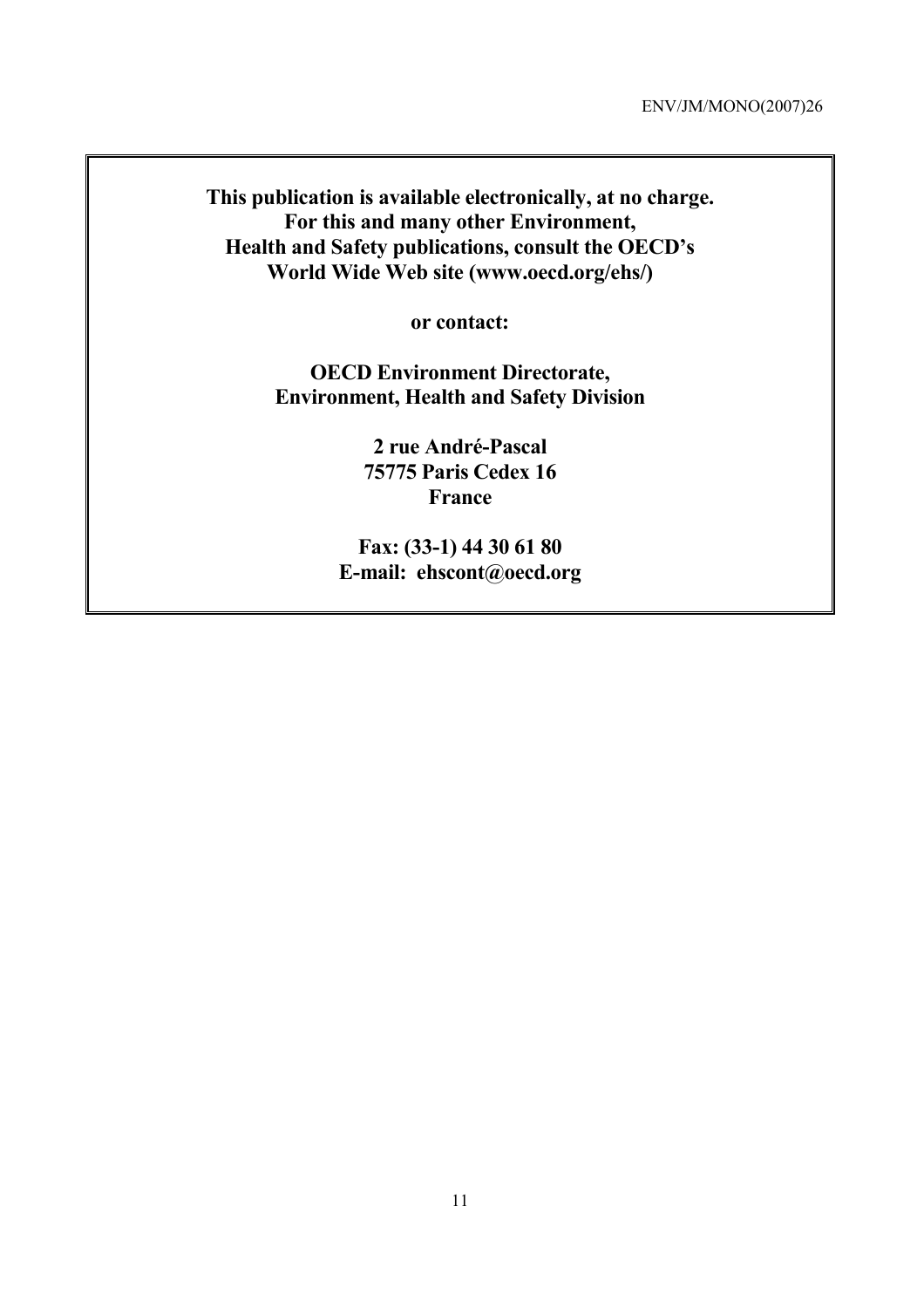#### **FOREWORD**

This document presents the report of the Phase 1 of the validation of the copepod development and reproduction test.

A Standard Project Submission Form, proposing to develop a Test Guideline on the copepod development and reproduction test, was presented by Sweden at the 14th meeting of the Working Group of National Coordinators of the Test Guidelines Programme (WNT) in 2002. The project was included on the work plan of the Test Guidelines Programme.

An OECD Invertebrate Expert Group was established in 2002 to follow the development and validation of test methods on invertebrate species. The group met for the first time in October 2003 and developed a proposal for the pre-validation of the test, using 3 species of harpacticoid copepods and one species of calanoid copepods, both groups of copepods being of ecological interest. Pre-validation work was led by Sweden and Denmark. The outcome of the pre-validation was presented to the Invertebrate Expert Group for discussion at its second meeting in November 2005. The protocol was streamlined for the validation exercise and a reference substance: 3,5-dichlorophenol was chosen by the Invertebrate Expert Group.

The Phase 1 experimental work was undertaken on two species of harpacticoid copepods (*Amphiascus tenuiremis* and *Nitocra spinipes*) and on one species of calanoid copepods (*Acartia tonsa*). The outcome of the validation was presented to the Validation Management Group on Ecotoxicity testing (VMG-eco) in January 2007. The Task Force on Endocrine Disrupters Testing and Assessment and the WNT endorsed the report in March 2007. The validation work will continue in 2007-2008 to fully demonstrate the reproducibility of the test.

This document is published on the responsibility of the Joint Meeting of the Chemicals Committee and Working Party on Chemicals, Pesticides and Biotechnology.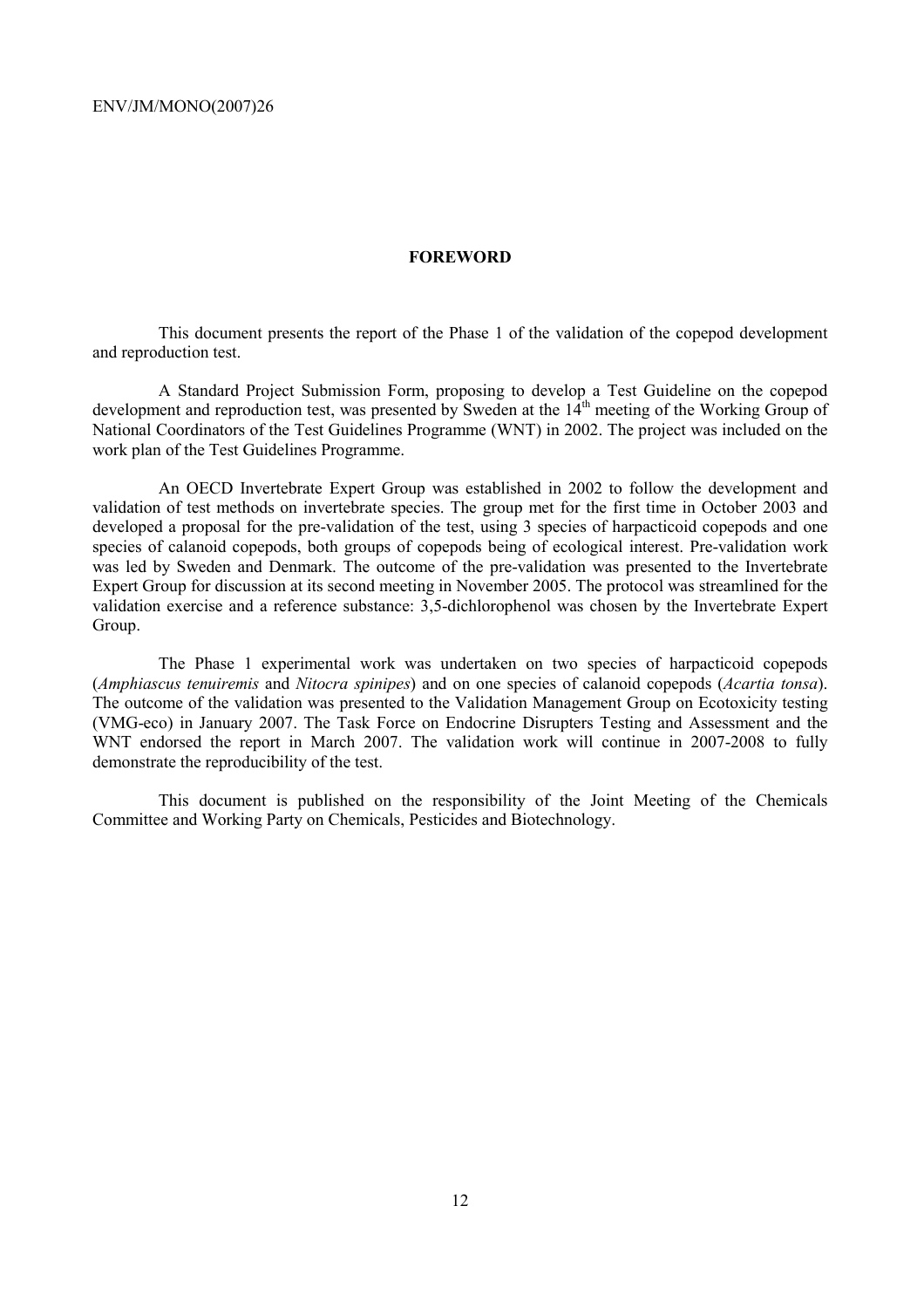# **TABLE OF CONTENTS**

| APPENDIX B: VALIDATION OF THE COPEPOD DEVELOPMENT AND REPRODUCTION TEST,                                                                           |     |
|----------------------------------------------------------------------------------------------------------------------------------------------------|-----|
| APPENDIX C: INVITATION FOR PARTICIPATION IN RING TEST OF THE DRAFT OECD TEST<br>"HARPACTICOID AND CALANOID COPEPOD DEVELOPMENT<br><b>GUIDELINE</b> | AND |
| APPENDIX D: HARPACTICOID COPEPOD LIFE-CYCLE RING-TEST PROTOCOL  89                                                                                 |     |
| APPENDIX E: DETAILED CALANOID COPEPOD LIFE-CYCLE RING-TEST PROTOCOL  97                                                                            |     |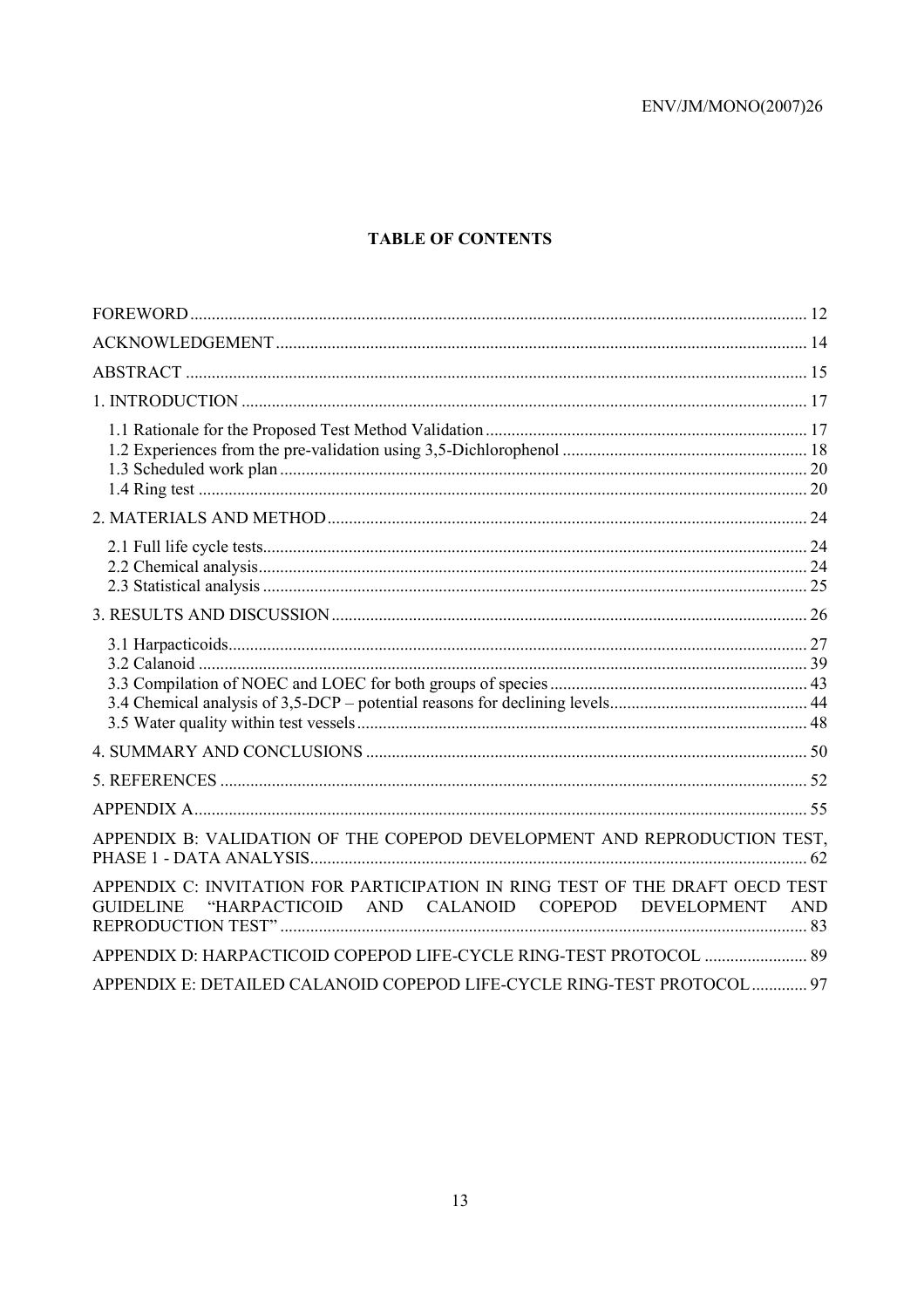# **ACKNOWLEDGEMENT**

This report is the fruit of collaboration between laboratories in several countries:

- Department of Applied Environmental Science (ITM), Stockholm University, Sweden
- IVL Swedish Environmental Research Institute, Sweden
- Toxicon AB, Sweden,
- Block Environmental Inc., Pleasant Hill, California, USA,
- NOAA Center for Coastal Environmental Health and Biomolecular Research (CCEHBR), Charleston, South Carolina, USA,
- Institute of Environment & Resources, Technical University of Denmark,
- DHI Water and Environment (DHI), Agern Allé 5, 2970 Hørsholm, Denmark,
- Opus Plus Ltd, (OPUS), Flotta, Stromness, Orkney, KW16 3NP, United Kingdom
- ECT Oekotoxikologie GmbH, Boettgerstr, Germany,

and has been prepared by <sup>1</sup>M. Breitholtz, <sup>1</sup>M. Linde <sup>1</sup>J. Minten and <sup>2</sup>J-O. Persson.

<sup>1</sup>Department of Applied Environmental Science (ITM), Stockholm University, S-106 91 Stockholm, Sweden <sup>2</sup>Mathematical Statistics, Stockholm University S-106 91, Stockholm, Sweden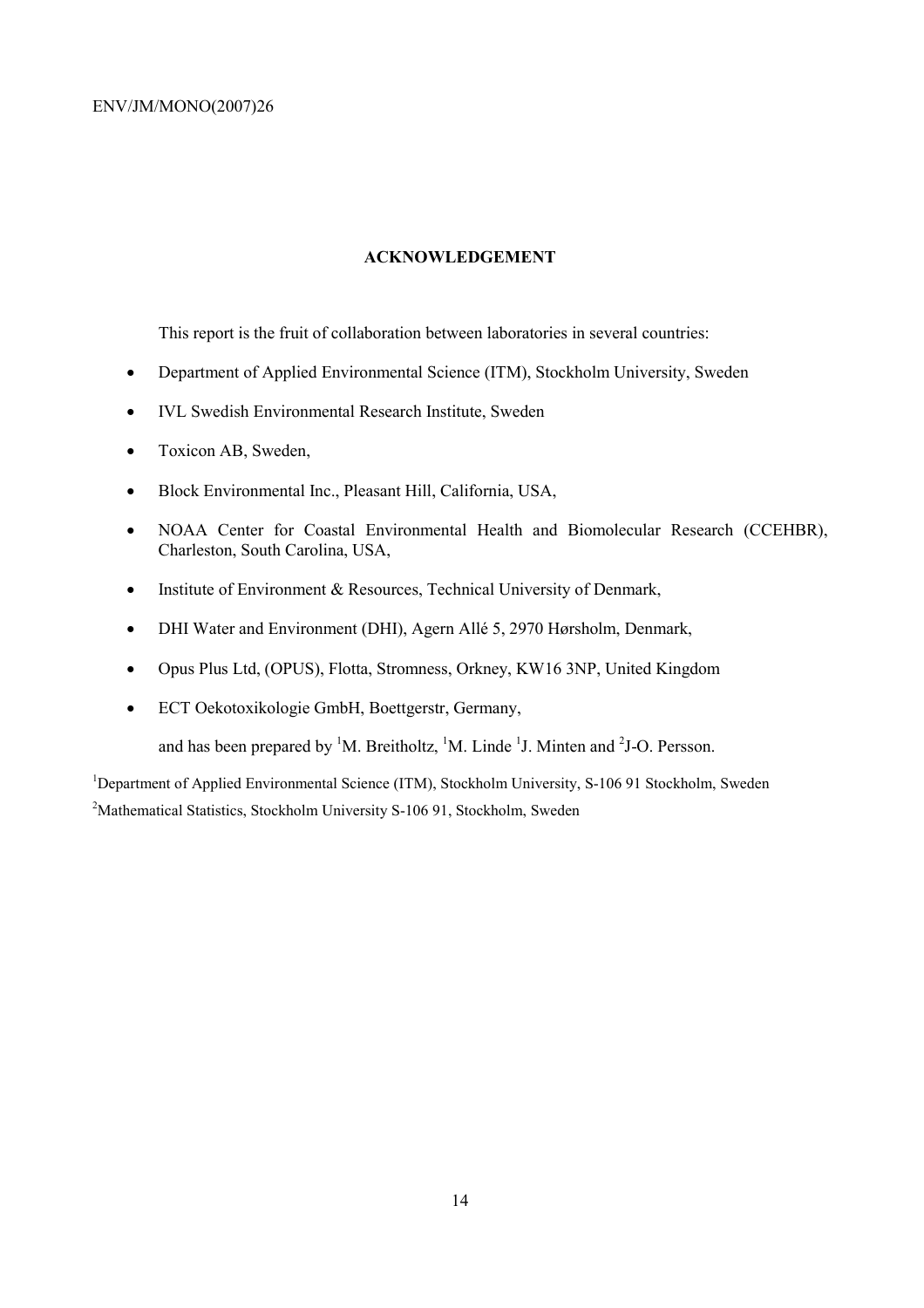#### **ABSTRACT**

With the purpose to develop an OECD Test Guideline (TG) for full-life cycle tests with sexually reproducing small crustaceans, ring test activities with the two harpacticoid copepods *Nitocra spinipes* and *Amphiascus tenuiremis* (OECD 2005b) and the calanoid copepod *Acartia tonsa* (OECD 2005a) were carried out during 2006 with participation of 10 laboratories from Denmark (2), Germany (1), UK (1), USA (3) and Sweden (3). Eight of these laboratories contributed with developmental data, whereas only six laboratories contributed with reproduction data. 3,5-dichlorophenol (DCP) was used as a single reference substance in the following concentrations: 6.6, 20, 60, 180 and 540 *µ*g/L.

The present ring test activity shows that most of the participating laboratories have succeeded to follow one of the two draft TGs and deliver both developmental and reproduction data, which have been treated and analysed at the Department of Applied Environmental Science (ITM) and Mathematical Statistics at Stockholm University, Sweden. However, the chemical analyses, which were also performed at ITM, showed that there was a significant decline of 3,5-DCP-levels in the test medium over time for all laboratories, which makes it difficult to draw thorough conclusions about exact concentration effect levels. Nevertheless, since there was a consistent decline evident for all laboratories, comparisons of LOECs were still possible based on the initial measured concentrations.

The interpretational difficulties due to the exposure declines aside, the developmental data were generally consistent among all species and laboratories. For the harpacticoids, the LOEC for development ranged from 6.6 to 20 *µ*g/L whereas for the calanoids the range was somewhat larger between the three participating laboratories; i.e. 6.6 to 180  $\mu$ g/L. For the harpacticoids the reproduction data was also consistent, at least for two out of three "reproductive" endpoints (i.e. "time to first clutch" and "offspring production"). The reproductive data for the calanoids varied more, with LOECs ranging from 6.6 to 540 *µ*g/L. Overall, the LOECs for the developmental data were lower than the corresponding LOECs for reproduction. Whether this actually reflects the sensitivity of the species exposed to 3,5-DCP in the present ring test is difficult to say since the concentrations were not stable over time. On the other hand, the chemical analyses of the test medium samples for some laboratories showed that the levels of 3,5-DCP increased as the reproductive phase was reached, but the LOEC for development was still consistently lower for the developmental endpoints.

The test time for the two laboratories that ran the harpacticoid full lifecycle test using *N. spinipes*  was over 40 days, which indicates that this species should not be tested over the full life cycle. However, the test time for *A. tenuiremis*, for which the current experimental design has been more commonly used, the lifecycle test time was about 25 days. This indicates that *A. tenuiremis* is more appropriate to use for full life cycle testing in the sense that about 15 days reduced test time will significantly reduce the costs of testing.

Taking into consideration the above mentioned findings, and if it is preferred that all the species used in the current ring tests are to be included in further validation work, then it is recommended that a partial life cycle test, which focuses on the larval and juvenile developmental phases, be used. However, if there is considered to be a greater regulatory need for a full life cycle test which includes reproduction endpoints, *A. tenuiremis* should be used as a single harpacticoid species, owing to its much shorter test time and more consistent reproductive output and success. For the calanoid *A. tonsa*, the large inter-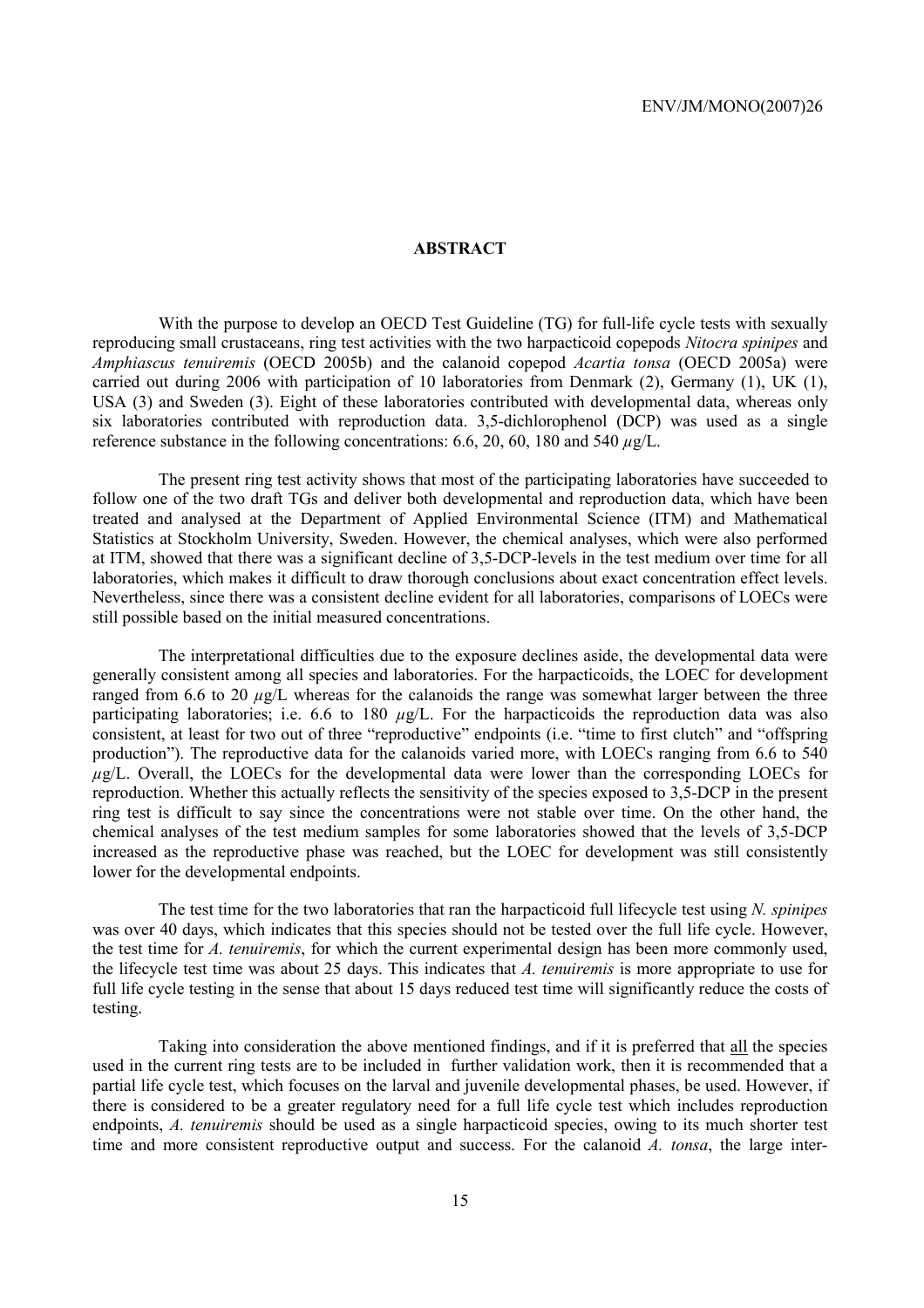laboratory variability for reproduction illustrates that a partial life cycle test may be a better alternative. Other additional reference chemicals should be used for continuing validation work; at least until the reason(s) for the 3,5-DCP concentration decline using the current brackish and marine species has been thoroughly investigated. More laboratories should also participate in the ring test activities to avoid random errors and variability that may influence the overall judgement of the ring test results. Finally, in order to estimate more statistically robust  $EC_{50}$  values instead of LOEC/NOECs, non-linear models should be fitted to the harpacticoid and calanoid (partial) life cycle data. The Phase 2 validation work should consider the difficulties encountered in the Phase 1 studies in the planning of the test protocol and overall testing program.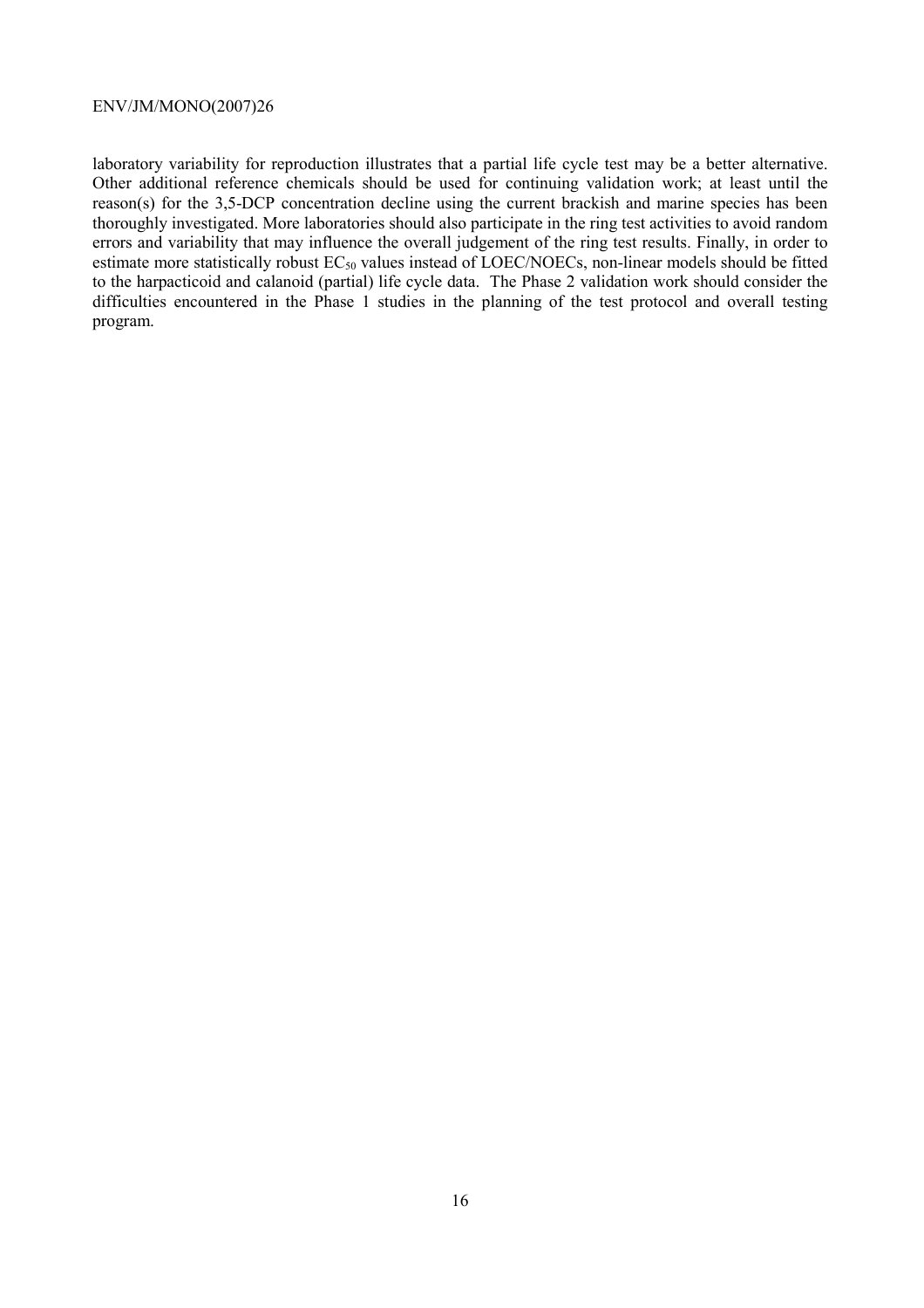#### **1. INTRODUCTION**

# **1.1 Rationale for the Proposed Test Method Validation**

Copepods in general are often key species in freshwater as well as marine ecosystems. They constitute the food and energy link between primary producers and higher-level heterotrophic organisms such as macro crustaceans and fish larvae. Thus, they play an important role in the function of aquatic ecosystems.

Harpacticoid copepods comprise more than 3.000 species, are mostly free-living benthic organisms, and are usually the second most abundant group of animals (after nematodes) in marine benthic communities (Huys *et al.*, 1996). They almost always dominate the gut contents of bottom or phytal feeding larval and juvenile fish (Hicks and Coull, 1983). They generally have short generation times, which mean that they can be easily studied for the duration of a full life cycle, focusing on all crucial ontogenetic stages and life history traits, such as larval development, reproduction, etc.; this is essential for characterization of both lethal and sublethal effects of toxicants (Ingersoll *et al.*, 1999; Preston and Snell, 2001). As copepods in general, harpacticoid copepods have a sexual reproduction; the copulation almost always involves the attachment of a sperm sac - *spermatophore* - by the male to the copulatory pore of the female, immediately after the last moult (Wesenberg-Lund, 1937; Huys *et al*., 1996). Consequently, harpacticoid copepods have become one of the most studied metazoan groups in chronic ecotoxicity tests (*e.g.* Hutchinson *et al.*, 1999a, b; Chandler et al. 2001; 2004a, b; Breitholtz and Bengtsson 2001; Breitholtz and Wollenberger 2003; Breitholtz et al. 2003). Also, an international standard method (ISO 1997) for acute toxicity testing with both harpacticoid and calanoid copepods exists since 1997, including the species *Acartia tonsa, Tisbe battagliai* and *Nitocra spinipes*. Within the regime of the ASTM (American Society of Testing and Materials) a full life cycle test using *Amphiascus tenuiremis* has also been published recently (ASTM 2004).

At the moment there are no internationally harmonized (i.e. OECD) chronic toxicity test methods for marine invertebrates, although they are an ecologically important and large group of organisms that need to be protected. Therefore, the development of a test on reproduction and development of marine copepods has been added to the work plan of the OECD Test Guideline Program. The copepod life-cycle test is urgently needed in several multi-national regulatory systems. It will be of wide applicability and as such facilitate international harmonization of risk and hazard assessments. It addresses important endpoints and environmental compartments (marine/estuarine/brackish) that are poorly covered by existing methods.

Two common and regularly used species in toxicity tests were originally proposed (SPSF, 2002) as model test organisms, namely the harpacticoid copepods *Nitocra spinipes* and *Tisbe battagliai*. Later one further harpacticoid species, *Amphiascus tenuiremis, and* the calanoid copepod *Acartia tonsa* were included. The new guidelines were intended for evaluation of adverse long-term effects (incl. endocrine disruptive effects) of various types of chemicals to aquatic invertebrates – e.g. industrial chemicals, pesticides and pharmaceuticals, as well as compounds used in off shore oil industry.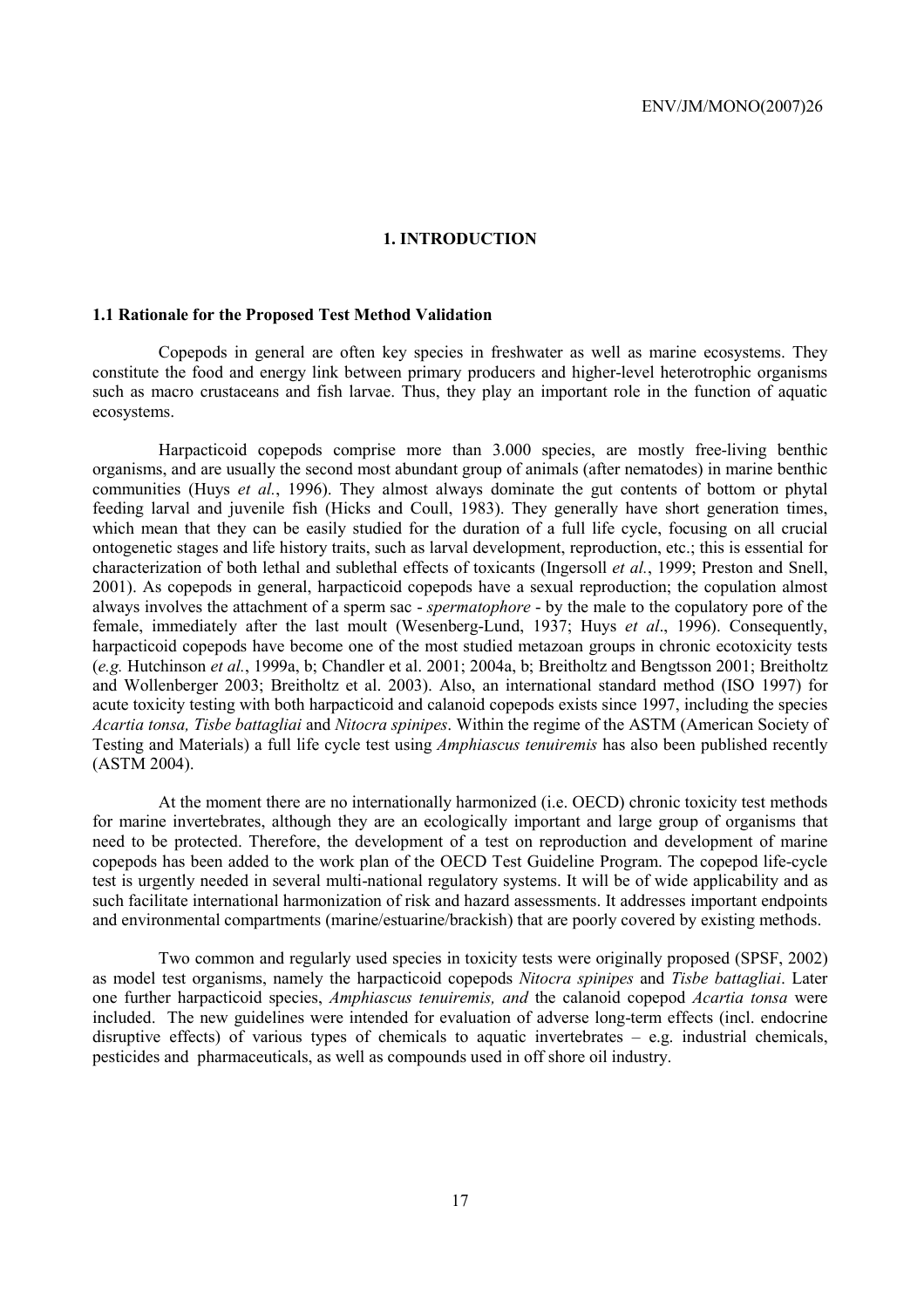#### **1.2 Experiences from the pre-validation using 3,5-Dichlorophenol**

At the time of the copepod test pre-validation, the draft OECD guideline for life-cycle tests also included the harpacticoid copepod *Tisbe battagliai*. Due to difficulties in finding interested laboratories for the ring-test activities, this species was excluded after the pre-validation (OECD 2005c).

Two types of copepod test methods were conducted by five laboratories using 3,5-dichlorophenol as a reference compound. Other candidate substances (e.g. fipronil, bisphenol-A, fenoxycarb and methoprene), which were believed to serve as possible reference compounds with a specific mode of action, were also tested using *N. spinipes,* but none of these candidate chemicals fulfilled the criteria for suitable reference substances (OECD 2005c). Fenarimol, which has been suspected of having ecdysteroid disruptive effects in freshwater daphniids (Mu et al 2000; Mu and LeBlanc 2002, 2004) was later also excluded from this list owing to "lack" of effects in *A. tenuiremis* (T. Chandler personal communication).

#### *1.2.1 Acute toxicity*

For both calanoids and harpacticoids (considering late juvenile or adult stage) the acute toxicity (96-hr LC<sub>50</sub>) of 3,5-DCP is in the range of 1 mg  $l^{-1}$  In *A. tenuiremis*, the most sensitive life stage was the nauplius stage, which resulted in a 96-hr LC<sub>50</sub> of 0.38 mg l<sup>-1</sup> (95%-CI= 0.16-0.54 mg l<sup>-1</sup>). This difference in juvenile and adult sensitivity to 3,5-DCP was considered when the concentration range for the full life cycle tests was set (see 1.2.2 - 1.2.4. below).

#### *1.2.2 Development*

To compare the sensitivity related to development between *A. tonsa* and the harpacticoid species, we have to make clear that *larval/juvenile development ratio*, which is often a sensitive test variable in toxicity testing using copepods, is measured in two different ways in these groups of species. This is due to differences in the experimental set up; *A. tonsa* is exposed in cohorts and the morphological distinction between the nauplius and copepodite stages (metamorphosis occurs between these two life stages) is used to measure effects on *development* (termed larval development ratio). The *larval development ratio* gives a picture of the mean developmental status among a large group of animals, but may not necessarily represent the mean development *rate* since only the *ratio* between the nauplius and copepodite stages at an arbitrarily chosen point in time is calculated. In the harpacticoid tests exposed and control copepods are held and tested individually. This means that the exact number of days for an individual to develop into the copepodite stages or the adult stage, respectively, is observed and this represents a rate. The larval development ratio may be presented using such data, but since the copepods are kept individually, one must calculate the ratio of copepodite- to naupliar-stage individuals in each replicate microplate at some fixed time interval (e.g., at day 6 for *N. spinipes* and at day 7 for *A. tenuiremis*) averaged across microplates. Consequently, such data collected at the fundamental level of replication (i.e. the microplate or the beaker for calanoids) may be used to do further statistical analysis. The number of microplate or beaker replicates used, the number of copepods tested, and the statistical sampling error (variance) will determine statistical power to reject the null hypothesis of no toxicant concentration effect relative to the toxicant-free control.

If stage-specific mortality from a test compound is the same for calanoids and harpacticoids, then these two test endpoint variables indicate the same types of effects on development (a non-mortality based endpoint). It is therefore possible to compare the lowest observed effect concentrations (LOECs) for larval development ratio (in  $F_0$ -calanoids or harpacticoids) and/or mean development rates (in  $F_0$ -harpacticoids). The results from the tests with 3,5-DCP show that there are species differences but these differences cannot be generalized to indicate different sensitivity in the two taxonomic groups (i.e. calanoids vs harpacticoids). In *A. tonsa* the two (DTU vs DHI) LOECs for inhibition of larval development ratio was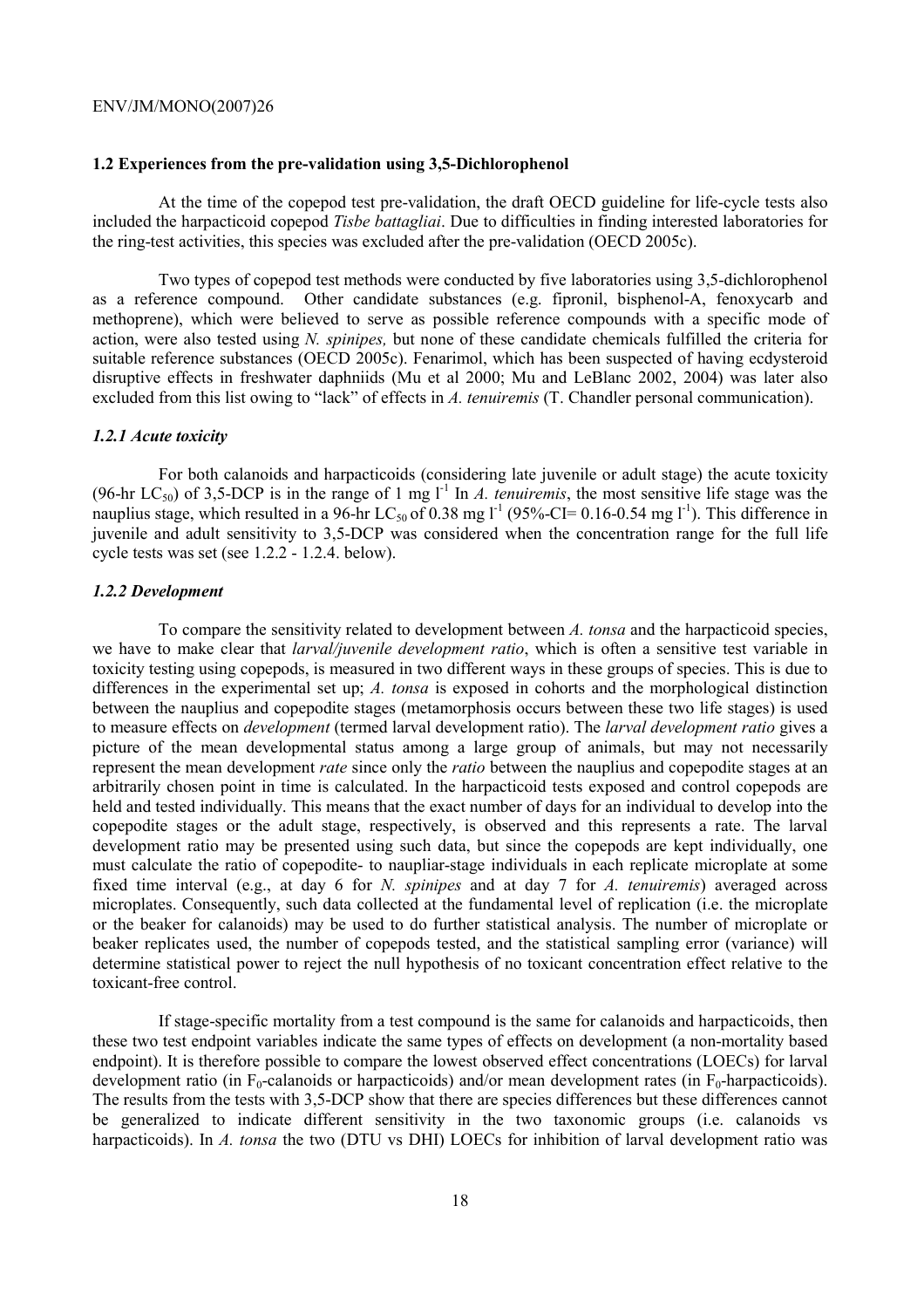100 and 220 µg/L, respectively. Among the harpacticoids, the LOEC for the test with *A. tenuiremis* was 18.4 µg/L, which caused a significant delay in the development from the first nauplius stage to the first copepodite stage. Mean larval and juvenile developmental rate was also suppressed in *N. spinipes* but only in the highest concentration tested (i.e. 200 µg/L). In *T. battagliai* none of the two test rounds showed significant responses on delayed larval development up to and including 560  $\mu$ g/L. This means that related to delay of mean larval/juvenile development, *A. tenuiremis* was the most sensitive species, followed by *A. tonsa* and *N. spinipes*. *T. battagliai* was the least sensitive species in these tests.

### *1.2.3 Reproduction*

Since the test variables related to reproduction differ widely between the two protocols, it is difficult to make comparisons. In the harpacticoid protocol, the main test variables related to reproduction are *fertilization success* (i.e. number of mating pairs able to produce two successive clutches), *total viable offspring production per mating pair* (i.e. offspring through two clutches averaged over the number of mating pairs created and tested), *time to production of first clutch* and *time interval between successive clutches*. In *A. tonsa*, it is mainly the *egg production rate* that is used as a measure of reproductive effects. However, the use of this test variable with *A. tonsa* caused some concerns because of the low number of females present in each group making the statistics quite uncertain due to large confidence intervals. Thus, it was not possible from these experiments to evaluate if this was a proper test variable to examine with *A. tonsa.* As a consequence the method for measuring egg production is changed in the next draft guideline.

As for reproduction in the harpacticoid copepods, none of the  $\leq 200 \text{ µg/L}$  3.5-DCP concentrations had significant effects on fertilization success or total viable offspring production per female in *A. tenuiremis*. However, the reproductive success (and thereby offspring production) of *A. tenuiremis* was significantly lowered (75%) at 200  $\mu$ g l<sup>-1</sup> with only one of four mating pairs able to produce two clutches. Likewise, for *N. spinipes,* total offspring production was significantly lowered when considering that in 200  $\mu$ g l<sup>-1</sup> no mating pairs were able to produce offspring. Otherwise the time to hatch and number of offspring produced per hatch at lower concentrations were not significantly different from the control. In *T. battagliai* significant reductions in offspring production at nominal 18, 180 and 560  $\mu$ g l<sup>-1</sup> test concentrations were observed compared with the control. However, no effects were observed at 56 µg  $1^{-1}$ . Irrespective of the deviation from dose response at 56 µg  $1^{-1}$ , *T. battagliai* was the least sensitive species with regard to fertility (i.e., highest ability to produce clutches under 3,5-DCP exposure), but the most sensitive species with regard to offspring production by those females able to reproduce.

#### *1.2.4 Conclusions*

The comparison of results between the different harpacticoid and calanoid species should be treated with caution as such comparisons are based on a very small data set which was analyzed using different statistical techniques that makes direct comparison difficult. The sensitivity to 3,5-DCP between the four species differed depending on specific biological (e.g. physiology, metabolism, morphology) and ecological (e.g. life strategies) features of the respective species, and the endpoints chosen for analysis. Still, the results were within the same order of magnitude and the same concentration range was chosen for the ring test, i.e. *6.6, 20, 60, 180 and 540 µ*g/L 3,5-DCP*.*

To be able to find laboratories that were interested in participating (i.e. to reduce the work load) it was after the pre-validation at the OECD Invertebrate expert meeting in Paris 2005 decided that we should only proceed with 3,5-DCP as a reference substance.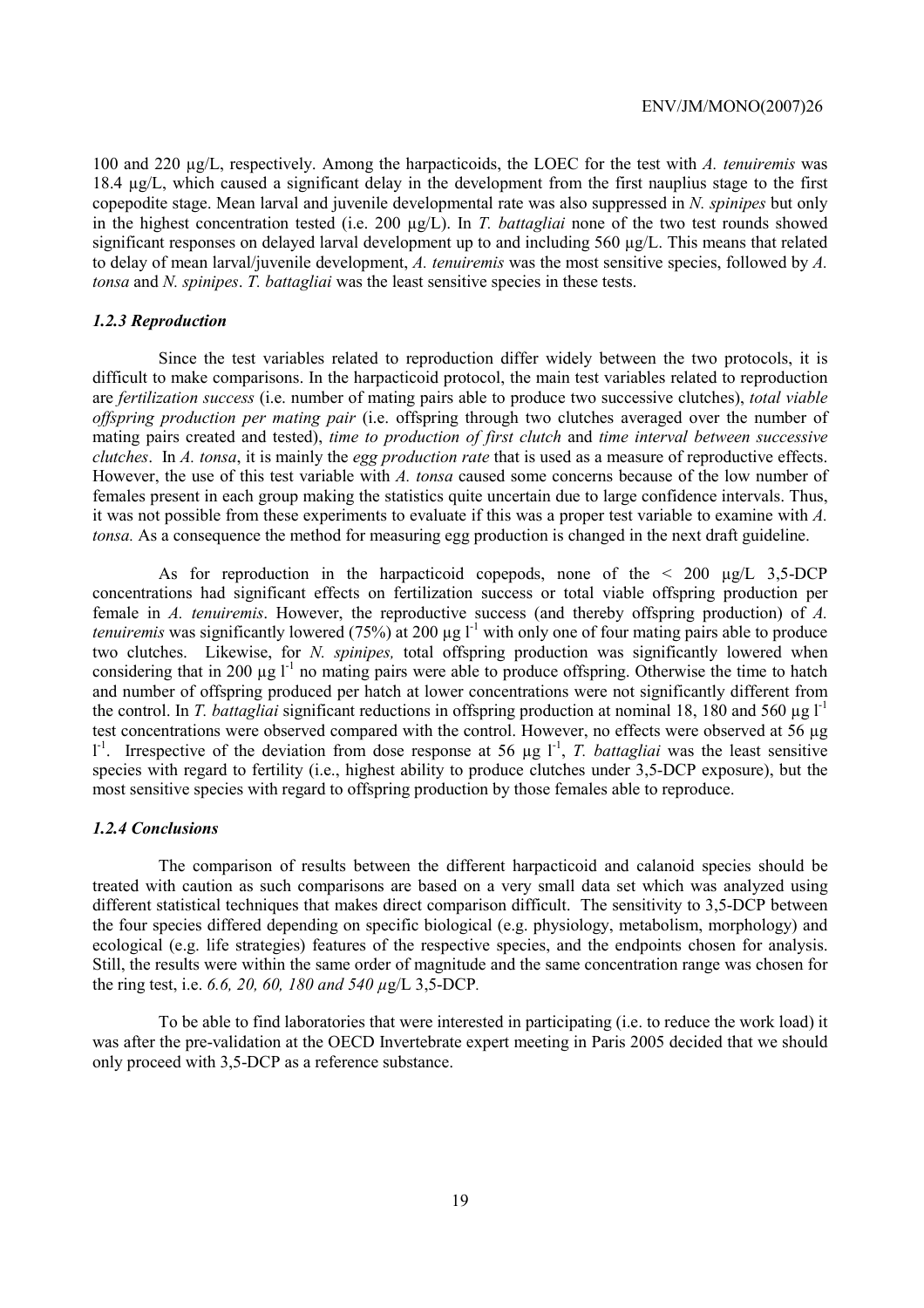#### **1.3 Scheduled work plan**

In June 2003 a Nordic Expert group under NordUtte prepared a proposal for a new guideline "OECD draft Guideline for Testing of Chemicals – Copepod Development and Reproduction Test". This guideline describes testing of effects on development and reproduction of marine harpacticoid and calanoid copepods in full life-cycle tests. The method is intended also to cover effects of potential endocrine disrupters.

This draft guideline was discussed at the first OECD meeting of the *ad hoc* expert group on invertebrate testing in November 2003 in Paris (OECD 2003). At this meeting it was decided to separate the first draft into two – one with the benthic species (*Nitocra spinipes, Amphiascus tenuiremis* and *Tisbe battagliai*) and one with the pelagic species *Acartia tonsa*. This was a consensus due to differences in biology leading to differences in methods, especially with regard to handling of animals, feeding and media, which made it difficult to include both harpacticoid and calanoid copepods in the same guideline. It was decided that the drafts should be ready by the end of 2003 and be commented within the first two months of 2004. A pre-validation test should start in spring 2004. OECD planned to finalise the prevalidation work by June 2004 followed by an inter-laboratory study on the two draft guidelines. The suggested time schedule could however not be met owing to a number of unforeseeable reasons.

Revised drafts for the two test guidelines (with harpacticoid and calanoids) were prepared in December 2003 by Magnus Breitholtz, Stockholm University, and K. Ole Kusk and Leah Wollenberger, Technical University of Denmark, respectively, and sent out for commenting in January 2004 by OECD. The received comments on the method with harpacticoid were compiled and responded to in May 2004. Owing to a late response from one of the invertebrate experts, the draft was not fully responded to until December 2004. After the pre-validation small changes was made to the harpacticoid draft (assembled with some specific recommendations). The calanoid draft was also updated: some corrections were made in the validity criteria (e.g. mortality rate in controls was increased from 20% to 30%) and the egg production was observed by the end of the test (day 15-18 instead of day 7-12).

#### **1.4 Ring test**

OECD sent out an invitation letter (see Appendix C) to potential participants in the ring test. Labs from five countries (i.e. UK, USA, Denmark, Sweden and Germany; see below for details) have been involved in the ring test of the copepod Test Guideline.

The actual ring-test started in the spring of 2006 and followed the schedule outlined below (see Table 1).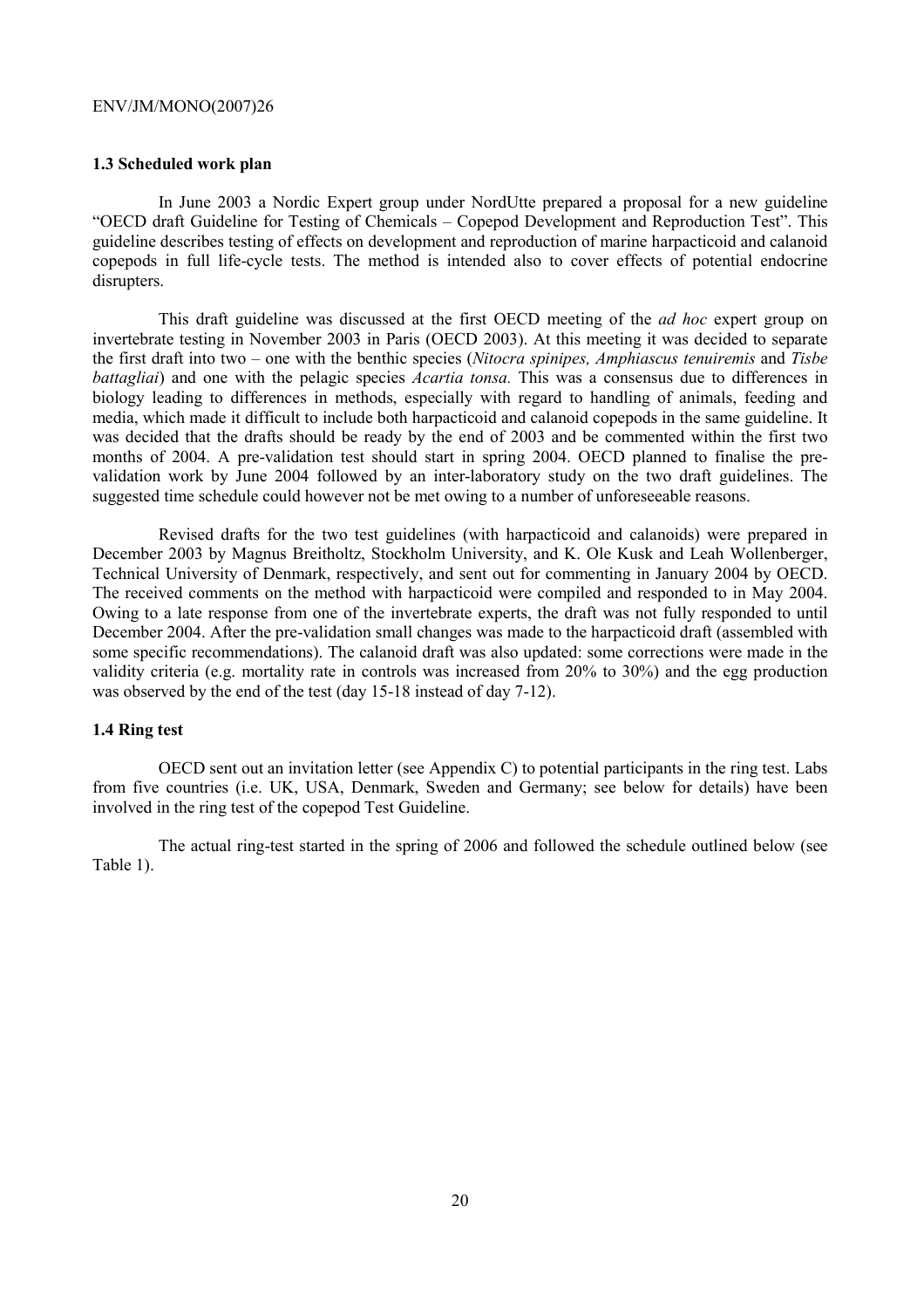**Table 1** 

|                                    |       |                    |            |                |      | 2006   |                   |                |   |                   |
|------------------------------------|-------|--------------------|------------|----------------|------|--------|-------------------|----------------|---|-------------------|
|                                    | March | April              | May        | June           | July | August | September October |                |   | November December |
| Sending out 3,5-DCP                |       | $\pmb{\mathsf{X}}$ | X          |                |      |        |                   |                |   |                   |
| Nitocra                            |       |                    |            |                |      |        |                   |                |   |                   |
| Testing                            |       | X                  |            |                |      |        |                   |                |   |                   |
| Sending raw data to ITM (deadline) |       |                    | x (May 31) |                |      |        |                   |                |   |                   |
| Handling of raw data               |       |                    | X          | X              |      |        |                   |                |   |                   |
| Sending test medium to ITM         |       |                    | X          | X              |      |        |                   |                |   |                   |
| Analyses of test medium ITM        |       |                    |            |                |      |        |                   |                |   |                   |
| Amphiascus                         |       |                    |            |                |      |        |                   |                |   |                   |
| Testing                            |       | X                  | X          |                |      |        |                   |                |   |                   |
| Sending raw data to ITM (deadline) |       |                    |            | $x$ (June 10)  |      |        |                   |                |   |                   |
| Handling of raw data               |       |                    |            | $\pmb{\times}$ |      |        |                   |                |   |                   |
| Sending test medium to ITM         |       |                    |            | X              |      |        |                   |                |   |                   |
| Analyses of test medium ITM        |       |                    |            | X              |      | x      |                   |                |   |                   |
| Acartia                            |       |                    |            |                |      |        |                   |                |   |                   |
| Testing                            |       |                    | X          | X              |      |        |                   |                |   |                   |
| Sending raw data to ITM (deadline) |       |                    |            | x (June 30)    |      |        |                   |                |   |                   |
| Handling of raw data               |       |                    |            |                |      | x      | X                 |                |   |                   |
| Sending test medium to ITM         |       |                    |            |                |      | x      |                   |                |   |                   |
| Analyses of test medium ITM        |       |                    |            |                |      | х      | X                 |                |   |                   |
| Writing report: Harpacticoid part  |       |                    |            |                |      | x      | X                 |                |   |                   |
| Writing report: Calanoid part      |       |                    |            |                |      |        | X                 |                |   |                   |
| Writing report: Comparison         |       |                    |            |                |      |        | X                 | $\pmb{\times}$ |   |                   |
| Sending report to Nord-Utte/OECD   |       |                    |            |                |      |        |                   | 30-nov         |   |                   |
| Potential revision                 |       |                    |            |                |      |        |                   |                | X |                   |
| Sending final report OECD          |       |                    |            |                |      |        |                   |                |   | 15-dec            |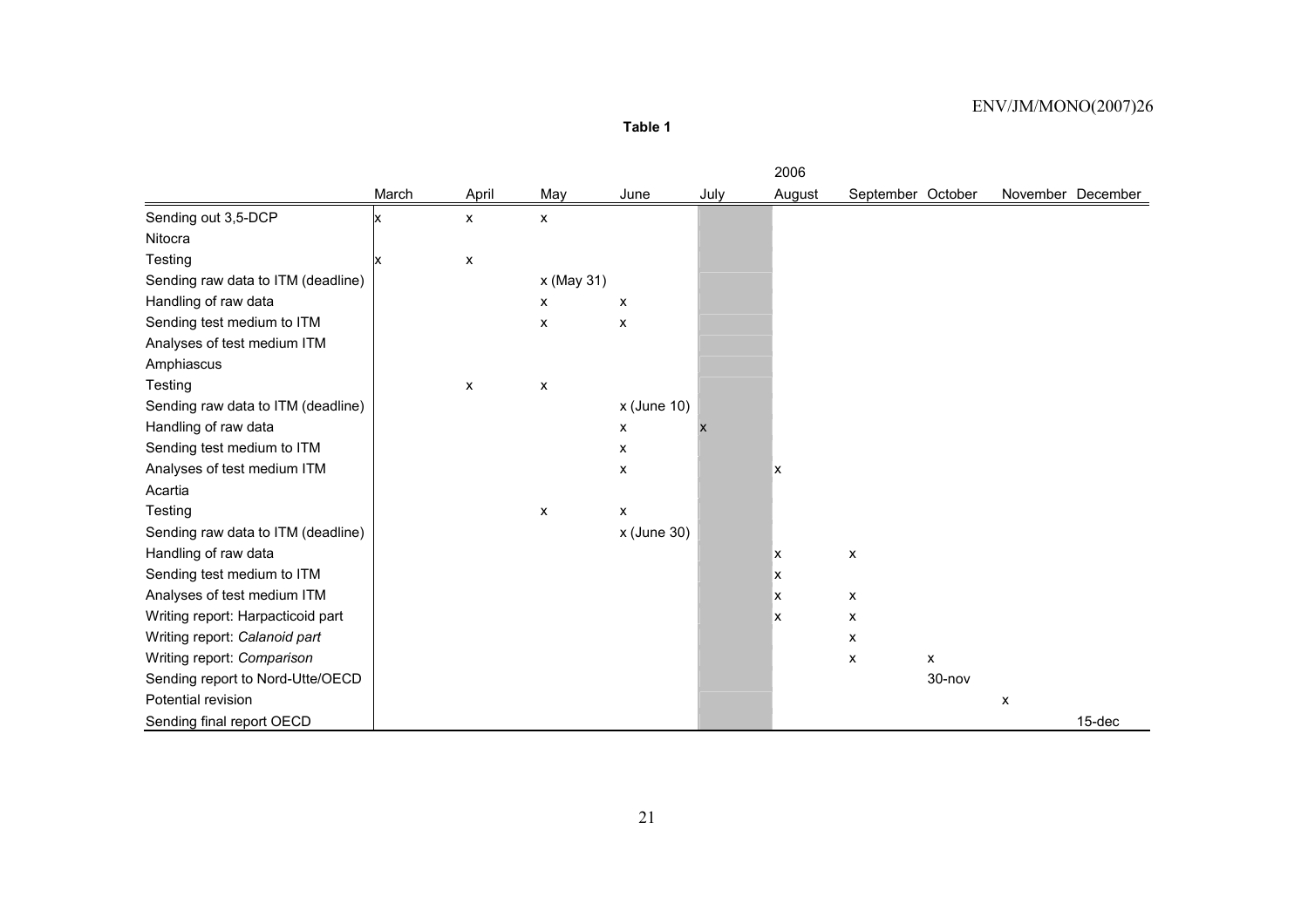# *1.4.1 Reference chemical*

At the expert meeting in OECD November 2003 (OECD 2003) it was decided to use two chemicals in the pre-validation work and perform the full test with both of them; but, according to the above-mentioned discussion (Section 1.2), only one reference substance was used in this ring-test activity:

# *3,5-dichlorophenol (DCP)*

3,5-dichlorophenol is often used as a reference compound in various standardised toxicity test methods. It is water soluble, not ready biodegradable, non-volatile, and has a relatively low  $K_{ow}$ . This means that the compound is easy to handle and is expected to stay in the water phase for the duration of the test period.

Physical-chemical properties, toxicity and fate data of 3,5-DCP are presented below.

Physical-chemical properties: CAS Number: 591-35-5 Molecular weight: 163.0 Water solubility: 5380 mg/L (25 °C) (Huyskens, P et al.1975) MP (deg C): 68 (Hansch, C et al. 1995) BP (deg C): 233 (Hansch, C et al.. 1995) Log Kow: 3.62 (Hansch, C et al. 1995) Vapor Pressure: 0.00842 mm Hg (extrapol.) (25 °C) (Shiu, WY et al.1994) pKa: 8.36 (SPARC on-line calculator)

Toxicity data: (US EPA ECOTOX database except otherwise indicated) *Acartia tonsa* 48 h LC50: 0.51 mg/L *Acartia tonsa* 48 h LC50: 0.95 mg/L (ISO 14669) *Acartia tonsa* 48 h LC50: 1.00 mg/L (Bjørnestad et al. 1993) Crangon septemspinosa 96 h LC50: 1.50 mg/l *Carassius auratus* (Goldfish) 96 h LC50: 3-5 mg/L Zebra fish 24 h LC50: 2.9 mg/L (Zarorc-Konĉan et al 2002) *Tisbe battagliai* 24 h LC50: 10.74 µM (1.75 mg/L) *Daphnia magna* 48 h EC50: 2.48 mg/L (Zarorc-Konĉan et al 2002)

Fate data:

Test for ready biodegradability: 5% degradation in 28 days. (Zarorc-Konĉan et al 2002)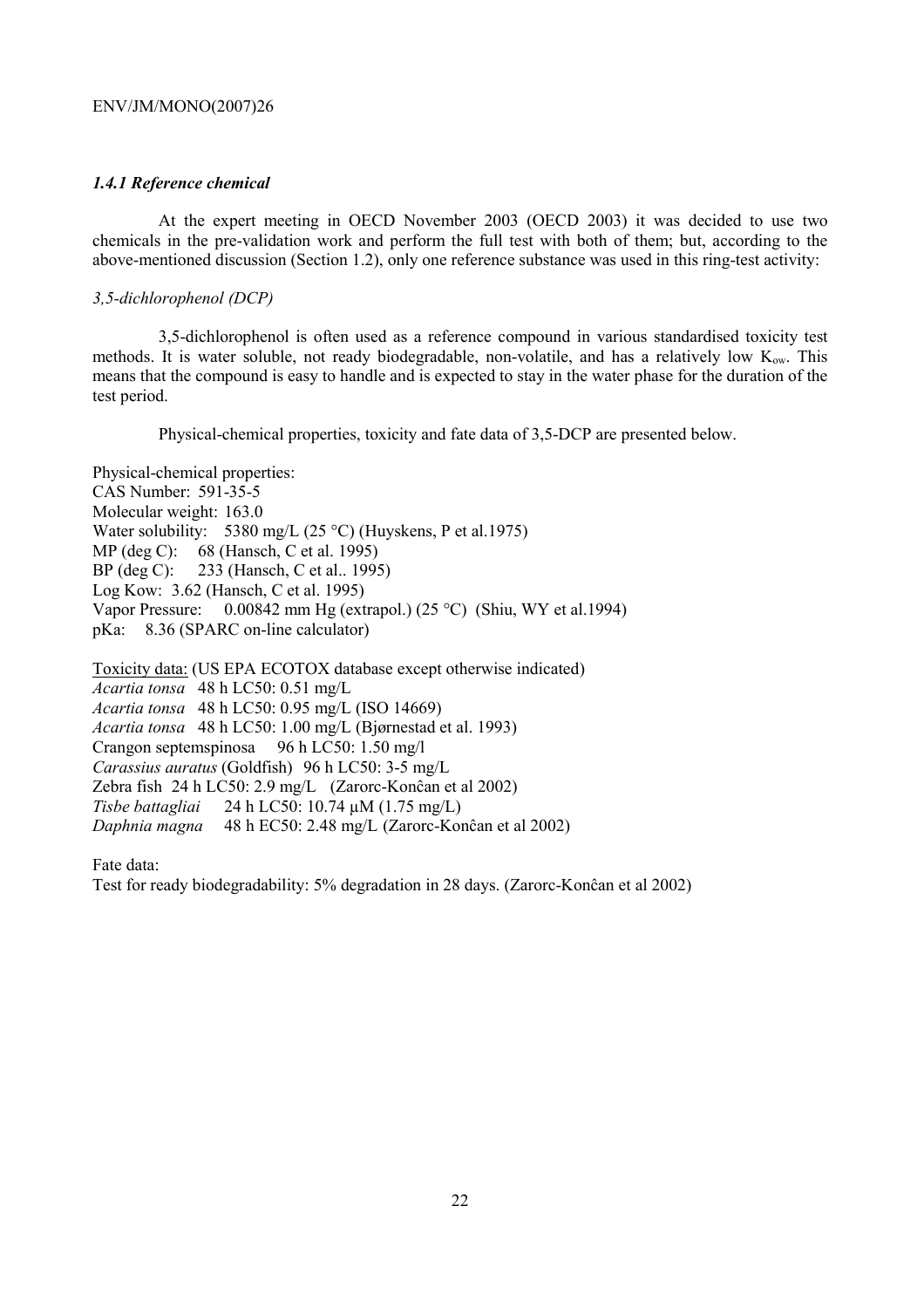# *1.4.2 Participants in the ring test*

The following laboratories participated in the ring test of the harpacticoid and calanoid draft TG:

# *Harpacticoids*

# *Nitocra spinipes*

- Department of Applied Environmental Science (ITM), Stockholm University, SE-106 91 Stockholm, Sweden. Contact: magnus.breitholtz@itm.su.se.
- IVL Swedish Environmental Research Institute, Box 210 60, SE-100 31 Stockholm, Sweden. Contact: ann-sofie.allard@ivl.se.
- Toxicon AB, SE-261 92 Landskrona, Sweden. Contact: anders.sjolin@toxicon.com.

# *Amphiascus tenuiremis*

- Department of Environmental Health Sciences, Arnold School of Public Health, University of South Carolina, SC-29208, USA. Contact: tchandler@sc.edu [The University of South Carolina participated as a lead laboratory for guidance because of their experience in developing the initial protocol for *A. tenuiremis* but did not perform an experiment in the Phase 1.]
- Block Environmental Inc., Pleasant Hill, California, USA. Contact: dblock@blockenviron.com
- The NOAA Center for Coastal Environmental Health and Biomolecular Research (CCEHBR), Charleston, South Carolina, USA. Contact: geoff.scott@noaa.gov

# *Calanoid*

# *Acartia tonsa*

- Institute of Environment & Resources, Technical University of Denmark (E&R), Building 113, 2800 Lyngby, Denmark. Contact: K. Ole Kusk; kok@er.dtu.dk
- DHI Water and Environment (DHI), Agern Allé 5, 2970 Hørsholm, Denmark. Contact Estelle Bjørnestad; esb@dhi.dk
- Opus Plus Ltd, (OPUS), Flotta, Stromness, Orkney, KW16 3NP, United Kingdom. Contact Brenda Hudson; brenda.hudson@opusplus.co.uk
- ECT Oekotoxikologie GmbH, Boettgerstr. 2-14 D-65439 Floersheim, Germany. Contact: Michael Meller; m-meller@ect.de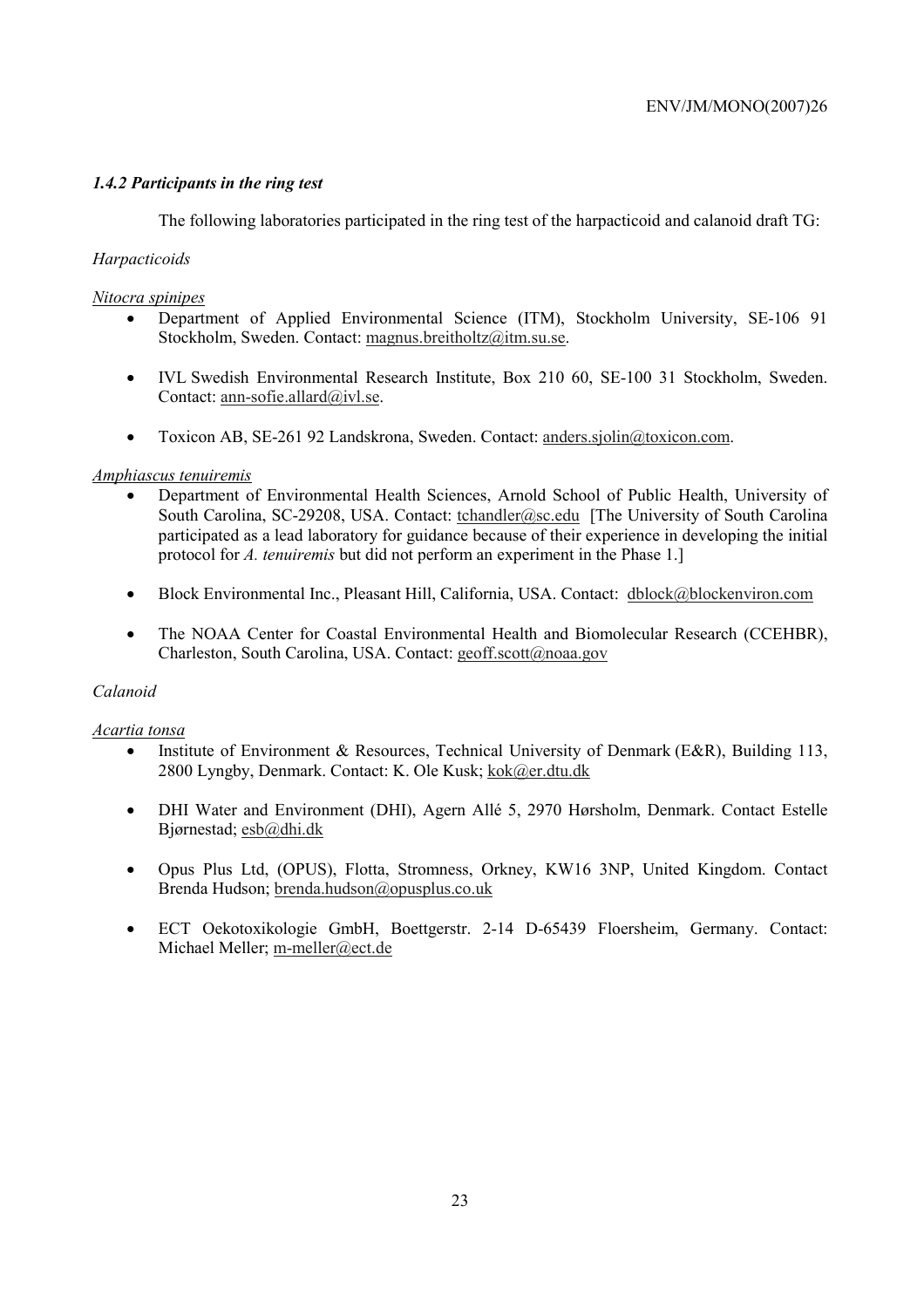# **2. MATERIALS AND METHOD**

# **2.1 Full life cycle tests**

For the methods used we refer to the two draft harpacticoid test guidelines (OECD 2005a, b; See also the invitation letter in Appendix C).

Before the ring test started the participating laboratories also received detailed ring test plans (see Appendix D and E).

# **2.2 Chemical analysis**

# *Determination of chlorophenolics in water samples*

All test medium samples that were sent to ITM were shipped frozen. The samples were stored in freezer until analyses.

For improved detection by GC-ECD the extracts were derivatised by extractive acylation with pentafluorobenzoyl chloride (PFBCl). The derivatisation method used is based on the methods reported by Renberg 1981; Kuch and K. Ballschmiter 2001.

A surrogate standard (2,4-dichlorophenol) was added to the water sample (2mL). Then 50 µl of 2M KOH and 10  $\mu$ l of a 10 % (v/v) solution of pentafluorobenzoyl chloride (PFBCl) in toluene were added. The derivatives were generated and extracted by shaking for 2 min with 2 ml of n-hexane containing a volumetric standard (CB 189). The hexane phase was analysed by GC/ECD.

Standard samples were prepared in the same way and standard solutions in five different concentrations (ranging from 5 to 40 pg/µl) were analysed in the beginning and at the end of each batch of samples. Concentrations were calculated using the surrogate standard. Calibration curves were linear over the concentration range studied with coefficients of correlation greater than 0.980. The regression plots appeared linear and the residual plots did not show any significant pattern. The residual sum squares were not greater than 0.178.

The limit of quantification (LOQ), calculated as signal to noise ratio (S/N) of 10, was 3 pg/*µ*L and the limit of detection (LOD), calculated as an S/N ratio of 3, was 1  $pg/\mu L$ .

The repeatability (inter-day) was calculated from a standard of 20  $pg/dL$  3.5-dichlorophenol that also was analysed as a part of the calibration curves analysed with every batch. The mean was 20  $pg/\mu L$ , the standard deviation 3.2 and the relative standard deviation (RSD) 16%.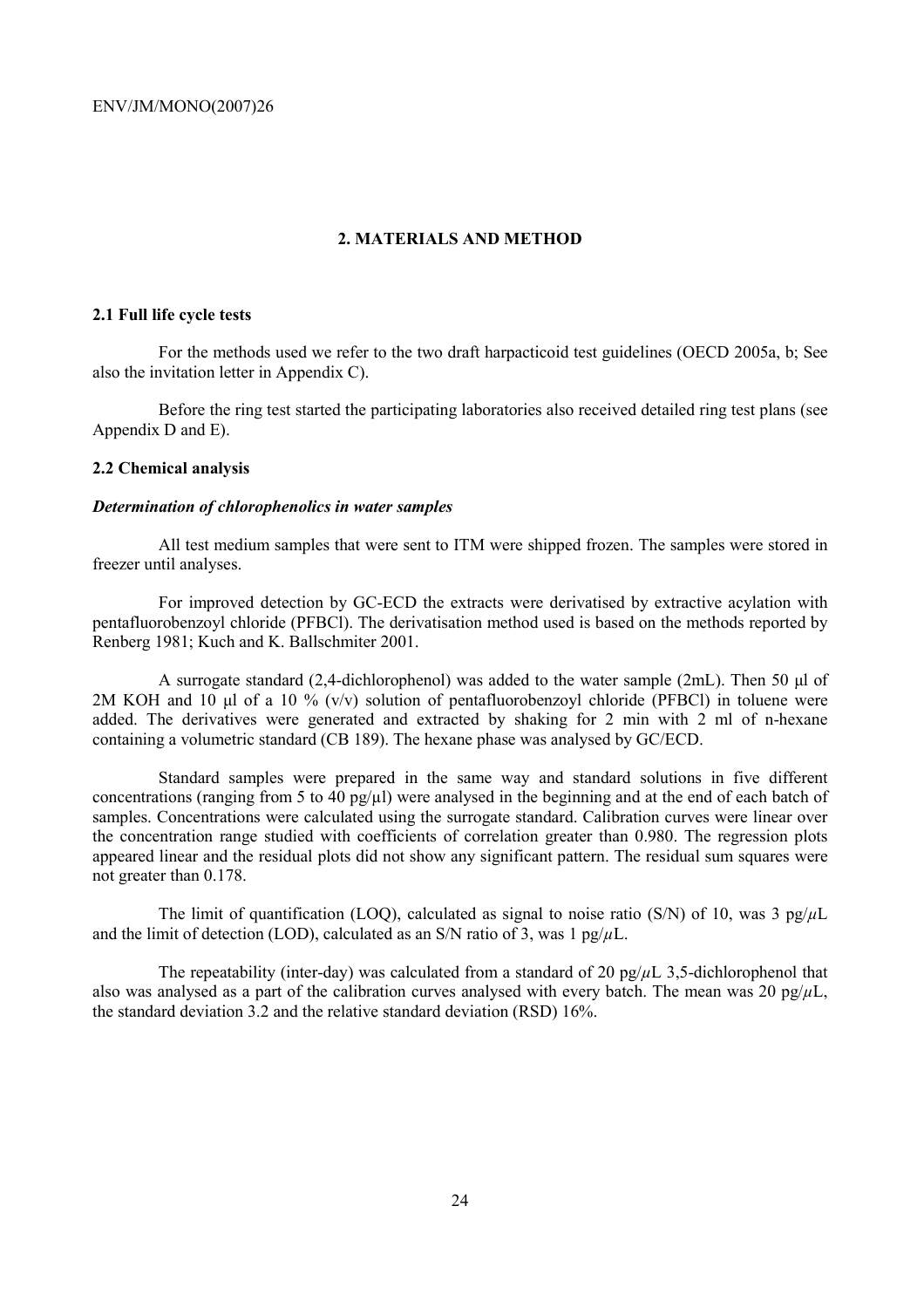

pentafluorobenzoyl chloride 3,5-dicholorophenol pentafluorobenzoyl ester

#### **2.3 Statistical analysis**

All data was delivered in Excel format from ITM and then transferred to, and analysed with the statistical software Stata version 8 (http://www.stata.com). Most of the statistical analyses chosen for each group of species and endpoint are discussed in the results and Discussion section. Still, specific explanations to some of the chosen statistical analyses are presented below.

For the harpacticoid copepods, the development rates had to be estimated for the different development stages (nauplii to copepodite and copepodite to adult) separately. The developmental data should also be treated as survival data where the outcome variable is copepodite/adult (yes or no), and where censored observations are present since the time to copepodite/adult is not observed for every individual. A first approach to the analysis was to fit a parametric survival function to data (lognormal or gamma), but it did not fall out well. The reason for that could be that these particular data are not pure survival data; there may perhaps be individuals that never become copepods or adults even if we follow them to infinity. In order to take this into account, a more sophisticated model would have been needed. As a simpler alternative the analysis was based on the nonparametric Kaplan Meier survival estimate.

In the analysis of development rate from nauplius to copepodite, an individual who turned out to be dead or is missing was handled as *censored* and a nauplius that did not develop to copepodite during the follow up time was also *censored*. The analysis of development rate from copepodite to adult was performed on individuals that had developed to copepodites during the follow up time. If an individual was dead, missing or did not become an adult within the follow up time, it was handled as censored at that specific time point.

There are different measures of development rate which can be used, e.g. mean time, median time, proportion developed at a particular time point, and it is not straightforward how to choose the most suitable measure for this data. The first candidate is the median value, which is an ordinary measure for survival data. For these particular data, the median will be a quite rough measure. The reason for that is the low precision of the time measurements compared to the quite small exposure effect. The time measurements are rounded up to one whole day so consequently the median has a value in whole day increments. The second measure candidate is the mean value. The mean value is calculated as the area under the Kaplan Meier curve, and that measure should be less rough and more appropriate where we have pure survival data and the follow up time is longer. For data in this study, the mean value may be sensitive to the choice of endpoint time scales. For that reason the median  $(50<sup>th</sup>$  percentile) complemented with the  $25<sup>th</sup>$  percentile was chosen. In addition to that, a Log rank test was performed to test equality of the survival curves between an exposure and the control.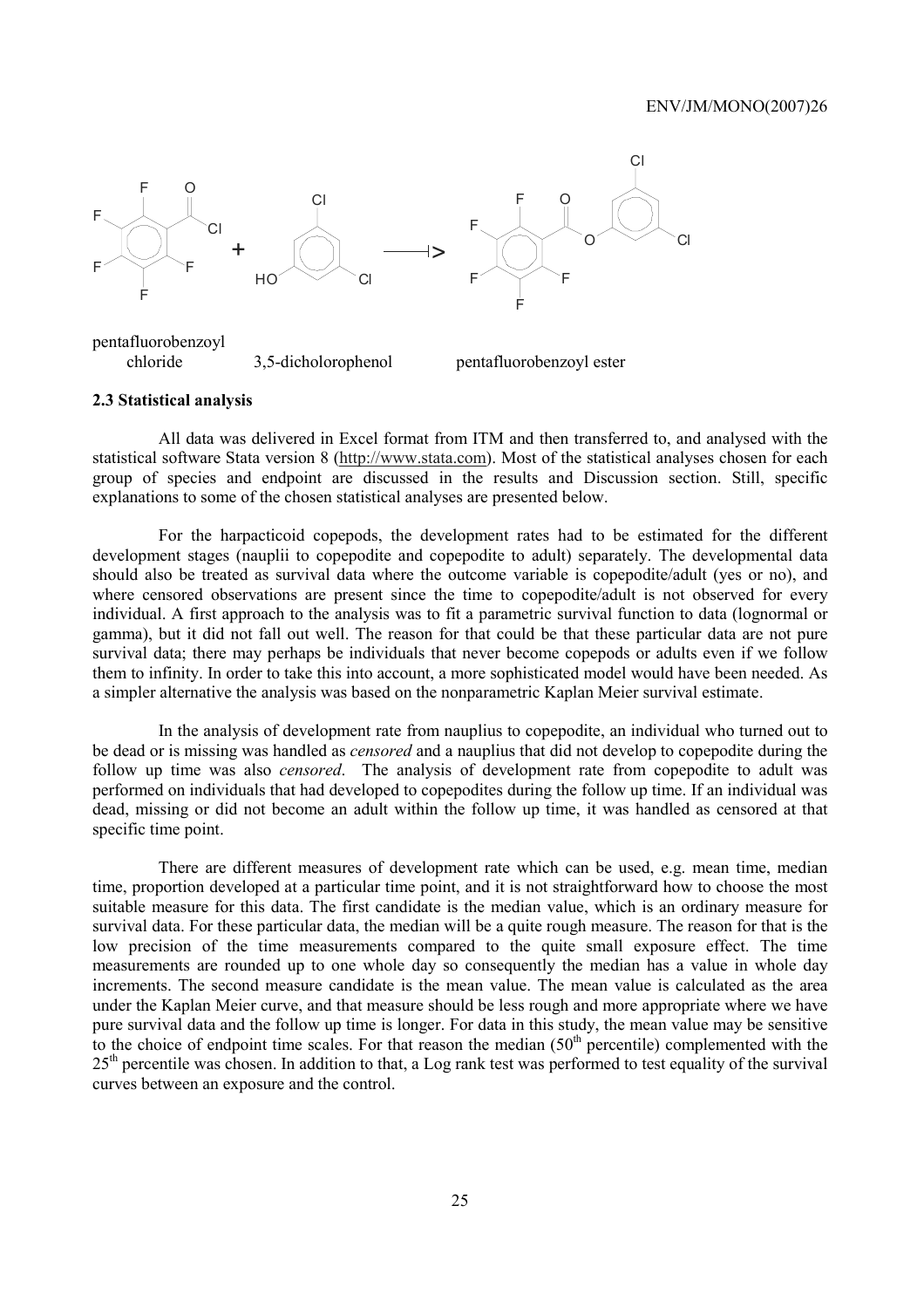# **3. RESULTS AND DISCUSSION**

Throughout the results and discussion section all the harpacticoid (i.e. both *N. spinipes* and *A. tenuiremis*) data have been treated in the same way as well as presented and discussed together, as if there were not two separate species that have been tested. The only calanoid species used in the ring test, *A. tonsa* was handled separately, both for statistics and presentation.

For further information about *within treatment variability* raw data spreadsheets are also presented in Annex F for most of the endpoints.

The following abbreviations were used to denote each laboratory in the figures and tables presented in the results and discussion section:

# *Harpacticoids:*

# *Nitocra spinipes*

- **ITM** (Department of Applied Environmental Science, Stockholm University, Sweden).
- **IVL** (IVL Swedish Environmental Research Institute, Sweden).
- **TOXICON** (Toxicon AB, Sweden).

# *Amphiascus tenuiremis*

- **BEI** (Block Environmental Inc., USA).
- **NOAA** (The NOAA Center for Coastal Environ. Health and Biomolecular Research USA).

# *Calanoid:*

# *Acartia tonsa*

- **DTU** (Inst. of Environment & Resources, Technical University of Denmark, Denmark).
- **DHI** (DHI Water and Environment, Denmark).
- **OPUS** (Opus Plus Ltd, United Kingdom).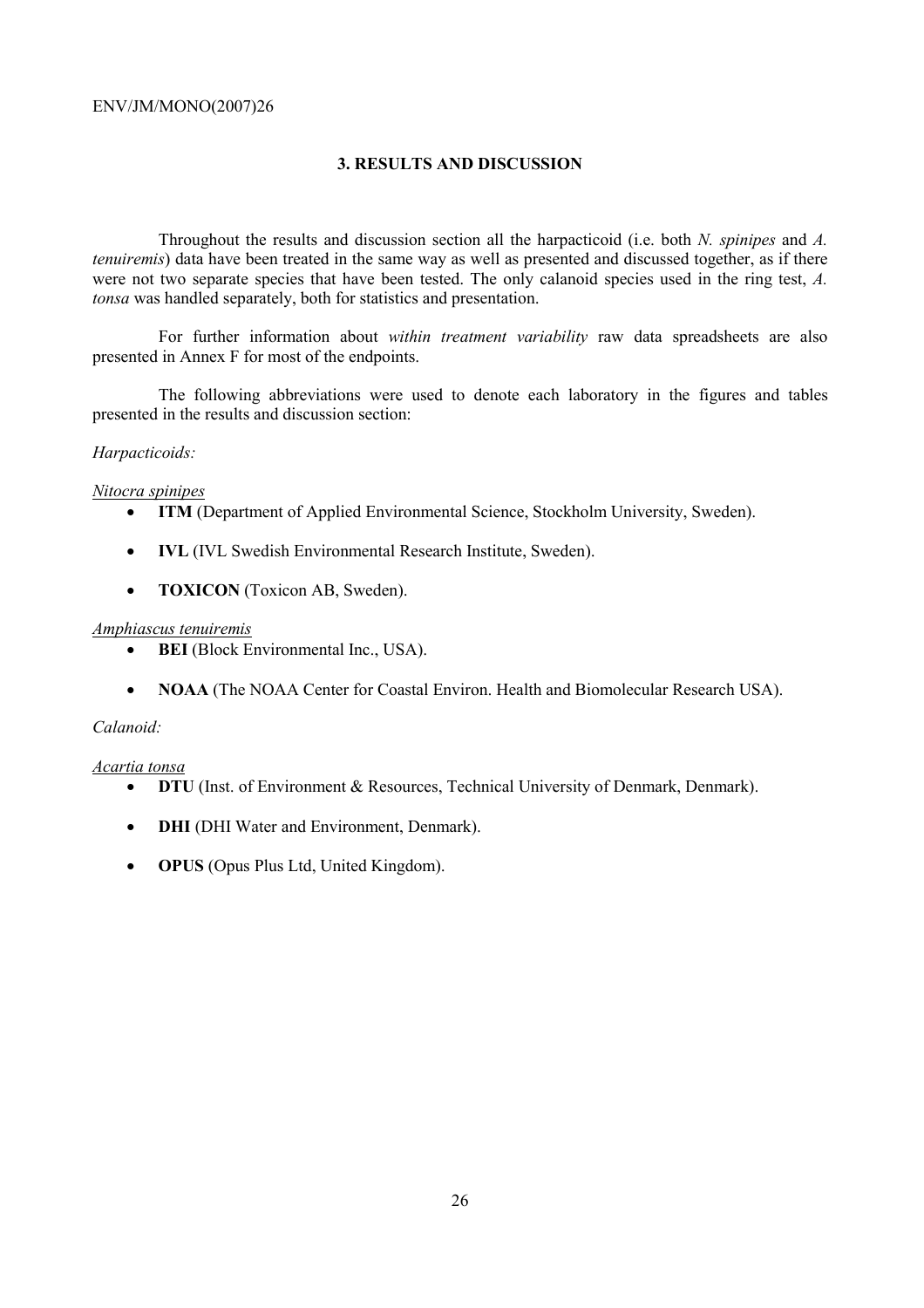# **3.1 Harpacticoids**

All five harpacticoid laboratories delivered developmental data, which have been analyzed and presented below. Adequate reproduction data were only available however for three of the laboratories, ITM, NOAA and Toxicon.

# *3.1.1 Development*

In the developmental phase of the harpacticoid full life cycle test, the following endpoints were analysed: *mortality*, *development rate* and *sex ratio*.

#### *Mortality*

For a test to be valid, the mortality in the control must not exceed 20% at the end of the exposure period (OECD 2005b). Whether these requirements have been fulfilled was examined by the use of the non-parametric Kaplan Meier estimate of the survival function (1). In this analysis, an individual who turned out to be adult or missing was handled as censored at that specific time point. Also individuals still alive at the end of experiment were treated as censored.

The length of the experiment period in the development phase differed between laboratories (NOAA 29 days, BEI 22 days, ITM 26 days, IVL 16 or 19 days<sup>1</sup>, Toxicon 35 days) and the mortality was examined both at the last day (i.e., overall mortality) and at day 16.

Table 2 shows the estimated survival proportions, over all, with 95% confidence intervals. Table 3 shows the estimated survival proportions, at day 16, with 95% confidence intervals. The Kaplan Meier survival curves are shown in Figure 1 in appendix A.

#### **Table 2. Over all survival**

| Lab            |                | Survival Lower 95 Upper 95 |                |                                |
|----------------|----------------|----------------------------|----------------|--------------------------------|
| NOAA<br>BEI    | 0.861<br>1,000 | 0.757                      | 0.923          | A. tenuiremis<br>A. tenuiremis |
| ITM            | 0.724          | 0.154                      | 0.946          | N. spinipes                    |
| IVL<br>Toxicon | 0.922<br>0.965 | 0.805<br>0.865             | 0.970<br>0.991 | N. spinipes<br>N. spinipes     |
|                |                |                            |                |                                |

 $\overline{a}$ 

<sup>&</sup>lt;sup>1</sup> 19 days for concentration 180 and 540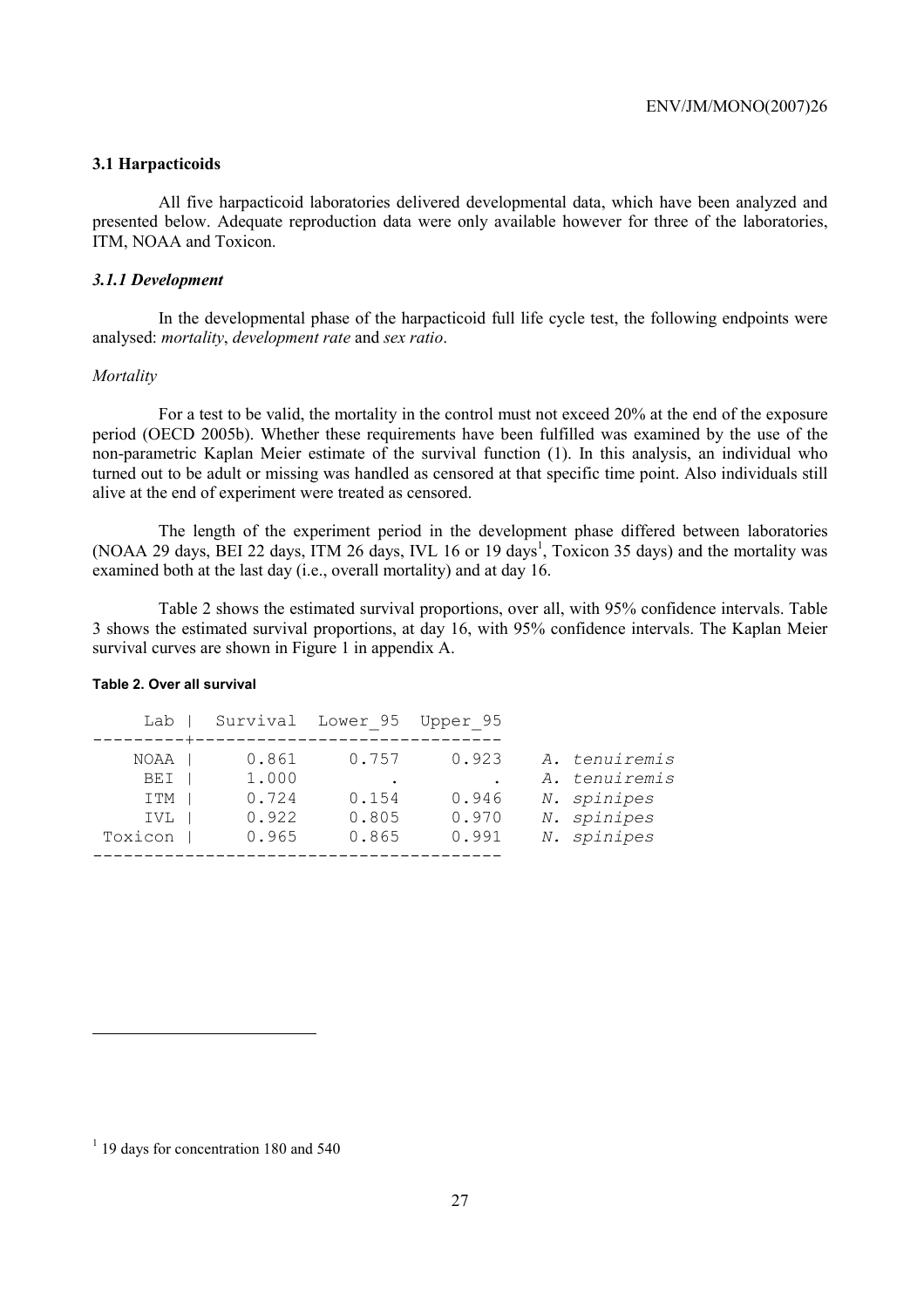# Lab | Survival Lower 95 Upper 95 ---------+------------------------------ NOAA | 0.861 0.757 0.923 *A. tenuiremis* BEI | 1.000 . A. tenuiremis ITM | 0.965 0.867 0.991 *N. spinipes* IVL | 0.922 0.805 0.970 *N. spinipes* Toxicon | 0.965 0.865 0.991 *N. spinipes* ----------------------------------------

**Table 3. Survival until day 16** 

For ITM the overall mortality exceeds 20 % (27.6%) which exceeds the set validity criterion, but the mortality until day 16 is well within tolerance limits (i.e. 3.5 %). The other laboratories show a tolerable mortality for this particular experiment. An examination of the Kaplan Meier survival curve (see Figure 1 Appendix A) shows a massive mortality at day one (8 individuals out of 72) for the NOAA laboratory. It is difficult to ascertain whether this is an actual effect or if it is an artefact. Also, for NOAA we cannot be statistically certain that the "population mortality" is lower than 20 % (since the lower 95% confidence limit is below 80%). In this context it is important to notice that the protocols that were prepared for each laboratory to send in their detailed descriptions about the fate of each individual copepod were used differently between the laboratories. ITM apparently made much more detailed descriptions. For example, an animal that actually disappeared was classified as disappeared ("missing") and not as dead. If a laboratory experienced problems finding an animal in a single well, it is not unlikely that this animal was denoted as "missing" instead of "dead". For some laboratories this seems to have happened, which would of course have negatively skewed the mortality rates.

The *mortality among exposed* was investigated in the same manner as the control (estimation of the Kaplan Meier survival function). Figure 2 -4 in Appendix A shows the survival curves for three of the concentrations; 6.6, 20 and 540  $\mu$ g/L. For some of the laboratories there is a significantly higher mortality for exposed copepods compared to the controls. When observing Figure 2-4 it becomes relatively clear that some of the non dose-related trends depend on the problematic decline of 3,5-DCP concentrations. For some laboratories (e.g. ITM and Toxicon) the lowest concentration (6.6  $\mu$ g/L) has higher mortality rates than for example the highest concentration (i.e. 540  $\mu$ g/L). This could either depend on random factors or on the bioavailability of the test substance, which, according to the test medium analyses (see section 3.4 below), for some reason was very low in the high concentration treatment(s).

*Mortality* was also investigated separately *for the different developmental stages* (nauplius to copepodite and copepodite to adult). One peculiar example is shown in Figure 5; the survival in the copepodite to adult stage, for NOAA. Almost all deaths occur one day after reaching copepodite stage, which was surprising and difficult to explain. There are probably some explanations other than randomness for that, since the same trend was also seen in the control. The last nauplius stage to first copepodite stage is a major metamorphosis requiring more extensive genetic to physiological change. It is not uncommon to see this transition as the most sensitive developmental window for *A. tenuiremis* (Chandler published and unpublished observations).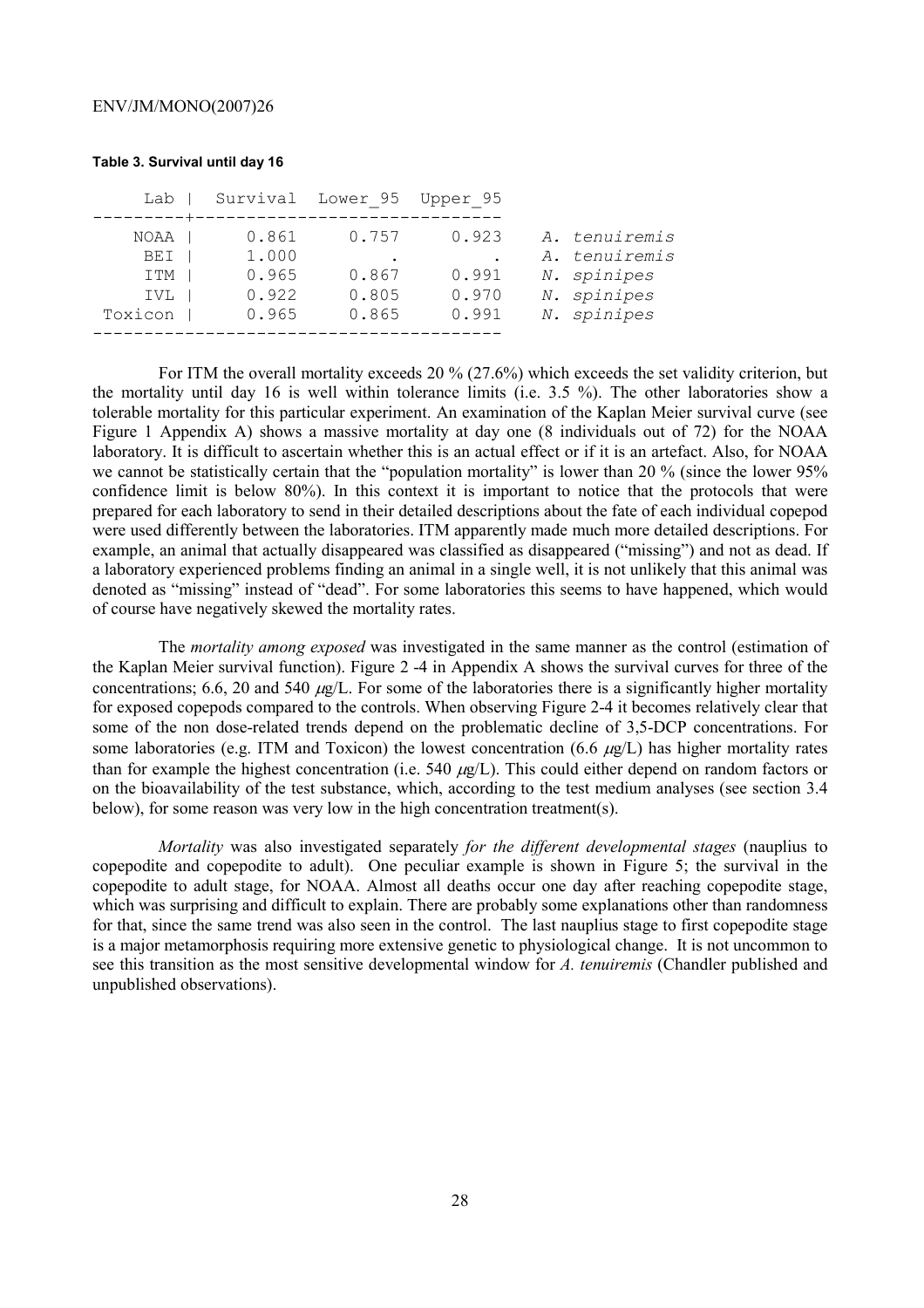# *Development*

The development rates have to be estimated separately for the different developmental stages (nauplius to copepodite and copepodite to adult). The results for development are presented in Table 4 and Table 5, and the corresponding Kaplan Meier failure curves are shown in Figure 6 to 9 in Appendix A (only for the development from nauplii to copepodite). (For notification: *Individuals that died on day 1 from start were excluded from the study*.)

The lowest concentration giving significant differences from a control (LOEC) in mean *time elapsed from the first nauplius stage to development of the first copepodite stage* was 6.6 µg/L observed by the two *Amphiascus* laboratories NOAA and BEI. However, for NOAA there was a lack of increasing dose-response as only 6.6  $\mu$ g/L and 540  $\mu$ g/L resulted in significant effects. Also for BEI there was a lack of clear dose-response effects in the sense that in 20  $\mu$ g/L no significant difference from the control was observed (but significant effects were seen in the others). For ITM and IVL there was a clear doseresponse but the LOECs were somewhat higher than for the two American *Amphiascus* laboratories; 60 and 20  $\mu$ g/L, respectively. For Toxicon, 20 and 60  $\mu$ g/L gave significant effects from the control. Overall, relatively similar results were seen, but it is likely that the declining 3,5-DCP concentrations have introduced artefacts in the anticipated dose-dependent trends.

The lowest concentration giving significant differences from a control (LOEC) in mean *time elapsed from the first copepodite stage to development of the adult stage* was 6.6 µg/L observed by ITM. There was however a lack of clear dose-response effects in the sense that in 60  $\mu$ g/L no significant difference from the control was observed. (It should be noted, however, that at this concentration there was a significant effect for the earlier developmental stage (i.e. from nauplius to copepodite), which indicates that development overall was significantly affected for this laboratory). For NOAA and Toxicon, the LOEC was as high as 540  $\mu$ g/L. It is noteworthy that for NOAA there was no significant difference from the control in any developmental phase in 20, 60 and 180  $\mu$ g/L. For BEI there was a dose-related trend and the LOEC was 60  $\mu$ g/L. For IVL there were significant differences from the control in 60 and 180  $\mu$ g/L but not in 540  $\mu$ g/L.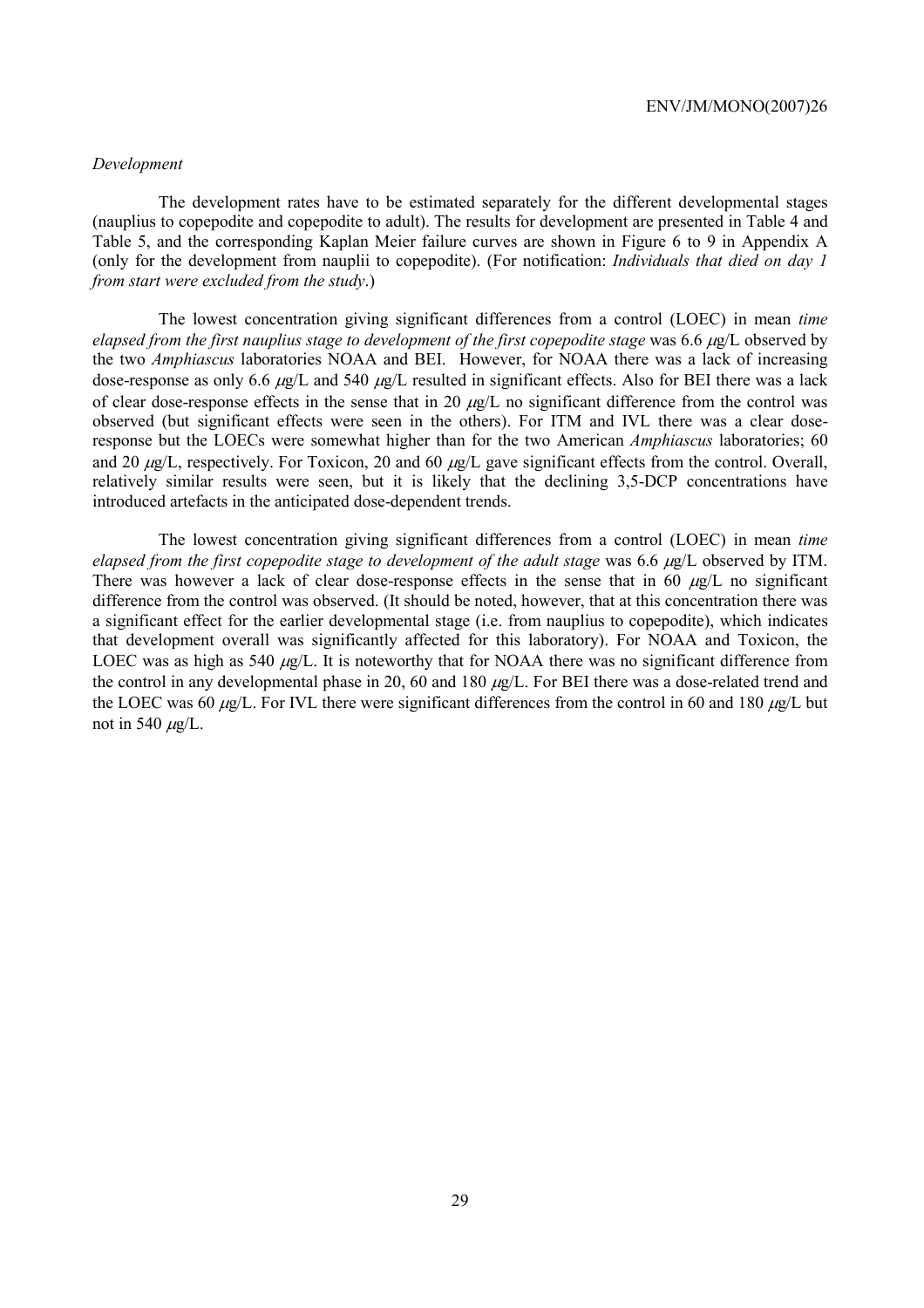# **Table 4. Time in days to copepodite, 25th and 50th percentile**

P-value of Log-rank test. Significant differences from the controls are marked by a light gray background.

| Lab and     |             |                |                  |              |               |
|-------------|-------------|----------------|------------------|--------------|---------------|
| conc.       |             | p25            | p50              | p-value      |               |
|             |             |                |                  |              |               |
| <b>NOAA</b> |             |                |                  |              | A. tenuiremis |
|             | 0           | 10             | 11               |              |               |
|             | 6.6         | $\,8\,$        | $\mathcal{G}$    | .0425        |               |
|             | 20          | $\mathcal{G}$  | 11               | .6           |               |
|             | 60          | $\mathcal{G}$  | 10               | .155         |               |
|             | 180         | 10             | 10               | .258         |               |
|             | 540         | 11             | 12               | .000137      |               |
| <b>BEI</b>  |             |                |                  |              | A. tenuiremis |
|             | $\circ$     | $\,8\,$        | 10               |              |               |
|             | 6.6         | $\mathcal{G}$  | 10               | .0265        |               |
|             | 20          | $\mathcal{G}$  | 11               | .103         |               |
|             | 60          | 12             | 13               | 1.21e-08     |               |
|             | 180         | 11             | 15               | $4.30e-10$   |               |
|             | 540         |                |                  | $2.75e-08$   |               |
|             |             |                |                  |              |               |
| <b>ITM</b>  |             |                |                  |              | N. spinipes   |
|             | $\circ$     | $\mathsf 9$    | $\mathcal{G}$    |              |               |
|             | 6.6         | 9              | 10               | .432         |               |
|             | 20          | $\mathcal{G}$  | $\mathcal{G}$    | .967         |               |
|             | 60          | $\mathcal{G}$  | 11               | .00437       |               |
|             | 180         | 9              | $10$             | .0146        |               |
|             | 540         | 10             | 12               | .000208      |               |
| <b>IVL</b>  |             |                |                  |              | N. spinipes   |
|             | 0           | $\,8\,$        | $\mathcal{G}$    |              |               |
|             | 6.6         | 8              | $\mathcal{G}$    | .0834        |               |
|             | 20          | $\delta$       | 9                | .0469        |               |
|             | 60          | $\delta$       | 9                | .00503       |               |
|             | 180         | 12             | 12               | .0272        |               |
|             | 540         | 12             | 14               | $2.08e - 06$ |               |
|             |             |                |                  |              |               |
| Toxicon     |             |                |                  |              | N. spinipes   |
|             | $\mathbb O$ | $\overline{7}$ | $\,8\,$          |              |               |
|             | 6.6         | 8              | 8                | .601         |               |
|             | 20          | $\overline{6}$ | 7                | .0000705     |               |
|             | 60          | $\overline{6}$ | $\boldsymbol{7}$ | .000456      |               |
|             | 180         | $\,8\,$        | 9                | .539         |               |
|             | 540         | $\overline{7}$ | 8                | .431         |               |
|             |             |                |                  |              |               |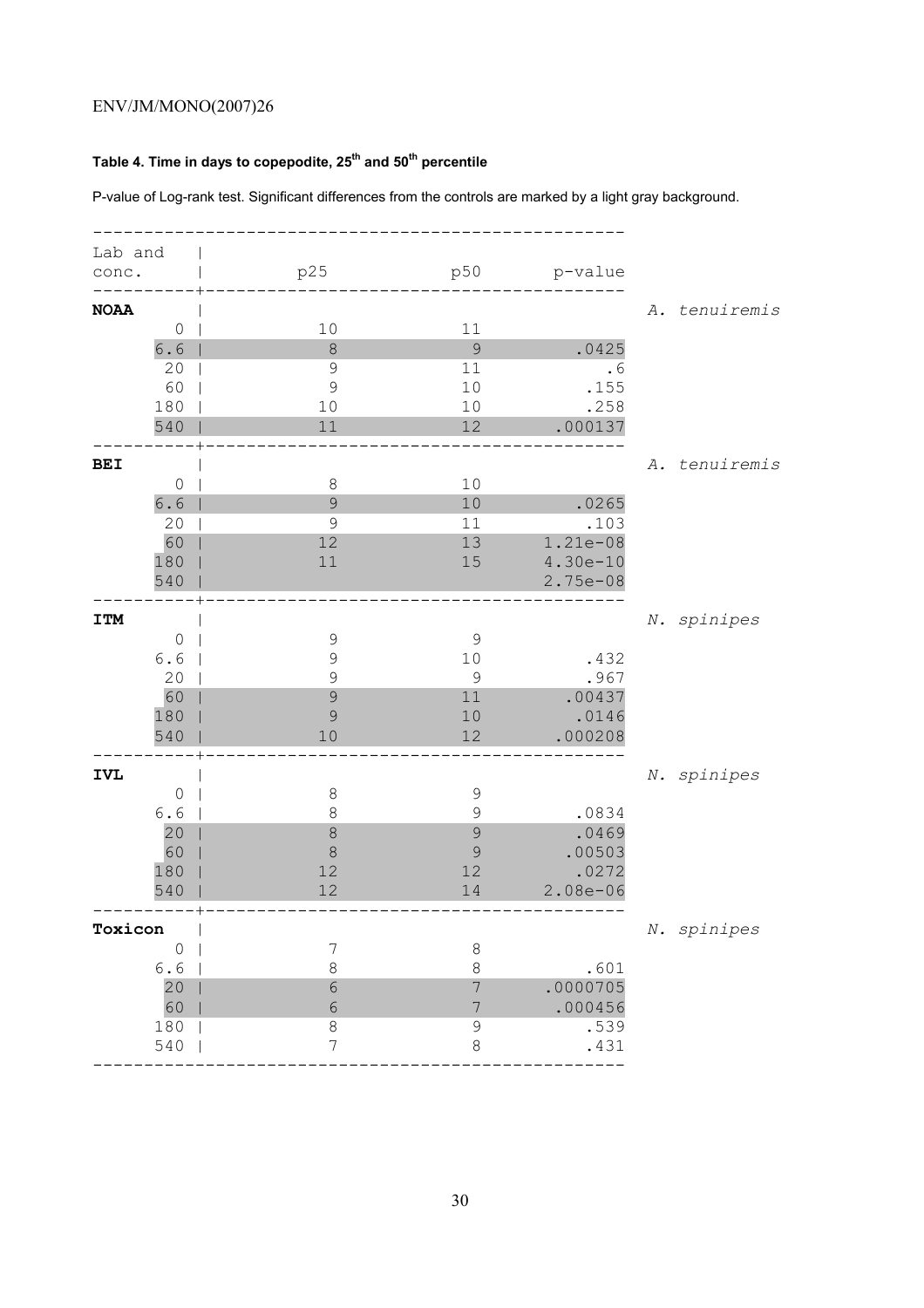# Table 5. Time in days between copepodite and adult, 25<sup>th</sup> and 50<sup>th</sup> percentile.

P-value of Log-rank test. Significant differences from the controls are marked by a light gray background.

| Lab and     |                |                |                |            |               |
|-------------|----------------|----------------|----------------|------------|---------------|
| conc.       |                | p25            | p50            | p-value    |               |
|             |                |                |                |            |               |
| <b>NOAA</b> |                |                |                |            | A. tenuiremis |
|             | $\circ$        | $\,8\,$        | $\,8\,$        |            |               |
|             | 6.6            | $\sqrt{6}$     | 7              | .136       |               |
|             | 20             | $\sqrt{6}$     | 7              | .19        |               |
|             | 60             | 7              | 8              | .825       |               |
|             | 180            | 7              | 8              | .622       |               |
|             | 540            | $\mathcal{G}$  | 10             | .000234    |               |
|             |                |                |                |            |               |
| <b>BEI</b>  |                |                |                |            | A. tenuiremis |
|             | $\circ$        | 8              | $\,8\,$        |            |               |
|             | 6.6            | 7              | 9              | .155       |               |
|             | 20             | $\epsilon$     | 8              | .597       |               |
|             | 60             | 6              | 8              | .0325      |               |
|             | 180            | 9              | 9              | .0273      |               |
|             | 540            |                |                |            |               |
|             |                |                |                |            |               |
| <b>ITM</b>  |                |                |                |            | N. spinipes   |
|             | $\circ$        | $\sqrt{6}$     | 7              |            |               |
|             | $6.6$          | 7              | 8              | .0121      |               |
|             | 20             | 7              | 8              | .00129     |               |
|             | 60             | 6              | 8              | .231       |               |
|             | 180            | 7              | 8              | .0114      |               |
|             | 540            | $\,8\,$        | 9              | $6.15e-06$ |               |
|             |                |                |                |            |               |
| <b>IVL</b>  |                |                |                |            | N. spinipes   |
|             | $\circ$        | 4              | 5              |            |               |
|             | 6.6            | 4              | 7              | .125       |               |
|             | 20             | 4              | 6              | .145       |               |
|             | 60             | $\sqrt{4}$     | 7              | .0353      |               |
|             | 180            | $\sqrt{4}$     | $\overline{7}$ | .0265      |               |
|             | 540            | $\overline{4}$ | 5              | .174       |               |
| Toxicon     |                |                |                |            |               |
|             |                |                |                |            | N. spinipes   |
|             | $\circledcirc$ | $10$           | 13             |            |               |
|             | 6.6            | $11\,$         | $12\,$         | .58        |               |
|             | 20             | $11$           | 13             | .533       |               |
|             | 60             | $10$           | 14             | .272       |               |
|             | 180            | 10             | 11             | .241       |               |
|             | 540            | 13             | 15             | .0214      |               |
|             |                |                |                |            |               |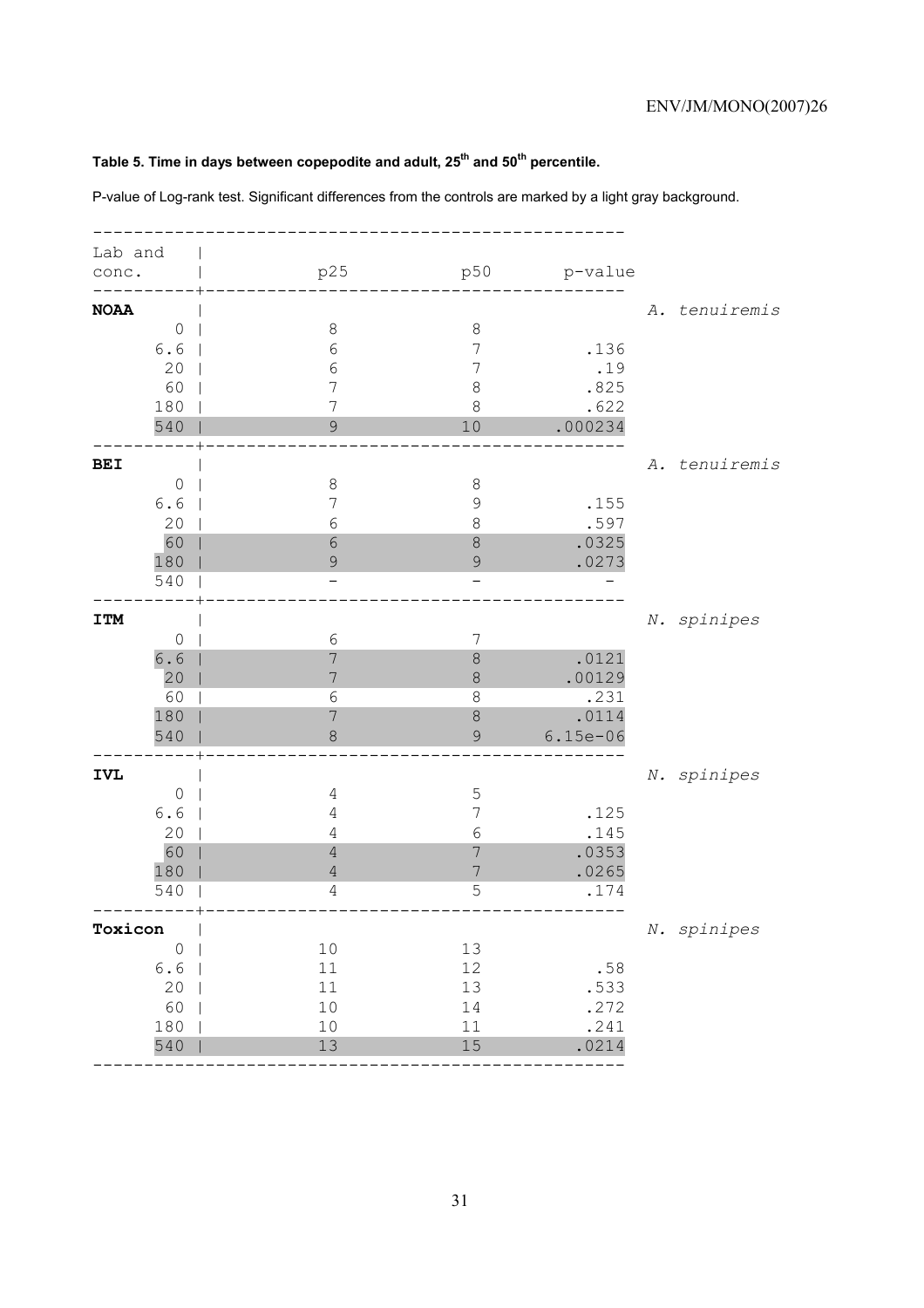Overall the LOECs are relatively similar among the five laboratories related to decrease in developmental rate. For NOAA, BEI and ITM the LOEC was  $\mu$ g/L and for IVL and Toxicon the LOEC was 20 µg/L. This indicates that *Amphiascus* may be somewhat more sensitive than *Nitocra* but too farreaching conclusions should not be made due to the problematic decline in DCP-levels (see section 3.4 below), which was evident (but not necessarily identical) for all laboratories.

It should be noted that the declining 3,5-DCP concentrations are likely to have introduced artifacts in the concentration-response relationship. Consequently, it is difficult to provide a valid interpretation of these data. Hence the derivation of LOEC and NOEC values and statements made about species sensitivity must be treated with caution.

# *Sex ratio*

For a test to be valid, the proportion of females (or males) in the control should be within 40% to 60% (OECD 2005b).

Table 6 shows the female proportion for each laboratory and concentration, and for the four laboratories that have made sex determinations, the female proportion in the control is within the guideline limits.

#### **Table 6. Female proportion in adults**

| Laboratory |             |            |      |            |         |
|------------|-------------|------------|------|------------|---------|
| Conc.      | <b>NOAA</b> | <b>BEI</b> | ITM  | <b>IVL</b> | Toxicon |
| $\cap$     | 0.53        | 0.56       | 0.57 |            | 0.43    |
| 6.6        | 0.49        | 0.50       | 0.43 |            | 0.49    |
| 20         | 0.52        | 0.53       | 0.60 |            | 0.45    |
| 60         | 0.58        | 0.58       | 0.55 |            | 0.46    |
| 180        | 0.44        | 0.78       | 0.53 |            | 0.47    |
| 540        | 0.29        |            | 0.53 |            | 0.31    |
|            |             |            |      |            |         |

The following observations were made regarding development time ranges from copepodite to adult for the control, among individuals that became adults (this is not a survival analysis estimate):

- For NOAA and BEI there were no significant differences between sexes.
- For ITM there was a significant difference (mean time: female 7.9 days, male 6.4 days). For Toxicon there was a large significant difference (mean time: female 10.4 days, male 14.3 days).
- For ITM this difference was due to difference from nauplii to copepodite but for BEI there was no difference from nauplii to copepodite.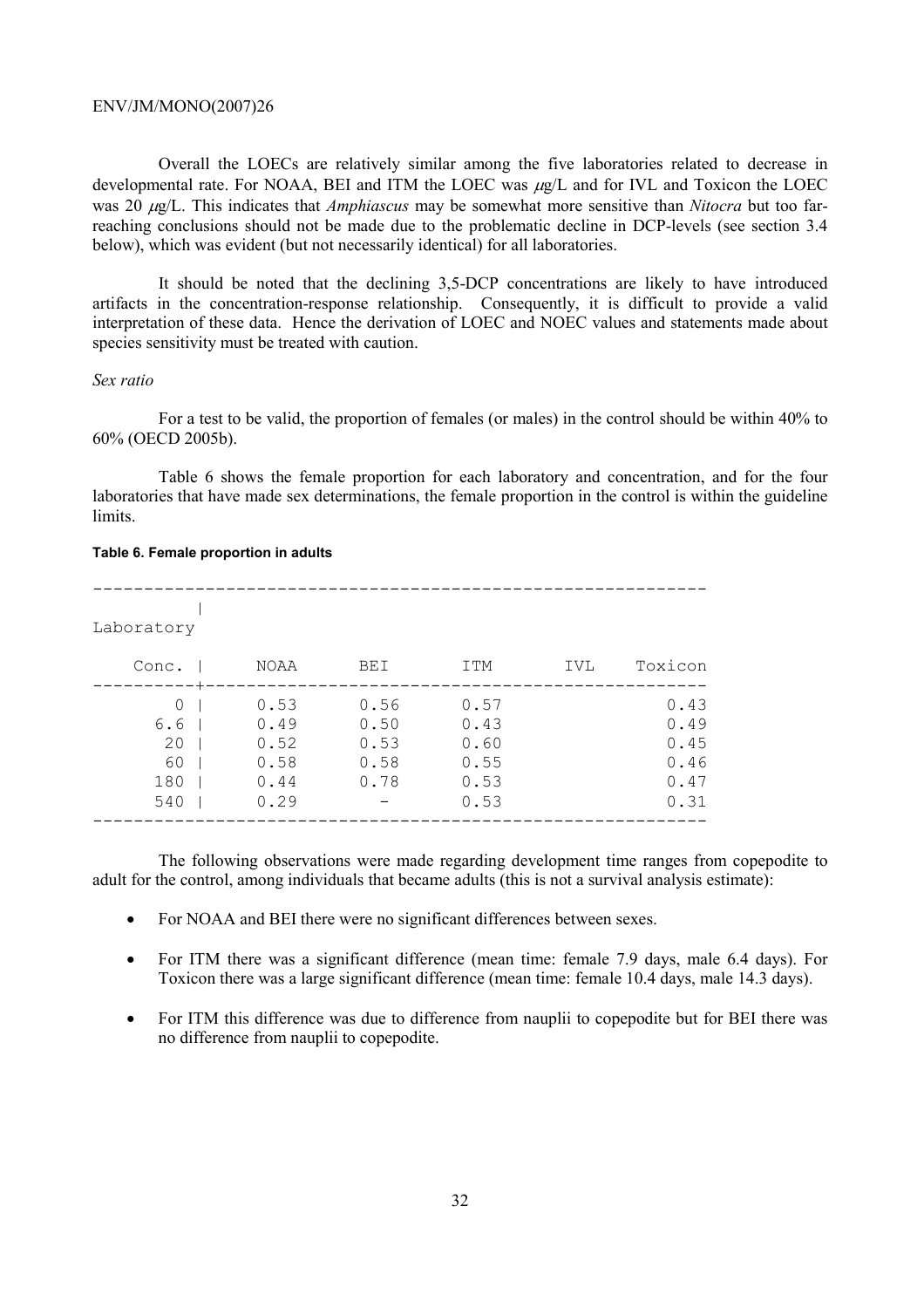Sex ratios are often difficult to analyse in the sense that in these tests there is seldom information available about the sex of dead immature animals. Conclusions of sex-specific effects should as a consequence always be carefully made. In this context, one could regard the male:female ratio of 40:60 or 60:40 as a prerequisite to be able to construct statistically reasonable n-size for male:female pairs for reproduction studies. This prerequisite has been met for all laboratories participating in the ring test.

# *3.1.2 Reproduction*

Three laboratories performed the reproduction test (NOAA, ITM and Toxicon) and the outcomes analysed were fertilisation success, offspring production and time to first and second clutch. No survival analysis was made since information about the censored pairs was missing. Therefore we cannot exclude that an observed effect for an exposed group might be a consequence of differences in mortality for that group compared to the control.

# *Fertilisation success*

 $\overline{a}$ 

Fertilization success was measured as the proportion of pairs able to produce two successive clutches within the follow up time, of all mating pairs at start<sup>2</sup>. The follow up time differs between laboratories (NOAA 10 days, ITM 19 days and Toxicon 20 days), which possibly make the comparisons between species and laboratories more difficult. The results are shown in Tables 7 to 9; number of mating pairs at start, the proportion of pairs with two clutches together with exact 95 % confidence limits and a pvalue for testing the hypothesis of "similar proportions in the exposed and the control" (Fisher's exact test). The lowest LOEC was observed in 6.6  $\mu$ g/L for ITM but there was a lack of dose-response in the sense that there were no significant differences from the control at both 20 and 60  $\mu$ g/L. It is obvious that for ITM the 6.6  $\mu$ g/L treatment has been negative for most endpoints, which makes it doubtful that this LOEC is realistic. This also becomes evident when looking at the other two laboratories, having LOECs for this endpoint as high as 180  $\mu$ g/L (Toxicon) and 540  $\mu$ g/L (NOAA). So, if we consider the very low LOEC for ITM to be in error (i.e. an artefact), we would end up with an overall LOEC of 180  $\mu$ g/L for this endpoint.

#### **Table 7. Proportion of pairs with two clutches, for NOAA (***A. tenuiremis***).**

Significant differences from the controls are marked by a light gray background.

| Conc | Freq     |            |            | Prop Lower 95 Upper 95 p-value |       |
|------|----------|------------|------------|--------------------------------|-------|
| 6.61 | 23<br>23 | .74<br>.65 | .52<br>.43 | .84                            | .75   |
| 20   | 20       | .50        | .27        | .73                            | .13   |
| 60   | 18       | .50        | .26        | .74                            | .19   |
| 180  | 21       | .52        | . 3        | .74                            | .21   |
| 540  |          | .14        | .0036      | .58                            | .0086 |
|      |          |            |            |                                |       |

 $2$  ITM observed that several of their pairs consisted of two females. These pairs were excluded.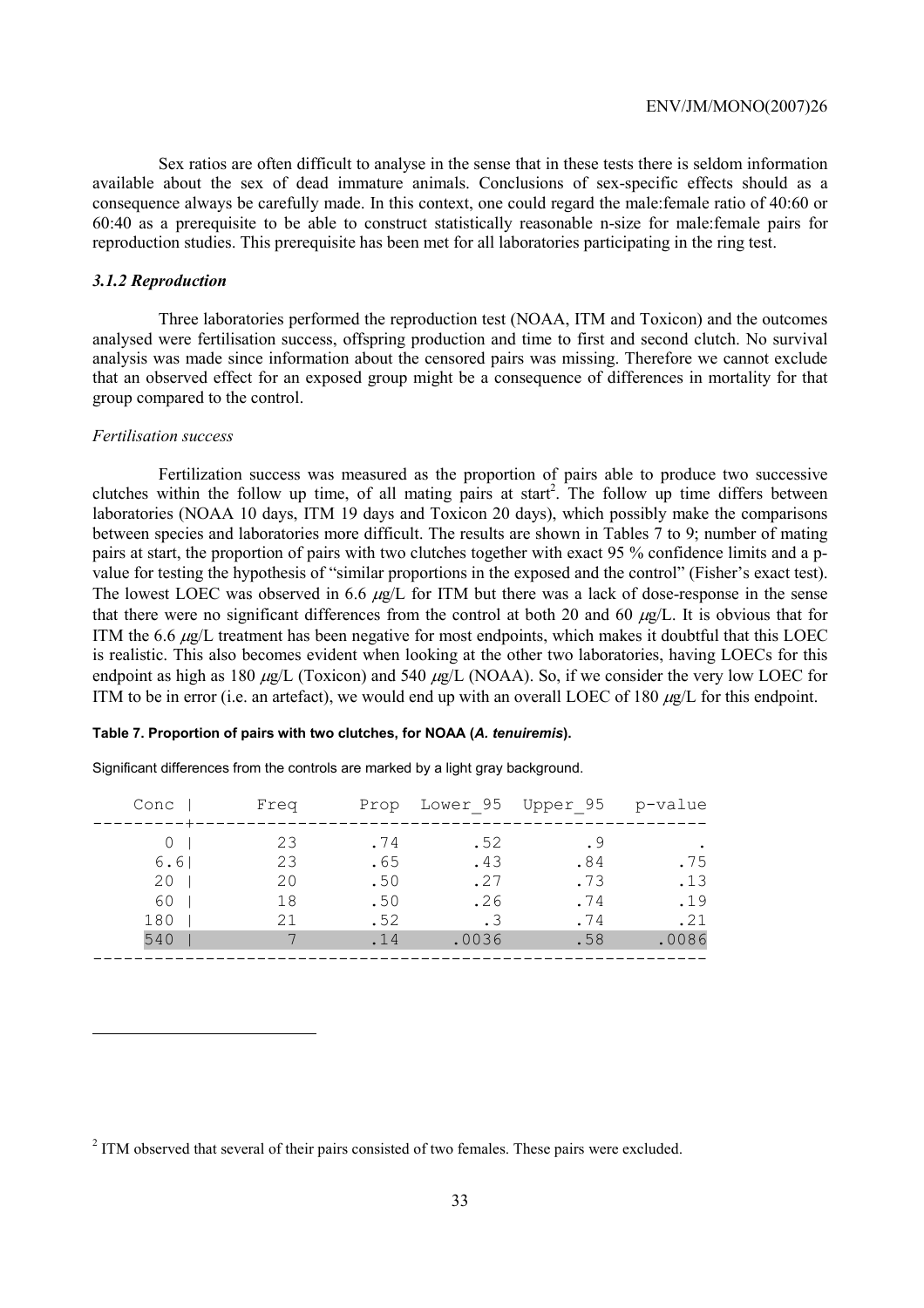#### **Table 8. Proportion of pairs with two clutches, for ITM (***N. spinipes***).**

| Conc       | Freq     |             |               | Prop Lower 95 Upper 95 | p-value       |
|------------|----------|-------------|---------------|------------------------|---------------|
|            | 18       | .67         | .41           | .87                    |               |
| 6.6<br>20  | 20<br>18 | .25<br>.56  | .087<br>.31   | .49<br>.78             | .021<br>.73   |
| 60         | 10       | .50         | .19           | .81                    | .44           |
| 180<br>540 | 15<br>11 | .13<br>.091 | .017<br>.0023 | .4<br>.41              | .004<br>.0057 |
|            |          |             |               |                        |               |

Significant differences from the controls are marked by a light gray background.

#### **Table 9. Proportion of pairs with two clutches, for Toxicon (***N. spinipes***).**

| Conc | Freq |      | Prop Lower 95 Upper 95 |           | p-value |
|------|------|------|------------------------|-----------|---------|
|      |      |      |                        |           |         |
|      | 17   | .82  | .57                    | .96       |         |
| 6.61 | 21   | .76  | .53                    | .92       | .71     |
| 20   | 22   | .59  | .36                    | .79       | .17     |
| 60   | 22   | .59  | .36                    | .79       | .17     |
| 180  | 18   | .39  | .17                    | .64       | .015    |
| 540  | 16   | .063 | .0016                  | $\cdot$ 3 | .000013 |
|      |      |      |                        |           |         |

Significant differences from the controls are marked by a light gray background.

The observed proportions of pairs able to produce two clutches are lower for the exposed compared to the control, for all concentrations in all three laboratories. If we use significance level<sup>3</sup> 5%, every one of the laboratories shows a significant difference from the control for 540  $\mu$ g/L, and ITM along with Toxicon also show significant differences from the control for 180  $\mu g/L$ . In addition, ITM shows a significant difference from the control for 6.6  $\mu$ g/L, which makes the data not following a dose related trend. This concentration did not respond as expected (i.e. being the lowest concentration it was expected to give little or no effects) for this laboratory. Care should thus be taken when setting a LOEC for this laboratory and endpoint.

The probability that a statistical test of this kind will fall out as significant (the power of the test) depends on the size of the true effect and the sample size. Obviously, it was not possible to conclude, for a non-significant test, that there were no effects. The power might just have been too low to reveal it. For that reason, no attempt was made to estimate NOEC or LOEC with these data.

An alternative approach is to assume a model for the dose response relationship. For these data, there seems to be a monotonic dose response trend (with an exception at 6.6  $\mu$ g/L for ITM) so a logistic

 $\overline{a}$ 

<sup>&</sup>lt;sup>3</sup> not adjusted for multiple test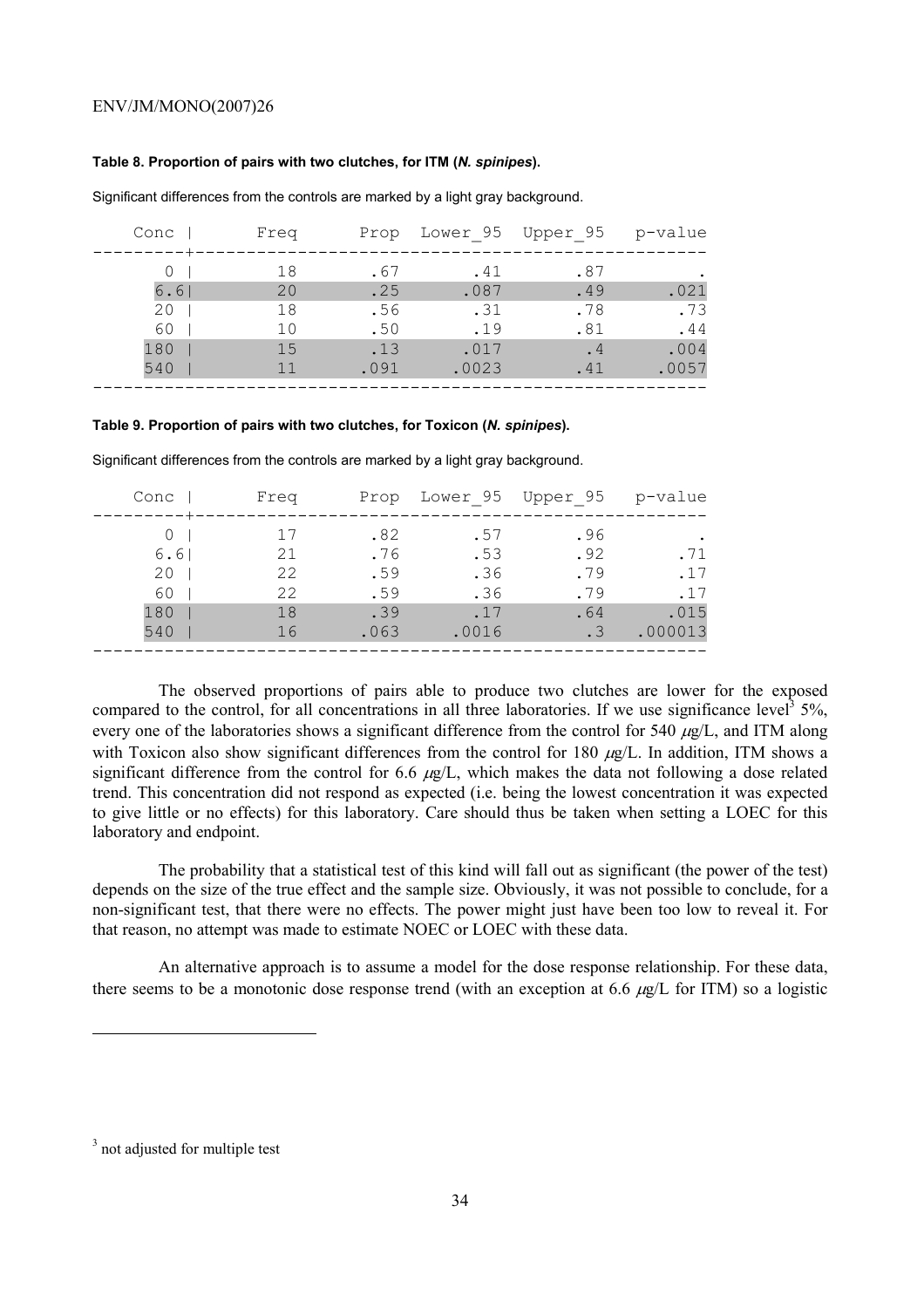regression model was fitted for each laboratory separately. The models are illustrated in Figure 10 in Appendix A, and except for the observation from ITM at 6.6  $\mu g/L$ , the fit is quite good.

In order to estimate an  $EC_{50}$ -value from these data, a non-linear model, like the logistic function, would have to be fitted. This is not a straightforward task (model choice, programming, model check etc.) and since there was limited time available for a major revision of the statistical analyses, no attempt was made to produce EC estimates for the ITM study.

# *Offspring production*

 $\overline{a}$ 

For a test to be valid the average number of viable offspring per clutch in the controls should not be lower than 5 (OECD 2005b). This criterion was met for all three laboratories (average number was higher than 8 for all three, data not shown). For pairs that were able to produce two clutches, the total number of viable offspring was calculated. The results are displayed separately for each laboratory in Table 10 to 12. The tables show the frequency of mating pairs able to produce two clutches, and the mean value of total offspring production together with 95 % confidence limits (based on the t-distribution). A one-way ANOVA for each laboratory separately shows no significant differences (p-values<sup>4</sup>; 0.10, 0.60 and 0.74 for laboratory NOAA, ITM and Toxicon, respectively). The results are also illustrated with box plots in Figure 11 in Appendix A. It can be noted that in 540  $\mu$ g/L (for all laboratories) almost no pairs were able to produce two clutches.

#### **Table 10. Total viable offspring production, for NOAA (***A. tenuiremis***).**

| Conc | Freq |      | Mean Lower 95 Upper 95 |      |
|------|------|------|------------------------|------|
|      | 17   | 17.4 | 15.3                   | 19.4 |
| 6.6  | 15   | 14.7 | 12.7                   | 16.8 |
| 20   | 10   | 15.7 | 13.4                   | 18   |
| 60   | 9    | 12.7 | 8.77                   | 16.6 |
| 180  | 11   | 14.1 | 10.2                   | 18   |
| 540  |      | 5    |                        |      |
|      |      |      |                        |      |

#### **Table 11. Total viable offspring production, for ITM (***N. spinipes***).**

| Conc      | Freq    |              | Mean Lower 95 Upper 95 |              |
|-----------|---------|--------------|------------------------|--------------|
|           | 12      | 22.3         | 16.3                   | 28.2         |
| 6.6<br>20 | 5<br>10 | 18.6<br>23.7 | 11.5<br>18.2           | 25.7<br>29.2 |
| 60        | 5       | 20           | 9.32                   | 30.7         |
| 180       | 2       | 28.5<br>29   | 9.44                   | 47.6         |
| 540       |         |              |                        |              |

<sup>4</sup> Concentration 540 with only one observation was excluded in this test.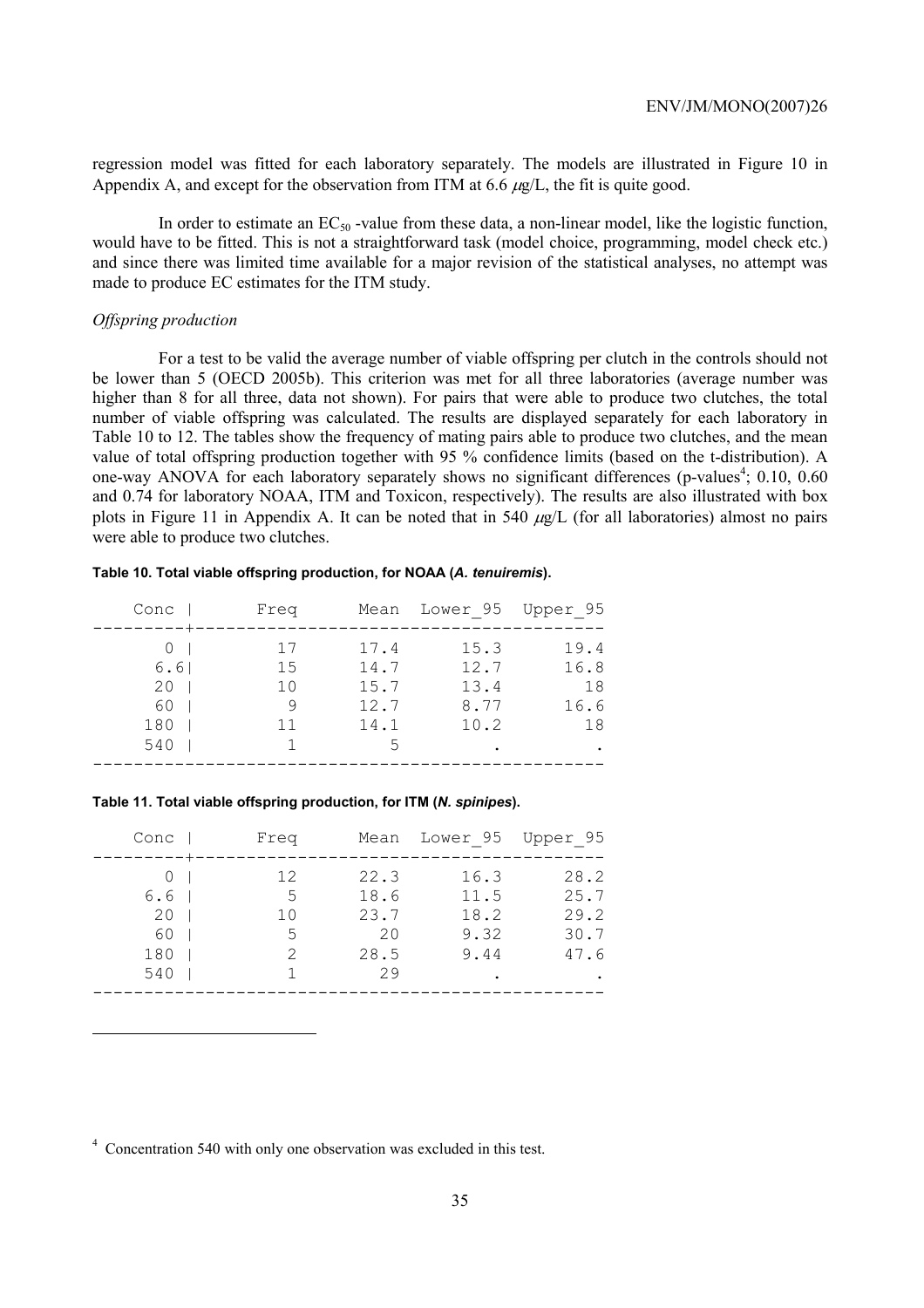| Conc                          | Freq                 |                                          | Mean Lower 95 Upper 95               |                                    |
|-------------------------------|----------------------|------------------------------------------|--------------------------------------|------------------------------------|
| 6.6<br>20<br>60<br>180<br>540 | 14<br>16<br>13<br>13 | 16.9<br>19<br>19.8<br>17.6<br>20.3<br>25 | 13.3<br>15.7<br>16.1<br>13.3<br>10.6 | 20.4<br>22.3<br>23.4<br>21.9<br>30 |
|                               |                      |                                          |                                      |                                    |

# **Table 12. Total viable offspring production, for Toxicon (***N. spinipes***).**

# *Time to first and second clutch*

Tables 13 to 15 show the median time to the first clutch, estimated for the pairs that had produced a first clutch (not a survival analysis estimate). A Mann Whitney U-test was performed to test the hypothesis of equal time distributions for the exposed and the control test populations. P-values on these tests are shown in the table. Since we have ignored the censored observations, the interpretation of these results should be cautious. The results are also illustrated with box plots in Figure 12 in Appendix A. Observe that the lack of dose-response in Tables 13-15 (i.e., no significant difference from the control in the highest concentration) is likely due to the low number of observations at this concentration. The LOEC was 60  $\mu$ g/L for all laboratories.

#### **Table 13. Time to production of first clutch, for NOAA (***A. tenuiremis***).**

Significant differences from the controls are marked by a light gray background.

| Conc             | Freq | Median | p value |
|------------------|------|--------|---------|
|                  |      |        |         |
| $\left( \right)$ | 17   |        |         |
| 6.6              | 17   | २      | .79     |
| 20               | 11   |        | .48     |
| 60               | 11   | 4      | .029    |
| 180              | 13   | 4      | .00027  |
| 540              |      | ⇁      |         |
|                  |      |        |         |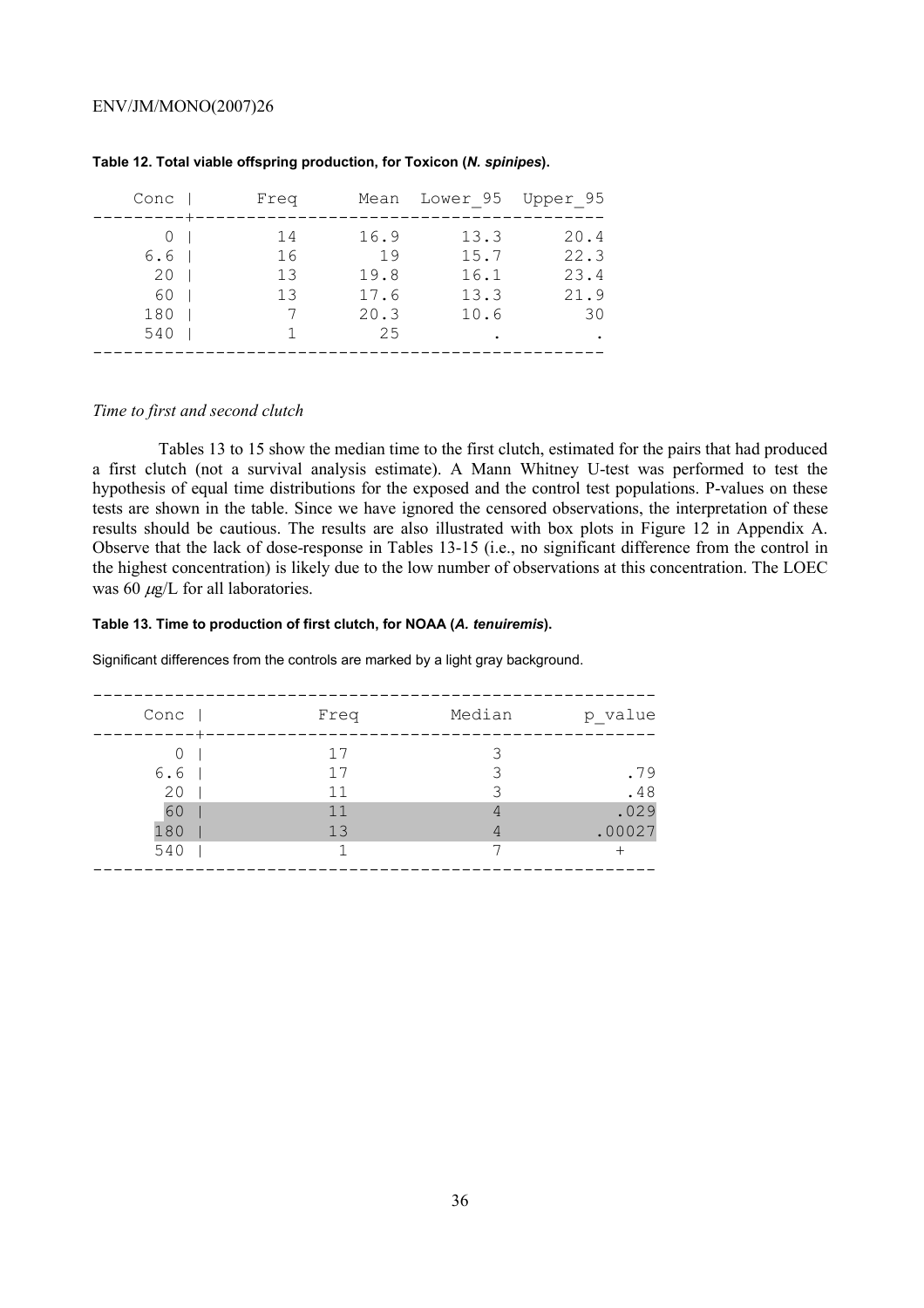#### **Table 14. Time to production of first clutch, for ITM (***N. spinipes***).**

| Conc | Freq | Median | p value |
|------|------|--------|---------|
|      | 15   |        |         |
| 6.6  | 6    | 8.5    | . 5     |
| 20   | 1.3  | 10     | .082    |
| 60   |      | 9      | .016    |
| 180  | 4    | 10     | .049    |
| 540  | ⌒    | 6.5    | .55     |

Significant differences from the controls are marked by a light gray background.

#### **Table 15. Time to production of first clutch, for Toxicon (***N. spinipes***).**

Significant differences from the controls are marked by a light gray background.

| Conc                          | Freq           | Median     | p value                |
|-------------------------------|----------------|------------|------------------------|
| $\left( \right)$<br>6.6<br>20 | 15<br>18<br>17 | 6<br>6     | .18<br>.21             |
| 60<br>180<br>540              | 18<br>12<br>4  | 9.5<br>5.5 | .0041<br>.00056<br>.61 |

Tables 16 to 18 show the median time between the first and second clutches, estimated for the pairs that had produced a second clutch (not a survival analysis estimate). A Mann-Whitney U-test was performed to test the hypothesis of equal time distributions for the exposed and control populations. Pvalues on these tests are shown in the table. Since we have ignored the censored observations, interpretation of the results should be cautious.

## **Table 16. Time between first and second clutch, for NOAA (***A. tenuiremis***).**

| Conc | Freq | Median        | p_value |
|------|------|---------------|---------|
| 0    | 17   |               |         |
| 6.6  | 15   |               | .65     |
| 20   | 10   |               | .19     |
| 60   | 9    | $\mathcal{P}$ | .59     |
| 180  | 11   | 2             | .18     |
| 540  |      | ς             |         |
|      |      |               |         |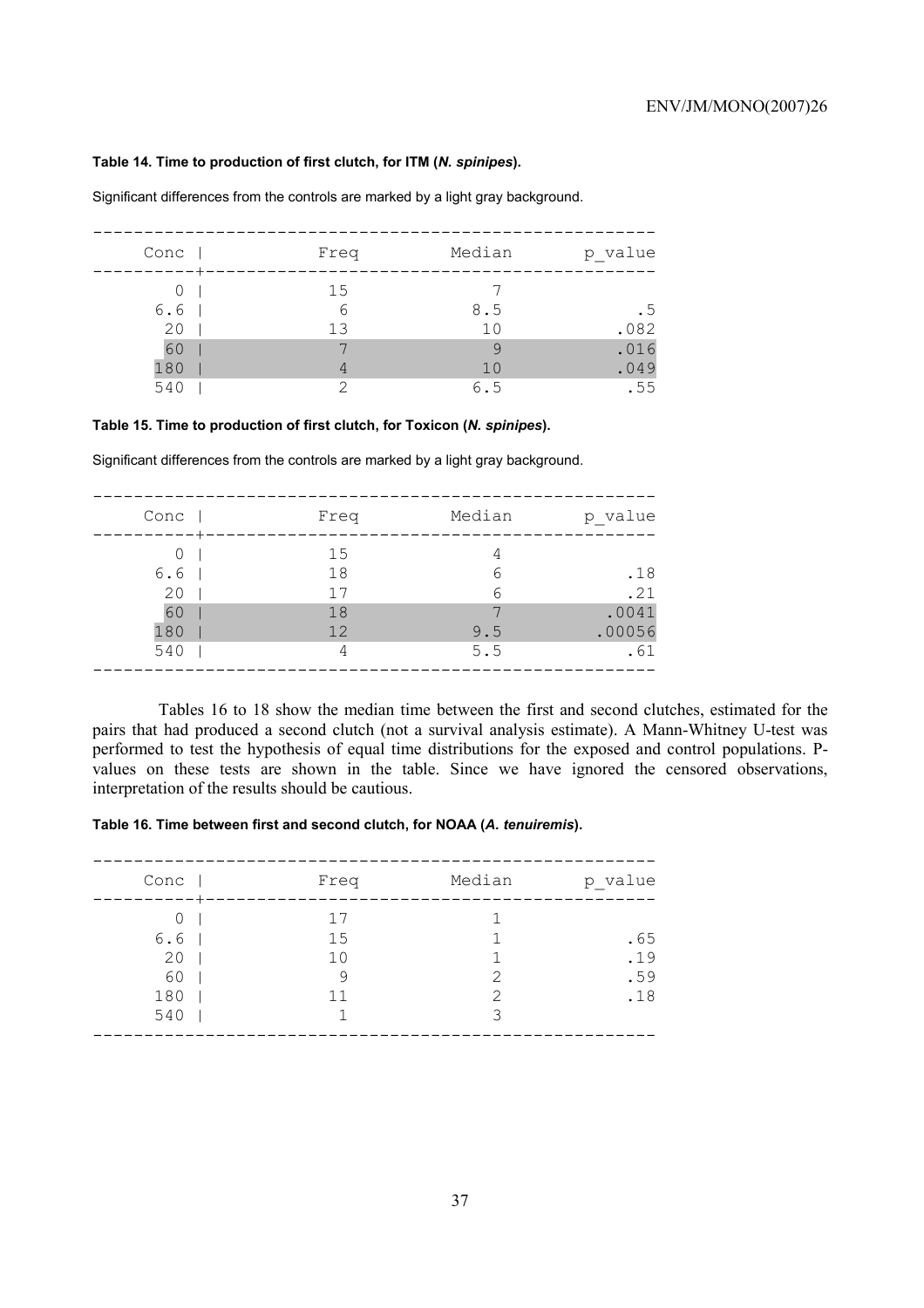| 12<br>0                                                                 | p_value                  | Median | Freq | Conc |
|-------------------------------------------------------------------------|--------------------------|--------|------|------|
| .5<br>.5<br>20<br>10<br>4<br>60<br>.5<br>3<br>180<br>२<br>っ<br>540<br>२ | .67<br>.17<br>.91<br>.84 |        |      | 6.6  |

#### **Table 17. Time between first and second clutch, for ITM (***N. spinipes***).**

**Table 18. Time between first and second clutch, for Toxicon (***N. spinipes***).** 

| Conc | Freq | Median | p_value |
|------|------|--------|---------|
| 0    | 14   | 3.5    |         |
| 6.6  | 16   | 3      | .35     |
| 20   | 13   | ς      | .27     |
| 60   | 13   | 3      | .42     |
| 180  | ⇁    | 4      | .26     |
| 540  |      | 4      |         |
|      |      |        |         |

Overall, the reproductive data are relatively consistent between the three harpacticoid laboratories, with lowest LOECs ranging from 20 to 60  $\mu$ g/L. Also, the three endpoints related to reproduction follow the same trends for all three laboratories (with some small exceptions that may rather be credited to artefacts), with time to production of the first clutch being the most sensitive endpoint, and offspring production the least sensitive endpoint. In a population model, all of these three endpoints would lower e.g. population growth, which illustrates the importance to study other reproductive endpoints than solely production. Since the 3,5-DCP decline was probably most severely manifested in the end of the test and since the three laboratories' test times were very different, the results still indicate a similar crossspecies sensitivity to the reference substance. The total offspring production data were calculated for pairs that were able to produce (a minimum of) two clutches. This approach ignores potential effects on reproduction whereby some pairs may only produce a single brood or egg sacs that fail to develop (female may be fertilized but eggs do not develop!). Consequently, it may be argued that the data analysis is 'biased' towards the most fertile females in the 'population' of animals within each treatment.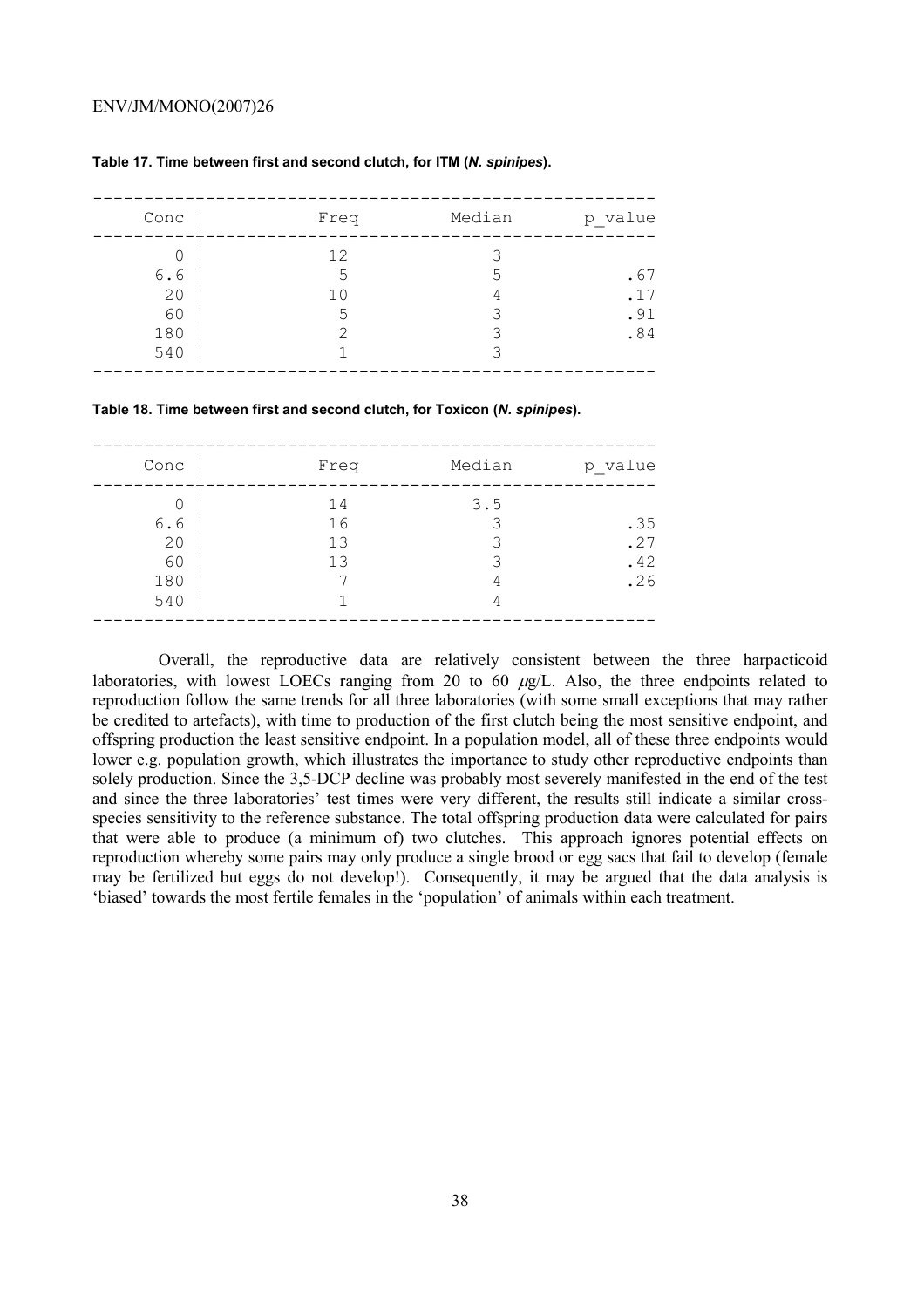## **3.2 Calanoid**

## *3.2.1 Development*

## *Mortality of F0*

For a test to be valid the average mortality<sup>5</sup> of animals in the controls shall not exceed 30% of the hatched animals (OECD 2005a). Table 18 presents the number of replicates used, and the mortality proportion, for each concentration and laboratory. The average mortality in the controls (Conc.=0) is lower than 30% for every one of the laboratories.

#### **Table 18. Number of replicates and mortality proportion.**

| Lab         | 0 6.6 |                           |     | Conc.<br>20 60 180 5401620          |                 |                   |     |
|-------------|-------|---------------------------|-----|-------------------------------------|-----------------|-------------------|-----|
|             |       |                           |     |                                     |                 |                   |     |
| DHI         | - 9   |                           |     | 4                                   | 4               | $\overline{4}$    | 4   |
|             | .21   |                           |     |                                     |                 | $.18$ $.17$ $.20$ | .40 |
| <b>DTU</b>  | 12    | $6\overline{6}$           |     | 5 6                                 | 6               | - 6               |     |
|             |       |                           |     | $.15$ $.21$ $.11$ $.15$ $.12$ $.17$ |                 |                   |     |
| <b>OPUS</b> | 12    | $5^{\circ}$               | - 5 | $5^{\circ}$                         | $5\overline{)}$ | $5^{\circ}$       |     |
|             |       | $.071$ $.12$ $.17$ $.091$ |     |                                     | $\ldots$        | .53               |     |
|             |       |                           |     |                                     |                 |                   |     |

#### *LDR* of  $F_0$  and  $F_1$

 $\overline{a}$ 

LDR was measured as the proportionate copepodite stage of the total viable animals (number of copepodites/(number of copepodites  $+$  number of nauplii)) at the end of exposure. Because of overdispersion in the data (i.e., more variation between replicates within treatments than expected under the assumption of equal probability) the analysis of data was performed with a random effect logit model. It should be noted that the validity criterion (i.e. control LDR should be within  $50 \pm 20$  %) for the LDR endpoint was not met for two of the laboratories (i.e. DHI and OPUS, in both generations), which weakens the lab-to-lab comparability of these results (Table 19).

Tables 19 and 20 show the estimated LDR value from the logit model, together with a p-value for testing the hypothesis of equal LDR in the exposed and the control. No clear conclusion about the relationship between LDR and exposure can be made. For DHI an effect appears only for the highest concentration. For DHI an effect appears only for the highest concentration (the "extra" concentration 1620  $\mu$ g/L not included). For DTU the plot looks strange; LDR in the controls are surprisingly low, and the

 $<sup>5</sup>$  Eggs at the end of exposure were excluded in the mortality calculation.</sup>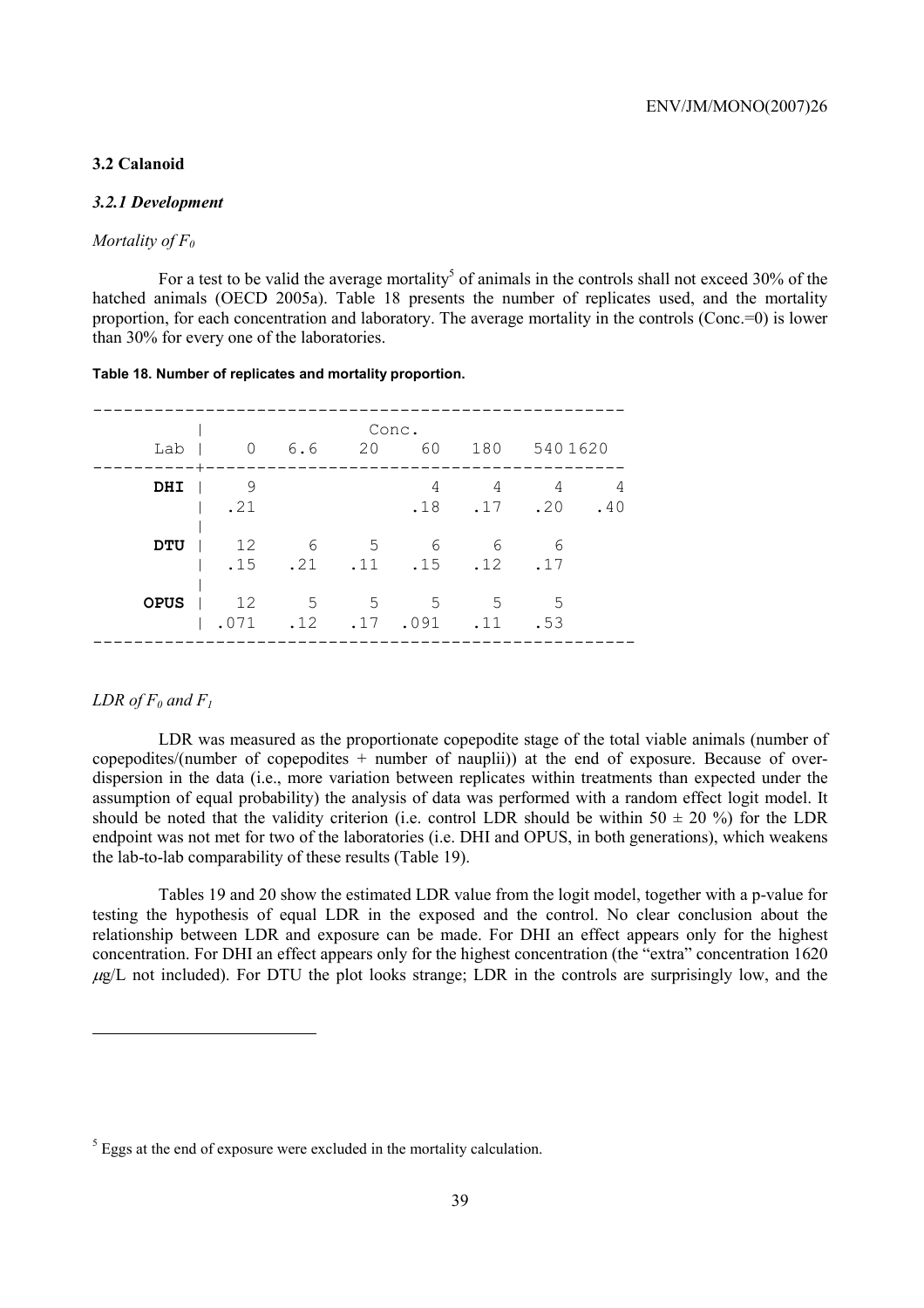observations for concentration 20 are clustered into two distinct groups. For OPUS there is a monotonically decreasing relationship with concentration (with some extreme outliers).

#### Table 19. Estimated LDR of F<sub>0</sub>, p-value.

|      |                |              |                    | conc                                                   |                                |                |      |
|------|----------------|--------------|--------------------|--------------------------------------------------------|--------------------------------|----------------|------|
| lab  | $\overline{0}$ | 6.6          | 20                 | 60                                                     | 180                            | 540            | 1620 |
| DHI  | . 71           |              |                    | .61                                                    | .65<br>$> 0.05$ $> 0.05$       | .33<br>< .001  | .00  |
| DTU  | .47            | .0186        | $.58$ .55<br>.0674 | .45<br>.613                                            | .41<br>.15                     | .04<br>< .0001 |      |
| OPUS | .89<br>$\sim$  | .65<br>.0001 | .5                 | .22<br>$\langle .0001 \rangle$ $\langle .0001 \rangle$ | .22<br>$\langle .0001 \rangle$ | .03<br>< .0001 |      |

Significant differences from the controls are marked by a light gray background.

The lowest LOEC for the F<sub>0</sub>-generation was observed at 6.6  $\mu$ g/L for DTU and OPUS, but for DTU there was a lack of concentration-response in the sense that there were no significant differences from the control at 20, 60 and 180  $\mu$ g/L. The LOEC for DHI was 540  $\mu$ g/L for this endpoint.

#### Table 20. Estimated LDR of F<sub>1</sub>, p-value.

Significant differences from the controls are marked by a light gray background.

|      |                          |      |        | conc    |       |         |
|------|--------------------------|------|--------|---------|-------|---------|
| lab  | $\Omega$                 | 6.6  | 20     | 60      | 180   | 540     |
| DHI  | .79                      | .75  | .75    | .74     | .72   | .31     |
|      | $\overline{\phantom{m}}$ | .239 | .101   | .120    | .0268 | < .0001 |
| DTU  | .46                      | .51  | .46    | .5      | .35   | .21     |
|      |                          | .502 | .99    | .6      | .135  | .0003   |
| OPUS | .89                      | .9   | .76    | .63     |       |         |
|      |                          | .921 | .00208 | < .0001 |       |         |

The data show that for DHI, the LOEC for development in the  $F_1$ -generation was 180  $\mu g/L$ (Table 20). For OPUS, the F<sub>1</sub>-generation was less sensitive with a LOEC of 20  $\mu$ g/L, as compared to 6.6  $\mu$ g/L for the F<sub>0</sub>-generation. However, the LDR validity criterion for OPUS was not met for either of the generations, so care should be taken when analysing these results.

Overall, the lowest "concentration-related" LOEC for development was  $6.6 \mu g/L$  observed for OPUS in the F<sub>0</sub>-generation. The validity criterion that LDR should be within 50  $\pm$  20 % was not met for two of the three laboratories (DHI & OPUS) for both generations (71 & 89% and 79 & 89% as shown in Table 19 and 20, respectively). Considering the limited number of data sets that met the validity criterion (i.e. non valid tests), it is difficult to provide a robust interpretation of the data.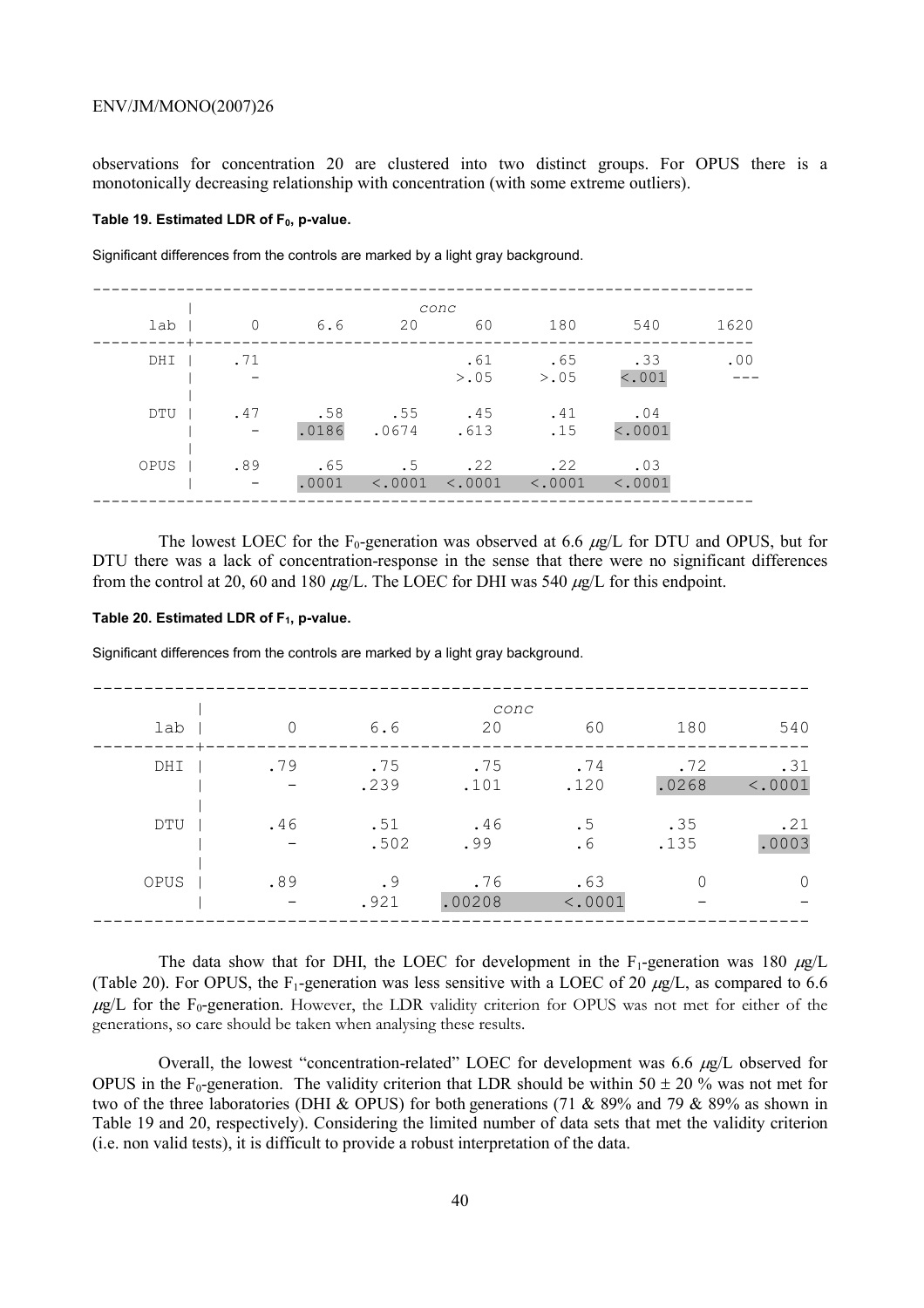## *Length of male and females in F0*

The mean length of males and females at the termination of the development of the  $F_0$ -generation in  $F_0$  is presented in Table 21. There were no obvious dose response trends in these data. To test for differences in mean length for each of the exposures compared to the control, t-tests with pooled variance estimates were performed. To control for compounded alpha error from multiple comparisons, Bonferroni corrections were made within each laboratory and sex dataset. With that correction a difference was deemed significant at the 0.05 level if the p-value was lower than 0.01. The p-values are shown in Table 21. For DHI, the mean length at concentration 180 µg/L were significantly *higher* than the control, for both sexes. For DTU there were no significant differences in mean length between the exposed and the control.

Overall, these data indicate that there are no obvious dose-related effects on length in *Acartia tonsa* exposed to 3,5-DCP up to 540  $\mu$ g/L. Considering the time and effort required to produce the length data, and the accuracy of length measurements, it may be worth reviewing whether this endpoint should be included in the test method.

### Table 21. Number of observations, mean length (mm) of male and females in the development of the F<sub>0</sub> **generation and p-value.**

| conc<br>$\Box$ | DHI<br>Female | lab and sex<br>$- - - -$<br>Male | DTU<br>Female | Male |
|----------------|---------------|----------------------------------|---------------|------|
| 0              | 50            | 50                               | 27            | 24   |
|                | .92           | .75                              | .9            | .76  |
| 6.6            | 25            | 25                               | 38            | 25   |
|                | .91           | .75                              | .88           | .74  |
|                | .11           | .13                              | .065          | .11  |
| 20             | 25            | 25                               | 25            | 37   |
|                | .92           | .75                              | .88           | .77  |
|                | .38           | .27                              | .083          | .15  |
| 60             | 25            | 25                               | 25            | 40   |
|                | .93           | .75                              | .88           | .74  |
|                | .21           | .27                              | .11           | .06  |
| 180            | 25            | 25                               | 25            | 51   |
|                | .95           | .76                              | .9            | .76  |
|                | .00071        | .0065                            | .46           | .46  |
| 540            | 25            | 25                               | 31            | 25   |
|                | .93           | .75                              | .89           | .74  |
|                | .18           | .33                              | .18           | .045 |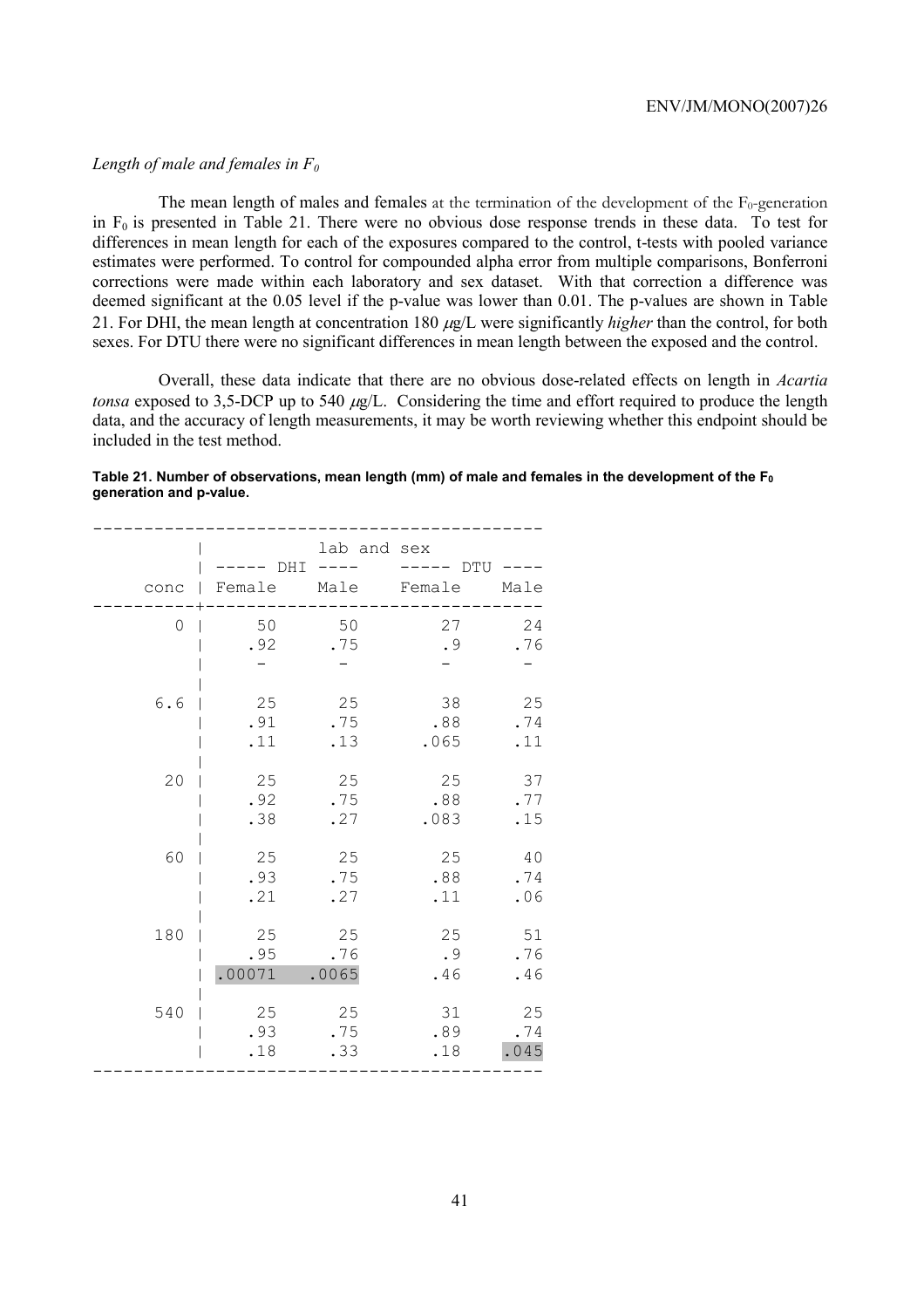## *Hatching success of*  $F_0$  *and*  $F_1$

For a test to be valid, the hatching success in the control must exceed 80% (OECD 2005a). The hatching success was measured as the proportion of hatched eggs at the end of each exposure and calculated as (1– number of unhatched eggs at end /number of eggs at start). The hatching success for DTU in the control was lower than 80% in 2 replicates out of 12 (the average was 86%). For DHI and OPUS the hatching success exceeded 80% in every one of the replicates. The hatching success in the F1-generation in the controls was within the limit for every one of the replicates.

## *3.2.2 Reproduction*

#### *Egg production*

For a test to be valid, the average control egg production should be higher than 30 eggs/female/day at each of the three observation days from day 15 to day 18 (OECD 2005a). Table 22 shows that this criterion was met for DHI and DTU, but not for OPUS (average 27, 28, and 29). There was no mortality in the controls (the mortality should be lower than 20%; OECD 2005a). In order to examine exposure effects on egg production the average egg production over the 3 days was calculated for each female. Figure 13 in Appendix A shows a scatter plot of average egg production against concentration. There are no obvious dose response trends in the data, except possibly for DTU. To test for differences in mean egg production for each of the exposures compared to the control, t-tests with pooled variance estimates were performed. To control for multiple tests, Bonferroni corrections were made within each laboratory. With that correction, a difference was significant at the 0.05 level if the p-value is lower than 0.01. For DTU there is a significantly lower mean egg production for all exposures compared to the control. DHI shows a significantly higher mean egg production at 20  $\mu$ g/L, and OPUS shows a significantly lower mean egg production at 540  $\mu$ g/L.

| Table 22. Number of females, mean and standard deviation of egg production, in controls over 15, 16 or 17 |  |
|-----------------------------------------------------------------------------------------------------------|--|
| days.                                                                                                     |  |

| lab  | 15  | day<br>16 | 17  |
|------|-----|-----------|-----|
| DHI  | 10  | 10        | 10  |
|      | 40  | 38        | 42  |
|      | 16  | 16        | 19  |
| DTU  | 12  | 12        | 12  |
|      | 45  | 40        | 39  |
|      | 7.6 | 8.6       | 14  |
| OPUS | 7   | 7         | 7   |
|      | 27  | 28        | 29  |
|      | 6.7 | 9.5       | 6.4 |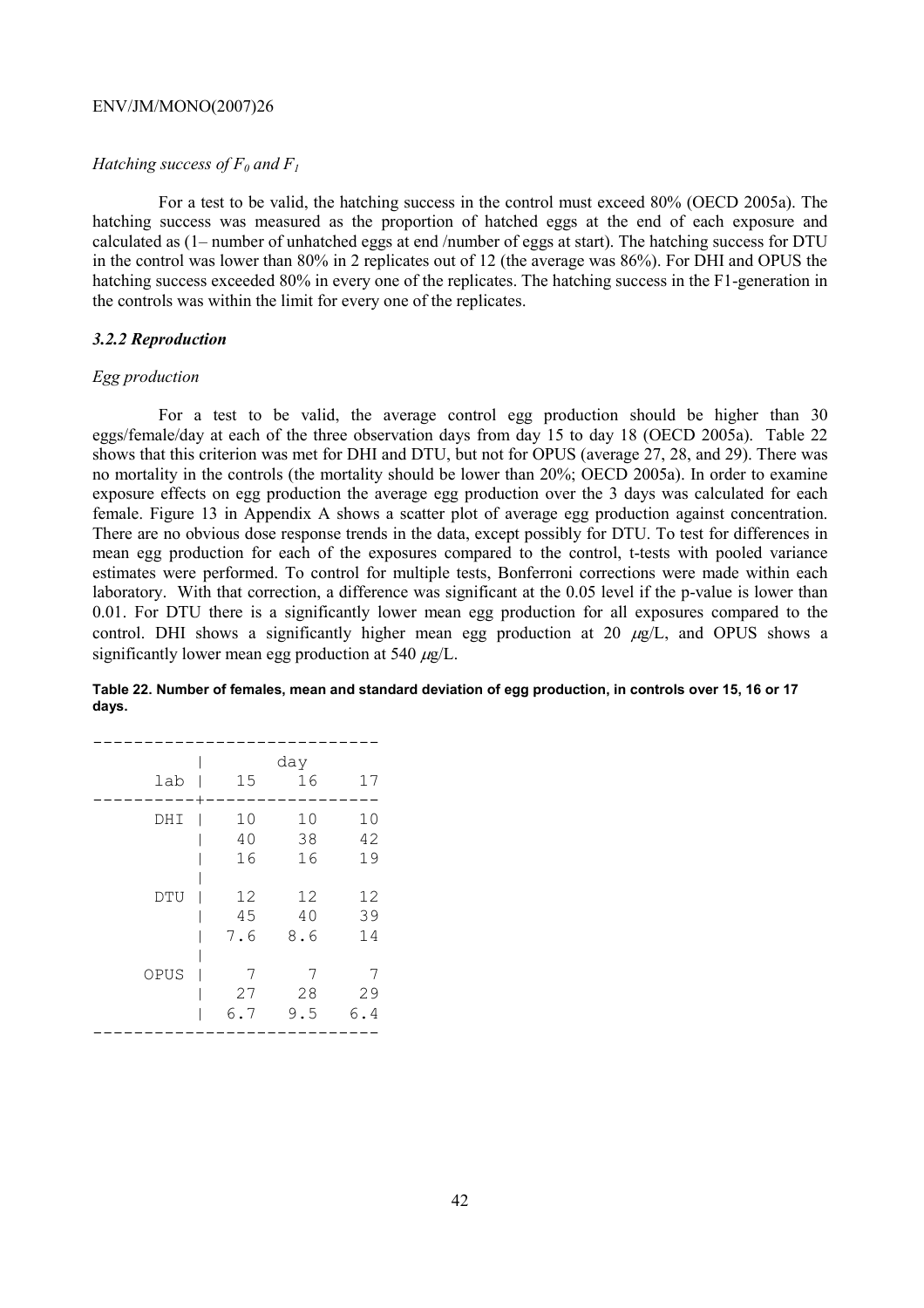| 0                       | 6.6               | 20              | conc       |                               |                                                           |
|-------------------------|-------------------|-----------------|------------|-------------------------------|-----------------------------------------------------------|
|                         |                   |                 | 60         | 180                           | 540                                                       |
| 10<br>39.6              | 12<br>.019        | 12              | 12         | 11<br>49<br>.041              | 12<br>40.9<br>.405                                        |
| 12<br>41.6<br>7<br>28.2 | .004<br>5<br>32.5 | 12<br>6<br>29.1 | 12<br>30.8 | 12<br>6<br>32.7<br>.22        | 11<br>25.9<br>12<br>.003                                  |
|                         |                   | 12              | .241       | 50.8 53.5 41.2<br>$.005-.381$ | 33.3 32.3 24.3 24<br>$.002$ <.001 <.001 <.001<br>.437.321 |

**Table 23. Number of females, mean egg production and p-value. Significant differences from the controls are marked by a light gray background.** 

## **3.3 Compilation of NOEC and LOEC for both groups of species**

Table 24 shows a compilation of all LOECs from the various tests conducted in the present ring test activity. For the three harpacticoid laboratories that completed full life cycle tests the lowest LOEC was observed for development (6.6  $\mu$ g/L) whereas for the calanoids the picture was somewhat divided; for DTU reproduction was the most sensitive endpoint (6.6  $\mu$ g/L), for DTU development and reproduction was equally sensitive (6.6  $\mu$ g/L), and for OPUS development was far more sensitive than reproduction, 6.6  $\mu$ g/L compared to 540  $\mu$ g/L.

| Laboratory             | Development | Reproduction     |                  |               |  |  |
|------------------------|-------------|------------------|------------------|---------------|--|--|
|                        |             | Time to $1st$    | Proportion       | Production    |  |  |
|                        |             | clutch           |                  |               |  |  |
| <b>NOAA</b>            | 6.6         | 60               | 540              | a             |  |  |
| BEI                    | 6.6         |                  |                  |               |  |  |
| <b>ITM</b>             | 6.6         | 60               | 180 <sup>b</sup> | a             |  |  |
| <b>IVL</b>             | 20          |                  |                  |               |  |  |
| Toxicon                | 20          | 60               | 180              | a             |  |  |
| <b>USC<sup>c</sup></b> | 18          |                  | 200              | d             |  |  |
|                        |             | Body length      |                  | Production    |  |  |
| DHI                    | 180         | 180 <sup>e</sup> |                  | $6.6^\dagger$ |  |  |
| <b>DTU</b>             | $6.6^{9}$   | 540              |                  | 6.6           |  |  |
| OPUS                   | 6.6         |                  |                  | 540           |  |  |

**a** No LOEC achieved owing to too few pairs in highest treatment.

**b** Lowest observed LOEC was 6.6 µg/L but this is likely an artefact in the sense that all higher treatments resulted in no significant difference from the control.

**c** Data from Pre-validation using Amphiascus tenuiremis (see OECD 2005c)

**d** No significant difference from the control up to and including 400 µg/L 3,5-DCP.

**e** Lack of concentration response since at 540 µg/L there were no response.

**f** Lowest observed LOEC was 6.6 µg/L but there was a lack of concentration response. Also, this response was associated to an increased production of offspring.

**g** Lowest observed LOEC was 6.6 µg/L but there was a lack of concentration response.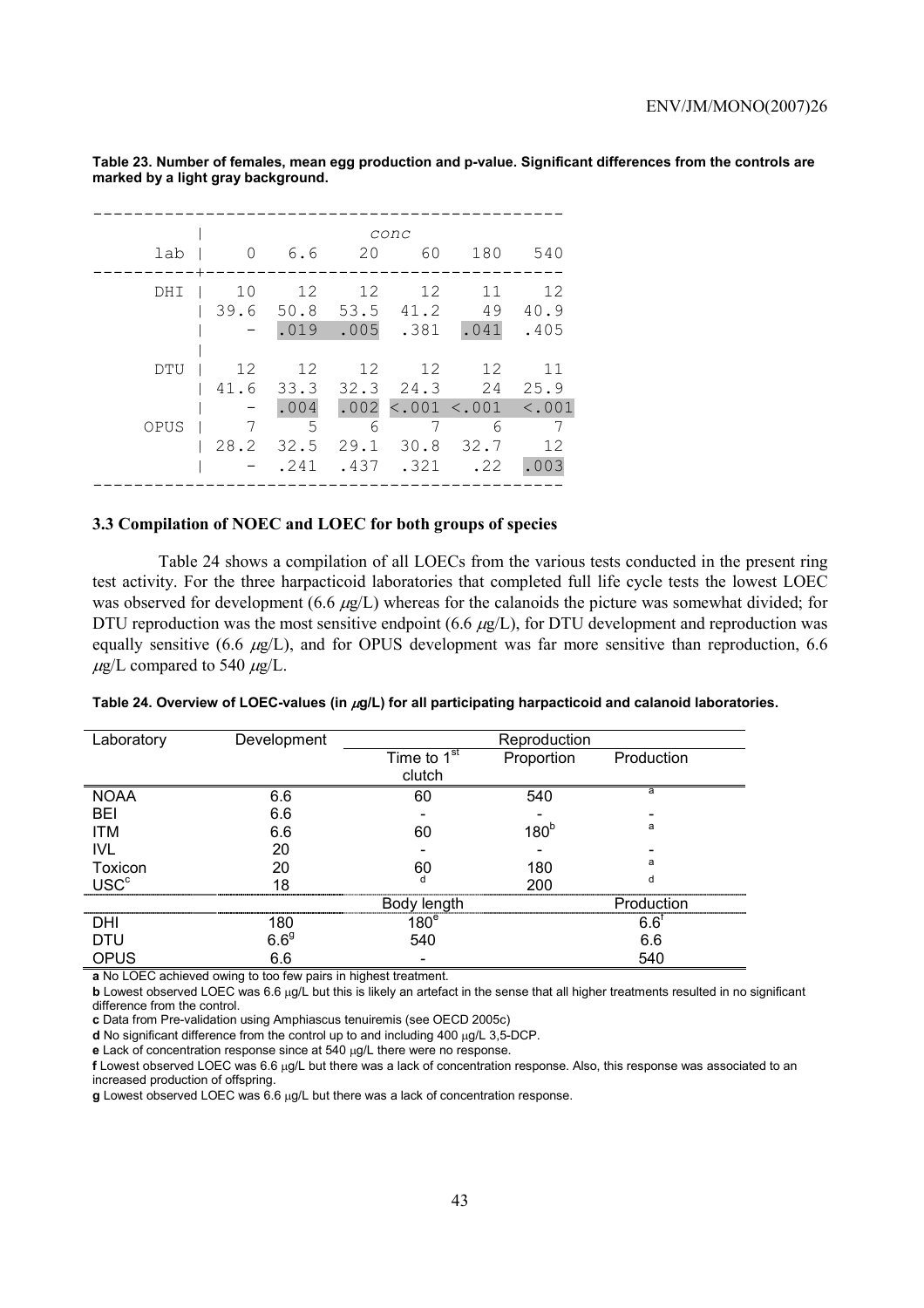## **3.4 Chemical analysis of 3,5-DCP – potential reasons for declining levels**

Measured 3,5-DCP concentrations follow a similar declining trend for all participating laboratories, but the trend is less steep for the *Acartia* labs (possibly a result of the larger test beakers). ITM has therefore conducted some follow-up tests where we have studied a) how fast the 3,5-DCP decline occurs and b) the fate of the parent compound. In brackish water at a pH of about 8-8.5 (which is the pH range most laboratories have reported) the disappearance from the water phase is significant within a couple of days (data not presented here). A first suggestion was that this problem was due to hydrolysis. After several experts' comments on this, it seems likely that this is not the case. Since the *pKa*-value for 3,5-DCP is about 8.2, it is obvious that the parent compound likely "oscillated" between a "protonated" and an ionized form during the test. It is common that pH decreases (may also increase) in the test medium as animals grow and/or debris accumulates in test beakers. A plausible hypothesis for the DCP-decline could be that pH-levels around the pKa-value may lead to ionization/protonation phenomena, which may explain the declining 3,5-DCP levels. Whether the ionized or the protonated form possibly "adheres" to test apparatus walls and becomes less bioavailable is currently not known.

We have in two consequent experiments (with a relatively high  $pH = 8.5$ ) shown that there is much more 3,5-DCP in the water than on the walls. In brief, the tests were made as follows: Brackish water was adjusted with 0.1 M NaOH to a pH of 8.5. A stock solution of 80  $\mu$ g/L 3,5-DCP was prepared and added to 96-well glass coated microplates (300 µL total volume) in replicates of two for each sampling occasion. On days 3, 7, 10 and 14, water and acetone samples were collected (acetone was filled to the top of each well). The same method as described above was used for analyses. A calibration curve (5-40 *µ*g/L) was used for all analyses. No animals and no algae were added in these experiments. The results from this analysis are presented in Table 25 below. Given some mild evaporation problems, these results give no indication that a 3,5-DCP decline due to chemical association with test vessel walls would have occurred and caused the "poor dose-response" problems observed in the ring tests. On the other hand, there were neither animals nor algae added in this analysis, and these "phases" may have affected 3,5 DCP fate and bioavailability. Further studies are therefore needed to investigate the cause(s) of declining DCP concentrations with time.

#### **Table 25. Two preliminary experiments showing the fate of 3,5-DCP in the test system used for the harpacticoid copepods.**

|     |       | Test $1^2$                                                                                           |                    |       | Test $2^3$ |                    |
|-----|-------|------------------------------------------------------------------------------------------------------|--------------------|-------|------------|--------------------|
| Day | Water | Acetone                                                                                              | Total <sup>1</sup> | Water | Acetone    | Total <sup>1</sup> |
| 3   | 89    | 11                                                                                                   | 99                 | 88    | 12         | 100.3              |
|     | 79    | 1.3                                                                                                  | 80                 | 74    | 1.4        | 75.5               |
| 10  | 79    | 1.5                                                                                                  | 80                 | 53    | 2.2        | 55.6               |
| 14  | 72    | 2.4                                                                                                  | 74                 | 87    | 4.7        | 91.6               |
|     |       | Should add up to 80 µg/L. Values higher than that likely owes to up-concentration due to evaporation |                    |       |            |                    |

Food and algae were not added. "Acetone" denotes the fraction of the substances sorbed to the wall and "Water" the fraction that was freely dissolved in the water phase.

<sup>2</sup> A stock solution was made in brackish water and was analysed day 3. Measured concentration was then 72 µg/L.

 $3$  A stock solution was made in brackish and was analysed day 3. Measured concentration was then 66  $\mu$ g/L.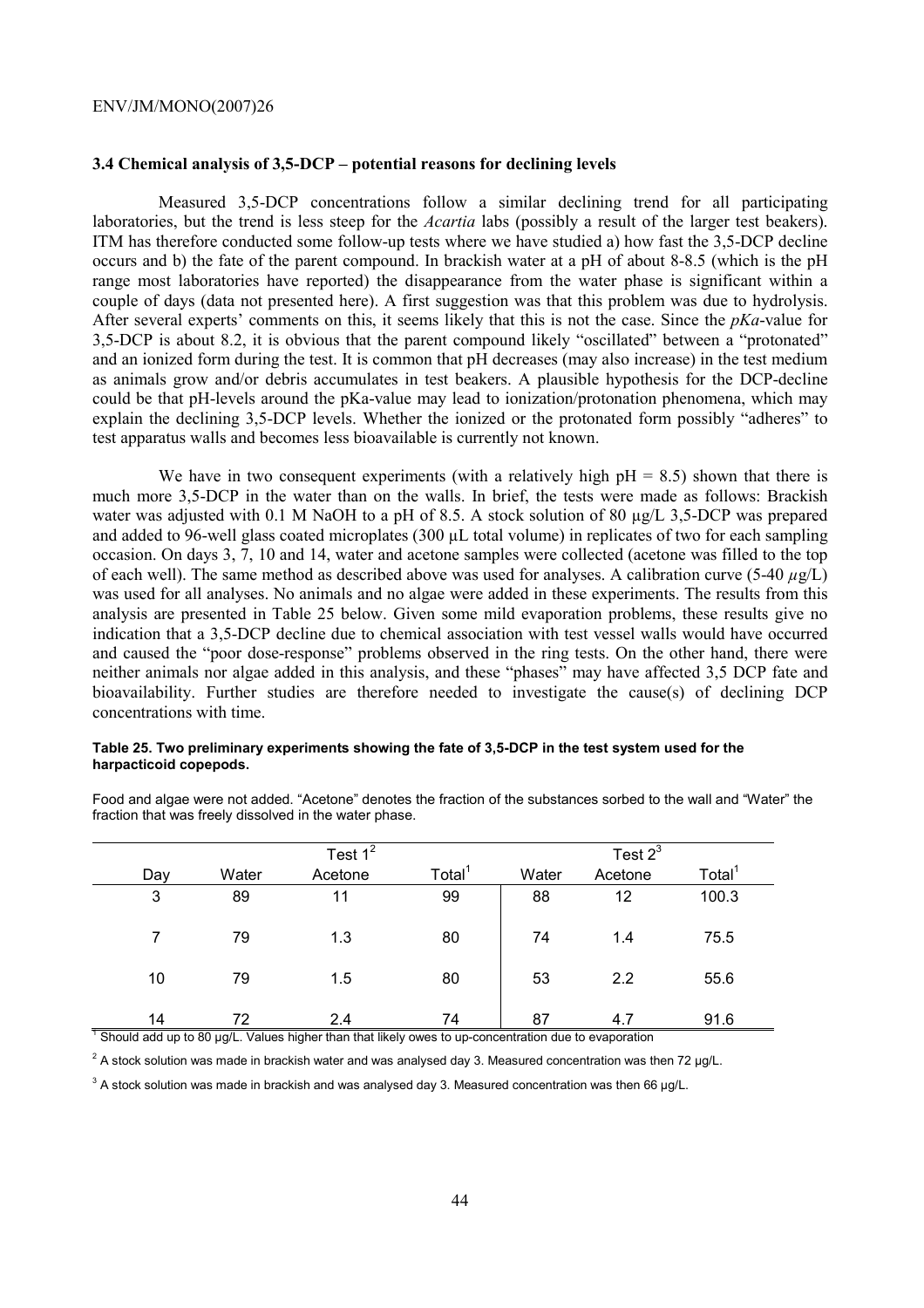Figure 1 to 3 show that there was a steady decline of 3,5-DCP in the test medium in the harpacticoid tests. Interestingly, NOAA reported that they made new stock solutions from the crystalline powder *each* time the medium was renewed. As Figure 1a shows they still had declining levels, which may be explained by the fact that at most occasions the recovery of the test substance in the newly prepared medium was relatively low (on average 50%) (Figure 1b). This finding suggests that 3,5DCP is not stable in high ionic strength, basic pH seawater, and it should not be used as a reference compound in the future.

For ITM, which had some difficulties dissolving the substance in distilled water, a distilled water stock solution was prepared in the beginning of the test and used to prepare new brackish water solutions at each test medium renewal until day 10, when a new batch was made. This 3,5-DCP volumetric cylinder was analysed (after it had been held cold, sealed and in darkness) after 2½ months. The measured concentration was still approximately 50% of the nominal concentration, indicating that basic pH high ionic strength seawater drives 3,5DCP from its parent structure.



**a) NOAA** (solution removed)

**Figure 1 a & b. Chemical analysis of NOAA's test medium samples.** 

Massive decline between day 0 and day 24. Observe that also the freshly made test medium have lowered 3,5-DCP levels, on average around 50%.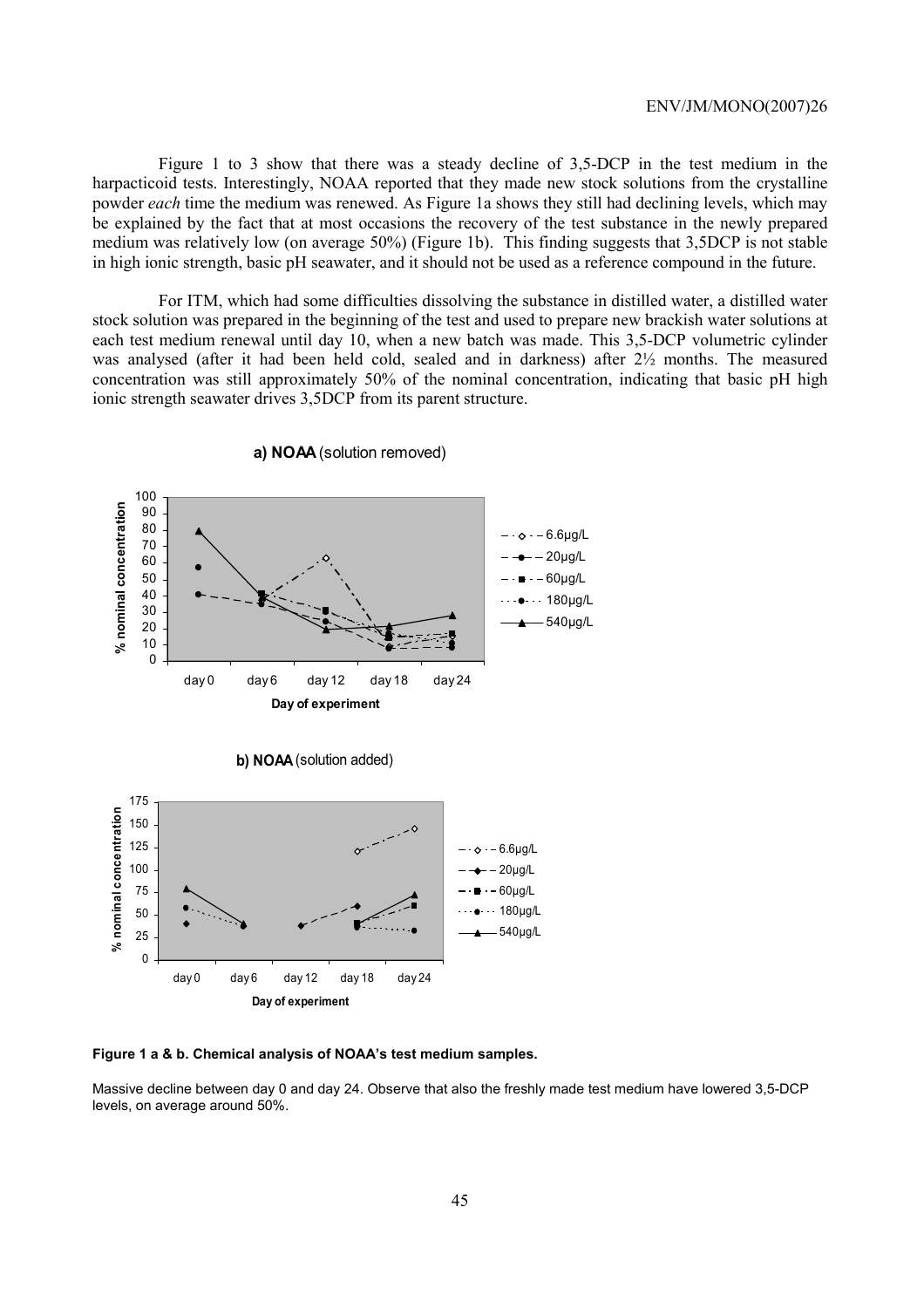



Massive decline between day 0 and day 19.



**Toxicon**

**Figure 3. Chemical analysis of Toxicon's test medium samples.** 

Massive decline between day 0 and day 19. After that new and larger micro well plates were used. It should be noted that the same stock solution as was used during the first 19 days was used from day 10 and onwards.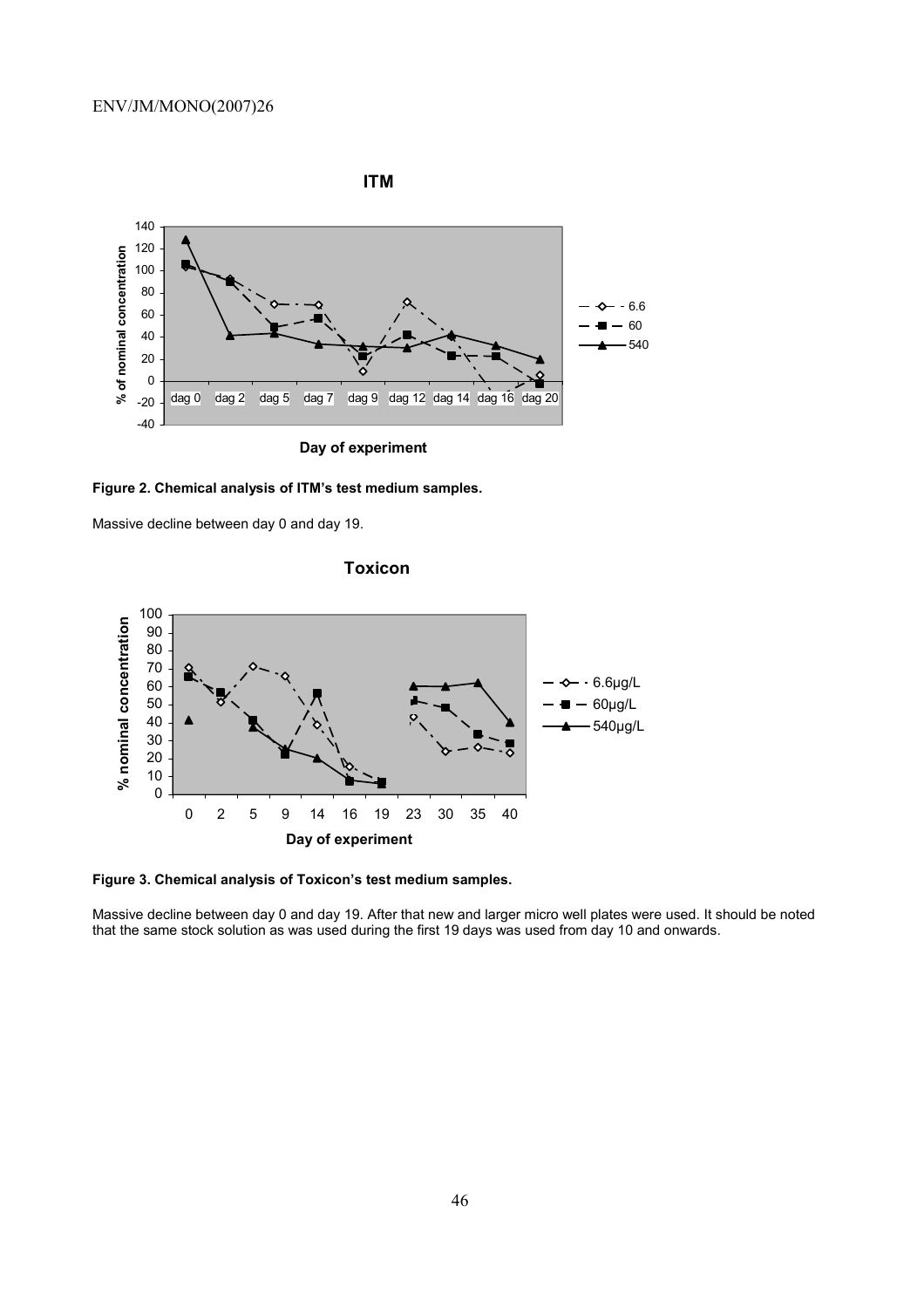Figures 4 to 6 show that there was relatively consistent variability in 3,5-DCP concentrations in the test medium in the calanoid tests, but no clear trend in decline with time. In Figure 5 it is clear that the "disappearance" of 3,5-DCP is much more dramatic for the lower than for the higher concentrations.



 **OPUS**

**Figure 4. Chemical analysis of OPUS test medium samples.** 



**Figure 5. Chemical analysis of DHI's test medium samples at start and at day 14.**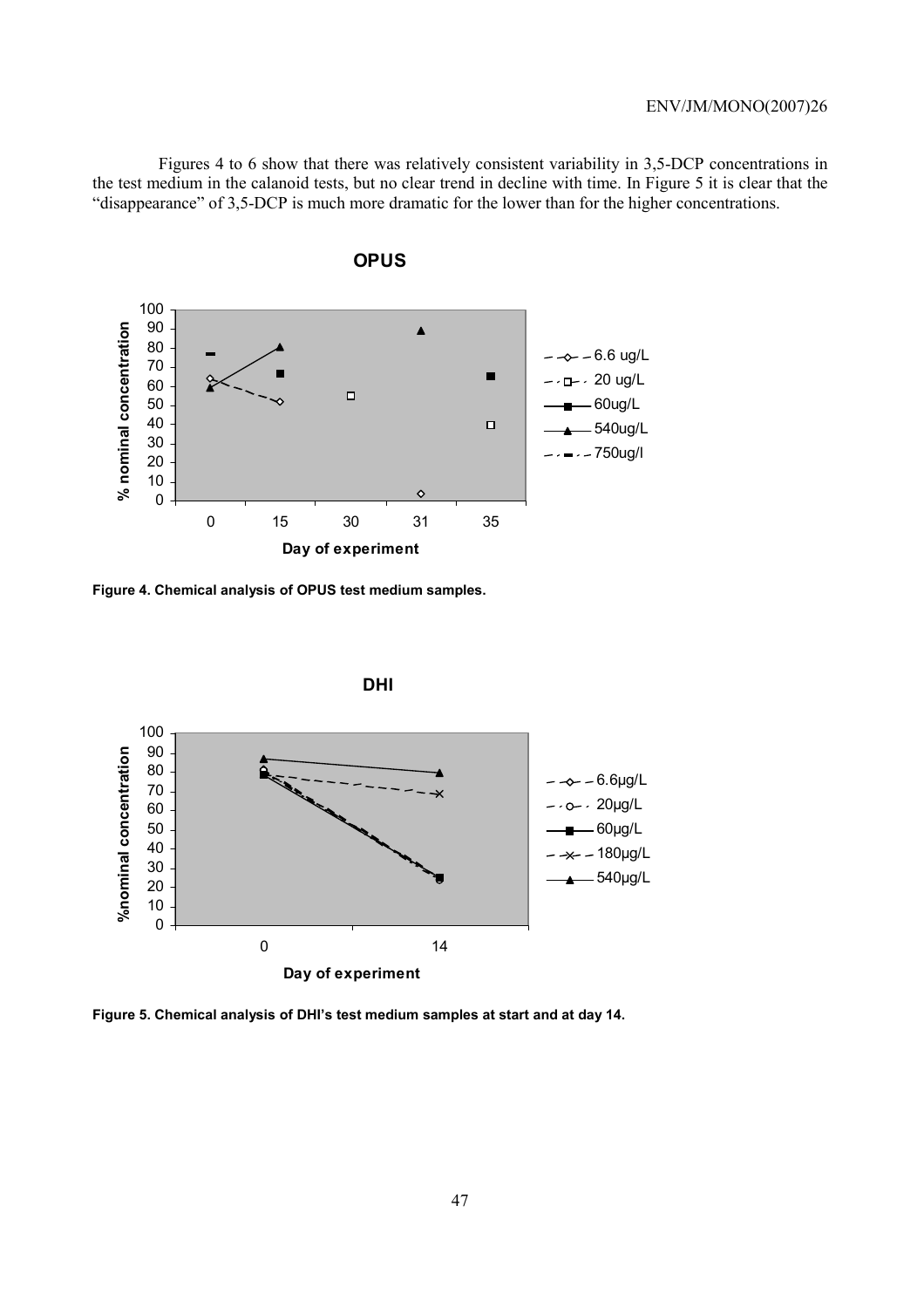

**Figure 6. Chemical analysis of DTU's test medium samples.** 

For the lowest concentration there is likely an artefact day 0 since the measured levels were almost 3 times higher than the nominal. A plausible explanation could be that it is actually a 20 µg/L sample that has been denoted as a 6.6 µg/L sample.

Overall, the chemical analyses show that 3,5-DCP may not be the most suitable reference substance when conducting long-term experiments with marine species. Even if we today do not really know what caused the decline, it is likely that the problem is complex. Something happens both in the stock solution and in the test medium over time. Further, when animals and algae are not added, the problem is (as shown in Table 25 above) almost insignificant over a 14-day period. Whether this is an indication of metabolism in the animals, pH-changes and subsequent breakdown and/or accumulation in copepods and/or algae is not known. The importance to solve the 3,5-DCP problems as indicated in the present ring test should be of interest to many laboratories and organisations that use this substance as a reference molecule in standard ring tests.

## **3.5 Water quality within test vessels**

Throughout the experiments the following water quality measurements were made in the control vessels:

ITM

- $pH: 7.8 8.5$
- Salinity:  $6.2 6.9$
- Dissolved  $O_2$ : 91 107 %
- Temperature:  $21.1 23.1$ <sup>o</sup>C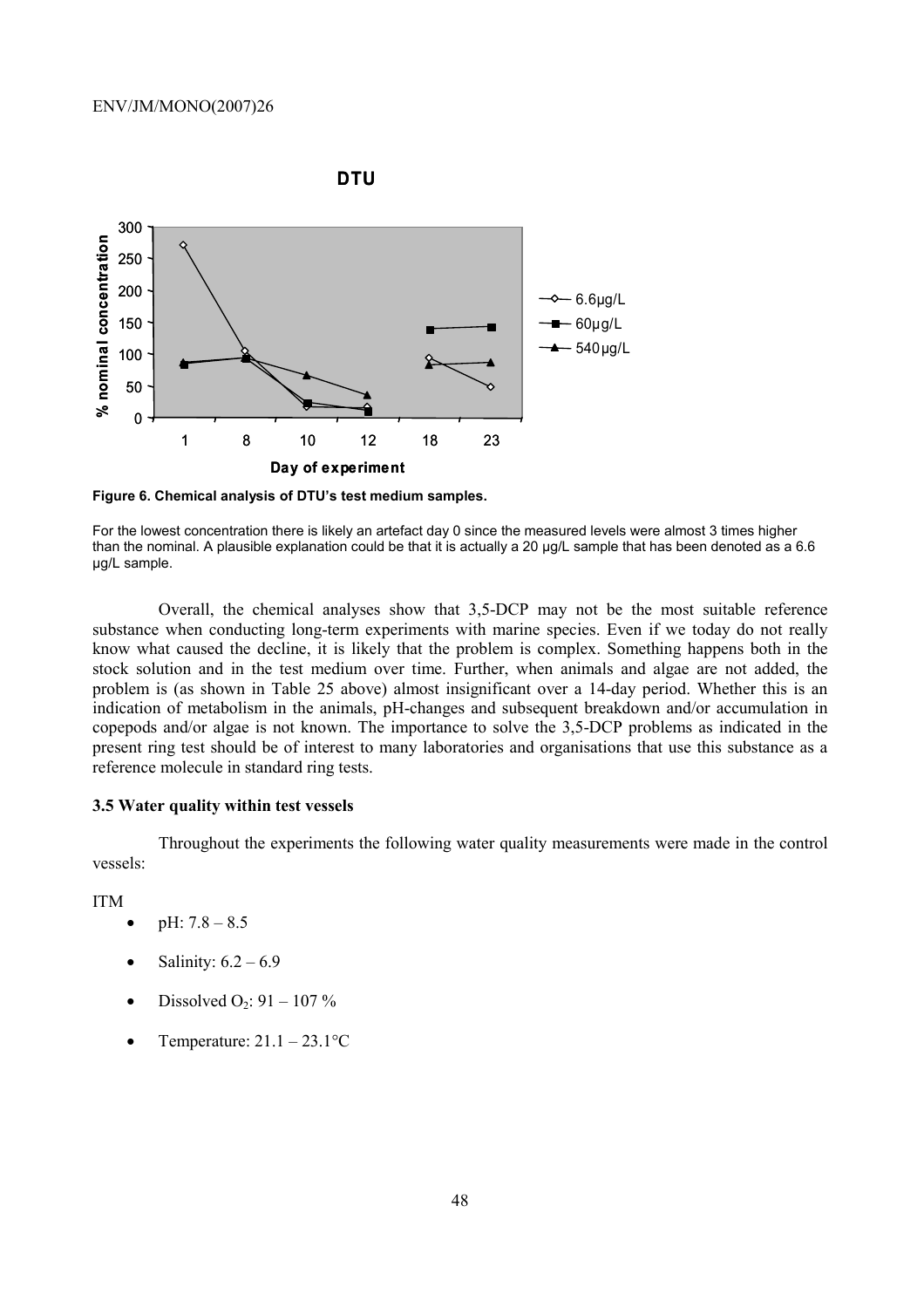## NOAA

- pH:  $8.0 8.3$
- Salinity:  $30 31\%$
- Dissolved O<sub>2</sub>: 88 -- 90 %
- Temperature:  $24.8 25.3$ °C

## Toxicon

- pH:  $7.73 8.37$
- Salinity:  $5.7 6.7 \%$
- Dissolved  $O_2$ : 97 105%
- Temperature:  $19.4 24.3$ °C (extreme values, often around 21-22°C)

## **OPUS**

- pH:  $7.5 8.1$
- Salinity: 34 36 ‰
- Dissolved  $O_2$ : 92 100%
- Temperature:  $19.1 21.9$ °C

## DHI

- pH:  $7.8 8.4$
- Salinity: 20 ‰
- Dissolved  $O_2$ : 97 99%
- Temperature: 20°C

## DTU

- pH:  $8.0 8.3$
- Salinity:  $20.1 20.4\%$
- Dissolved O<sub>2</sub>:  $8.4 8.7$  mg/L
- Temperature:  $20 21$ °C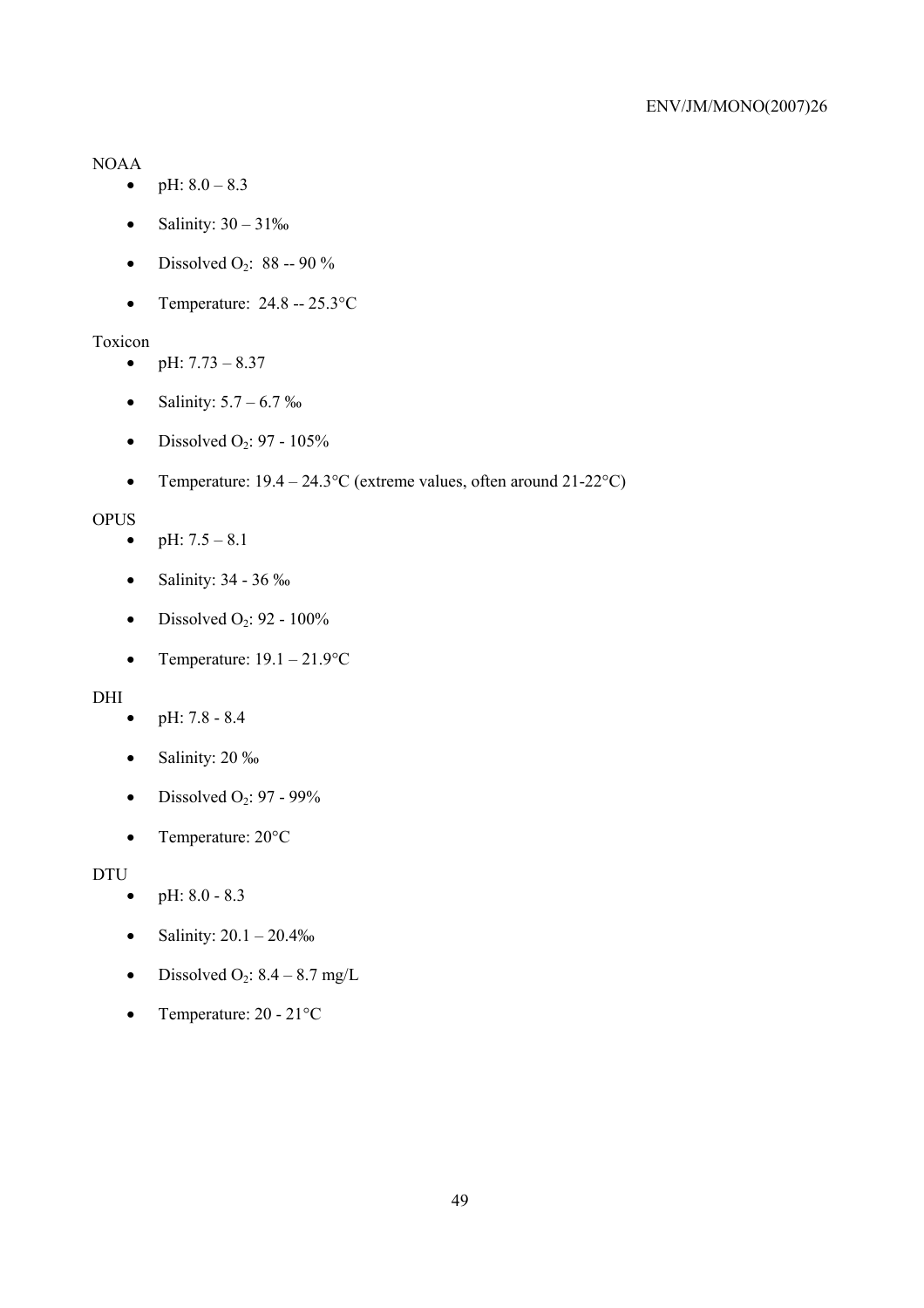#### **4. SUMMARY AND CONCLUSIONS**

The present ring test activity shows that consultancy laboratories are able to run both the harpacticoid and calanoid full life cycle test, which both have relatively difficult and demanding experimental designs. However, the significant 3,5-DCP declines, as observed for all laboratories for which test medium was analyzed, obviously makes it difficult to draw thorough conclusions about exact effect levels. Nevertheless, similar declines were evident for all laboratories, which makes a comparison of LOECs possible on a nominal concentration basis. The developmental data were consistent among all the species used; normally the data also showed low variability. For the harpacticoids the LOEC range for "development" was between 6.6 and 20 *µ*g/L whereas for the calanoids the range was somewhat larger and variable among the three participating laboratories (in the  $F_0$ -generation); i.e. 6.6 to 180 (or 540 if only considering dose-related effects)  $\mu$ g/L. It should also be noted that for the calanoid development data (i.e. LDR), the validity criteria was not fulfilled for one or more laboratories (in both generations), which of course limits the comparability of these data.

For the harpacticoids, the reproduction data was also consistent, at least for two out of three "reproductive" endpoints (i.e. "time to first clutch" and "offspring production"). The reproductive data for the calanoids varies more, with LOECs ranging from 6.6 to 540 *µ*g/L. This might be due to a *within test variability* of biological tests which is well-known and normally corrected for via increased numbers of replicates. If we have a *within test variability* we consequently also have a *between test variability*. As complexity (and relevance) of the model increases, the reliability usually decreases since the large number of parameters interacting in the model will increase the rate of random errors and makes these tests less reproducible (Breitholtz et al. 2006). The judgement of the data from this ring test exercise should be made in light of the fact that there was no steady concentration level of the reference chemical for any treatment in any laboratory (which could be argued makes all tests invalid), and that there were perhaps too few participants per species to avoid possible negative impacts of random error and natural variation (on average three to four laboratories per species).

Another finding from this ring test activity is that the LOECs for the developmental data are most often lower than the LOECs for reproduction. This is a finding that has been observed in several studies using e.g. harpacticoid copepods (e.g. Breitholtz and Wollenberger, 2003; Breitholtz et al. 2003; Bejarano et al. 2006). Whether this is actually reflecting the sensitivity of the species exposed to 3,5-DCP in the present ring test is difficult to say since the levels were not stable over time. On the other hand, the chemical analyses of the test medium samples for e.g. Toxicon shows that the measured concentrations of 3,5-DCP seen on days 16-19 increased drastically as the reproductive phase was entered, but the LOEC for development was still lower for the developmental phase. Since especially for *N. spinipes* the total test time was over 40 days, these findings may call for application of partial instead of full life cycle tests. The only realistic full lifecycle alternative would otherwise be to continue with *A. tenuiremis,* for which the test time was more than 15 days shorter*,* as the only harpacticoid test species. Also, for this species there is already a standard test using the same experimental design available within ASTM (ASTM 2004) and numerous scientific articles has been published based on the current OECD draft TG experimental design (e.g. Chandler et al. 2004a, b).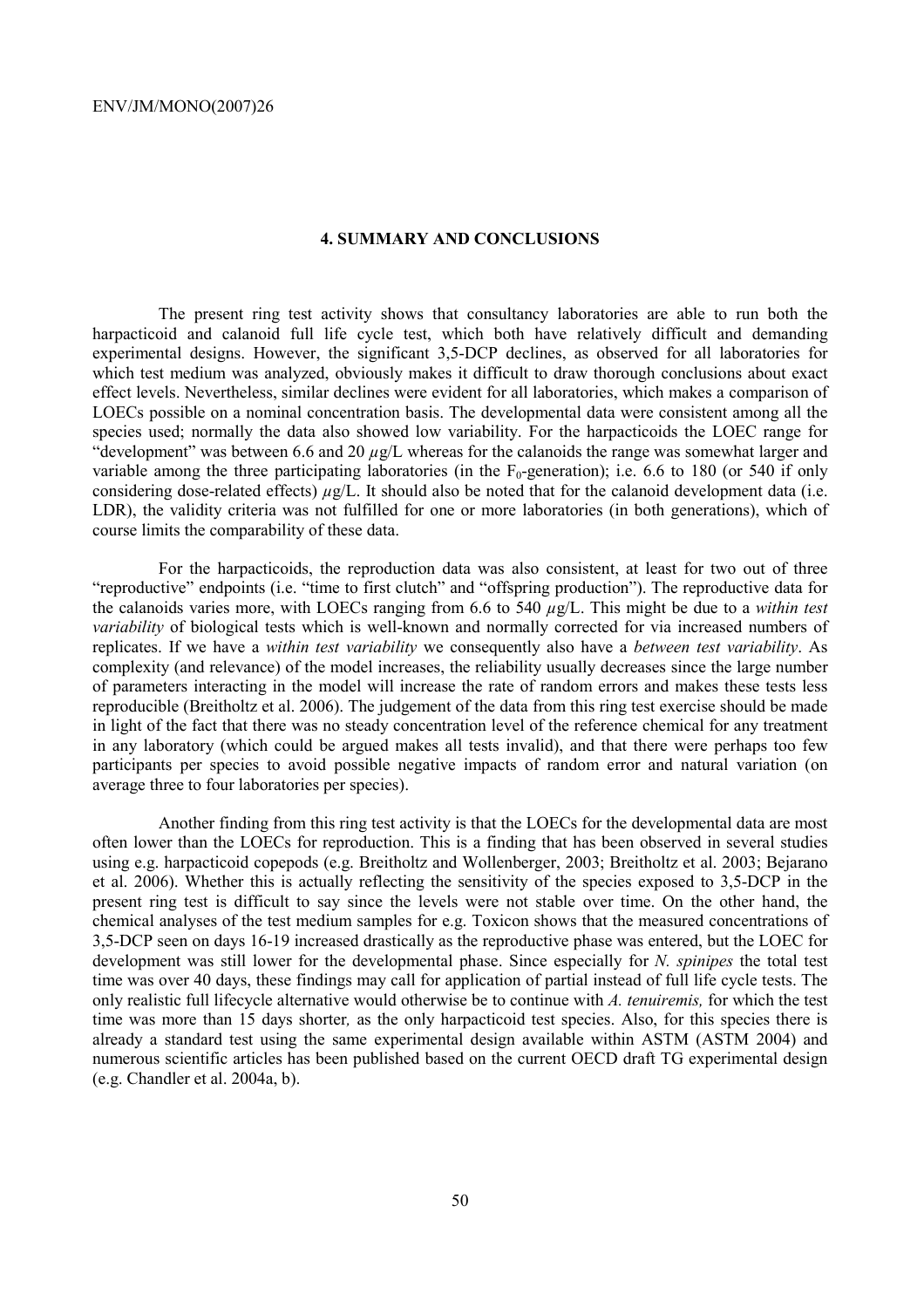For future validation work of the two draft test guidelines, it is recommend that:

- If all of the species used in the current ring test are to be included as a multi-species testing system in the future, then a partial life cycle test that focuses mainly on copepod development may be a better alternative if data comparability across all species is critical.
- If the regulatory need for a full life cycle test is greater, then *A. tenuiremis* should be used as a single harpacticoid species, owing to its much shorter test time and better reproductive output and success, which drastically increases the statistical power of the test.
- Other reference chemicals should be used until the reason(s) for the 3,5-DCP declines using the current brackish and marine species has been fully examined.
- More laboratories should participate in the ring test activities to avoid random error and natural variability that can drastically influence the overall judgement on validity of ring test results and future recommendations.
- In order to estimate  $EC_{50}$  values rather than traditional LOEC/NOEC's (which are more stronglydependent on sample size and statistical power), non-linear regression-based models (e.g., Liber et al. 1992) should be fitted to the harpacticoid and calanoid development data because these models are more strongly dependent on numbers of test concentrations and organismal dose response along those test concentrations.
- The Phase 2 validation work should consider the difficulties encountered in the Phase 1 studies in the planning of the test protocol and overall testing program.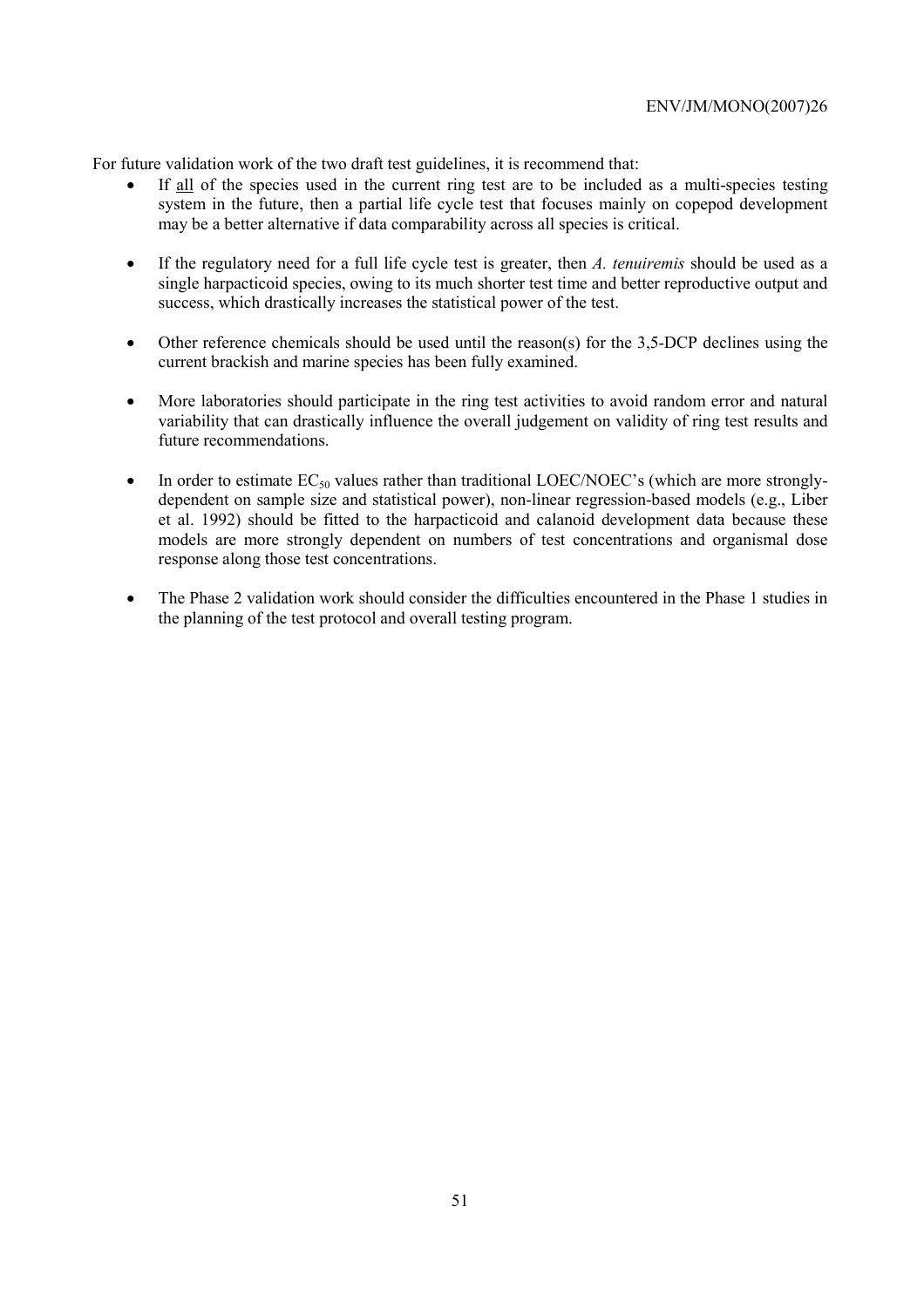### **5. REFERENCES**

- American Society for Testing and Materials (ASTM). 1988. Standard guide for conducting acute toxicity tests with fishes, microinvertebrates and amphibians. ASTM Standard No. E 1192-88. ASTM, Philadelphia, PA, pp. 102-121.
- American Society for Testing and Materials (ASTM). 2004. Standard Guide for Conducting Renewal Microplate-Based Life-Cycle Toxicity Tests with a Marine Meiobenthic Copepod. ASTM Standard No. E2317-04. ASTM, Philadelphia, pp. 1-16.
- Bejarano, A.C., G.T. Chandler, L.He, T.L. Cary and J.L. Ferry. 2006. Risk assessment of the NIST petroleum crude oil standard water accommodated fraction (WAF): Further application of a copepod-based full life-cycle bioassay. Environ. Tox. Chem. 25,1953-1960.
- Bjørnestad, E., Petersen, G.I., Robson, M., Reiersen, L.-O., Henriquez, L., Massie, L. and Blackman, R. 1993. Paris Commission ring test: testing of offshore chemicals and drilling mud on selected marine organisms. Science Total Environ Suppl 1993: 713-719.
- Breitholtz M, Bengtsson B-E 2001. Oestrogens have no hormonal effect on the development and reproduction of the Harpacticoid Copepod *Nitocra spinipes*. *Mar. Pollut. Bull.* 42(10), 879-886.
- Breitholtz M, Wollenberger L, Dinan L 2003. Effects of four synthetic musks on the life cycle of the harpacticoid copepod *Nitocra spinipes*. *Aquat. Toxicol.* 63, 103-118.
- Breitholtz M, Wollenberger L 2003. Effects of three PBDEs on development, reproduction and population growth rate (*rm*) of the harpacticoid copepod *Nitocra spinipes*. *Aquat. Toxicol.* 64, 85-96.
- Breitholtz, M., Rudén, C., Hansson S.O. and Bengtsson, B-E. 2006. Ten challenges for improved environmental risk assessment. *Ecotoxicology and Environmental Safety* 63, 324-335.
- Chandler, G.T., Green, A.S. 2001. Developmental stage-specific life-cycle bioassay for assessment of sediment-associated toxicant effects on benthic copepod production. Environmental Toxicology and Chemistry 20, 171-178.
- Chandler, G.T., Cary, T.L., Volz, D.C., Walse, S.S., Ferry, J.L., Klosterhaus, S.L. 2004a. Fipronil effects on copepod development, fertility, and reproduction: A rapid life-cycle assay in 96-well microplate format. Environmental Toxicology and Chemistry 24, 177-124.
- Chandler, T.G., Cary, T.L., Bejarano, A.C., Pender, J.L. and Ferry, J.L. 2004b. Population consequences of fipronil and degradates to copepods at field concentrations: An integration of life cycle testing with Leslie matrix population Modeling. Environmental Science and Technology 38 (23), 6407-6414.
- Coull BC, Chandler GT. 1992 Pollution and meiofauna: field, laboratory and mesocosm studies. *Oceanog. Mar. Biol. Ann. Rev*. 30:191-271.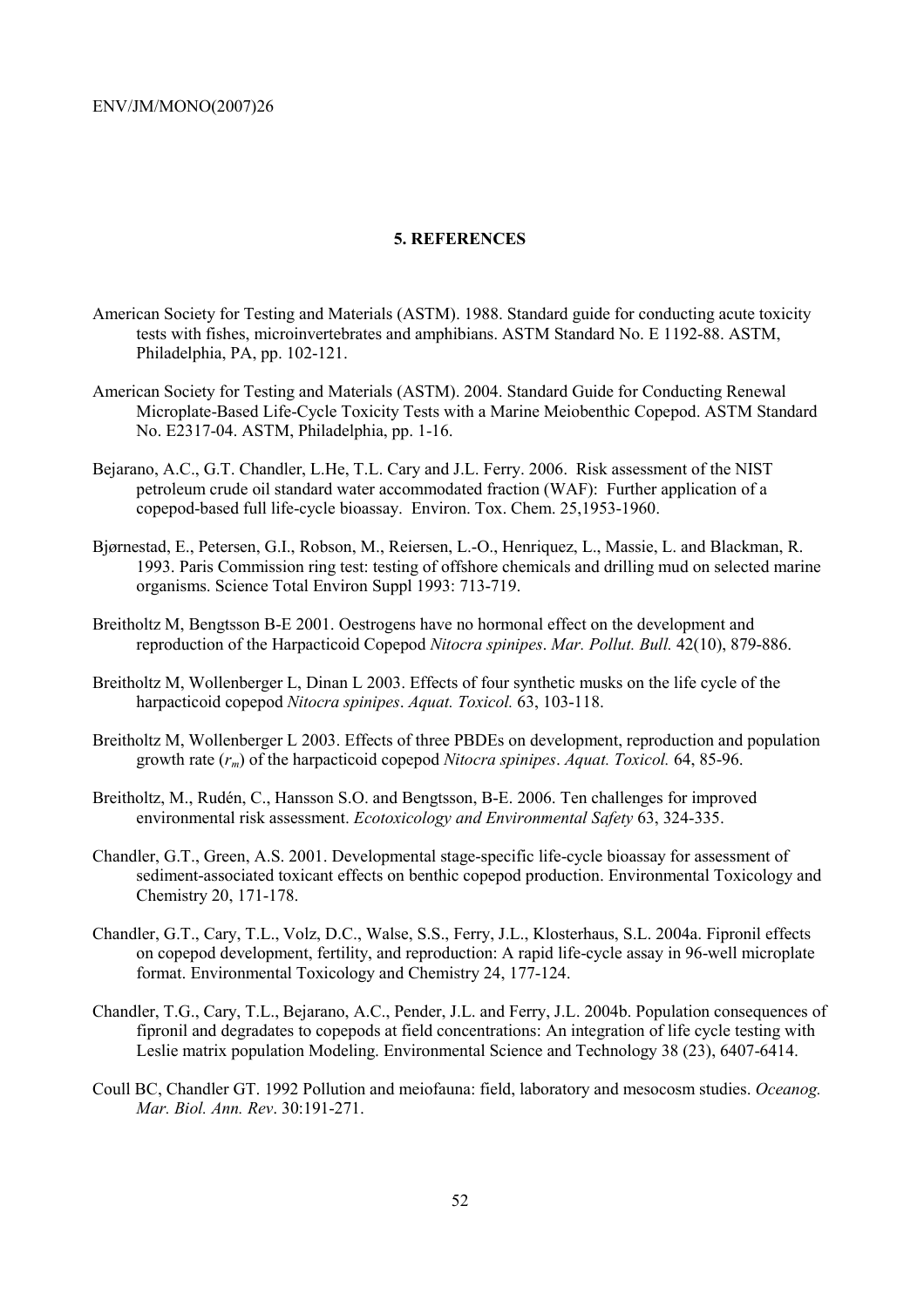- Hicks, G.R.F., Coull, B.C. 1983. The ecology of marine meiobenthic harpacticoid copepods. *Ocenogr. Mar. Biol. Ann. Rev*. 21, 67-125.
- Hutchinson, T.H., Pounds, N.A., Hampel, M., Williams, T.D. 1999a. Impact of natural and synthetic steroids on the survival, development and reproduction of marine copepods (*Tisbe battagliai*). *Sci. Tot. Environ*. 233, 167-179.
- Hutchinson, T.H., Pounds, N.A., Hampel, M., Williams, T.D. 1999b. Life-cycle studies with marine copepods (*Tisbe battagliai*) exposed to 20-hydroxyecdysone and diethylstilbestrol. *Environ. Toxicol. Chem*. 18(12), 2914-2920.
- Huys, R., Gee, J.M., Moore, C.G., Hamond, R. 1996. *Marine and brackish water harpacticoid copepods (Part 1).* (Huys, R., Gee, J. M., Moore, C. G. and Hamond, R. Eds.), Synopsis of the British Fauna (New Series), The Dorset Press, Great Britain, ISBN: 1-85153-256-0.
- Huyskens, P., Mullens, J. and Gomez, A. 1975. Solubility of alcohols, phenols and anilines in water. *Bull Soc Chimiq Belges* 84 (3), 253-262
- Ingersoll, C.G., Hutchinson, T.H., Crane, M., Dodson, S., DeWitt, T., Geis, A., Huet, M.C., McKenney, C.L., Oberdörster, E., Pascoe, D., Versteeg, D.J., Warwick, O. 1999. Laboratory tests for evaluating potential effects of endocrine disrupting Componds. In: *Endocrine disruption in invertebrates: SETAC Technical Publication* (de Fur, P.J., Crane, M., Ingersoll, C.G., Tattersfield, L.J. Eds.), Brussels, Belgium, ISBN 1-880611-27-9, pp.107-109.
- ISO 1997. International Organization for Standardization. Water Quality Determination of acute lethal toxicity to marine copepods (Copepoda, Crustacea). Draft International Standard ISO/DIS 14669. Geneve, Switzerland.
- Knuckey RM, Semmens GL, Mayer RJ, Rimmer MA. 2005. Development of an optimal microalgal diet for the culture of the calanoid copepod *Acartia sinjiensis*: Effect of algal species and feed concentration on copepod development. Aquaculture *In press*.
- Kuch H.M. and K. Ballschmiter 2001. Determination of endocrine-disrupting phenolic compounds and estrogens in surface and drinking water by HRGC-(NCI)-MS in the picogram per liter range *Environ Sci Technol* 35, 3201.
- Liber, K., N.K. Kaushik, K.R. Solomon and J.H. Carey. 1992. Experimental designs for aquatic mesocosm studies: A comparison of the "ANOVA" and "Regression" design for assessing the impact of tetrachlorophenol on zooplankton populations in limnocoralls. Environ. Tox. Chem. 11, 61-77.
- Mu X, LeBlanc GA. 2002. Environmental antiecdysteroids alter embryo development in *Daphnia magna. J. Exp. Zool*., 292, 287-292.
- Mu X, LeBlanc GA. 2004. Synergistic interaction of endocrine-disrupting chemicals: Model development using an ecdysone receptor antagonist and a hormone synthesis inhibitor. *Environ. Toxicol Chem.*  23, 1085-1091.
- OECD (Organization for Economic Cooperation and Development). 2005a. *Proposal for a New Guideline: Calanoid Copepod Development and Reproduction Test with Acartia tonsa. OECD Draft* Guidelines for Testing of Chemicals. 39 pp.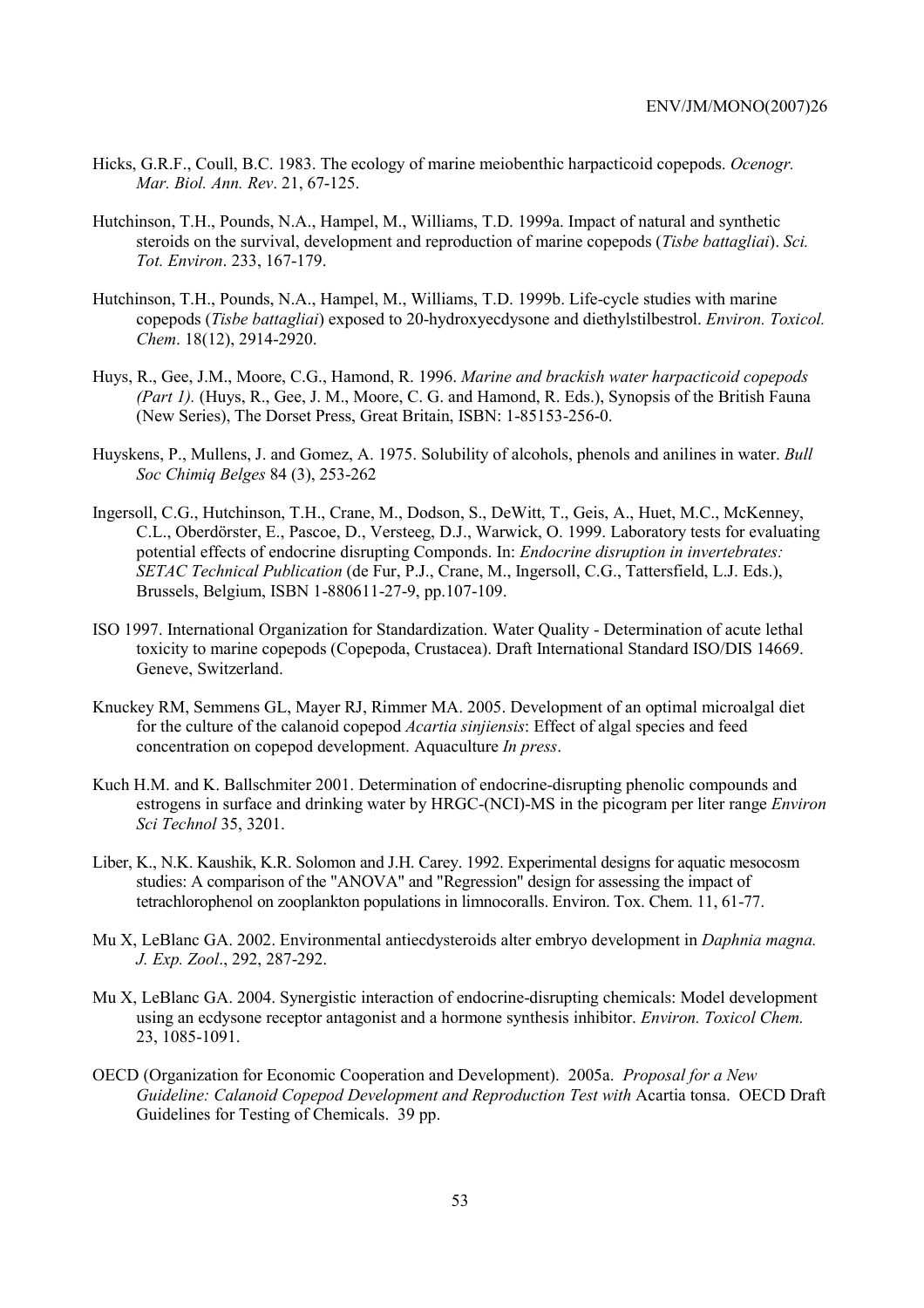- OECD (Organization for Economic Cooperation and Development). 2005b. *Proposal for a New Guideline: Harpacticoid Copepod Development and Reproduction Test*. OECD Draft Guidelines for Testing of Chemicals. 34 pp.
- OECD (Organization for Economic Cooperation and Development). 2005c. Pre-validation of Full Life-Cycle test with the Harpacticoid Copepods *Nitocra spinipes, Tisbe battagliai* and *Amphiascus tenuiremis* (Authors: *M. Breitholtz, T.D. Williams and G. T. Chandler*)*.* September 2005.
- Renberg, L. 1981. Gas chromatographic determination of phenolic compounds in wastewater as their pentafluorobenzoyl derivatives. *Chemosphere* 10(7), 767-73.
- Shiu, W.Y., Ma K.C., and Varhanickova, D. 1994. Chlorophenols and alkylphenols a review and correlation of environmentally relevant properties and fate in an evaluative environment. *Chemosphere* 29 (6): 1155-1224.
- SIS 1991. Determination of acute lethal toxicity of chemical substances and effluents to *Nitocra spinipes*  Boeck - Static procedure (in Swedish) Swedish Standard SS 02 81 06. SIS standardiseringskommissionen i Sverige, Stockholm, Sweden. 17 pp.
- SPSF 2002. Standard Project Submission Form for a New Test Guideline on Copepod Development and Reproduction. Submitted by Sweden.
- Wesenberg-Lund, C. 1937. *Ferskvandsfaunen, Biologiskt belyst, Invertebrata.* Gyldendanske Boghandel Nordiskt Forlag, Copenhagen, Denmark.
- Williams DR, Fisher MJ, and Rees HH. 2000. Characterization of ecdysteroid 26-hydroxylase: An enzyme involved in molting hormone inactivation. *Arch. Biochem. Bipphys.* 376, 389-398.
- Zarorc-Konĉan, J., Gotvajn, A Z and Tisler, T. 2002. Hazard idntification for 3,5-dichlorophenol in the aquatic environment. Cellular & Microbiol Lett 7 (2): 381-382.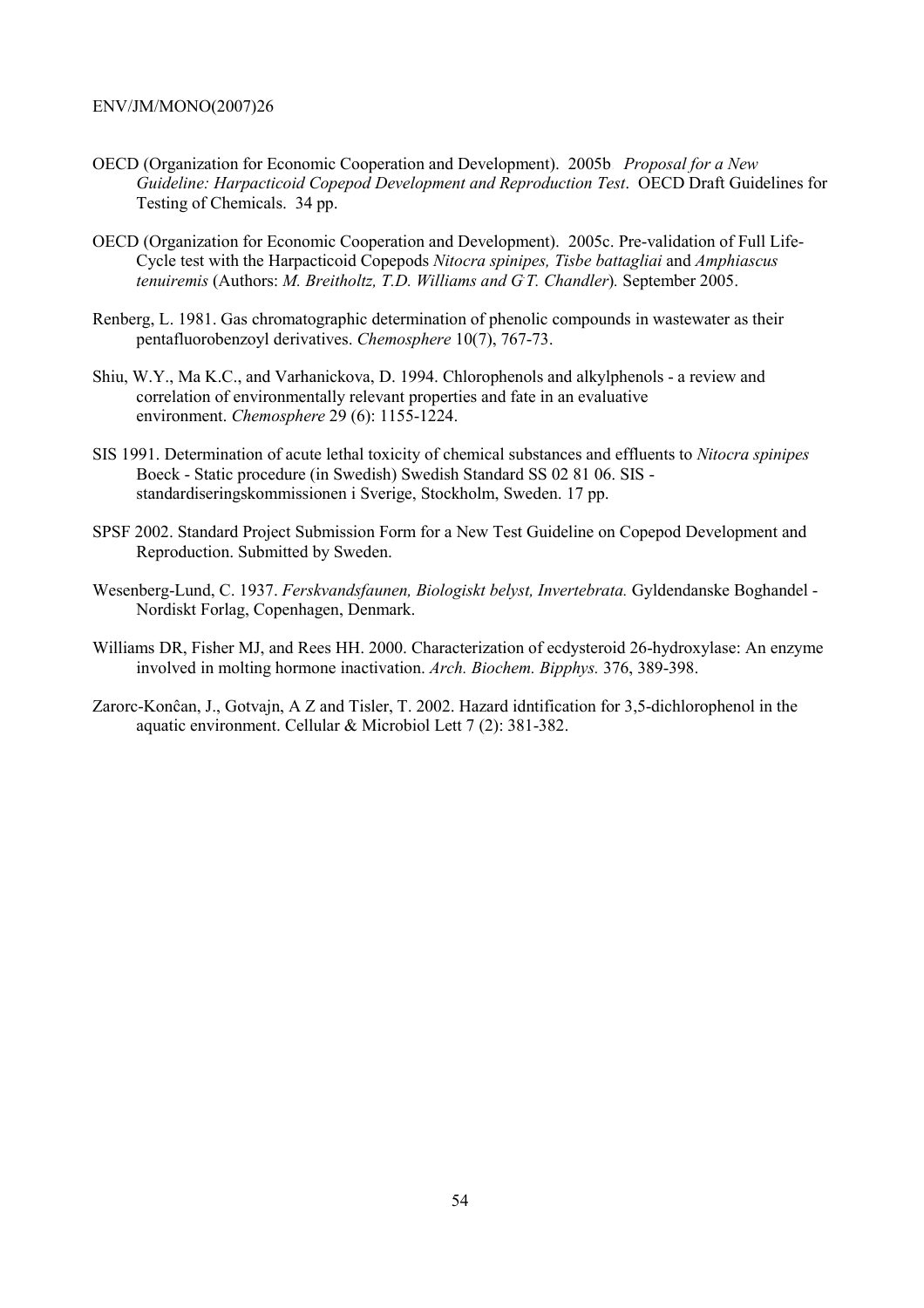## **APPENDIX A**



## **Figure 1**

**Figure 2** 

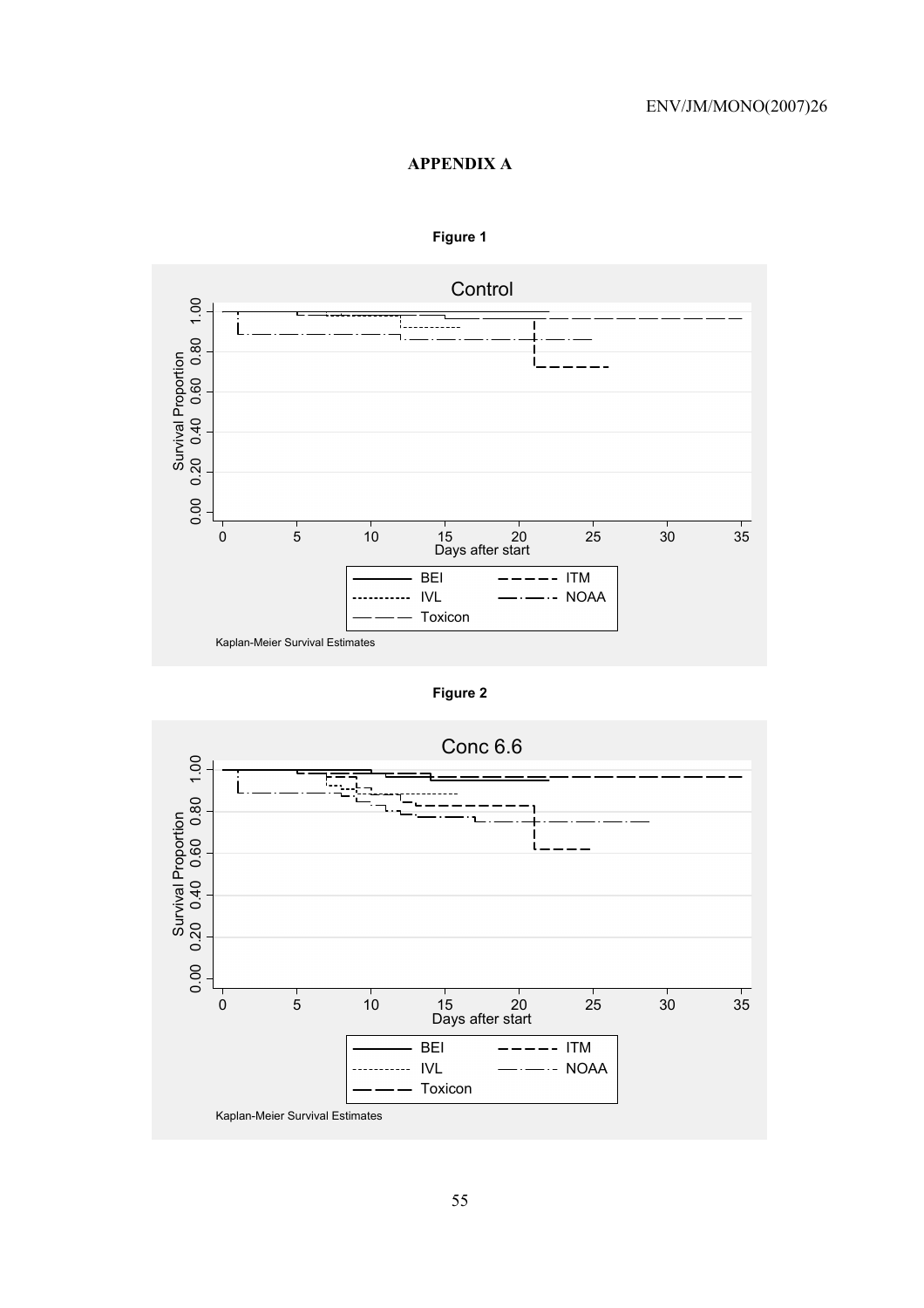

**Figure 3** 

**Figure 4** 

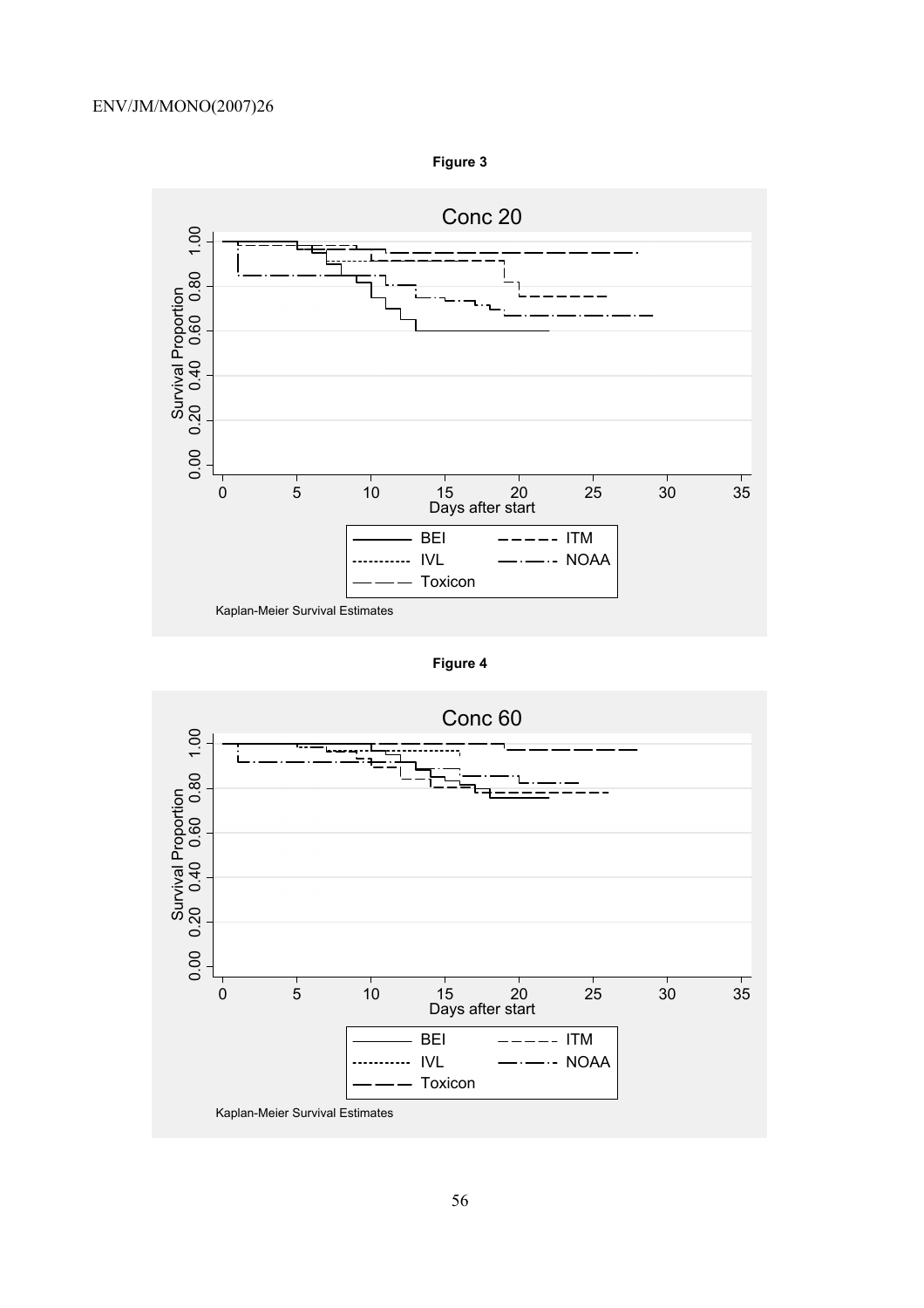



**Figure 6** 

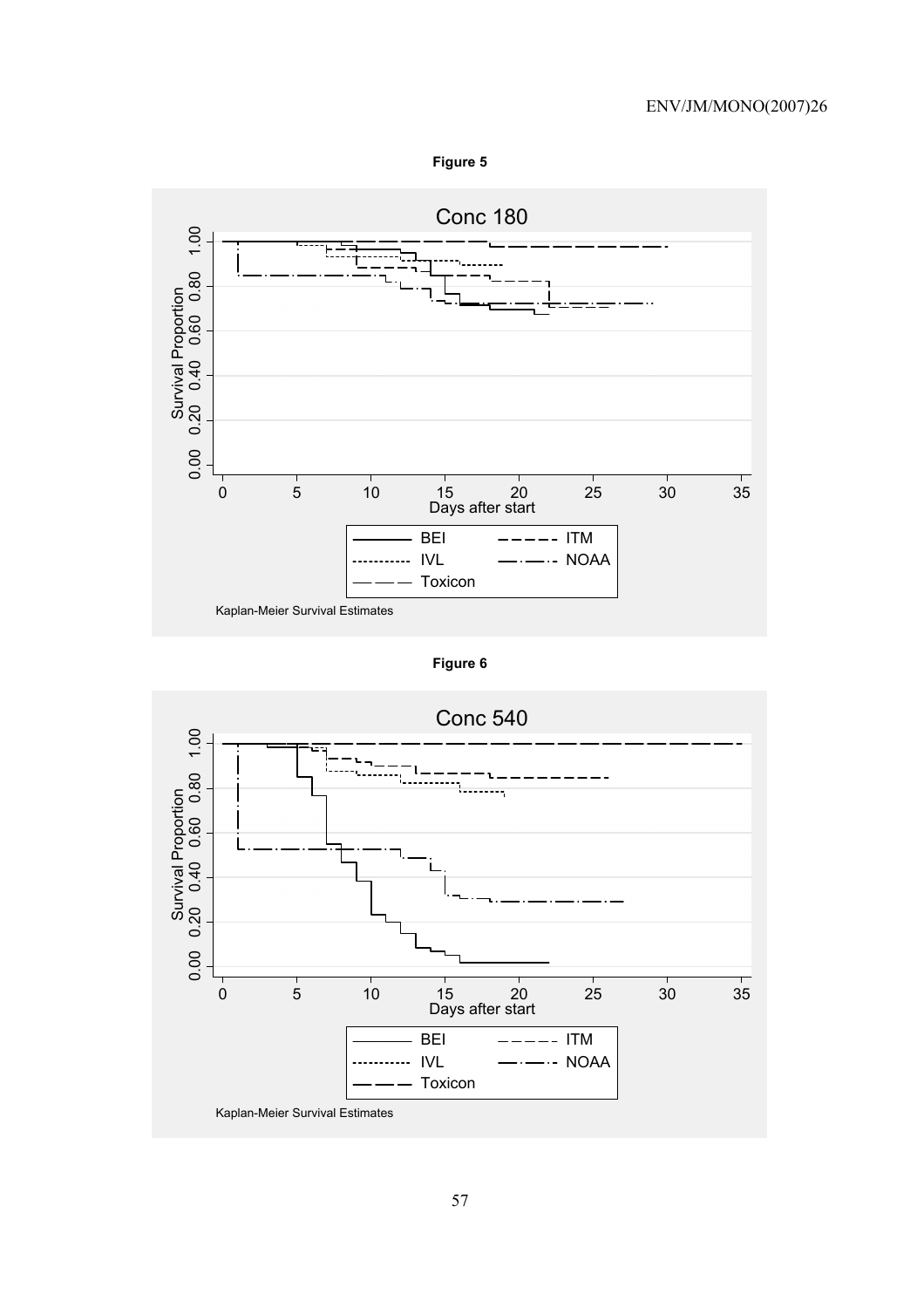

**Figure 7** 

**Figure 8** 

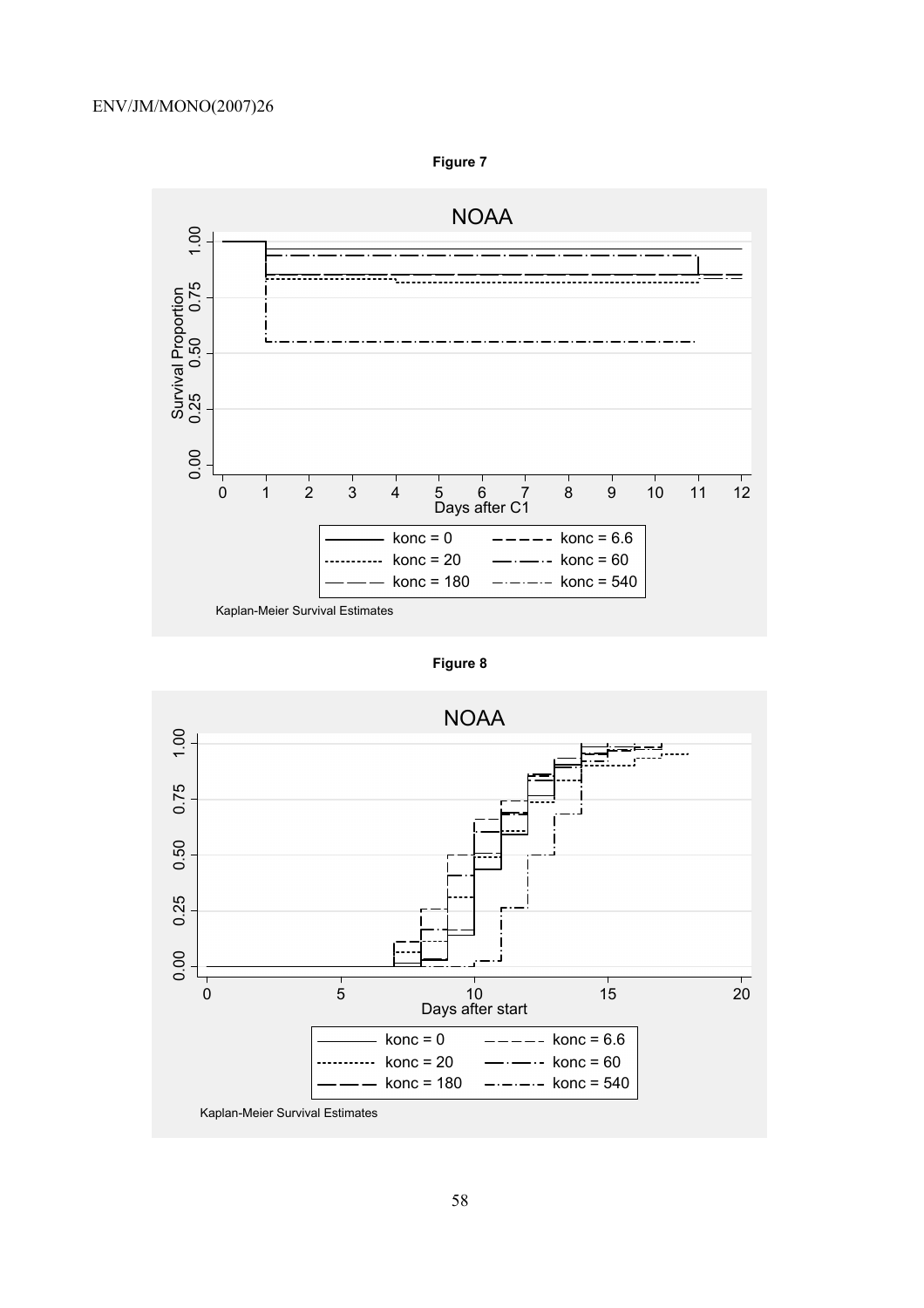



**Figure 10** 

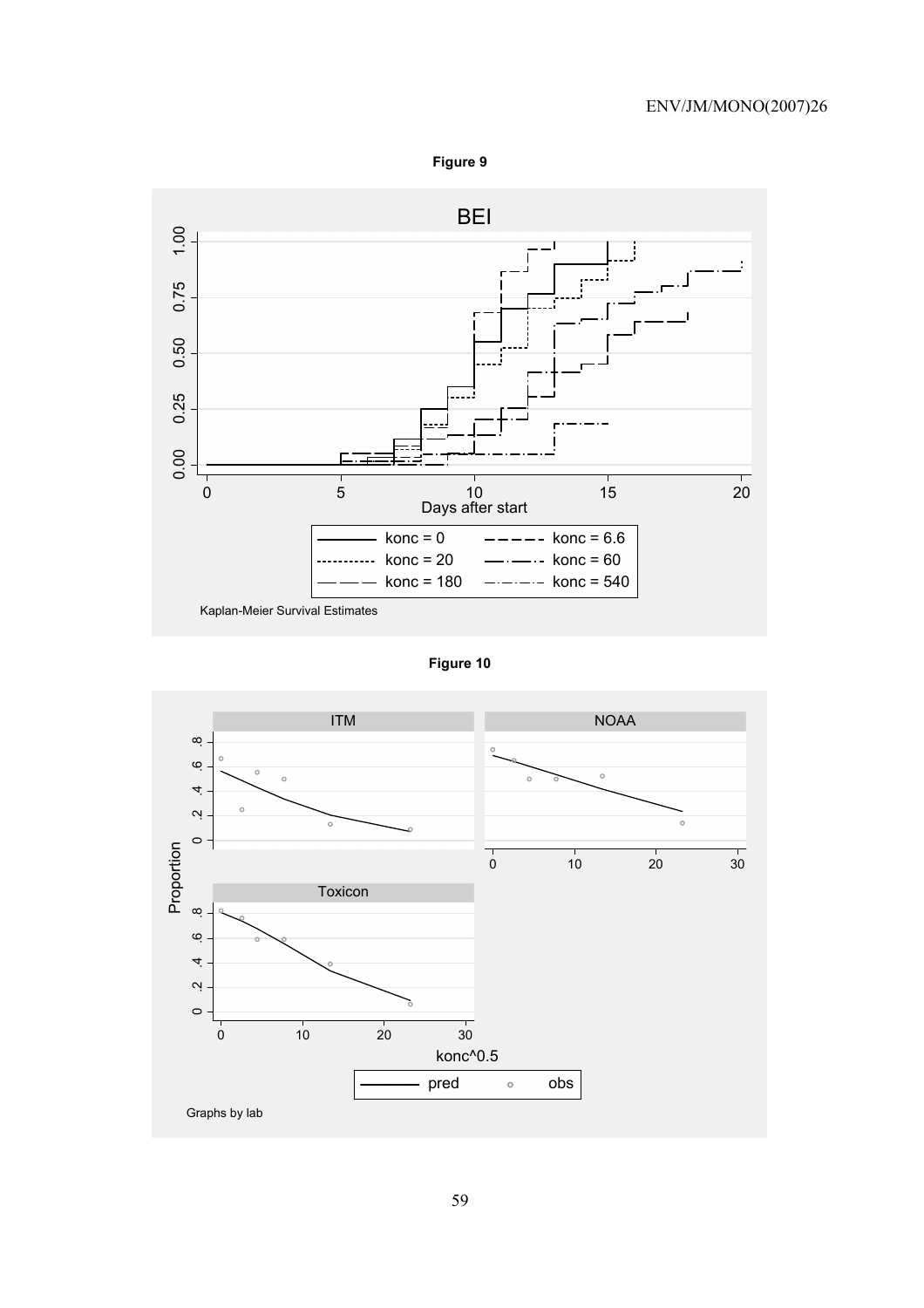

**Figure 11** 



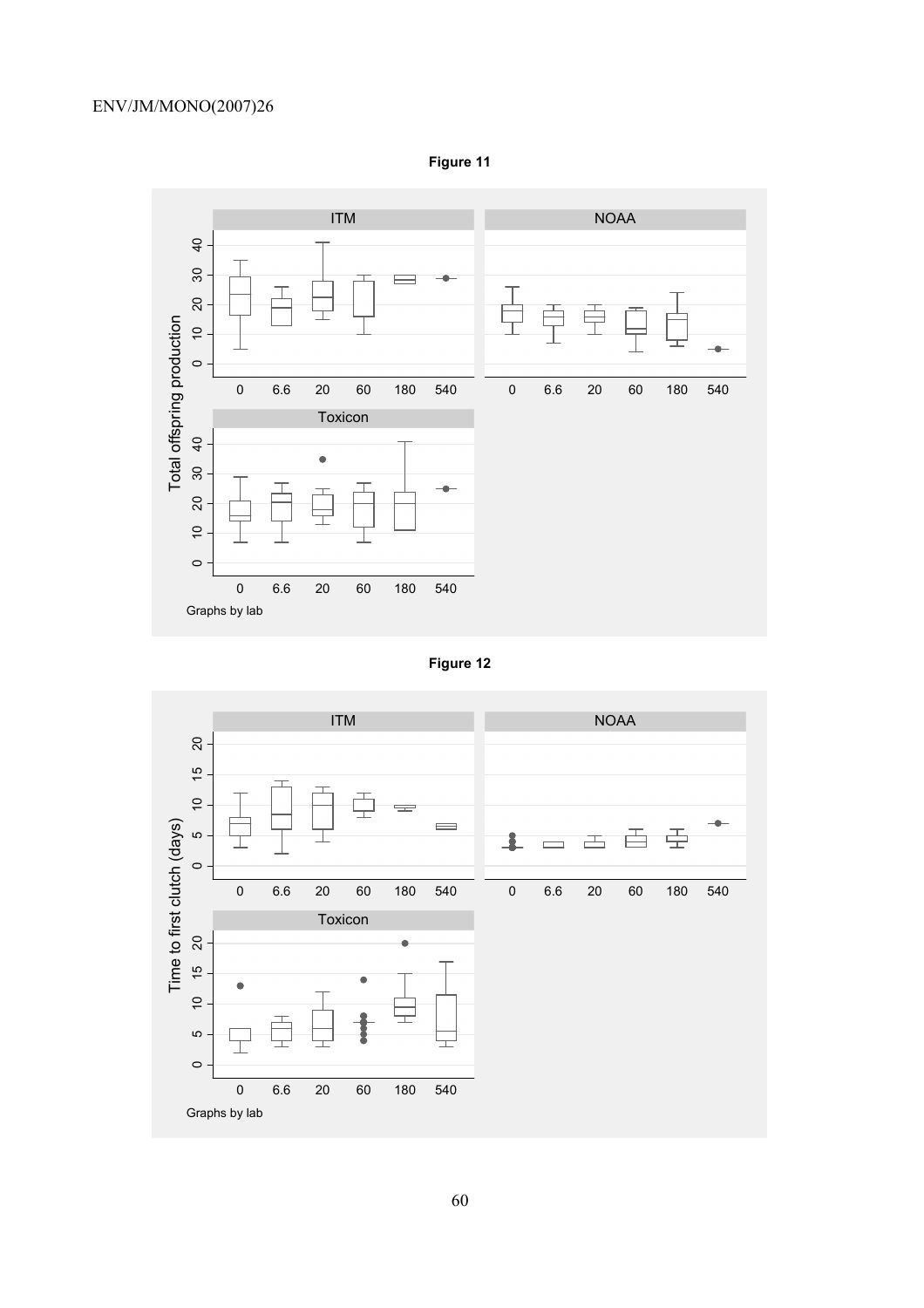

**Figure 13. Average egg production (over 3 days) against concentration (Control=0).**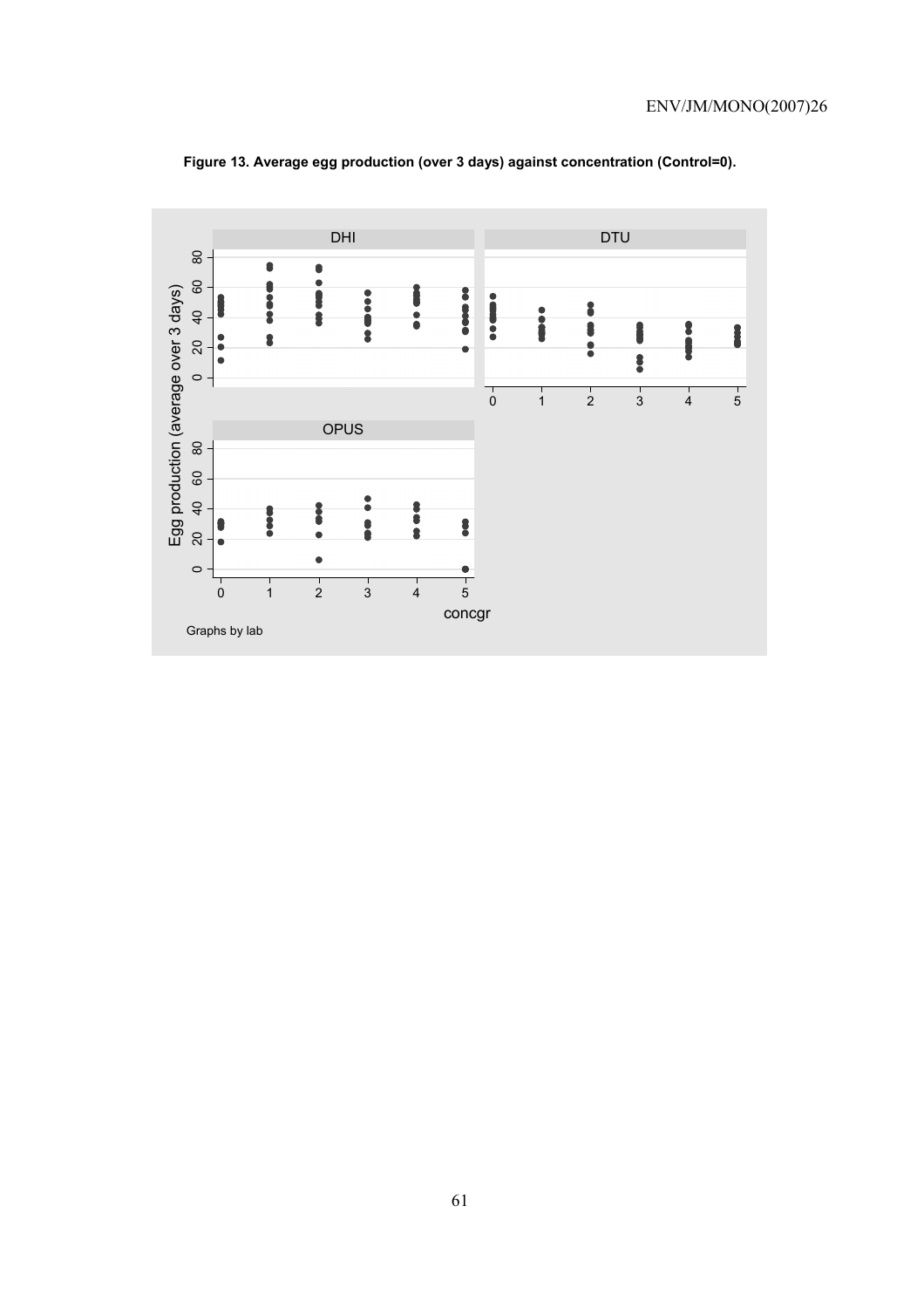## **APPENDIX B**

# **VALIDATION OF THE COPEPOD DEVELOPMENT AND REPRODUCTION TEST, PHASE 1**

## **DATA ANALYSIS**

Jan-Olov Persson Mathematical Statistics Stockholm University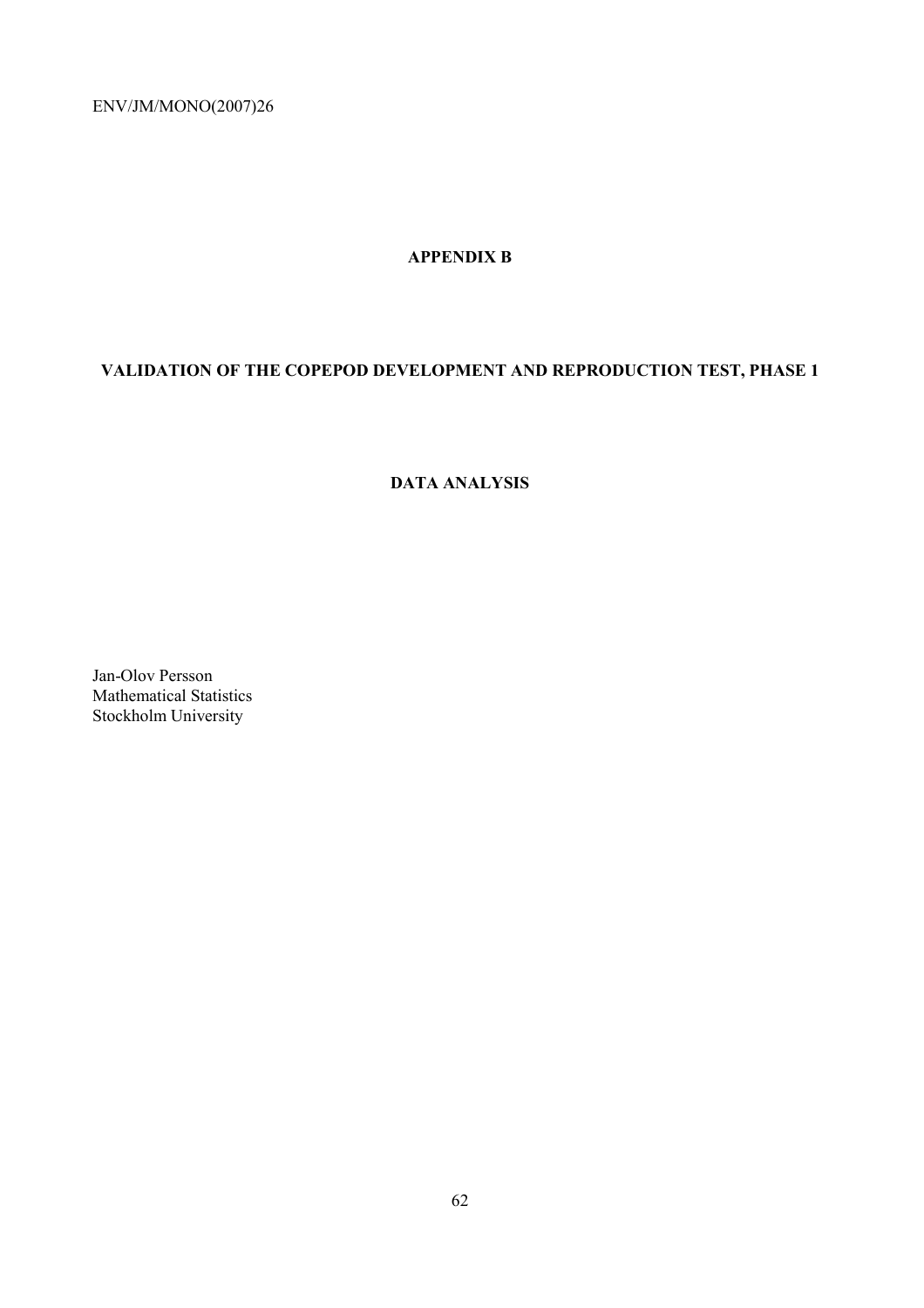1) Harpacticoid Copepod Development and Reproduction Test

## **DATA MANAGEMENT**

All data was delivered in Excel format from ITM and then transferred to, and analysed with the statistical software Stata version 8 (http://www.stata.com).

There were development data from all five laboratories; Adriana<sup>6</sup>, Chandler<sup>7</sup>, ITM, IVL and Toxicon, and reproduction data from Adriana, ITM, and Toxicon.

## **Development test**

In the development test, the following outcome was analysed: mortality, development rate and sex ratio.

#### **Mortality**

## *a) Mortality in controls*

For a test to be valid, the mortality in the control must not exceed 20% at the end of the exposure period (Test protocol Appendix A). Whether these requirements have been fulfilled was examined by the use of the non-parametric Kaplan Meier estimate of the survival function (1). In this analysis, an individual who turned out to be adult or missing was handled as censored at that specific time point. Also individuals still alive at the end of experiment were treated as censored.

The length of the experiment period differed between laboratories (Adriana 29 days, Chandler 22 days, ITM 26 days, IVL 16 or 19 days<sup>8</sup>, Toxicon 35 days) and the mortality was examined both the last day (over all mortality) and at day 16.

Table 1 shows the estimated survival proportions, over all, with 95% confidence intervals. Table 2 shows the estimated survival proportions, at day 16, with 95% confidence intervals. The Kaplan Meier survival curves are shown in Figure 1 in appendix.

<sup>&</sup>lt;sup>6</sup> In this report the name Adriana is used. The correct name is The NOAA Center for Coastal Environmental Health and Biomolecular Research

 $<sup>7</sup>$  In this report the name Chandler is used. The correct name is Block Environmental Inc.</sup>

<sup>8</sup> 19 days for concentration 180 and 540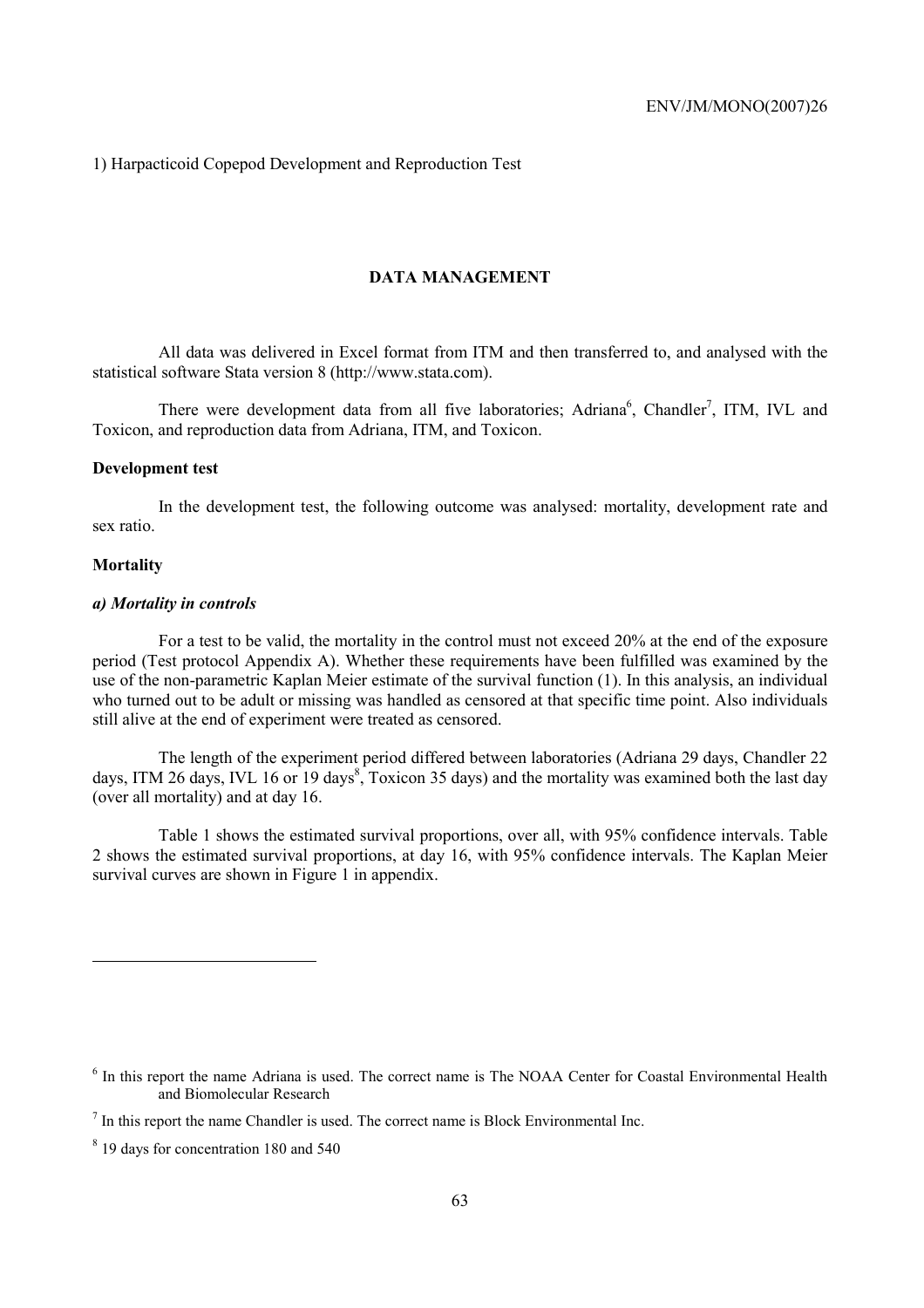#### **Table 1. Over all survival**

| Lab        |       | Survival Lower 95 | Upper 95 |
|------------|-------|-------------------|----------|
|            |       |                   |          |
| Adriana    | 0.861 | 0.757             | 0.923    |
| Chandler   | 1,000 |                   |          |
| <b>ITM</b> | 0.724 | 0.154             | 0.946    |
| IVL        | 0.922 | 0.805             | 0.970    |
| Toxicon    | 0.965 | 0.865             | 0.991    |
|            |       |                   |          |

#### **Table 2. Survival until day 16**

| Lab        |       | Survival Lower 95 | Upper 95 |
|------------|-------|-------------------|----------|
|            |       |                   |          |
| Adriana    | 0.861 | 0.757             | 0.923    |
| Chandler   | 1,000 |                   |          |
| <b>ITM</b> | 0.965 | 0.867             | 0.991    |
| IVL        | 0.922 | 0.805             | 0.970    |
| Toxicon    | 0.965 | 0.865             | 0.991    |
|            |       |                   |          |

For ITM the over all mortality exceeds 20 % (27.6%), but the mortality until day 16 is tolerable. The other laboratories show a tolerable mortality for this particular experiment.

An examination of the Kaplan Meier survival curve (Figure 1) shows a massive mortality at day one (8 individuals out of 72).

For Adriana we cannot be statistically certain that the "population mortality" is lower than 20 % (since the lower 95% confidence limit is below 80%).

## *b) Mortality in exposed / comparison with control*

The mortality among exposed was investigated in the same manner as the control (estimation of the Kaplan Meier survival function). Figure 2 -4 shows the survival curves for three of the concentrations; 6.6, 20 and 540. For some of the laboratories there is a significantly higher mortality for the exposed compared to the control (details to be reported by Magnus Breitholtz).

The mortality was also investigated separately for the different development stages (nauplii to copepodite and copepodite to adult). One peculiar example is shown in Figure 5; the survival in the copepodite to adult stage, for Adriana. Almost all deaths occur one day after reaching copepodite stage, which was surprising and difficult to explain. There are probably some explanations other than randomness for that.

Magnus Breitholtz will report more details and graphs on the stage specific mortality.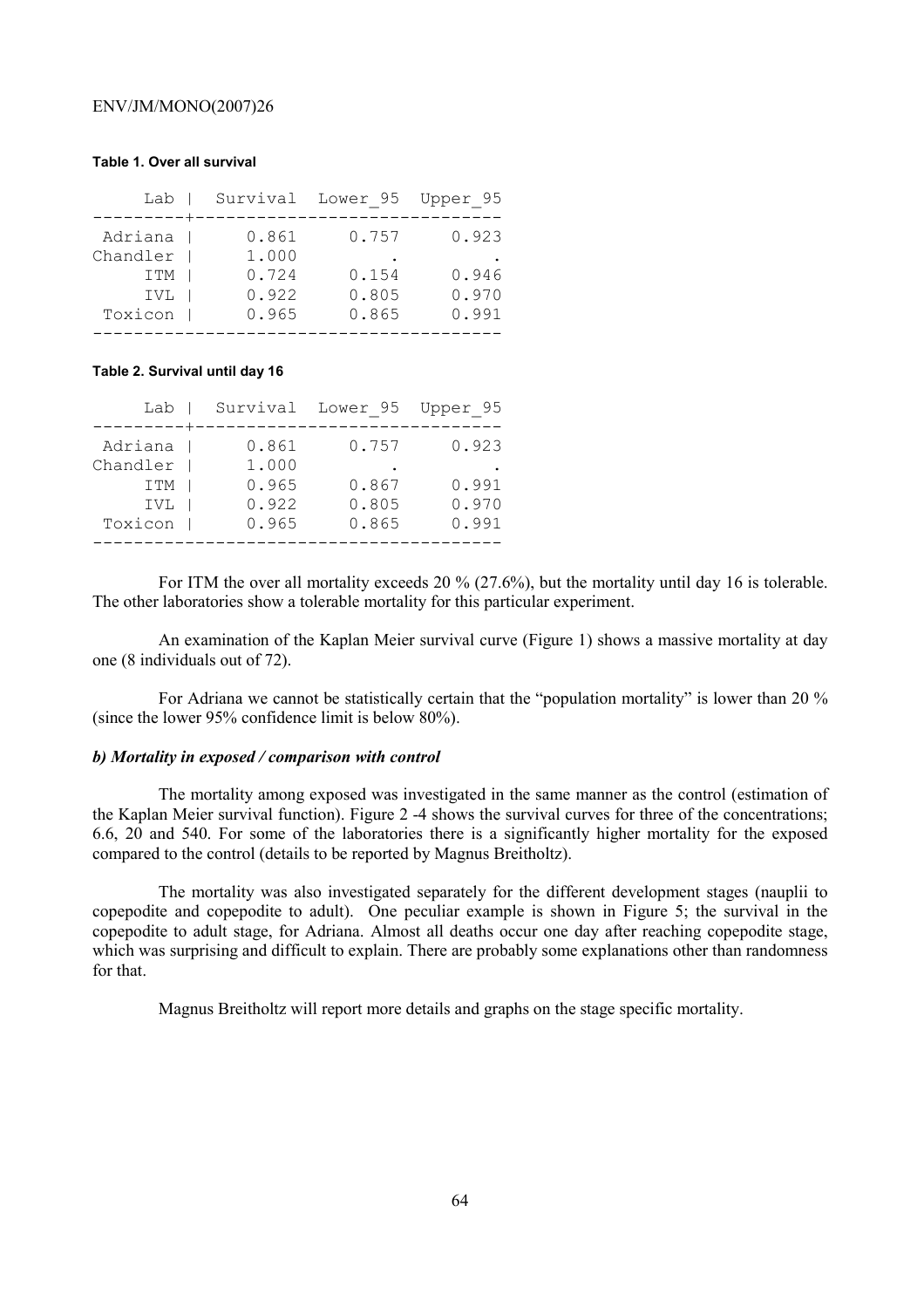## *Development*

The development rates have to be estimated for the different development stages (nauplii to copepodite and copepodite to adult) separately. The developments data should also be treated as survival data were the outcome variable is copepodite/adult (yes or no), and were censored observations are present since the time to copepodite/adult is not observed for every individual. A first approach to the analysis was to fit a parametric survival function to data (lognormal or gamma), but it did not fall out well. The reason for that could be that this particular data is not pure survival data; there may perhaps be individuals that never become copepods or adults even if we follow them to infinity. In order to take this in account a more sophisticated model would have been needed. As a simpler alternative the analysis was based on the nonparametric Kaplan Meier survival estimate.

In the analysis of development rate from nauplii to copepodite, an individual who turn out to be dead or is missing, was handled as censored and a nauplii that did not develop to copepodite during the follow up time was also censored.

The analysis of development rate from copepodite to adult was performed on individuals that had developed to copepodites during the follow up time. If an individual was dead, missing or did not become an adult within the follow up time, it was handled as censored at that specific time point.

There are different measures of development rate which can be used, e.g. mean time, median time, proportion developed at a particular time point, and it is not straightforward how to choose the most suitable measure for this data. The first candidate is the median value, which is an ordinary measure for survival data. For this particular data, the median will be a quite rough measure. The reason for that is the low precision of the time measurements compared to the quite small exposure effect. The time measurements are rounded up to one whole day and consequently the median have a value in a whole day. The second measure candidate is the mean value. The mean value is calculated as the area under the Kaplan Meier curve, and that measure should be less rough and more appropriate, if we had pure survival data and if the follow up time was longer. For data in this study, the mean value may be sensitive to the choice of endpoint time. For that reason the median (50th percentile) complemented with the 25th percentile was chosen. In addition to that, a Log rank test was performed to test equality of the survival curve between an exposure and the control. The results are presented in Table 3 and Table 4 and the corresponding Kaplan Meier failure curves are shown in Figure 6 to 10 in appendix (only for the development from nauplii to copepodite).

Note: Individuals that died day 1 from start were excluded from the study.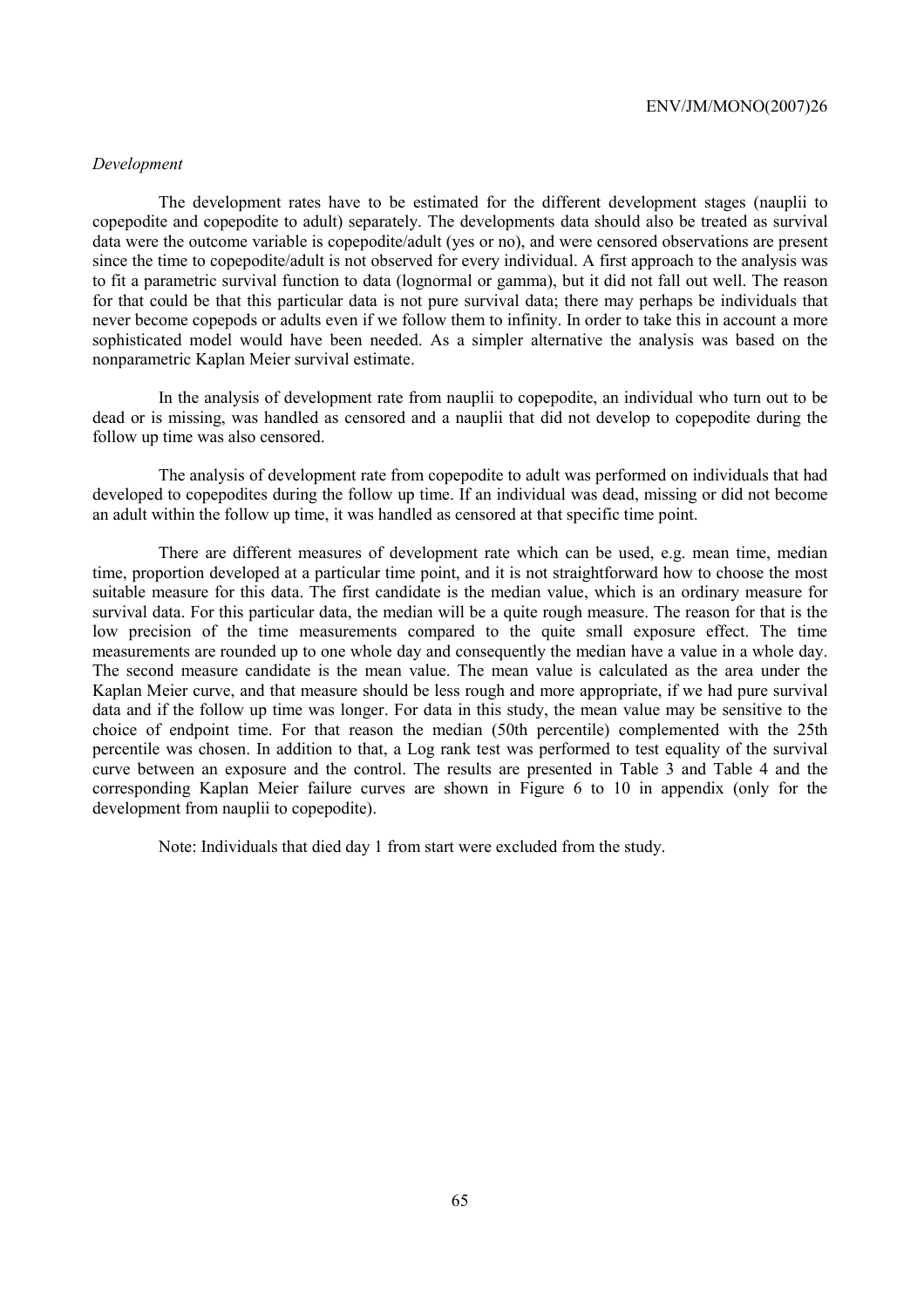# **Table 3. Time in days to copepodite, 25th and 50th percentile.**

P-value of Log-rank test

| Lab and<br>conc.                                            | p25                                                   | p50                                         | p-value                                               |
|-------------------------------------------------------------|-------------------------------------------------------|---------------------------------------------|-------------------------------------------------------|
| Adriana<br>$\circ$<br>6.6<br>20<br>60<br>180<br>540         | 10<br>8<br>9<br>$\mathcal{G}$<br>10<br>11             | 11<br>$\mathcal{G}$<br>11<br>10<br>10<br>12 | .0425<br>.6<br>.155<br>.258<br>.000137                |
| Chandler<br>$\mathbf 0$<br>6.6<br>20<br>60<br>180<br>540    | $\,8\,$<br>$\mathcal{G}$<br>$\mathcal{G}$<br>12<br>11 | 10<br>10<br>11<br>13<br>15                  | .0265<br>.103<br>1.21e-08<br>$4.30e-10$<br>$2.75e-08$ |
| <b>ITM</b><br>$\mathbf 0$<br>6.6<br>20<br>60<br>180<br>540  | $\mathcal{G}$<br>9<br>9<br>9<br>9<br>10               | $\mathcal{G}$<br>10<br>9<br>11<br>10<br>12  | .432<br>.967<br>.00437<br>.0146<br>.000208            |
| IVL<br>$\mathsf{O}\xspace$<br>6.6<br>20<br>60<br>180<br>540 | $\,8\,$<br>$\,8\,$<br>$\,8\,$<br>$\,8\,$<br>12<br>12  | $\mathcal{G}$<br>9<br>9<br>9<br>12<br>14    | .0834<br>.0469<br>.00503<br>.0272<br>$2.08e - 06$     |
| Toxicon<br>$\circ$<br>6.6<br>20<br>60<br>180<br>540         | 7<br>$\,8\,$<br>$\epsilon$<br>6<br>8<br>7             | $\,8\,$<br>8<br>7<br>7<br>9<br>8            | .601<br>.0000705<br>.000456<br>.539<br>.431           |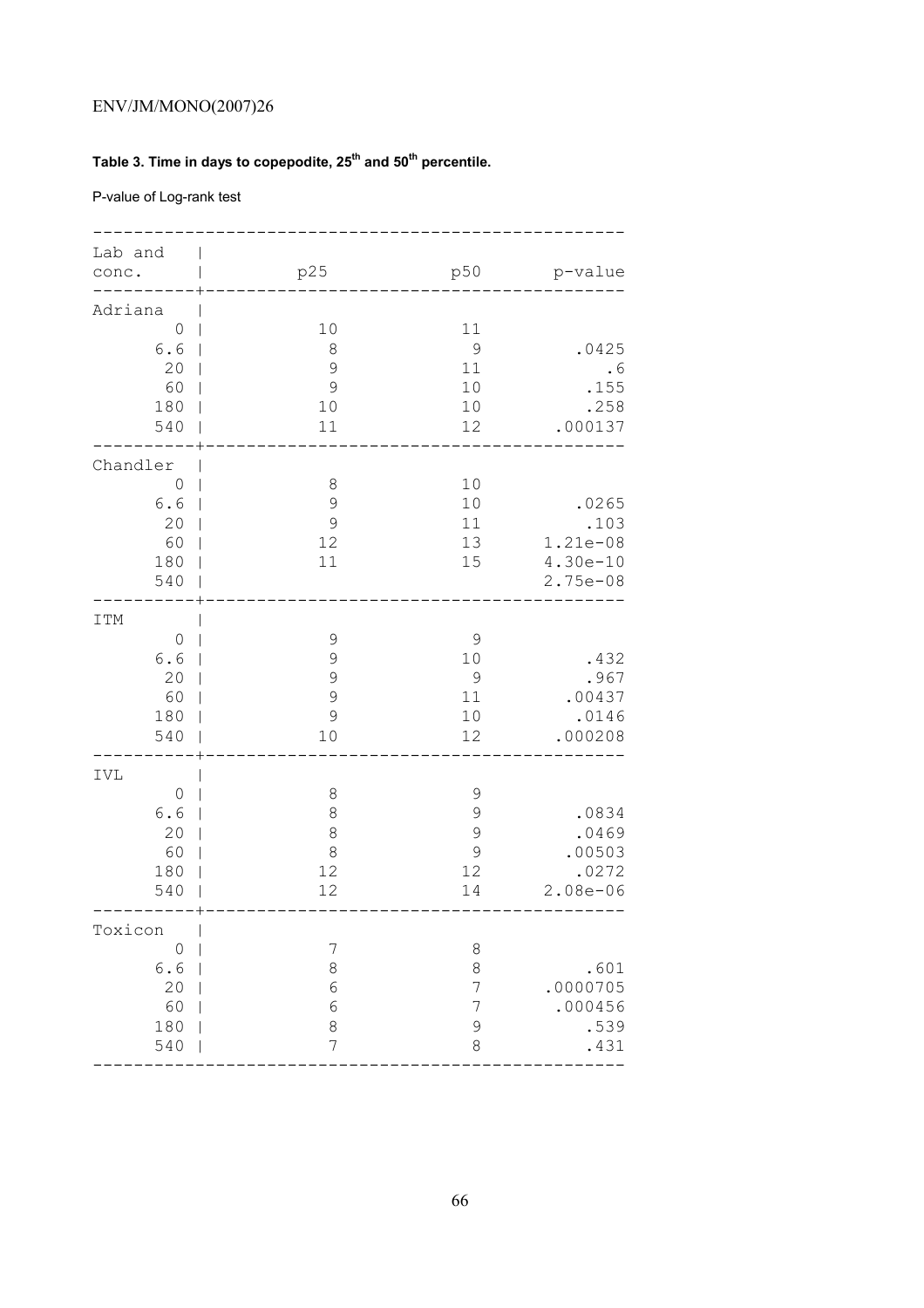| Lab and<br>conc.                                           | p25                                                                            | p50                                                               | p-value                                        |
|------------------------------------------------------------|--------------------------------------------------------------------------------|-------------------------------------------------------------------|------------------------------------------------|
| Adriana<br>$\circledcirc$<br>6.6<br>20<br>60<br>180<br>540 | $\,8\,$<br>$\sqrt{6}$<br>$\sqrt{6}$<br>7<br>$\overline{7}$<br>$\mathcal{G}$    | $\,8\,$<br>$\overline{7}$<br>$\overline{7}$<br>8<br>$\,8\,$<br>10 | .136<br>.19<br>.825<br>.622<br>.000234         |
| Chandler<br>$\circ$<br>6.6<br>20<br>60<br>180<br>540       | $\,8\,$<br>7<br>$\epsilon$<br>$\sqrt{6}$<br>$\mathsf 9$                        | $\,8\,$<br>9<br>8<br>8<br>9                                       | .155<br>.597<br>.0325<br>.0273                 |
| ITM<br>$\mathbf 0$<br>6.6<br>20<br>60<br>180<br>540        | $\epsilon$<br>7<br>7<br>$\sqrt{6}$<br>7<br>8                                   | $\overline{7}$<br>8<br>8<br>8<br>8<br>9                           | .0121<br>.00129<br>.231<br>.0114<br>$6.15e-06$ |
| IVL<br>$\circledcirc$<br>6.6<br>20<br>60<br>180<br>540     | 4<br>$\overline{4}$<br>$\overline{4}$<br>4<br>$\overline{4}$<br>$\overline{4}$ | 5<br>$\overline{7}$<br>$\sqrt{6}$<br>7<br>$\overline{7}$<br>5     | .125<br>.145<br>.0353<br>.0265<br>.174         |
| Toxicon<br>$\mathsf{O}$<br>6.6<br>20<br>60<br>180<br>540   | 10<br>$11\,$<br>11<br>10<br>10<br>13                                           | 13<br>12<br>13<br>14<br>11<br>15                                  | .58<br>.533<br>.272<br>.241<br>.0214           |

# Table 4. Time in days between copepodite and adult, 25<sup>th</sup> and 50<sup>th</sup> percentile. P-value of Log-rank test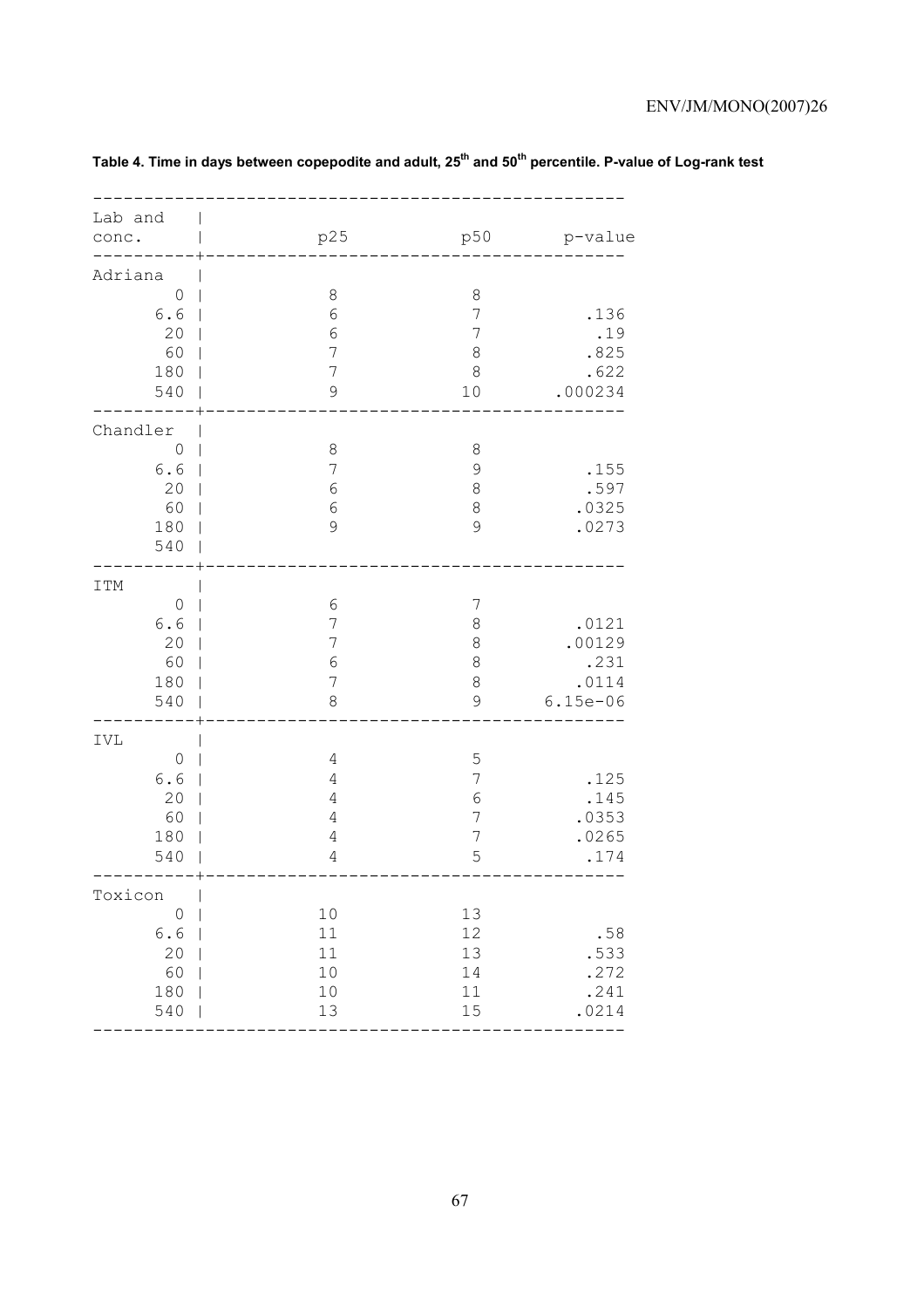## *Sex ratio*

For a test to be valid, the proportion of females (or males) in the control should be within 40% to 60% (Test protocol Appendix A).

Table 5 shows the female proportion for each laboratory and concentration, and for the four laboratories that have made sex determination, the female proportion in the control is within the limits.

**Table 5. Female proportion in adults** 

| conc.                                             | Adriana                                      | Chandler                             | Lab.<br>ITM                                  | IVL | Toxicon                                      |
|---------------------------------------------------|----------------------------------------------|--------------------------------------|----------------------------------------------|-----|----------------------------------------------|
| $\left( \right)$<br>6.6<br>20<br>60<br>180<br>540 | 0.53<br>0.49<br>0.52<br>0.58<br>0.44<br>0.29 | 0.56<br>0.50<br>0.53<br>0.58<br>0.78 | 0.57<br>0.43<br>0.60<br>0.55<br>0.53<br>0.53 |     | 0.43<br>0.49<br>0.45<br>0.46<br>0.47<br>0.31 |

A notification was made about the time range from copepodite to adult for the control, among individuals that had become adults (not a survival analysis estimate):

For Adriana and Chandler there were no significant differences between sexes. For ITM there was a significant difference (mean time: female 7.9 days, male 6.4 days). For Toxicon there was a large significant difference (mean time: female 10.4 days, male 14.3 days).

For ITM this difference was due to difference from nauplii to copepodite but for Chandler there was no difference from nauplii to copepodite.

#### *Reproduction test*

Three laboratories performed the reproduction test (Adriana, ITM and Toxicon) and the outcomes analysed was fertilisation success, offspring production and time to first and second clutch. No survival analysis was made since information about the censored pairs was missing. We cannot therefore exclude that an observed effect for an exposed group might be a consequence of a differences in mortality for that group compared to the control.

## *Fertilisation success*

 $\overline{a}$ 

The fertilization success was measured as the proportion of pairs able to produce two successive clutches within the follow up time, of all mating pairs at start<sup>9</sup>. The follow up time differs between

<sup>&</sup>lt;sup>9</sup> ITM observed that several of their pairs consisted of two females. These pairs were excluded.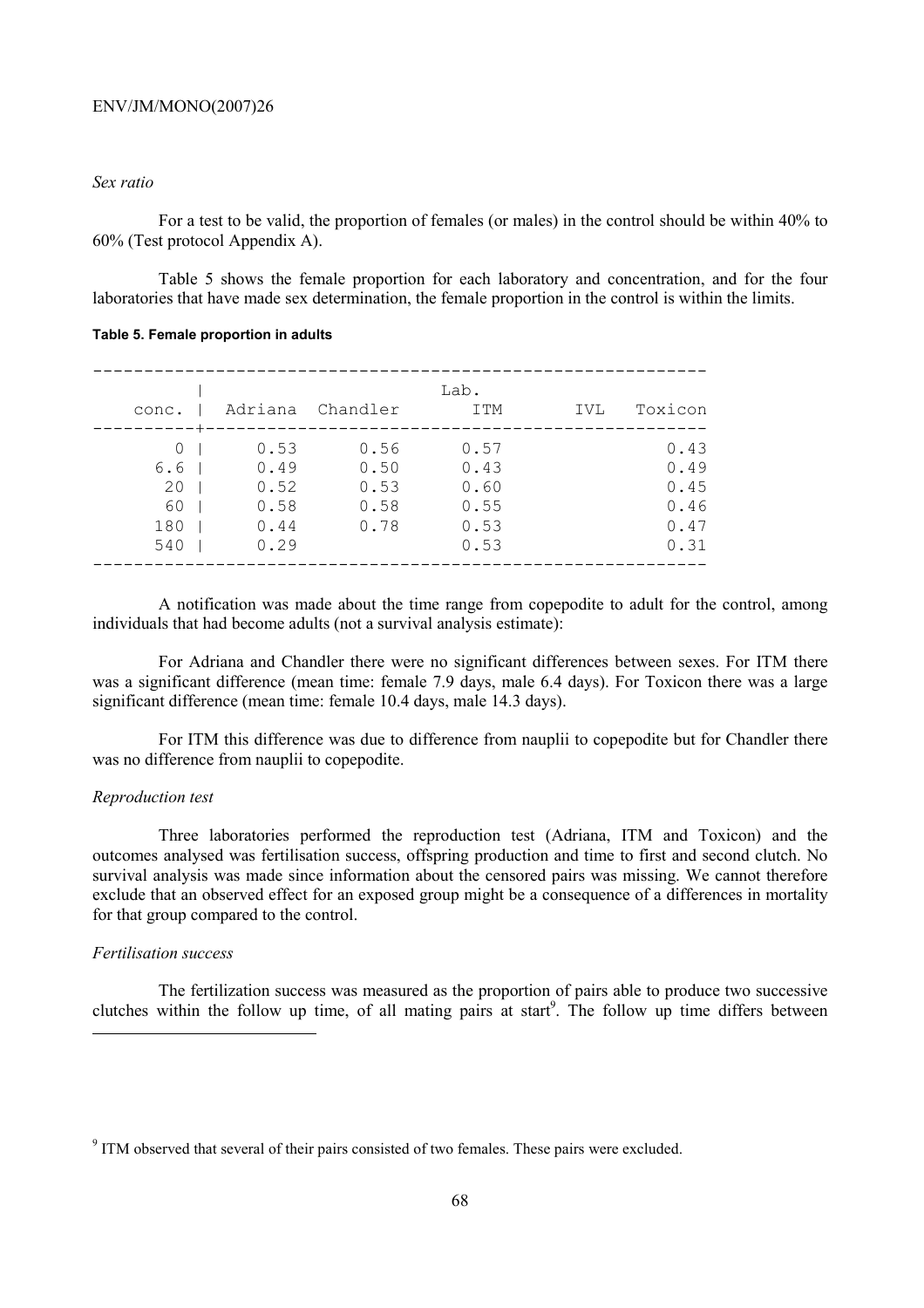laboratories (Adriana 10 days, ITM 19 days and Toxicon 20 days), which possibly make the comparisons between laboratories invalid. The results are shown in Table 6 to 8; number of mating pairs at start, the proportion of pairs with two clutches together with exact 95 % confidence limits and a p-value of testing the hypothesis of similar proportions in the exposed and the control (Fisher's exact test) .

#### **Table 6. Proportion of pairs with two clutches, for Adriana.**

| Conc                    | Freq                       |                                 |                                       | Prop Lower 95 Upper 95 p-value  |                          |
|-------------------------|----------------------------|---------------------------------|---------------------------------------|---------------------------------|--------------------------|
| 6.61<br>20<br>60<br>180 | 23<br>23<br>20<br>18<br>21 | .74<br>.65<br>.50<br>.50<br>.52 | .52<br>.43<br>.27<br>.26<br>$\cdot$ 3 | . 9<br>.84<br>.73<br>.74<br>.74 | .75<br>.13<br>.19<br>.21 |
| 540                     |                            | .14                             | .0036                                 | .58                             | .0086                    |
|                         |                            |                                 |                                       |                                 |                          |

#### **Table 7. Proportion of pairs with two clutches, for ITM.**

| Conc       | Freq     |             |               | Prop Lower 95 Upper 95 p-value |               |
|------------|----------|-------------|---------------|--------------------------------|---------------|
| 6.61       | 18<br>20 | .67<br>.25  | .41<br>.087   | .87<br>.49                     | .021          |
| 20<br>60   | 18<br>10 | .56<br>.50  | .31<br>.19    | .78<br>.81                     | .73<br>.44    |
| 180<br>540 | 15<br>11 | .13<br>.091 | .017<br>.0023 | . 4<br>.41                     | .004<br>.0057 |
|            |          |             |               |                                |               |

#### **Table 8. Proportion of pairs with two clutches, for Toxicon.**

| Conc       | Freq     | Prop        |              | Lower 95 Upper 95 | p-value         |
|------------|----------|-------------|--------------|-------------------|-----------------|
| 6.61       | 17<br>21 | .82<br>.76  | .57<br>.53   | .96<br>.92        | .71             |
| 20<br>60   | 22<br>22 | .59<br>.59  | .36<br>.36   | .79<br>.79        | .17<br>.17      |
| 180<br>540 | 18<br>16 | .39<br>.063 | .17<br>.0016 | .64<br>. 3        | .015<br>.000013 |
|            |          |             |              |                   |                 |

The observed proportions of pairs able to produce two clutches are lower for the exposed compared to the control, for all concentrations in all three laboratories. If we use significance level<sup>10</sup> 5%, every one of the laboratories show significant effects of concentration 540, and ITM along with Toxicon

 $\overline{a}$ 

<sup>&</sup>lt;sup>10</sup> not adjusted for multiple test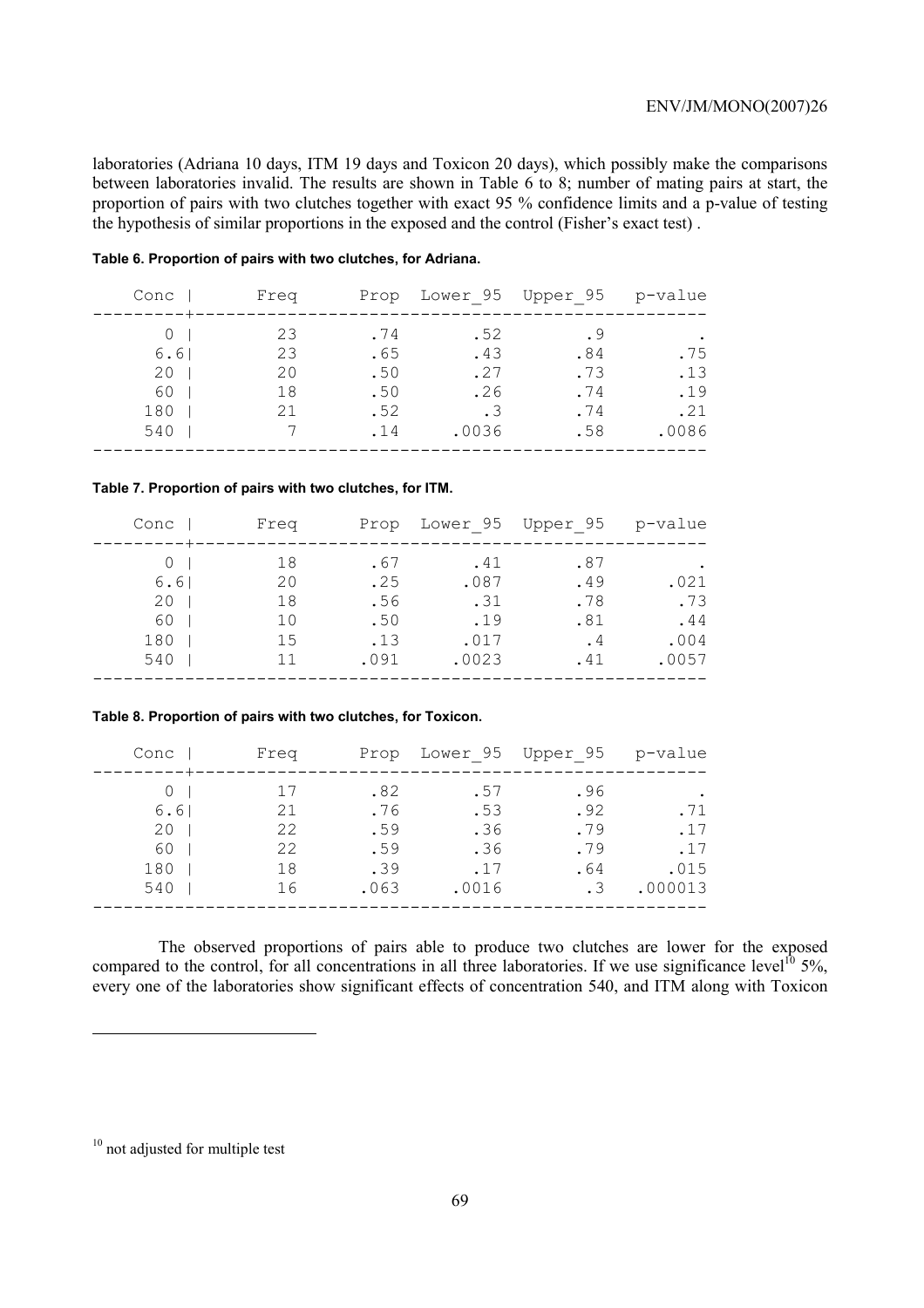also show significant effects of concentration 180. In addition, ITM show significant effect for concentration 6.6.

The probability that a statistical test of this kind will fall out significant (the power of the test) depends on the size of the true effect and the sample size. Obviously, we cannot conclude, for a nonsignificant test, that there are no effects. The power might just have been to low to reveal it. Of that reason, no attempt was made to estimate NOEC or LOEC.

An alternative approach is to assume a model for the dose response relationship. For this data, there seems to be a monotonic dose response trend (with exception on concentration 6.6 for ITM) and a logistic regression model was fitted for each laboratory separately. The models are illustrated in Figure 10 in Appendix, and except for the observation from ITM on concentration 6.6, the fit is quite good.

In order to estimate a  $EC_{50}$  -value a non-linear model, would have to be fitted. This is not a straightforward task (model choice, programming, model check etc.) and because of the rather low quality of data (we cannot exclude that the effects seen, depends on mortality) and shortage of time, no such attempt was made.

## *Offspring production*

 $\overline{a}$ 

For a test to be valid the average number of viable offspring per clutch in the controls should not be lower than 5 (Appendix A). This criterion was met for all three laboratories (average number was higher than 8 for all three, data not shown).

For pairs that were able to produce two clutches, the total number of viable offspring was calculated. The results are displayed separately for each laboratory in Table 9 to 11. The tables show the frequency of mating pairs able to produce two clutches, and the mean value of total offspring production together with 95 % confidence limits (based on the t-distribution). A one-way ANOVA for each laboratory separately shows no significant differences (p-values<sup>11</sup>; 0.10, 0.60 and 0.74 for laboratory Adriana, ITM and Toxicon respectively).

The results are also illustrated with box plots in Figure 11 in Appendix.

|  |  |  | Table 9. Total viable offspring production, for Adriana. |  |  |
|--|--|--|----------------------------------------------------------|--|--|
|--|--|--|----------------------------------------------------------|--|--|

| Conc | Freq      |              | Mean Lower 95 Upper 95 |              |
|------|-----------|--------------|------------------------|--------------|
| 6.6  | 17<br>1.5 | 17.4<br>14.7 | 15.3<br>12.7           | 19.4<br>16.8 |
| 20   | 10        | 15.7         | 13.4                   | 18           |
| 60   | 9         | 12.7         | 8.77                   | 16.6         |
| 180  | 11        | 14.1         | 10.2                   | 18           |
| 540  |           | 5            |                        |              |
|      |           |              |                        |              |

 $11$  Concentration 540 with only one observation was excluded in this test.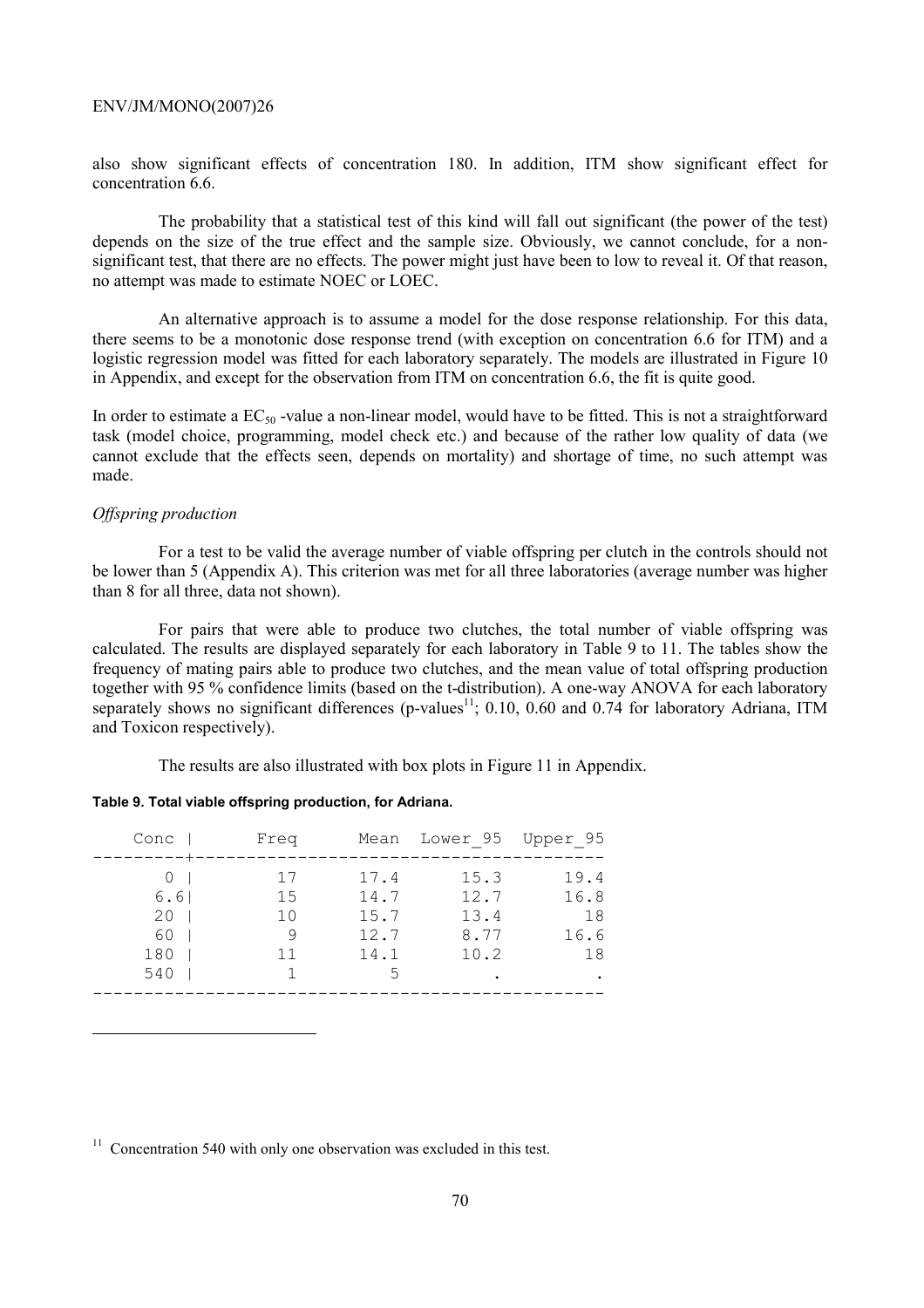| Conc             | Freq | Mean | Lower 95 Upper 95 |      |
|------------------|------|------|-------------------|------|
|                  | 12   | 22.3 | 16.3              | 28.2 |
| 6.6 <sub>1</sub> | 5    | 18.6 | 11.5              | 25.7 |
| 20               | 10   | 23.7 | 18.2              | 29.2 |
| 60               | 5    | 20   | 9.32              | 30.7 |
| 180              | 2    | 28.5 | 9.44              | 47.6 |
| 540              |      | 29   |                   |      |
|                  |      |      |                   |      |

#### **Table 10. Total viable offspring production, for ITM.**

**Table 11. Total viable offspring production, for Toxicon.** 

| Conc | Freq     |            | Mean Lower 95 Upper 95 |              |
|------|----------|------------|------------------------|--------------|
| 6.6  | 14<br>16 | 16.9<br>19 | 13.3<br>15.7           | 20.4<br>22.3 |
| 20   | 1.3      | 19.8       | 16.1                   | 23.4         |
| 60   | 13       | 17.6       | 13.3                   | 21.9         |
| 180  |          | 20.3       | 10.6                   | 30           |
| 540  |          | 2.5        |                        |              |
|      |          |            |                        |              |

## *Time to first and second clutch*

Table 12 to 14 shows the median time to the first clutch, estimated for the pairs that had produced a first clutch (not a survival analysis estimate). A Mann Whitney U-test was performed to test the hypothesis of equal time distribution in the exposed and the control. P-values on these tests are shown in the table. Since we have ignored the censored observations, the interpretation of the result should be careful. The results are also illustrated with box plots in Figure 12 in Appendix.

## **Table 12. Time to production of first clutch, for Adriana.**

| Conc | Freq | Median | p_value |
|------|------|--------|---------|
|      | 17   |        |         |
| 6.6  | 17   | 3      | .79     |
| 20   | 11   | Κ      | .48     |
| 60   | 11   | 4      | .029    |
| 180  | 13   | 4      | .00027  |
| 540  |      |        |         |
|      |      |        |         |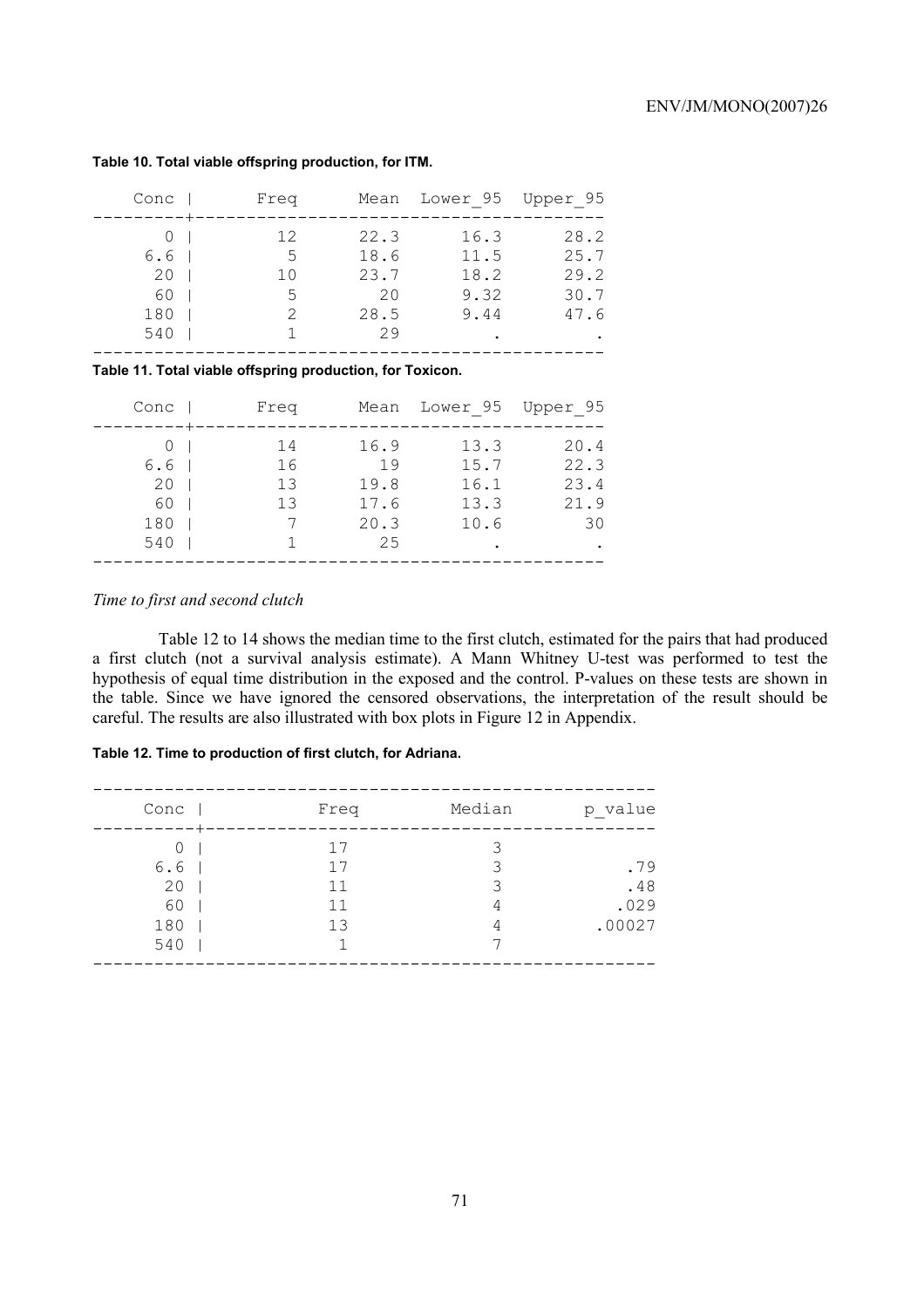| Conc             | Freq               | Median                     | p_value             |
|------------------|--------------------|----------------------------|---------------------|
| 0<br>6.6<br>20   | 15<br>6<br>13      | 8.5<br>10                  | . 5<br>.082         |
| 60<br>180<br>540 | 4<br>$\mathcal{P}$ | 9<br>1 <sub>0</sub><br>6.5 | .016<br>.049<br>.55 |

#### **Table 13. Time to production of first clutch, for ITM.**

#### **Table 14. Time to production of first clutch, for Toxicon.**

| Conc | Freq | Median | p value |
|------|------|--------|---------|
| 0    | 15   | 4      |         |
| 6.6  | 18   | 6      | .18     |
| 20   | 17   | 6      | .21     |
| 60   | 18   |        | .0041   |
| 180  | 12   | 9.5    | .00056  |
| 540  | 4    | 5.5    | .61     |
|      |      |        |         |

Table 15 to 17 shows the median time between the first and second clutch, estimated for the pairs that had produced a second clutch (not a survival analysis estimate). A Mann-Whitney U-test was performed to test the hypothesis of equal time distribution in the exposed and the control. P-values on these tests are shown in the table. Since we have ignored the censored observations, the interpretation of the result should be careful

## **Table 15. Time between first and second clutch, for Adriana.**

| Conc | Freq           | Median | p_value |
|------|----------------|--------|---------|
| Ω    | 17             |        |         |
| 6.6  | 15             |        | .65     |
| 20   | 1 <sub>0</sub> |        | .19     |
| 60   | 9              | 2      | .59     |
| 180  | 11             | っ      | .18     |
| 540  |                | հ      |         |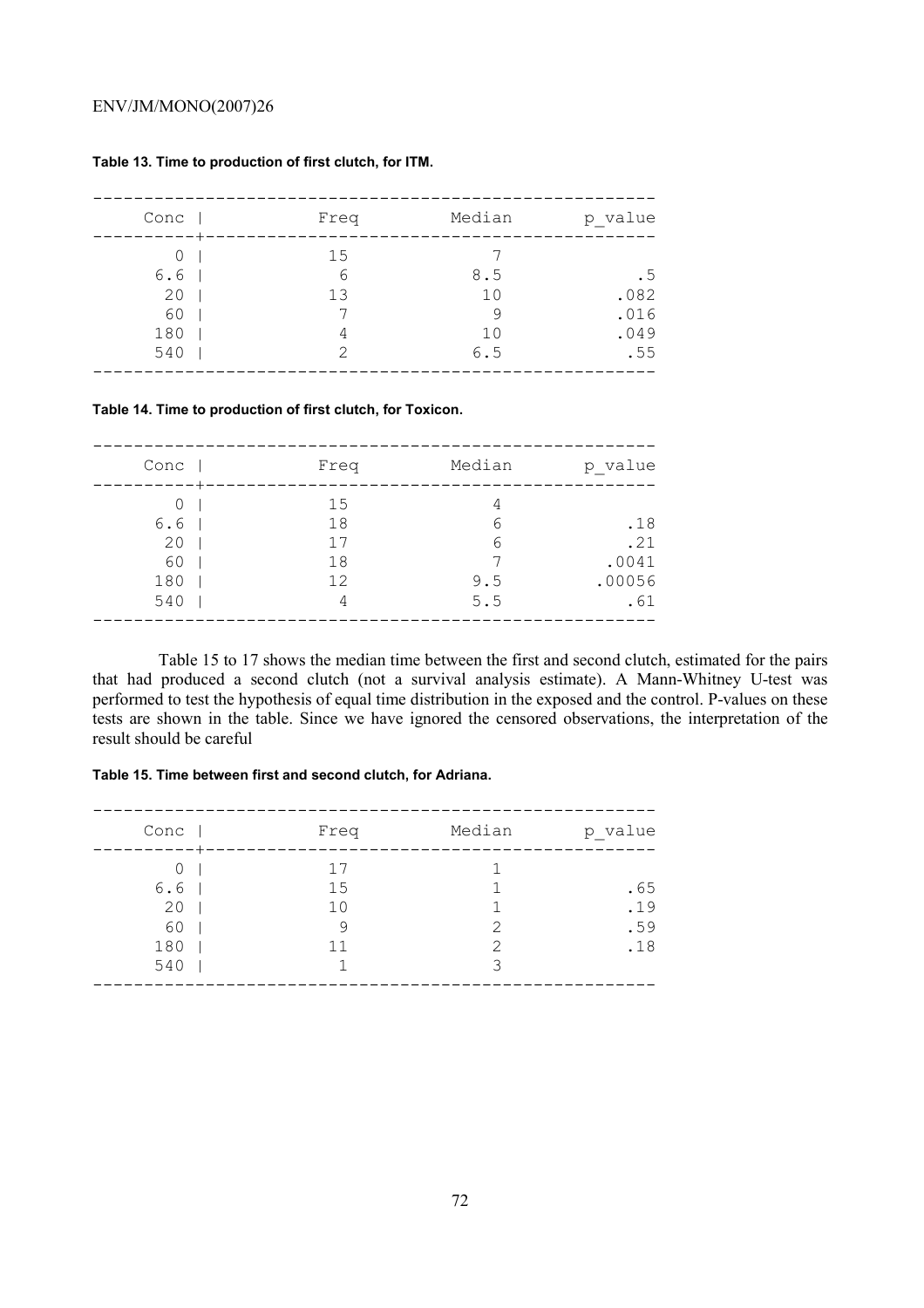| Conc                               | Freq                      | Median            | p value                  |
|------------------------------------|---------------------------|-------------------|--------------------------|
| 0<br>6.6<br>20<br>60<br>180<br>540 | 12<br>.5<br>10<br>.5<br>っ | .5<br>4<br>२<br>२ | .67<br>.17<br>.91<br>.84 |

# **Table 16. Time between first and second clutch, for ITM.**

# **Table 17. Time between first and second clutch, for Toxicon.**

| Conc | Freq | Median | p_value |
|------|------|--------|---------|
| 0    | 14   | 3.5    |         |
| 6.6  | 16   | 3      | .35     |
| 20   | 13   | Κ      | .27     |
| 60   | 13   | 3      | .42     |
| 180  |      | 4      | .26     |
| 540  |      | 4      |         |
|      |      |        |         |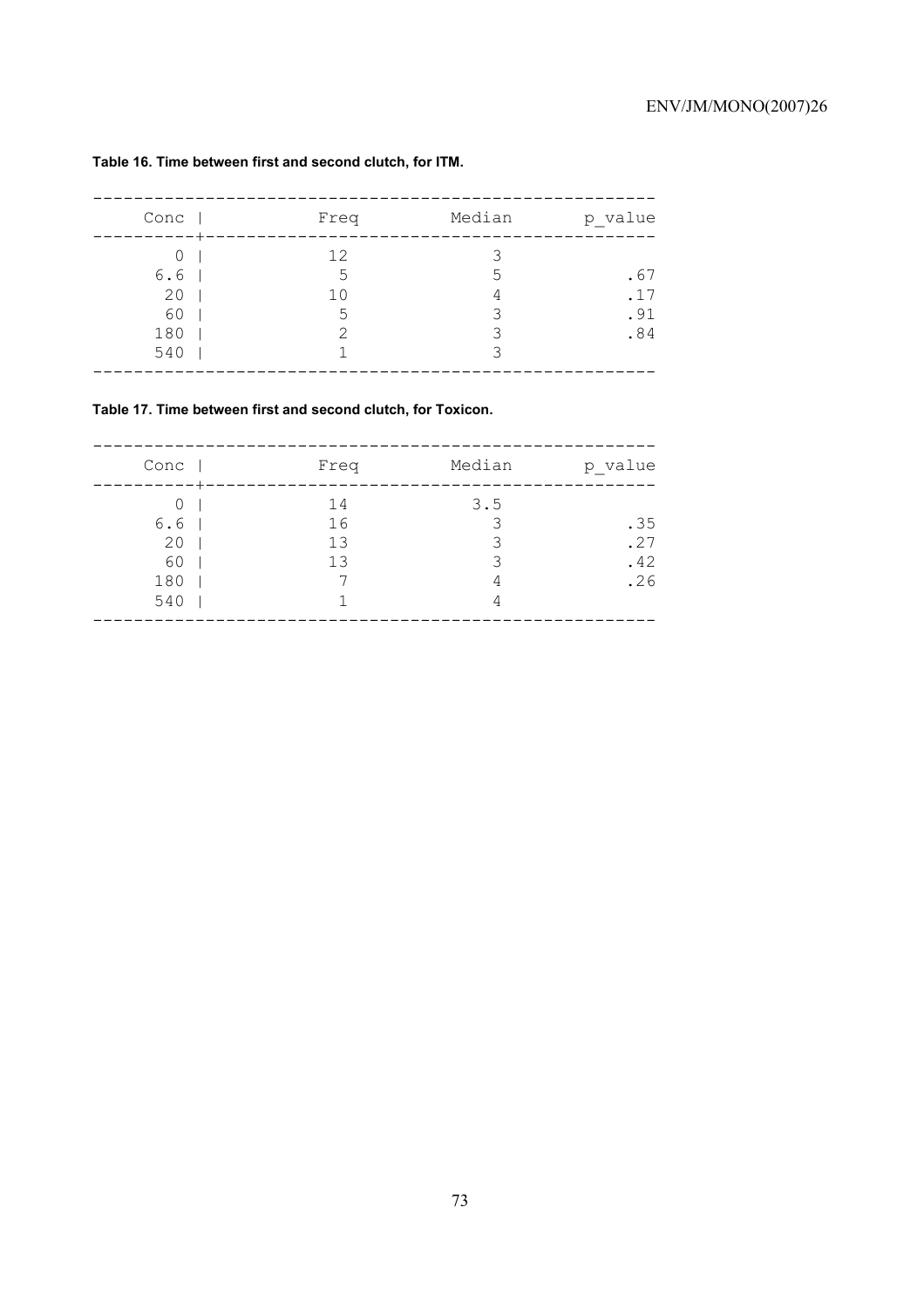2) Calanoid Copepod Development and Reproduction Test**<sup>12</sup>**

# **DATA MANAGEMENT**

All data was delivered in Excel and Word format from ITM and then transferred to, and analysed with the statistical software Stata.

Data were from three laboratories: DHI, DTU and OPUS.

# **Development test**

In the development test mortality and Larval development ratio (LDR) of  $F_0$  was analysed. Analysis of LDR of F1 and Length of male and females will be reported by Magnus Breitholtz.

### **Mortality of F<sub>0</sub>**

 $\overline{a}$ 

For at test to be valid the average mortality of animals in the controls shall not exceed 30% of the hatched animals (Appendix B). Table 18 presents the number of replicates used, and the mortality proportion, for each concentration and laboratory. For the laboratories DTU and DHI, one replicate each was excluded due to disagreements in data (the number of units at the observation day was larger than at the start day). The average mortality in the controls (Conc.=0) is lower than 30% for every laboratory.

#### **Table 18. Number of replicates and mortality proportion.**

| Lab  | $\overline{0}$                  | 6.6                    |                    | Conc.<br>20 60 | 180                | 540        |
|------|---------------------------------|------------------------|--------------------|----------------|--------------------|------------|
| DHI  | 9<br>$1.18$ .25 .19 .11 .22 .39 | 4                      | 4                  | - 3            | 4                  | 4          |
| DTU  | 12<br>.15                       | $6\overline{6}$<br>.21 | $5^{\circ}$<br>.11 | 6<br>.15       | 6<br>.12           | -6<br>.17  |
| OPUS | 12<br>.071                      | $5^{\circ}$<br>.12     | .17                | 555<br>.091    | $5^{\circ}$<br>.11 | - 5<br>.53 |

 $12$  The analysis of the reproduction test will be reported by Magnus Breitholtz.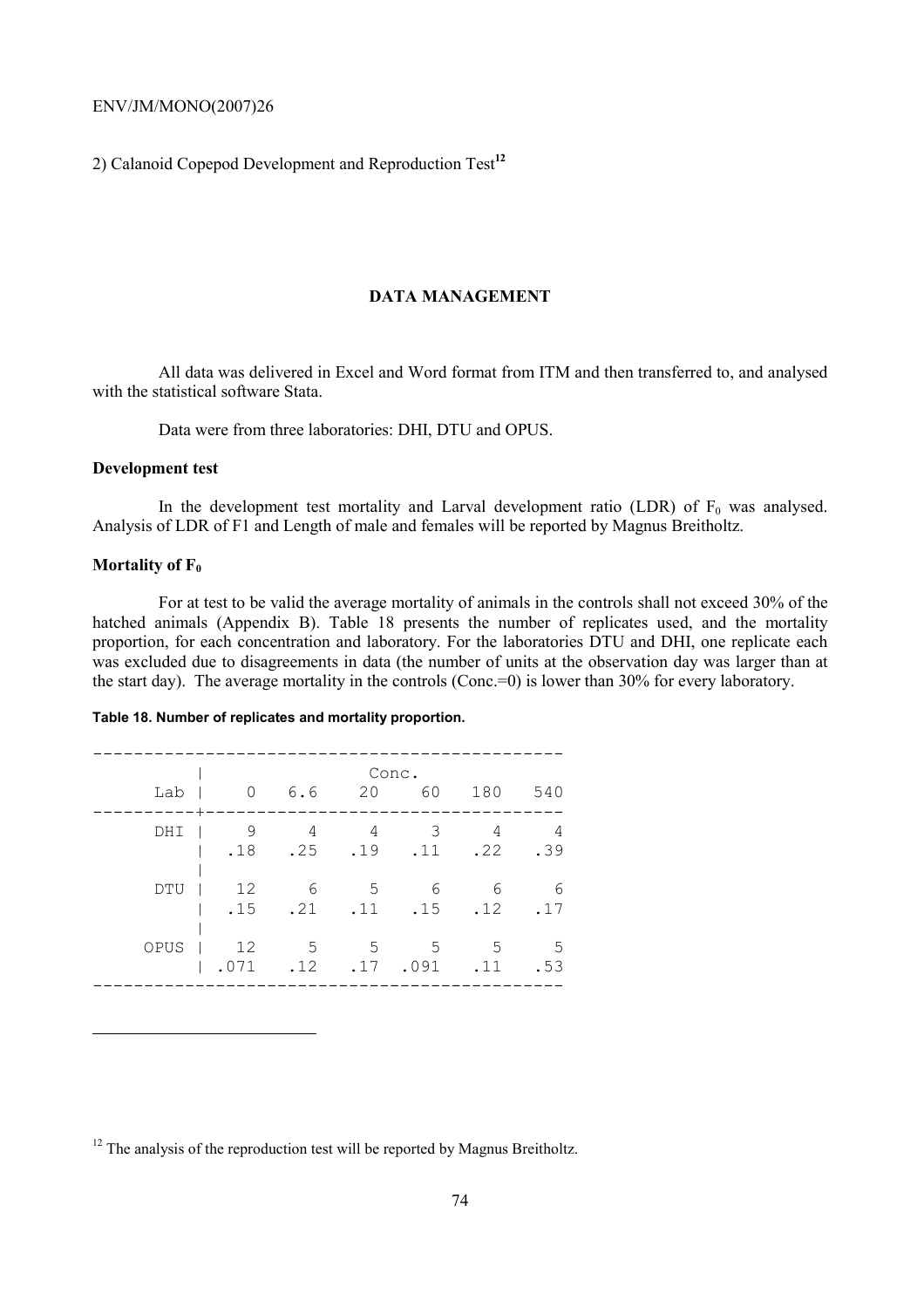# LDR of F<sub>0</sub>

LDR was measured as the proportion copepodite of the viable animals (number of copepodites/(number of copepodites + number of nauplii)). Table 19 shows the mean value and standard deviation of LDR for each concentration and laboratory. Figure 13 in Appendix shows a scatter plot of LDR against concentration. No clear conclusion about the relationship between LDR and exposition can be made. For DHI an effect appear only for the highest concentration. For DTU the plot looks strange; LDR in the controls are surprisingly low, and the observations for concentration 20 are clustered into two groups. For OPUS there is a monotonous decreasing relationship with some extreme outliers.

|      |                |             | konc       |             |                  |              |
|------|----------------|-------------|------------|-------------|------------------|--------------|
| lab  | $\overline{0}$ | 6.6         | 20         | 60          | 180              | 540          |
| DHI  | .79            | .74         |            | $.75 - .76$ | .73              | .29          |
|      | .037           | .11         | .057       | .0049       | .079             | .11          |
| DTU  | .47<br>.049    | .58<br>.034 | .48<br>.18 | .45<br>.073 | .41<br>.037      | .043<br>.025 |
| OPUS | .89<br>.071    | .65<br>.034 | .51<br>.21 | .24<br>.21  | $\cdot$ 2<br>.14 | .033<br>.051 |

----------------------------------------------------

### Table 19. LDR of F<sub>0</sub>, mean value and standard deviation.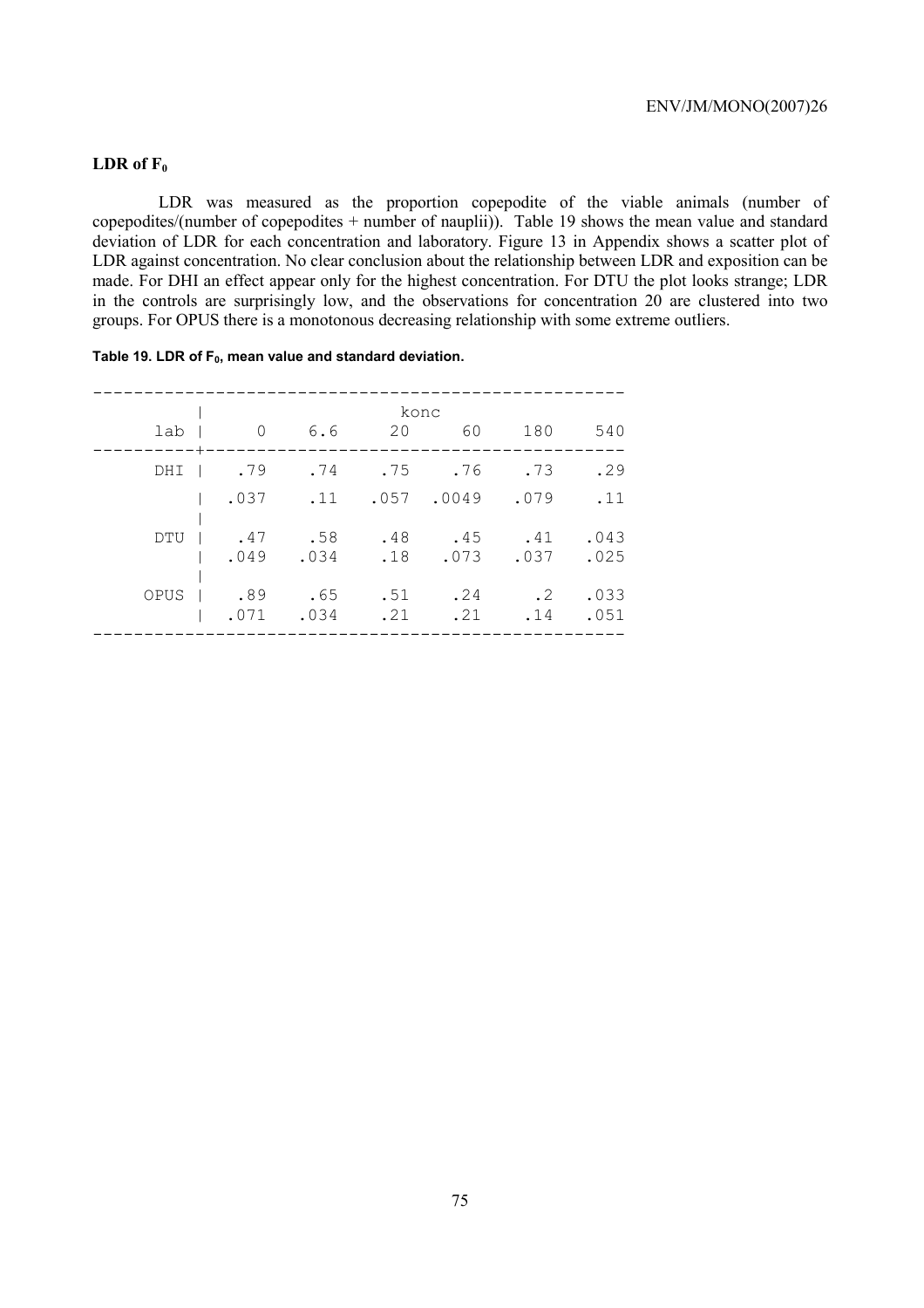# **APPENDIX**



# **Figure 1. Over all survival in the controls.**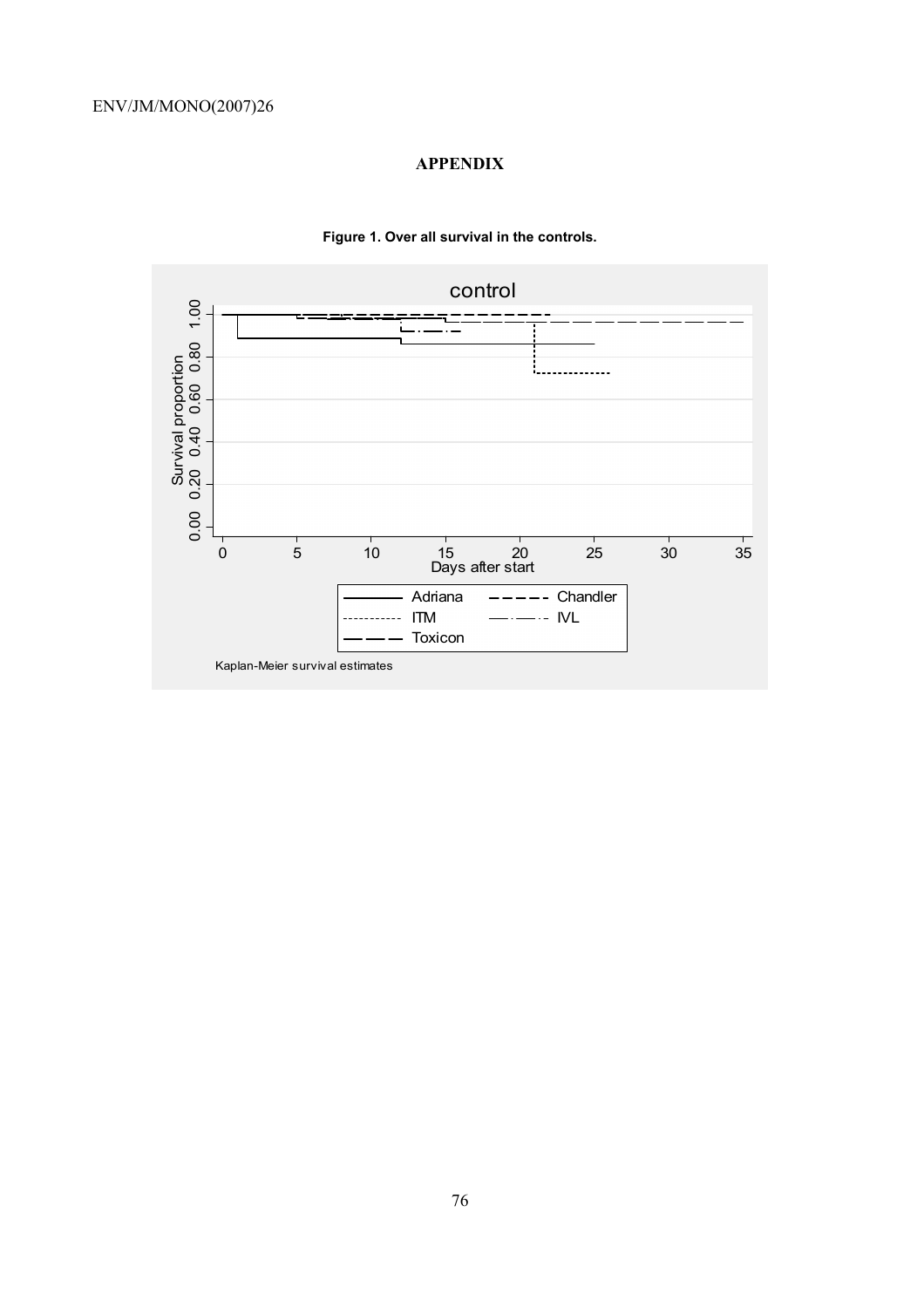

**Figure 2. Over all survival in exposed, concentration 6.6.** 

**Figure 3. Overall survival in exposed, concentration 20.** 

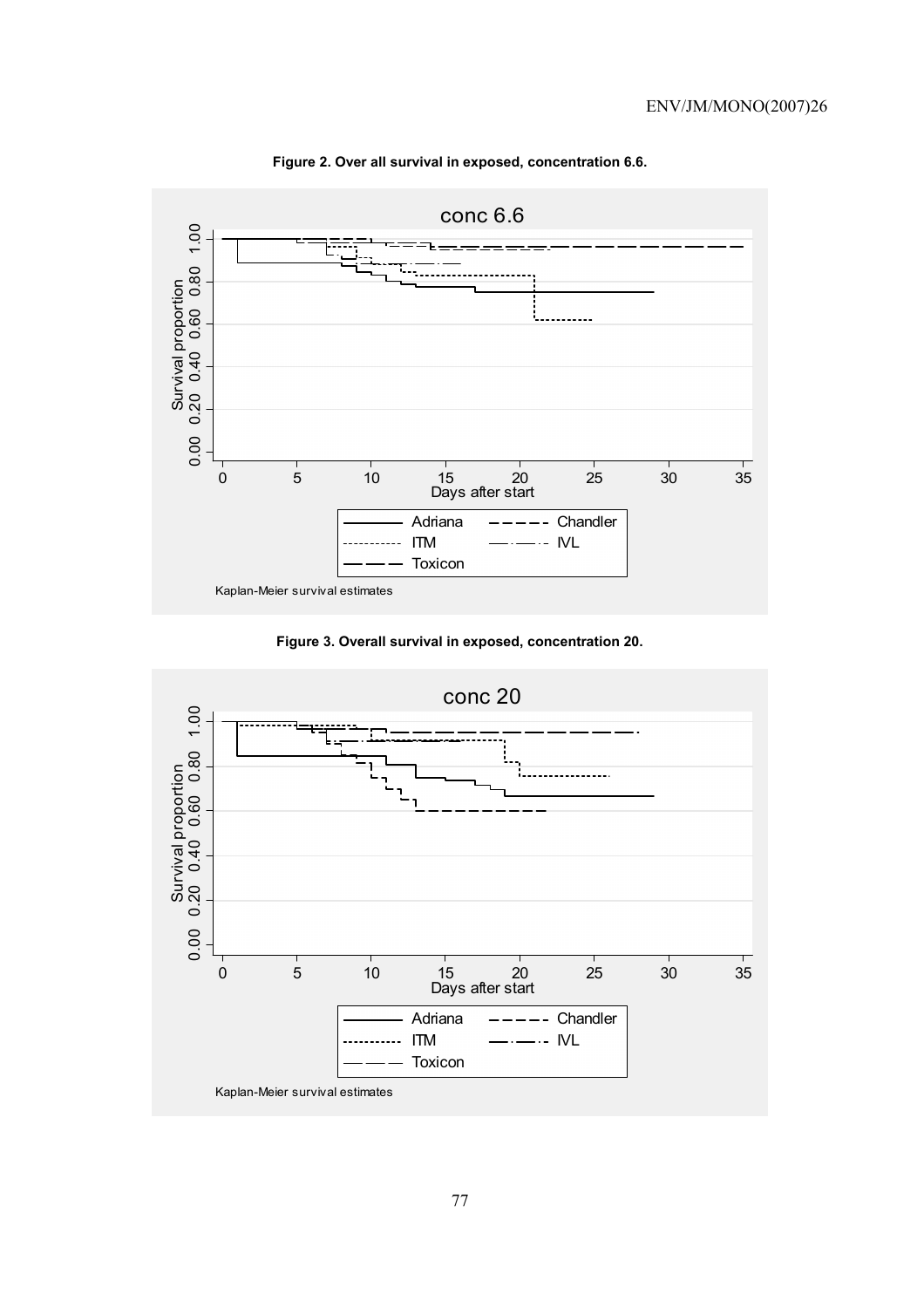

**Figure 4. Over all survival in exposed, concentration 540.** 

**Figure 5. Survival in the copepodite to adult stage. Lab.: Adriana.** 

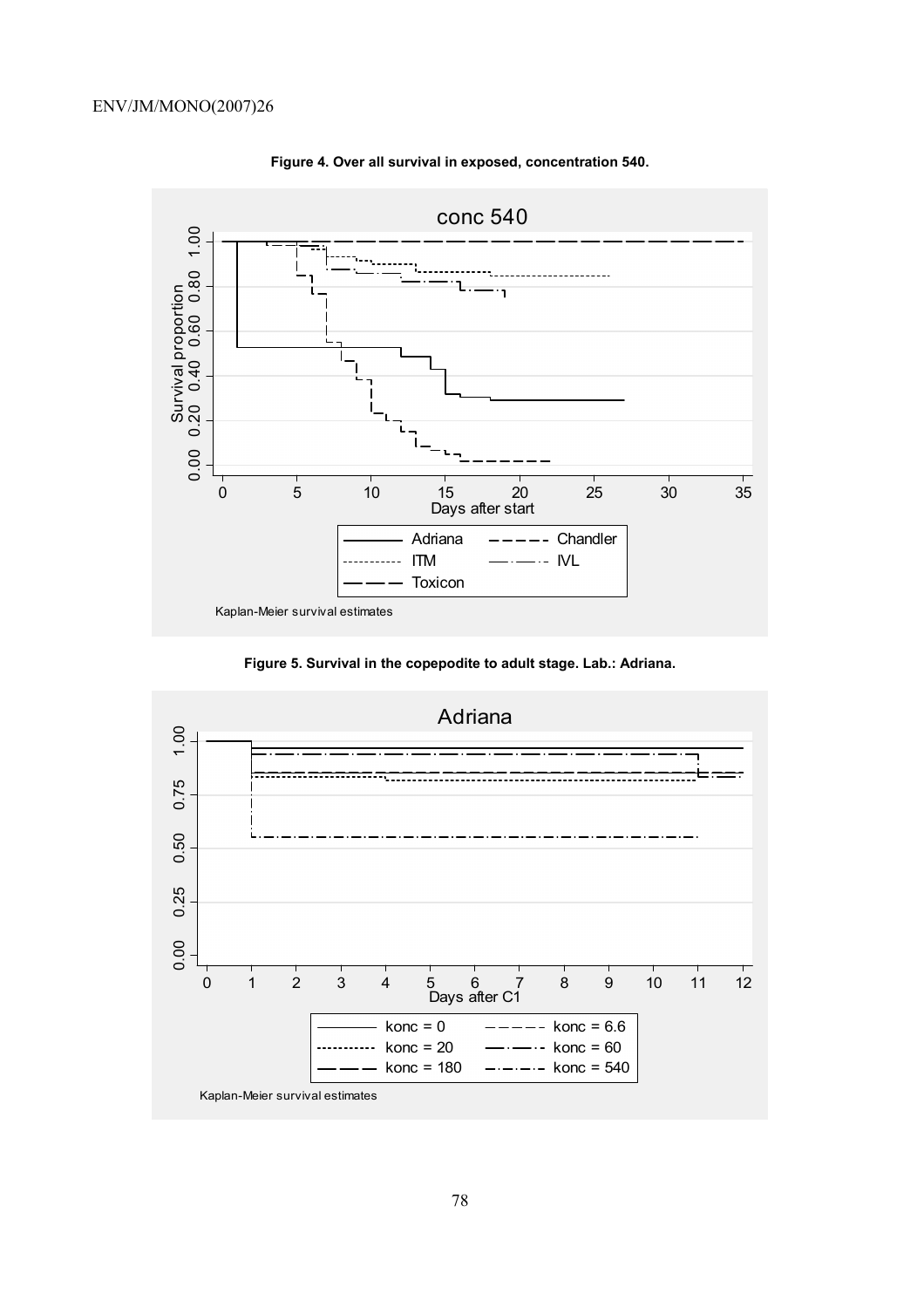

**Figure 6. Development from nauplii to copepodite, Adriana.** 

**Figure 7. Development from nauplii to copepodite, Chandler.** 

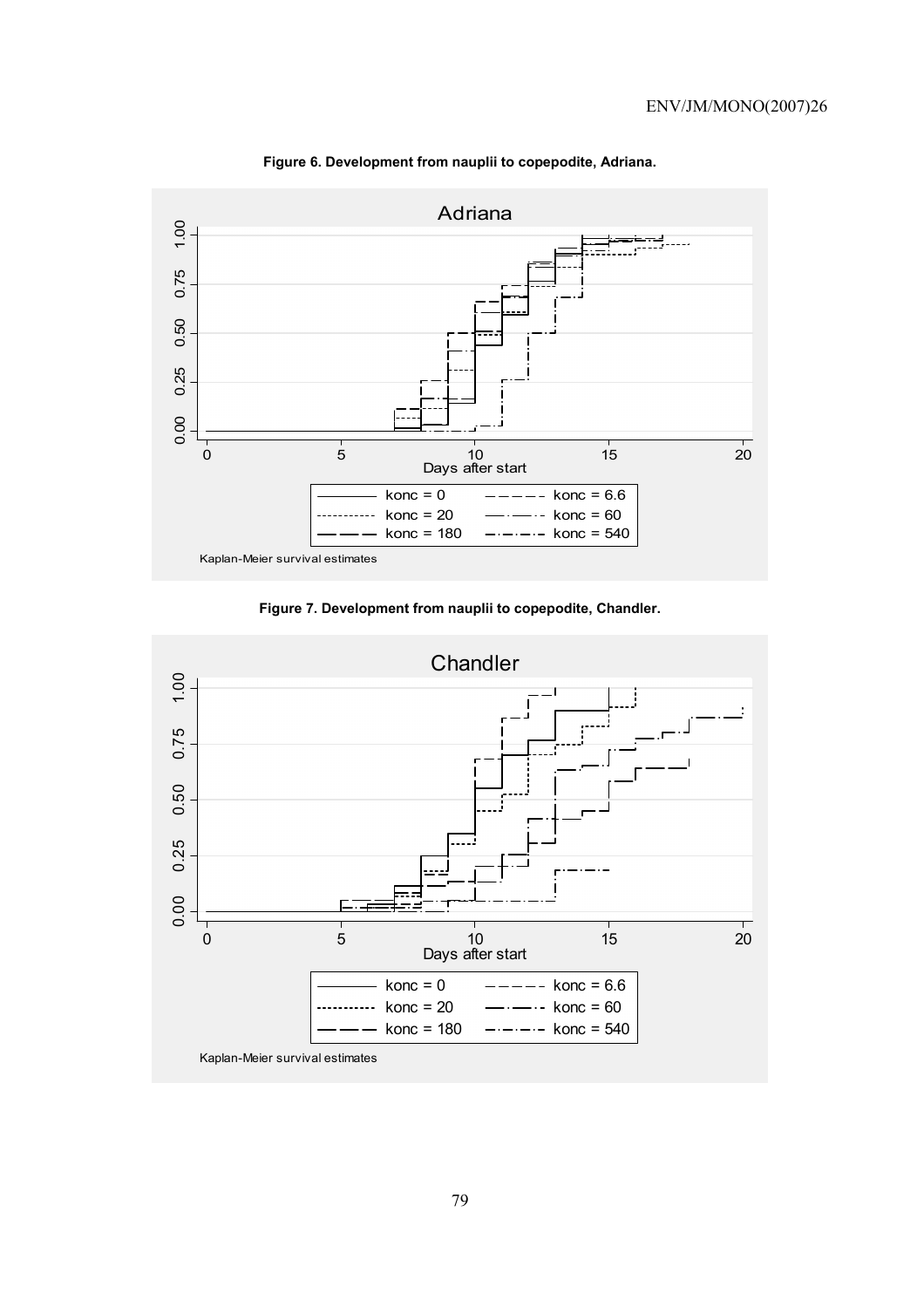

**Figure 8. Development from nauplii to copepodite, ITM.** 

**Figure 9. Development from nauplii to copepodite, IVL** 

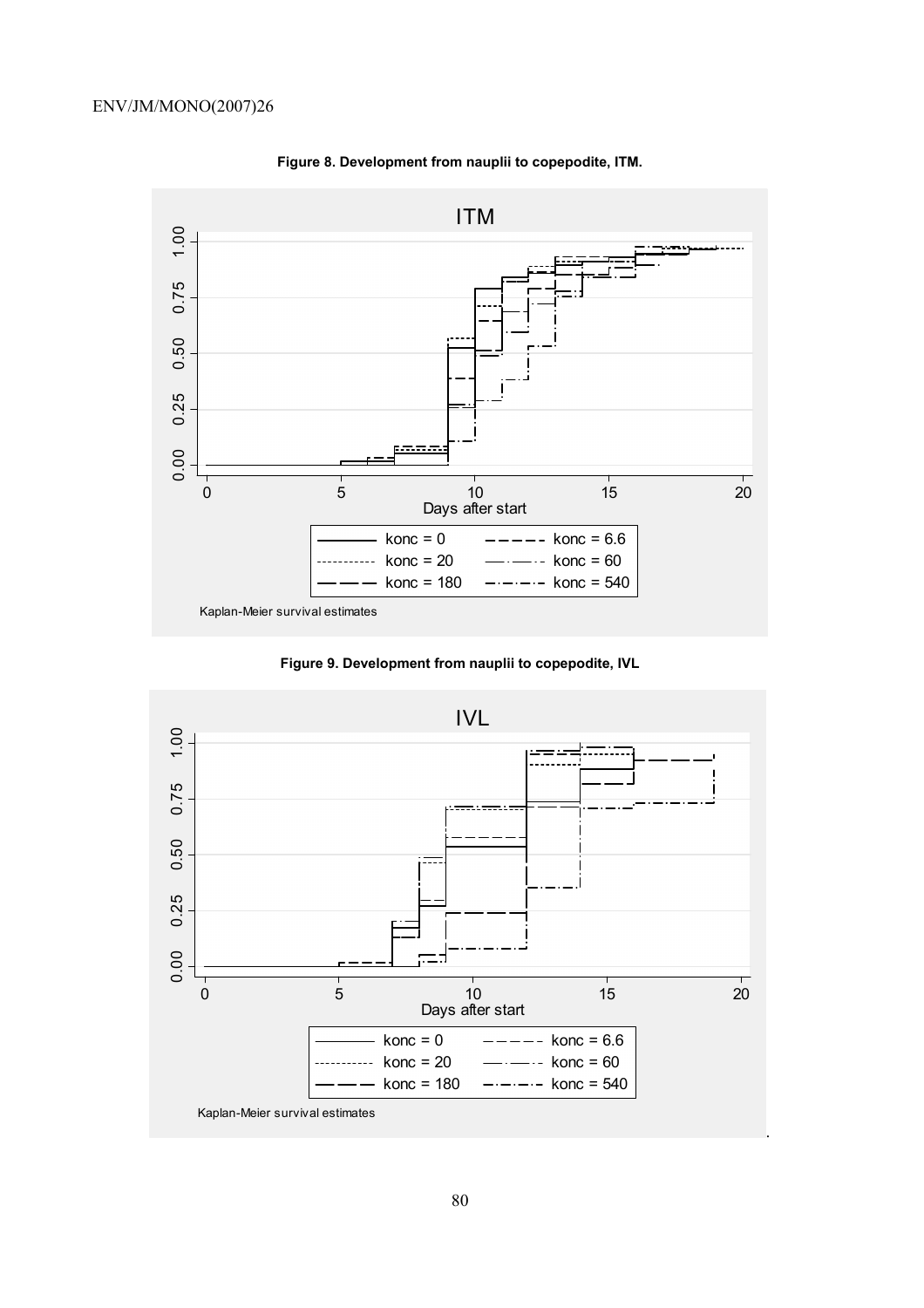

# **Figure 10. Proportion of mating pairs able to produce two clutches; observed and predicted values.**

**Figure 11.Total viable offspring production for pairs able to produce two clutches.** 

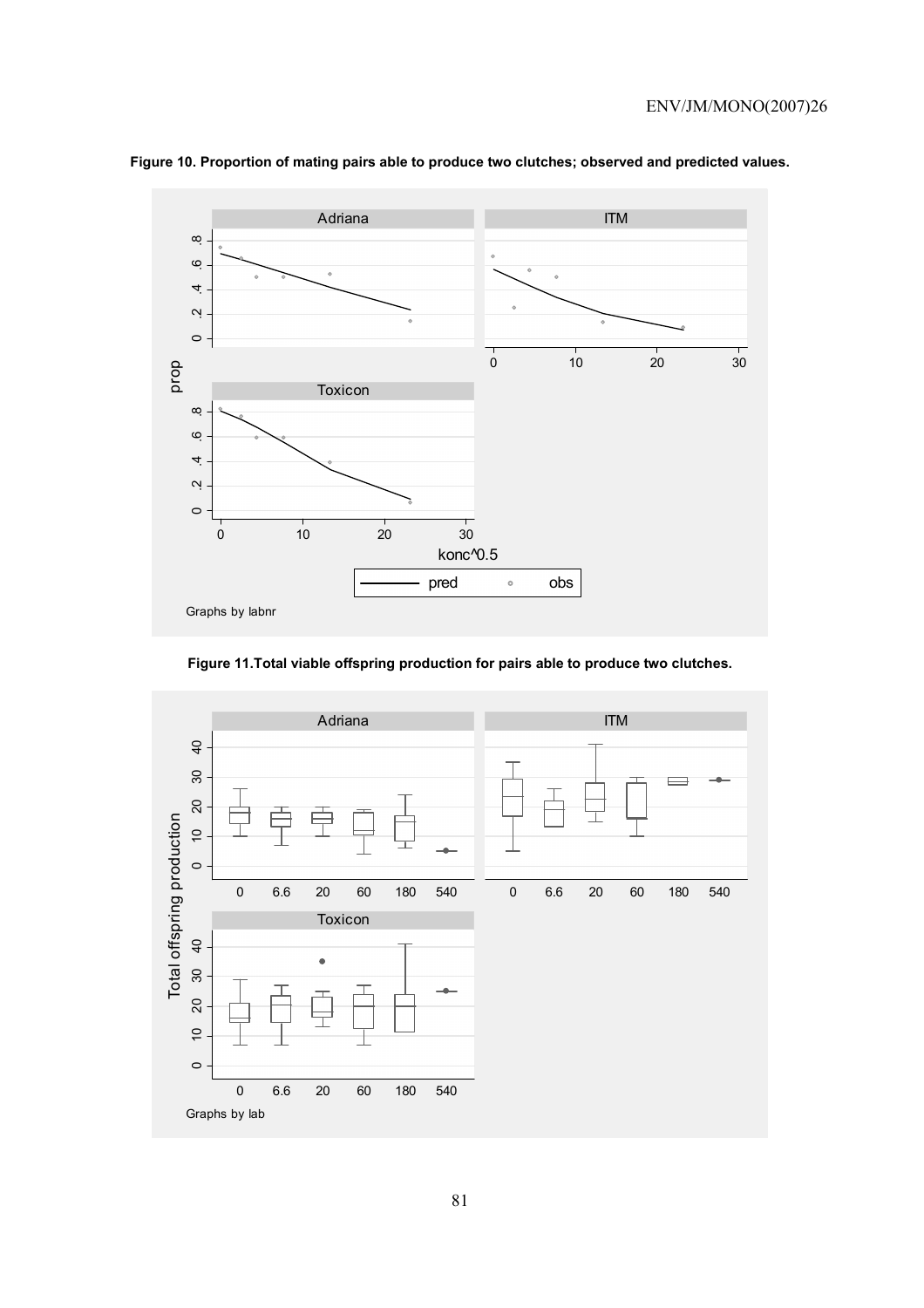

**Figure 12. Time to production of first clutch.** 

Figure 13. LDR of F<sub>0</sub> against increasing concentration (Control=0).

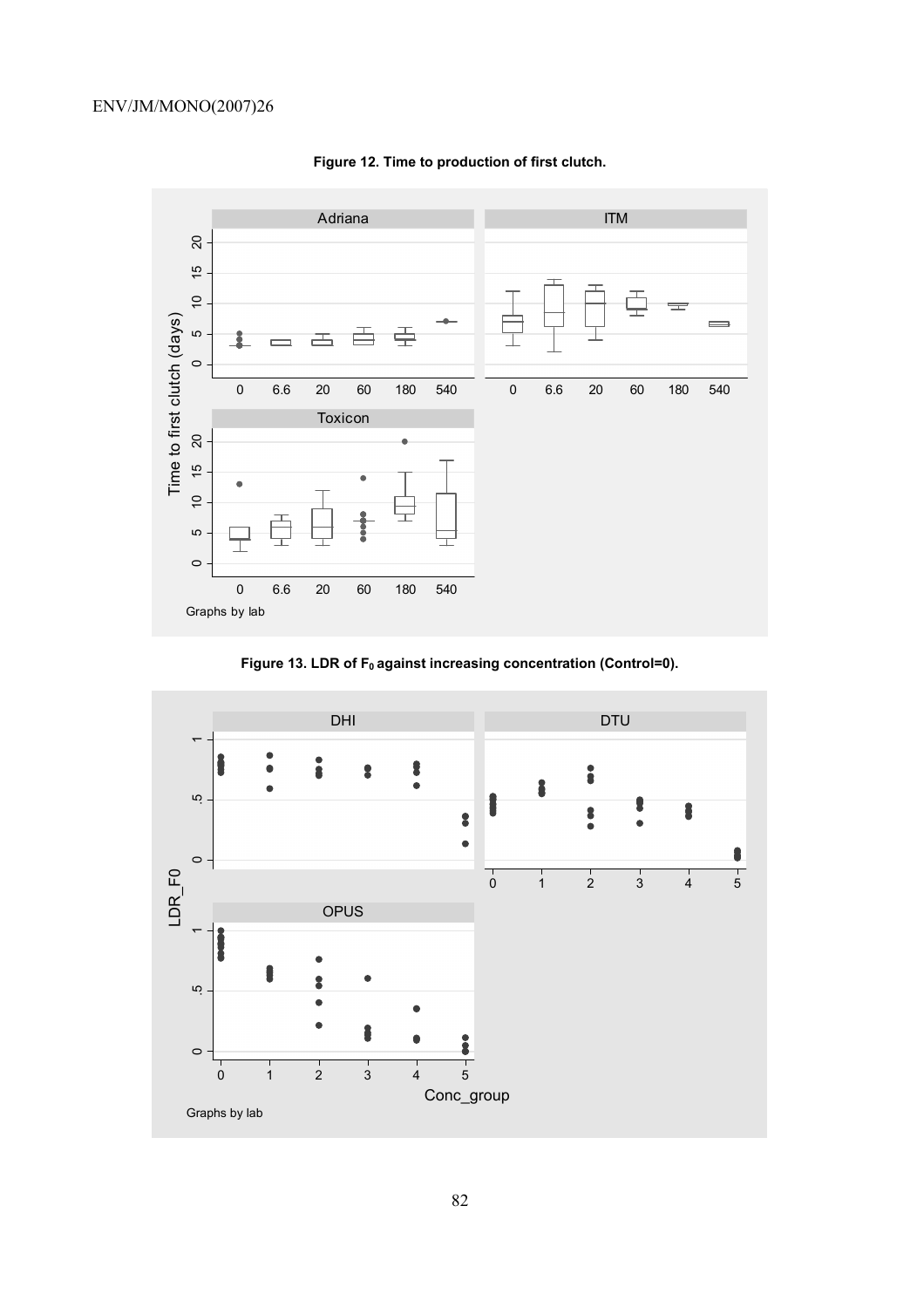# **APPENDIX C (THIS VERSION OF THE** *INVITATION LETTER* **DOES NOT INCLUDE ANNEXES)**

# Invitation for participation in

Ring test of the draft  $OECD<sup>13</sup>$  Test Guideline

"Harpacticoid and Calanoid Copepod

Development and Reproduction Test"

# **ABOUT THE OECD TEST GUIDELINES PROGRAMME (TGP)**

Test guidelines, including those produced by the OECD, are used by governments, industry and independent laboratories to determine the hazard or safety of chemicals. The use of test guidelines that are based on validated test methods promotes the generation of dependable data for human and animal health and environmental hazard assessment  $(OECD, 2005)^{14}$ .

In recognition of the advantages of internationally agreed test methods, OECD Member countries have developed the OECD Guidelines for the Testing of Chemicals in order to:

- enhance the validity and international acceptability of test data;
- make the best use of available resources in both governments and industry;
- avoid the unnecessary use of laboratory animals;
- minimise non-tariff trade barriers.

<sup>13</sup> OECD – Organisation for Economic Co-operation and Development

<sup>14</sup> OECD Series on Testing and Assessment No 34: Guidance Document on the Validation and International Acceptance of New and Updated Test Methods for Hazard Classification, 2005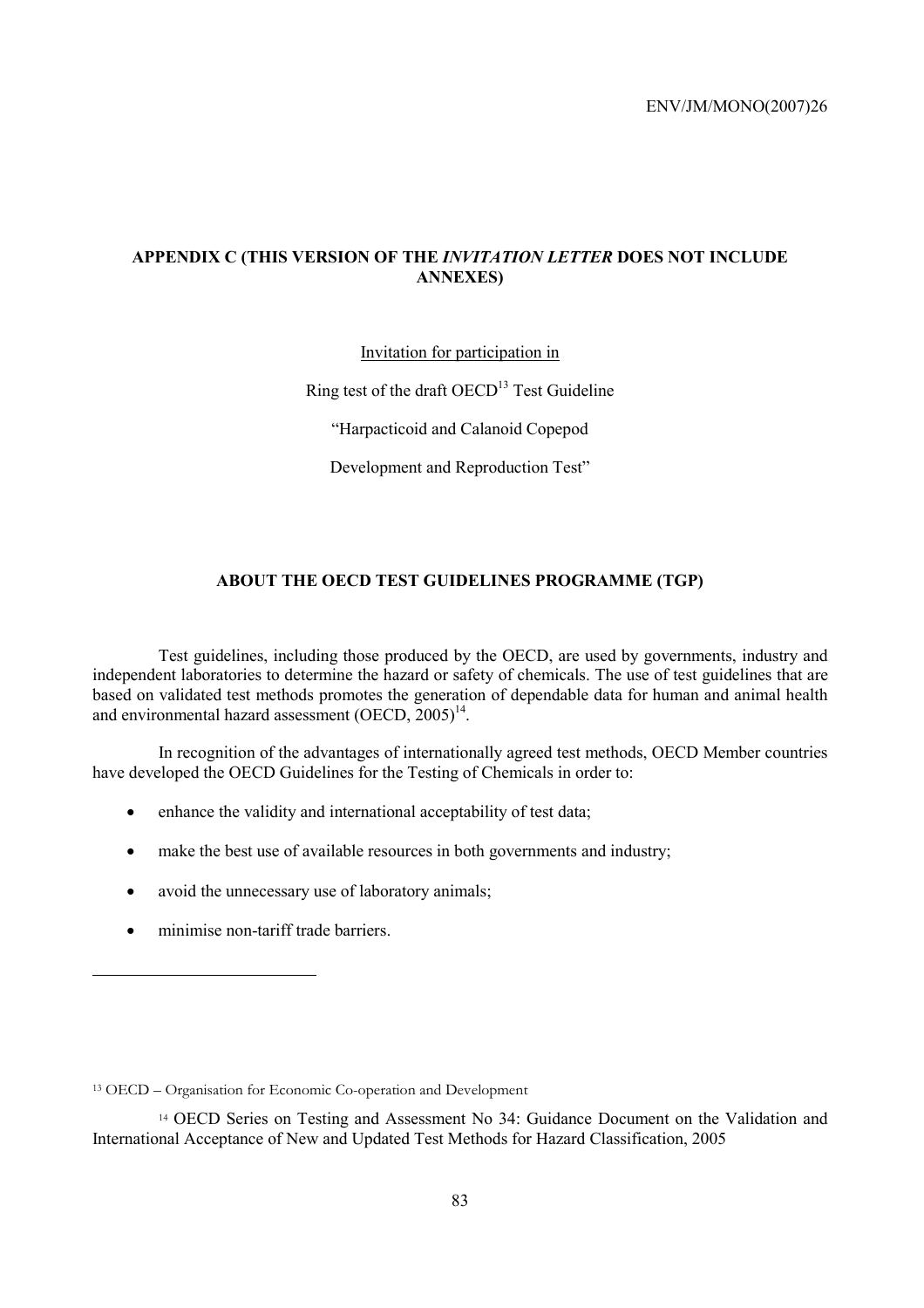In addition, OECD countries have adopted the Decision of the Council concerning the Mutual Acceptance of Data in the assessment of chemicals. This Decision, which is binding on Member countries, requires that data generated in an OECD Member country in accordance with OECD Test Guidelines and Principles of Good Laboratory Practice (GLP) will be accepted in other OECD countries for purposes of health, safety and environmental assessment (OECD web site).

Test method validation is a process based on scientifically sound principles by which the reliability and relevance of a particular test, approach, method, or process are established for a specific purpose. Reliability is defined as the extent of reproducibility of results from a test within and among laboratories over time, when performed using the same standardized protocol. The relevance of a test method describes the relationship between the test and the effect in the target species and whether the test method is meaningful and useful for a defined purpose, with the limitations identified. In brief, it is the extent to which the test method correctly measures or predicts the (biological) effect of interest, as appropriate. Regulatory need, usefulness and limitations of the test method are aspects of its relevance. New and updated test methods need to be both reliable and relevant, *i.e.*, validated  $(\overline{\text{OECD}}, 2005)^2$ .

# **RING TEST OF THE DRAFT OECD TEST GUIDELINE "HARPACTICOID AND CALANOID COPEPOD DEVELOPMENT AND REPRODUCTION TEST"**

#### **Background**

At the moment there are no internationally harmonised (i.e. OECD) chronic test methods for marine invertebrates, although they represent an ecologically important and large group of organisms that need to be protected to secure transfer of energy from the primary producers to higher levels in the ecosystems, because this group of animals serves as food for fish and marine mammals. Copepods, subdivided into seven groups, of which the calanoids and harpacticoids are two, has the largest number of species of any of the lower crustacean groups. They are enormously abundant as individuals and constitute perhaps the most important group in the plankton of the world's oceans. They are also perhaps the ecologically most important of the crustaceans in that they are herbivores, grazing on the phytoplankton and thus forming the basis of most food chains in the sea. Therefore, the development of a test guideline on development and reproduction of marine copepods has been conducted under the work plan of the **Error! Hyperlink reference not valid.**. The copepod reproduction test is needed in several regulatory systems and will be of wide applicability and as such will facilitate international harmonisation of risk and hazard assessments. It addresses important endpoints and environmental compartments (marine/estuarine/brackish) that are poorly covered at present. Four common and regularly used species in toxicity tests are presented as model test organisms, namely the harpacticoid copepods *Nitocra spinipes, Amphiascus tenuiremis* and *Tisbe battagliai* as well as the calanoid copepod *Acartia tonsa.* 

The work was initially started by Swedish members at the Department of Applied Environmental Science **Error! Hyperlink reference not valid.**, Stockholm University. In 2002 a first unofficial draft including both harpacticoid and calanoid copepods (which were written by the Swedish members together with colleagues from England and Denmark) were sent to the members of the OECD expert group on invertebrates. Since then, the draft guideline has been divided into two separate documents, which have been circulated to the OECD expert group on invertebrates two times. In September 2005 the two drafts have been revised according to the results and experiences of the pre-validation round. These revised drafts are found in *Annex A* (harpacticoid draft) and *Annex B* (calanoid draft), respectively.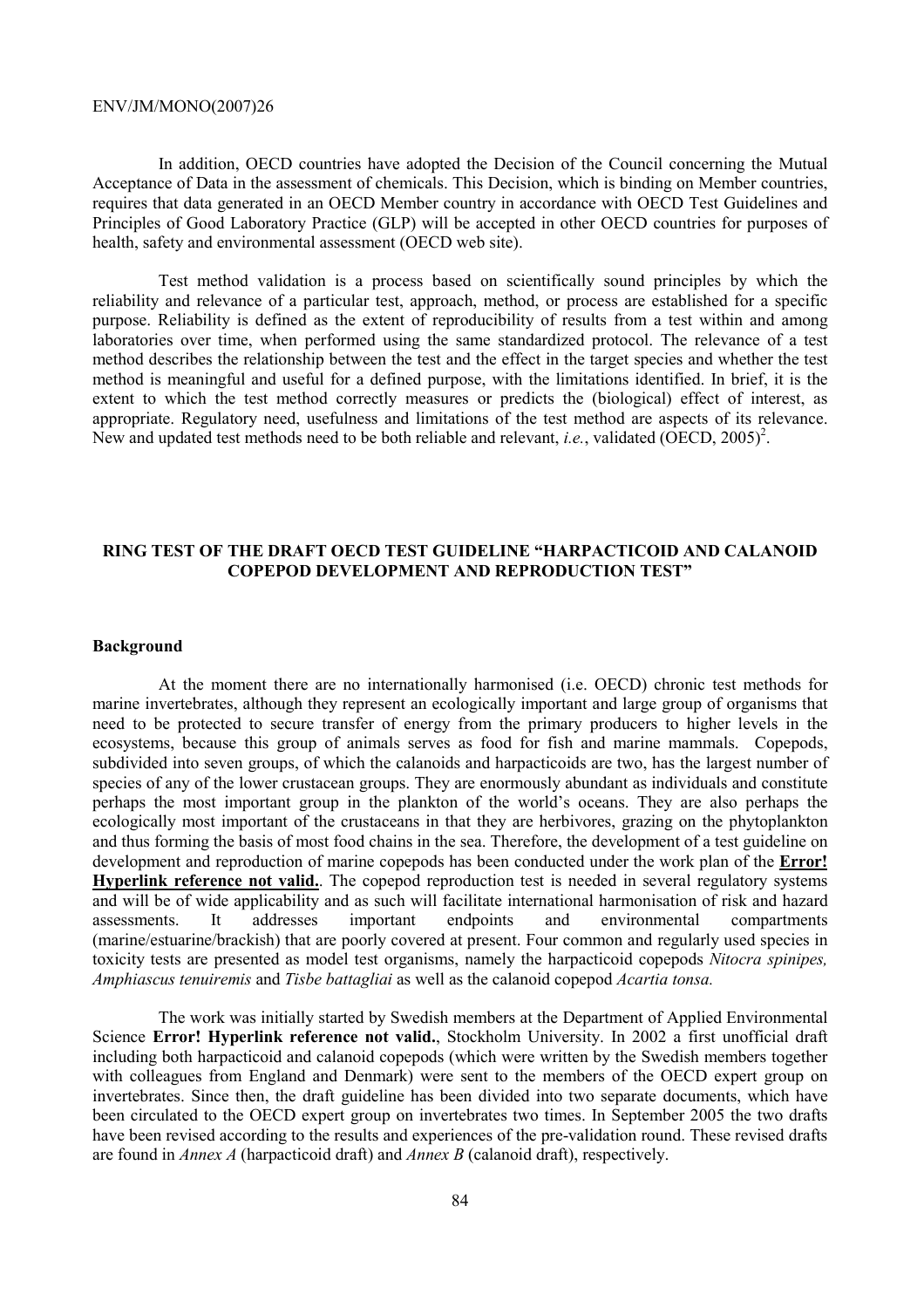Sweden (i.e. ITM together with the Swedish Chemicals Inspectorate) will lead the validation of the copepod tests, which includes sending out reference chemicals, preparation of the protocols to be used in the ring tests, data treatment and writing of a final validation report (see *Table 1* below). The two test protocols are currently separate to reflect the differences in biology and thus in the testing conditions between calanoid species and harpacticoid species. However, protocols are intended to be merged into one OECD Test Guideline in the future, when the validation has demonstrated the reliability of the protocols, including common parts valid for both groups and two separate parts reflecting the difference in experimental set up between the calanoid and harpacticoid species (see *Test design*).

#### *Test design*

The proposed harpacticoid and calanoid tests focus on identifying effects on *development* and *reproduction*, with emphasis on potential endocrine disruptive effects. A brief overview of the respective test is given below. Harpacticoid and calanoid copepods are closely related phylogenetically, but they differ ecologically. Harpacticoids are almost always benthic or epibenthic and have strong thigmotaxes that make them want to be in contact with structure (e.g., sediments or the walls of microwell test chambers). Calanoids on the other hand are much stronger swimmers, usually negatively thigmotactic and seek suspension in larger volumes of test media. Owing to these differences the experimental setup of the two tests also differs.

### *Harpacticoida*

The test is a full life cycle test, where newly hatched larvae (termed nauplia or metanauplia), aged less than 24 hours at the start of the test, are exposed individually in microwell (300-5000 µL total volume) test chambers to the test substance added to seawater at a range of concentrations. Mandatory test variables to investigate in the F<sub>0</sub> generation are *mean development rates* to the copepodite and adult stages, respectively, *fertilization success* (i.e. number of mating pairs able to produce two successive clutches), *total viable offspring production per mating pair* (i.e. through two clutches averaged over the number of mating pairs created and tested), *time to production of first clutch*, *time interval between successive clutches*, *sex ratio* and *survival* of the parent animals. The test duration of the full life cycle test will vary according to life cycle rate of the test species, but it should extend to hatching of  $\geq 80\%$  of the second clutches in control pairs at  $20^{\circ}$ C (termed the F<sub>1</sub> generation). When the copepods reach adulthood, which normally takes 10-20 days for the present species, the sex of each copepod is determined by light microscopy. Individual male:female mating pairs are constructed and allowed to mate for 7-14 days in new isolated micro well test chambers containing seawater and the test substance added to seawater at the same range of concentrations as during maturation/development. The mating pairs are followed until the control females have been fertilized and have released at least two clutches of offspring. The reproductive output of the animals exposed to the test substance is compared to that of the control(s) over a fixed time period in order to determine the lowest observed effect concentration (LOEC) and hence the no observed effect concentration (NOEC). In addition, and as far as possible, the data are analyzed using a regression model in order to estimate the concentration that would cause an  $x\%$  reduction in reproductive output, *i.e.* EC<sub>x</sub>  $(e.g. EC_{10})$ .

### *Calanoida*

The test is a full life-cycle test, where the organisms are exposed to various concentrations of the test substance from the egg stage to the juvenile stages of the next generation ( $F_1$  generation). Mandatory test variables to investigate in the F<sub>0</sub> generation are *mean development of early life stages* (i.e. larval development ratio also called LDR*)*, *survival of early stages and egg producing females*, *egg production* and *length of animals*. The next generation (F<sub>1</sub>) is exposed during its early life stages and *mean larval development ratio* and *survival* are investigated. The naupliar (larval) and copepodite (juvenile) stages are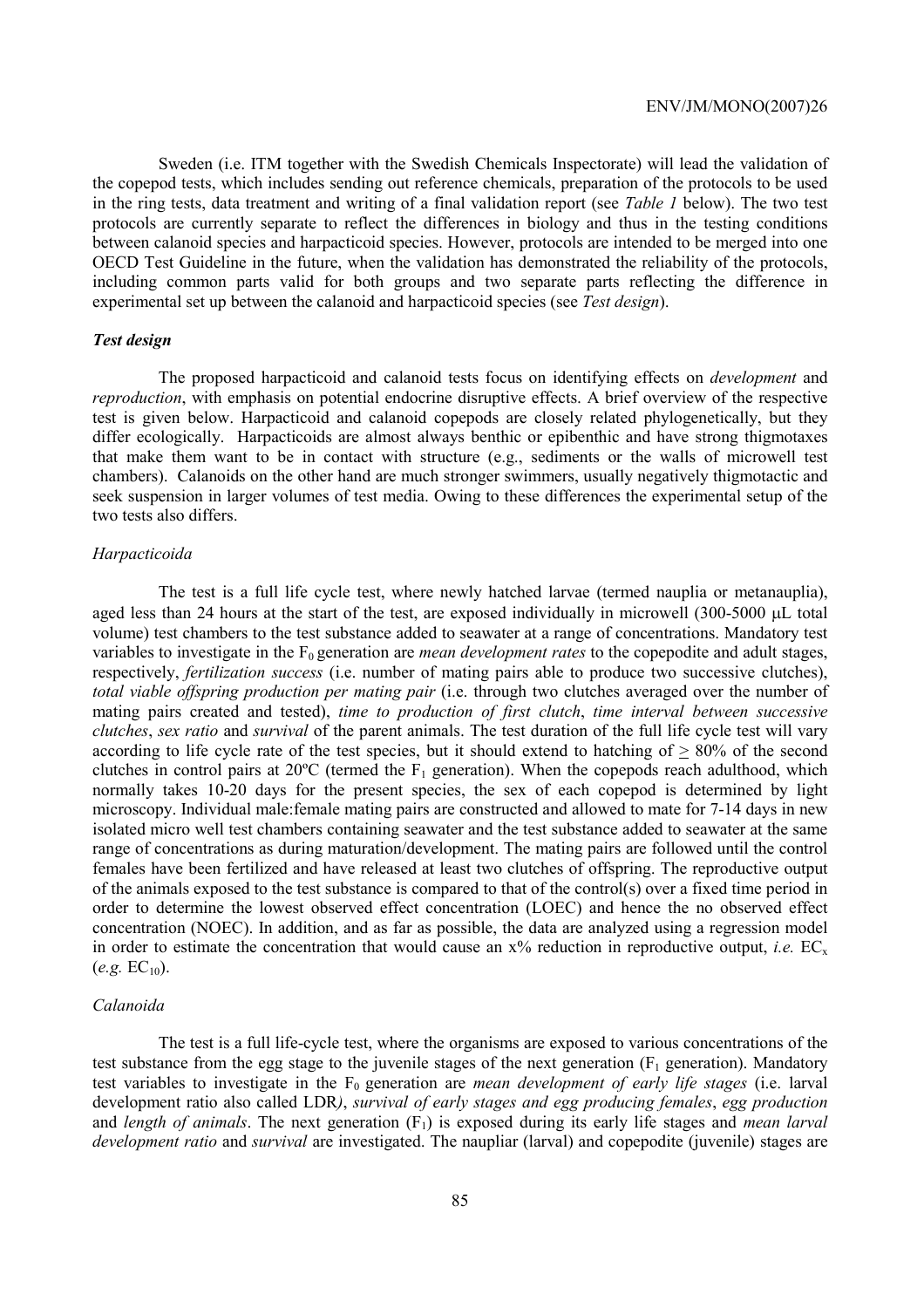morphologically distinct, therefore, the transition from the last naupliar to the first copepodite stage is easily observed. Larval development ratio is normally recorded after 5-7 days, when about 50% of the control animals have reached a copepodite stage, and is expressed as the ratio of copepodites to the total number of surviving early life stages (nauplii + copepodites) at the end of the LDR test. Hatching success of eggs and mortality of the early stages are presented along with the LDR. Egg production of females, which have been exposed through their whole life from egg to adult, is also studied. At the proposed test condition this takes about 12-14 days. Such eggs may bear a chemical burden transferred from the exposed females to the eggs and this can in some cases result in a more sensitive response of the next  $(F_1)$ generation LDR test (relative to the  $F_0$  test), because the animals are also exposed in their embryonic stage before hatching. The observed variable of the animals exposed to the test substance is compared to that of the control(s). As far as possible, the data are analyzed using a regression model in order to estimate the concentration that would cause an  $x\%$  reduction in reproductive output, *i.e.* EC<sub>x</sub> (*e.g.* EC<sub>10</sub>). Also the lowest observed effect concentration (LOEC) and hence the no observed effect concentration (NOEC) may be found using ANOVA statistics.

A short compilation of the harpacticoid and calanoid full life cycle test design (test duration, test solution renewal, feeding, etc.) is presented in *Annex C*.

## **Reference chemicals**

At the OECD invertebrate expert meeting in Paris 2003 it was decided that two reference chemicals should be used in order to cover both general toxicity and specific endocrine activities. *3,5 dichlorophenol (DCP)* was chosen as a reference substance because of its non-specific toxic mode of action, since it is a regularly used reference substance in biological tests and is relatively easy to handle and analyze chemically. This substance has also been used in a pre-validation round in 2004-2005. As a reference substance with a specific mode of action we will use *bisphenol-A*, which has been shown to delay development of young stages in calanoids, harpacticoids and cladocerans. A disrupting mode of action has been proposed for all three groups of organisms; e.g. in cladocerans bisphenol-A was supposed to exert its activity via an enhancement of the activity of endogenous juvenile hormone analogs that decrease larval and juvenile development.

Both chemicals are relatively stable in water over short time periods. DCP will partly dissociate at the test pH, because of its pK<sub>a</sub> of 8.2. Bisphenol A has a pKa of 10.8 and is not supposed to dissociate at the test pH. Further information about the reference substances is presented in *Annex D*.

Both reference substances will be available free of charge from ITM to ensure that all participants are using the same batch of test chemicals.

### **Chemical analysis**

The project has received about 10.000 euro to fund parts of the chemical analysis. Efforts will be made to analyse the respective test substances from all participating laboratories at the same laboratory in order to avoid what may become a confounding factor of unreasonable lab-to-lab analytical variability, and to minimize the costs for test analyses.

#### *Laboratories involved in the development of the copepod guideline*

The laboratories that have been participating in the development and pre-validation of the copepod guideline are listed below (main species in brackets). Cultures of both copepods and microalge will be available from these laboratories on request. It is desirable that the participating laboratories have former experience from working with copepods in controlled laboratory experiments. Information on how to get into contact with the responsible scientists at each lab is presented at the end of this invitation.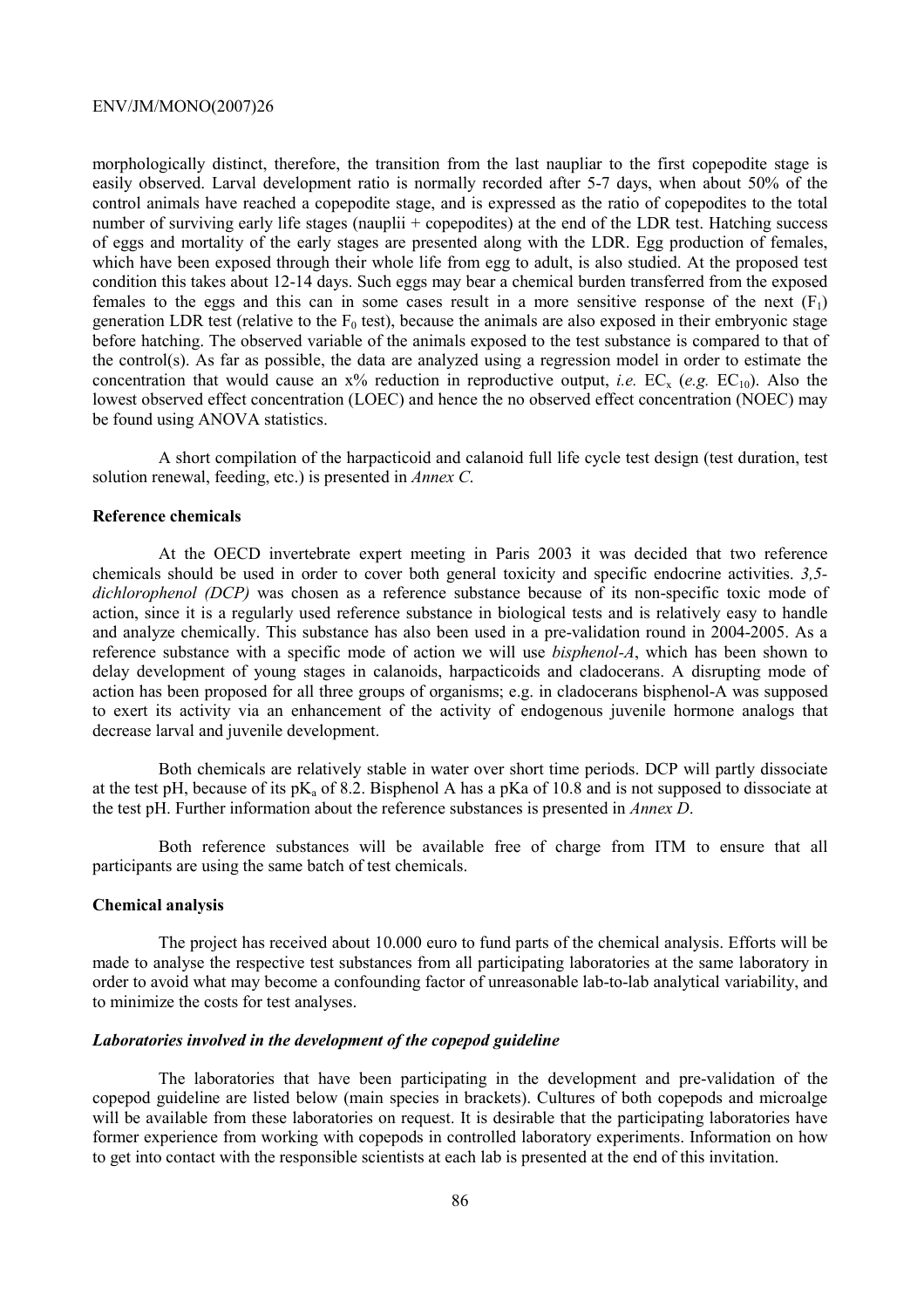Harpacticoid copepods:

- Department of Applied Environmental Science (ITM), Sweden (*Nitocra spinipes*)
- Department of Environmental Health Sciences, University of South Carolina, USA (*Amphiascus tenuiremis*)
- AstraZeneca, Brixham, UK (*Tisbe battagliai*)

### Calanoid copepod

- Environment & Resources DTU, Technical University of Denmark (*Acartia tonsa*)
- DHI Water & Environment, Hørsholm, Denmark (*Acartia tonsa*)

## *Planned exercise for 2005-2006*

Each participating laboratory should use the existing drafts (annex A and B, respectively) to run full life-cycle experiments on both 3,5-DCP and bisphenol-A. However, a more thorough experimental validation plan will be sent out as soon as a laboratory has shown interest in participating in the validation.

The experiments should at the most take 2 months each, including pre-treatment, range finding and after-treatment. This means that each laboratory should be able to finalise tests on both reference chemicals and report effect values and other findings to ITM in April 2006. This allows ITM sufficient time to compile the results and write a validation report, which should be finished and sent to OECD no later than  $31^{\text{st}}$  of June 2006.

|                                | 2005                      |     |     |     |     | 2006 |       |       |     |      |
|--------------------------------|---------------------------|-----|-----|-----|-----|------|-------|-------|-----|------|
|                                | Sept                      | Oct | Nov | Dec | Jan | Febr | March | April | May | June |
| Activity                       |                           |     |     |     |     |      |       |       |     |      |
| Send out invitation            | $\boldsymbol{\mathsf{x}}$ |     |     |     |     |      |       |       |     |      |
| Answer on invitation           |                           | X   |     |     |     |      |       |       |     |      |
| Delivery of cultures           |                           | X   | X   |     |     |      |       |       |     |      |
| Order/deliver<br>ref<br>subst. |                           |     | X   |     |     |      |       |       |     |      |
| Optimize cultures              |                           |     | X   | X   |     |      |       |       |     |      |
| 3,5-DCP test                   |                           |     |     |     | X   | X    |       |       |     |      |
| Bisphenol-A test               |                           |     |     |     |     |      | X     | X     |     |      |
| Send data to ITM               |                           |     |     |     |     |      |       | X     |     |      |
| Data treatment ITM             |                           |     |     |     |     |      |       | X     | x   |      |
| Write report                   |                           |     |     |     |     |      |       |       | x   | X    |
| Report to OECD                 |                           |     |     |     |     |      |       |       |     | X    |

#### **Table 1. Planned validation activities for 2005 and 2006.**

Laboratories interested in participating in the validation should contact Dr Magnus Breitholtz at ITM no later than  $15<sup>th</sup>$  of October 2005, preferably via e-mail. Please, indicate whether the laboratory has earlier experience working with copepods life cycle tests. Also, to be able to direct further inquiries about cultures of the different species, the following information should be included in the letter of interest: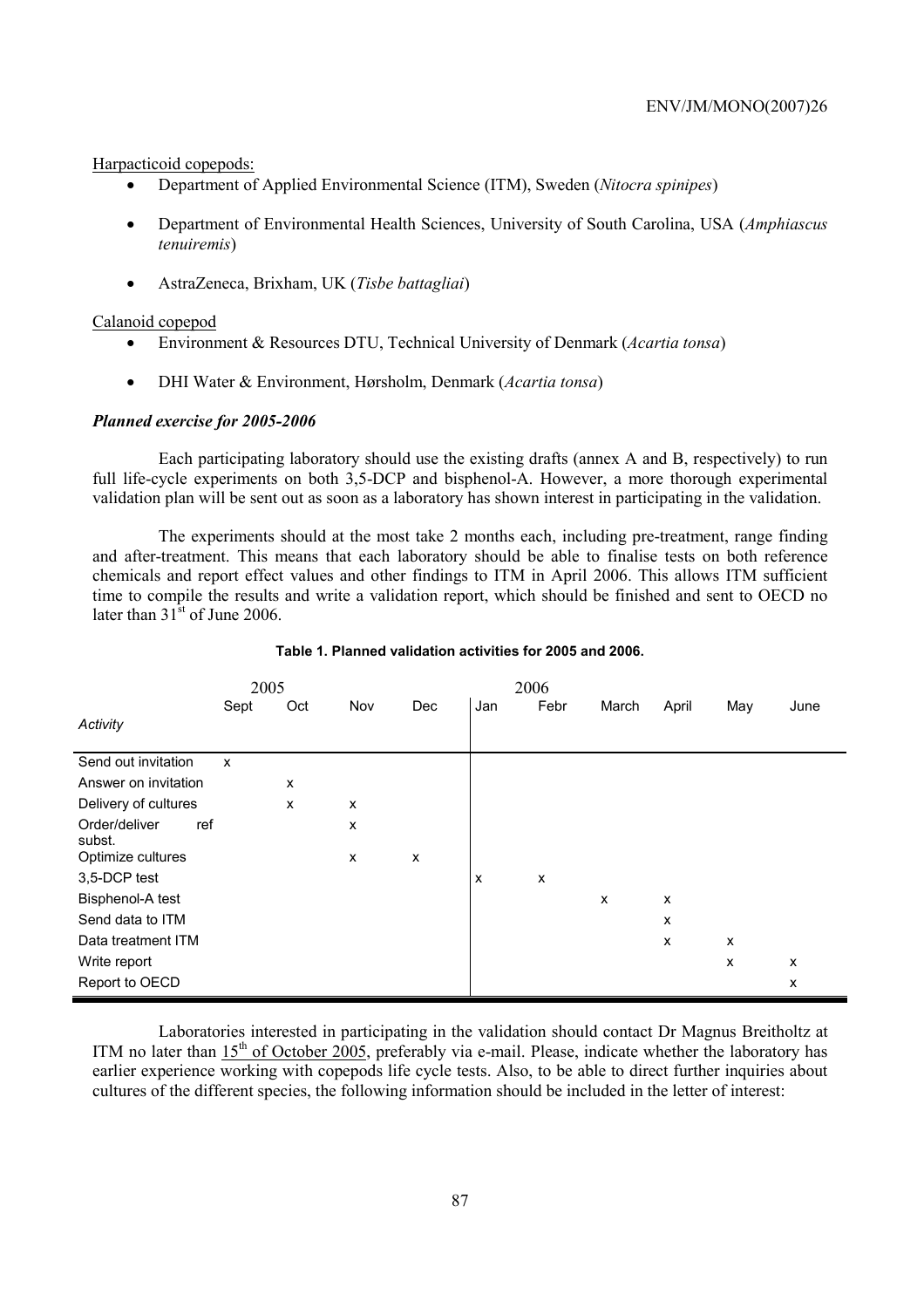- Which species the laboratory is interested in working with;
- Need for cultures of both copepods as well as micro algae for feed.

Yours sincerely,

Dr. Magnus Breitholtz (*Nitocra spinipes*) Stockholm University Department of Applied Environmental Science (ITM) SE-106 91 Stockholm Sweden Tel. +46-8-674 7241 Fax +46-8-674 7636 e-mail: magnus.breitholtz@itm.su.se

Professor G. Thomas Chandler (*Amphiascus tenuiremis*) Dept. of Environmental Health Sciences Arnold School of Public Health University of South Carolina Columbia, SC 29208 e-mail: tchandler@sc.edu

Dr Tim D. Williams (*Tisbe battagliai*) AstraZeneca Brixham Environmental Laboratory Freshwater Quarry Brixham Devon TQ5 8BA Tel : +44 (0) 1803 882882 Fax : +44 (0) 1803 882974

Professor Kresten Ole Kusk (*Acartia tonsa*) Technical University of Denmark Institute of Environment & Resources DTU Building 115, DK-2800 Lyngby Denmark Tel +45-4525 1569 Fax +45-4593 2850 e-mail: *kok@er.dtu.dk*

Estelle Bjørnestad *(Acartia tonsa)* DHI Water & Environment Hørsholm Denmark esb@dhi.dk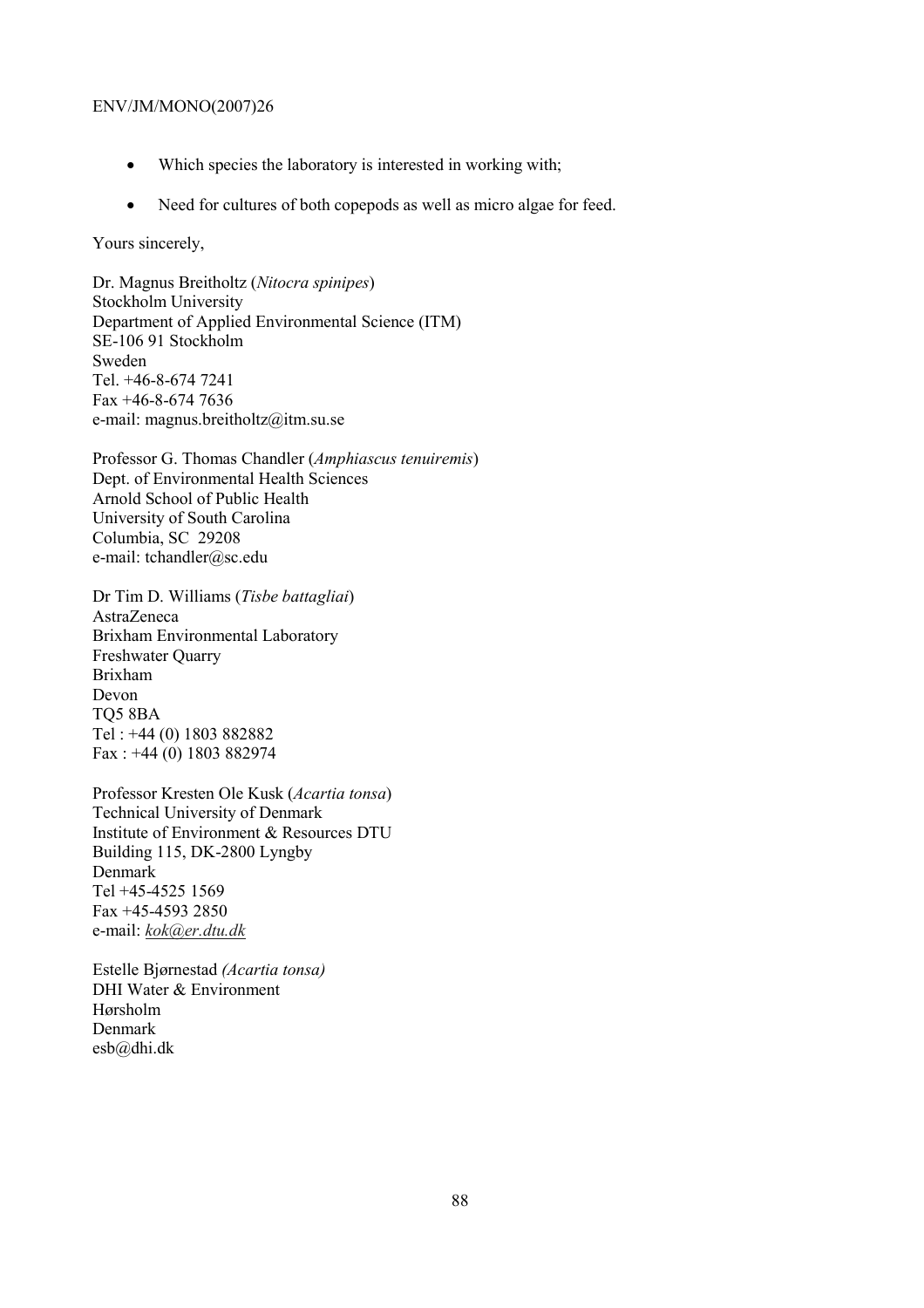# **APPENDIX D**

# Harpacticoid Copepod Life-cycle

# Ring-test Protocol

## **1. Background**

A draft test guideline for a harpacticoid (three species) life cycle protocol has been developed. Pre-validation has been conducted and reported and the draft has been revised accordingly.

OECD has sent out an invitation letter to potential participants in the coming ring test. So far, labs from three countries are involved in the ring test of the harpacticoid copepod Test Guideline. However, owing to a low number of participating laboratories for *Tisbe battagliai*, the ring test will only be conducted with *Nitocra spinipes* and *Amphiascus tenuiremis*.

The actual ring-test will start in early 2006. However, it was decided at  $2<sup>nd</sup>$  OECD Invertebrate Expert Group meeting in Paris to only use 3,5-DCP as a reference chemical, since it was concluded that the aim of the copepod test is not to detect a specific mode of action, but to evaluate test procedures and adverse consequences of chemicals on development and reproduction. This means that the ring-test follows the scheduled outlined in the invitation letter (see Table 1).

For more thorough background information, we refer to the *'Invitation Letter'* that was distributed by OECD in September 2005 to national coordinators and interested laboratories.

## **2. Ring test activities**

### *2.1. Laboratories participating in the ring test*

The laboratories that are presently involved in the ring test are presented below.

### *Nitocra spinipes*

- Department of Applied Environmental Science (ITM), Stockholm University, SE-106 91 Stockholm, Sweden. Contact: magnus.breitholtz@itm.su.se.
- IVL Swedish Environmental Research Institute, Box 210 60, SE-100 31 Stockholm, Sweden. Contact: ann-sofie.allard@ivl.se.
- Toxicon AB, SE-261 92 Landskrona, Sweden. Contact: anders.sjolin@toxicon.com.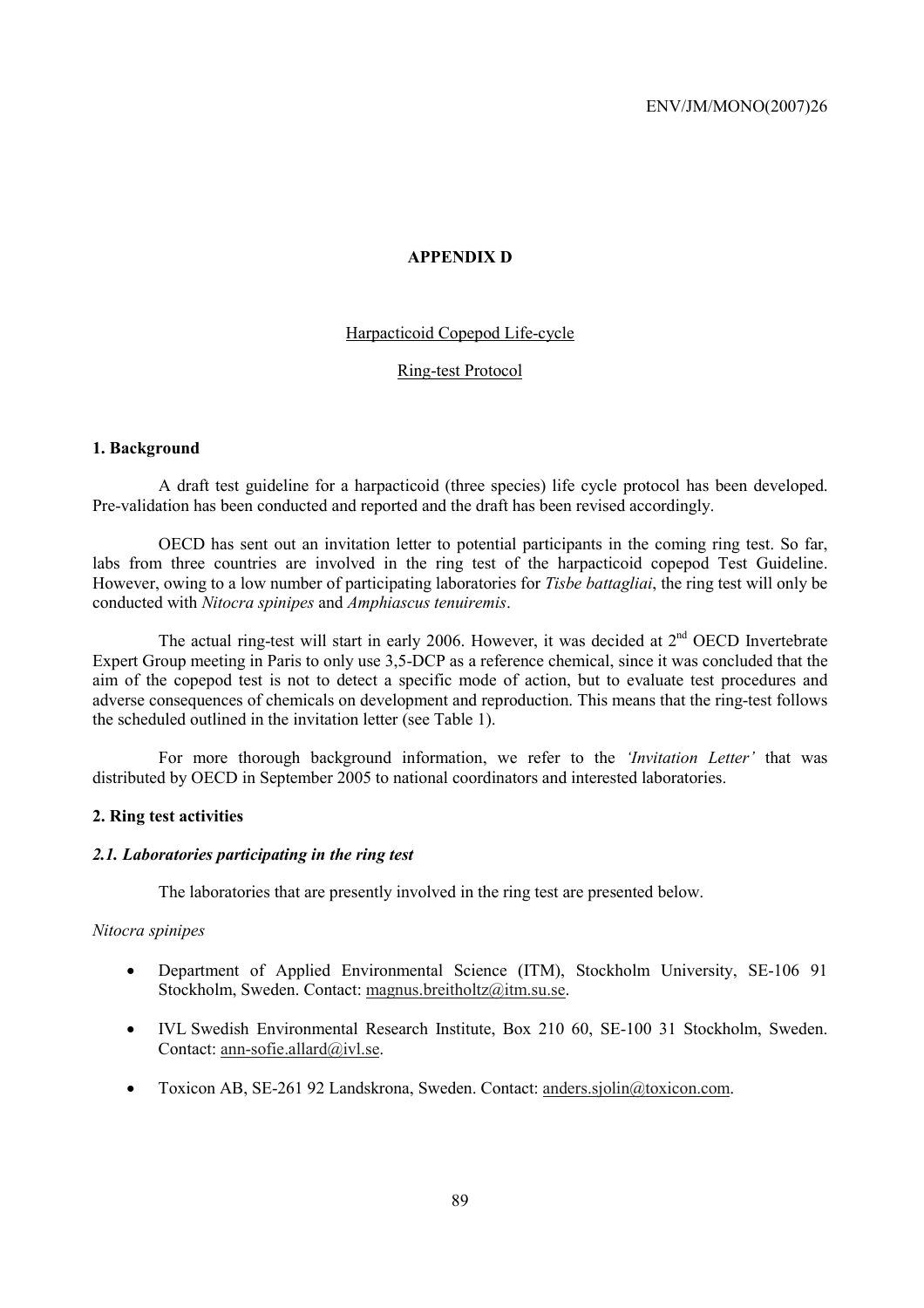### *Amphiascus tenuiremis*

- Department of Environmental Health Sciences, Arnold School of public Health, University of South Carolina, SC-29208, USA. Contact: Chandlgt@gwm.sc.edu
- Block Environmental Inc., Pleasant Hill, California, USA. Contact: dblock@blockenviron.com
- The NOAA Center for Coastal Environmental Health and Biomolecular Research (CCEHBR), Charleston, South Carolina, USA. Contact: geoff.scott@noaa.gov

# *2.2. Schedule*

The general schedule for the ring test of the harpacticoid copepod guideline is outlined in Table 1 below.

Each participating laboratory should use the existing draft guideline to run full life-cycle experiments on the reference chemical 3,5-DCP.

The experiments should at the most take 2 months, including pre-treatment, range finding and after-treatment. This means that each laboratory should be able to finalize the test and report raw data and other findings to ITM in late April 2006. This allows ITM sufficient time to compile the results and write a validation report, which should be finished and sent to OECD no later than  $31<sup>st</sup>$  of June 2006.

| 2.3. |                                             | 2005 |            | 2006 |      |              |       |        |        |
|------|---------------------------------------------|------|------------|------|------|--------------|-------|--------|--------|
|      | Activity                                    | Nov  | <b>Dec</b> | Jan  | Febr | March        | April | May    | June   |
|      | -Delivery of cultures                       | X    | X          |      |      |              |       |        |        |
|      | Order/deliver ref subst.                    |      | X          |      |      |              |       |        |        |
|      | Optimize cultures<br>3.5-DCP test           |      | X          | X    | X    | $\mathsf{x}$ | x     | X      |        |
|      | Send data to ITM                            |      |            |      |      |              | X     | X      |        |
|      | Send test medium to<br>ITM                  |      |            |      |      |              | X     | X      |        |
|      | Chemical analysis ITM<br>Data treatment ITM |      |            |      |      |              |       | X<br>X | X<br>X |
|      | Write report                                |      |            |      |      |              |       |        | X      |
|      | Report to OECD                              |      |            |      |      |              |       |        | X      |

#### **Table 1. Ring test activities for 2005 and 2006.**

### *Principle of the test*

The test is a full life cycle test, where newly hatched larvae (termed nauplia or metanauplia), aged less than 24 hours at the start of the test, are exposed individually in microwell (300 µL total volume) test chambers to the test substance added to seawater at a range of concentrations. Mandatory test variables to investigate in the F<sub>0</sub> generation are *mean development rates* to the copepodite and adult stages, respectively, *fertilization success* (*i.e.* number of mating pairs able to produce two successive clutches), *total viable offspring production per mating pair* (*i.e.* through two clutches averaged over the number of mating pairs created and tested), *time to production of first clutch*, *time interval between successive clutches*, *sex ratio* and *survival* of the parent animals. The test duration of the full life cycle test will vary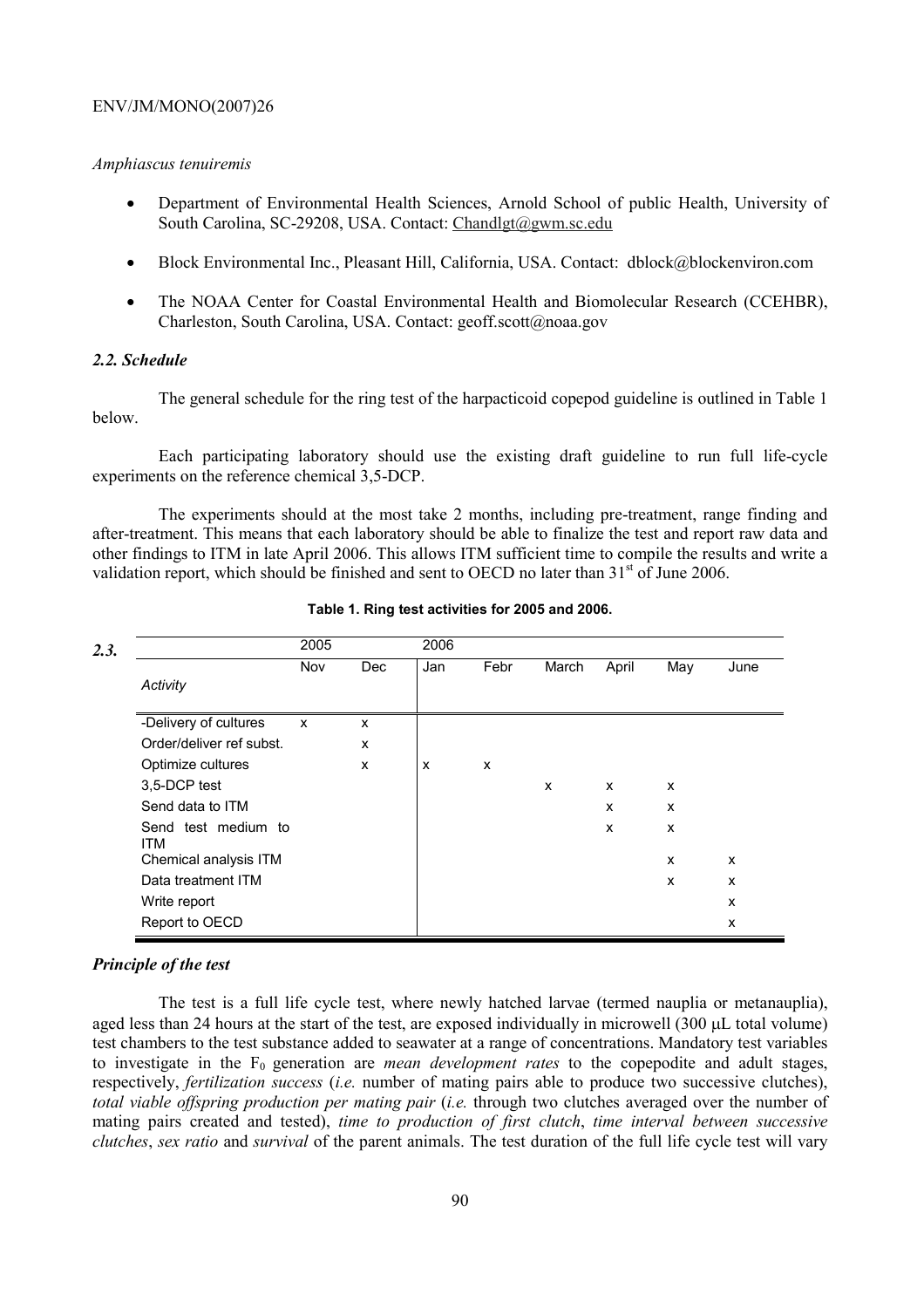according to life cycle rate of the test species, but it should extend to hatching of > 80% of the second clutches in control pairs (termed the  $F_1$  generation). When the copepods reach adulthood, which normally takes 10-20 days for the present species, the sex of each copepod is determined by light microscopy. Individual male:female mating pairs are constructed and allowed to mate for 7-14 days in new isolated micro well test chambers containing seawater and the test substance added to seawater at the same range of concentrations as during maturation/development. The mating pairs are followed until the control females have been fertilized and have released at least two clutches of offspring. The reproductive output of the animals exposed to the test substance is compared to that of the control(s) over a fixed time period in order to determine the lowest observed effect concentration (LOEC) and hence the no observed effect concentration (NOEC). In addition, and as far as possible, the data are analyzed using a regression model in order to estimate the concentration that would cause an  $x\%$  reduction in reproductive output, *i.e.* EC<sub>x</sub>  $(e.g. EC_{10})$ .

#### *2.4. Reference chemical*

*3,5-dichlorophenol (3,5-DCP)* has been chosen as a reference chemical because of its nonspecific toxic mode of action, since it is a regularly used reference substance in biological tests and is relatively easy to handle and analyze chemically. This substance has also been used in a pre-validation round in 2004-2005. 3,5-DCP is relatively stable in water over short time periods but may partly dissociate at the test pH, because of its  $pK_a$  of 8.2.

The reference substance will be available free of charge from ITM to ensure that all participants are using the same batch of test chemical.

#### *2.5. Chemical analysis*

ITM has received about 10.000 euro to fund parts of the chemical analysis, which will be made by ITM on all participating laboratories test medium samples in order to avoid what may become a confounding factor of unreasonable lab-to-lab analytical variability, and to minimize the costs for test analyses.

Test medium should be sampled and pooled across microplates within treatments from each well on each test medium renewal occasion (< 15 ml). Fresh test solution from the full concentration range should also be sampled each time new stock solution are prepared including start of the test (if a stock solution of 200 mL is prepared this volume should be sufficient throughout the test). All test medium samples should be stored at -20°C until chemical analyses.

The general procedure for the chemical analyses is based on a dervatization method for phenolic substances. In brief, after addition of NaOH and fluorine-reagents directly to the test medium water, it is possible to extract the fluorine esters that are formed to hexane and then use GC/ECD and MS/NICI for quantification.

Owing to a high cost (both analyses and shipping) as well as difficult handling procedures, the chemical analyses will only be made on specific treatments, *i.e.* in the lower end of the dose-range (*e.g.*  without an effect) and in the high end (*e.g.* were significant mortality has occurred).Test medium samples will at least be analyzed at the beginning, in the middle and in the end of the exposure. This means that participating laboratories should not send all test medium samples to ITM but instead those that will be identified after all laboratories have reported their raw data.

Old test medium should therefore be sampled and pooled (replicates within each treatment) for the following concentrations: 6.6, 60 and 540 µg/L.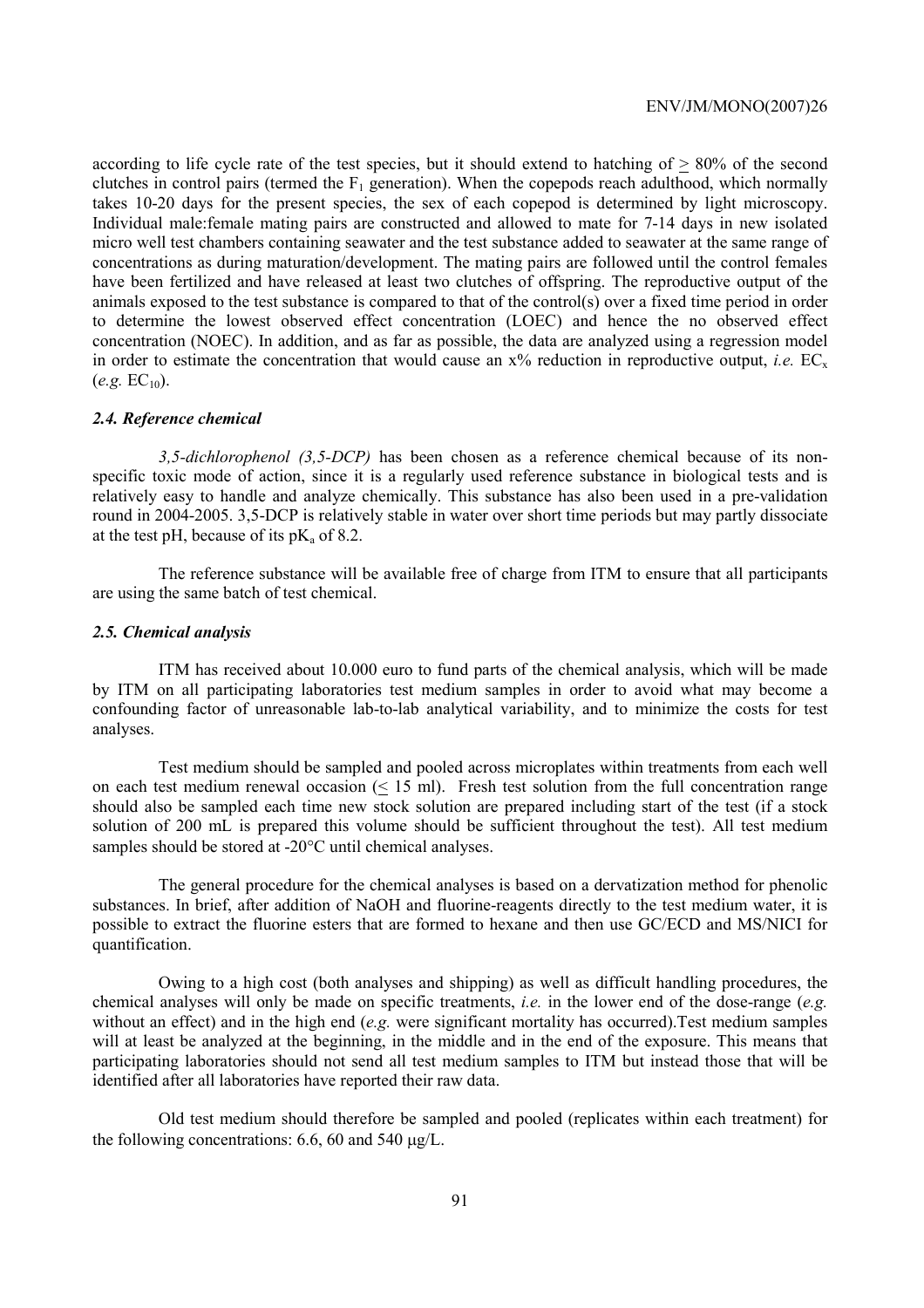# *2.6. Procedure*

# General

# *2.6.1 Cultures*

The culture procedures for *A. tenuiremis* and *N. spinipes* are described in Annex 2 and 3 of the harpacticoid draft guideline.

# *2.6.2 Conditions of exposure*

### Test vessels – microplates

Microwell test chambers and other test vessels and apparatus, which will come into contact with the test solutions, should, if possible, be made entirely of glass or other materials chemically inert to the test chemical. Microwell plates are typically made of polystyrene plastic. Polystyrene is not well suited to testing with hydrophobic organic chemicals because of non-specific plastic:organic binding, which can reduce chemical bioavailability to copepods. Therefore, microplates with microwells pre-coated with glass or polyacrylamide gel are better suited for copepod testing of hydrophobic chemicals than microplates with naked polystyrene wells. For *N. spinipes* it is recommended to use glass coated microwell chambers or to silanize the walls (during exposure of individuals) because of problematic surface tension.

- For *A. tenuiremis*, 96 well microplates (each well containing 250 µL seawater test solution) are used during the development phase. After sexing and creation of sexed pairs, adult pairs are exposed in new, unused microwells of each 96-well microplate.
- For *N. spinipes*, 96 well microplates (each containing 270 µL) are used during the development phase. After sexing and creation of sexed pairs, adults are exposed in 24 well microplates (each containing 2 mL).

# Duration

The test duration of the full life cycle test will vary according to life cycle rate of the test species, but it should extend to hatching of  $> 80\%$  of the second clutches in control pairs (termed the F<sub>1</sub> generation).

# Animal loading

Newly hatched larvae (termed nauplia or metanauplia), aged less than 24 hours at the start of the test, are exposed individually (**>** 60 replicate nauplii per treatment) in microwell (300 µL total volume; see above for details) test chambers to seawater (i.e. control) and to the test substance added to seawater at a range of concentrations. Treatments should be dispersed randomly among separate replicate  $(n=3)$ microplates, as should all subsequent handling, loading, observation and feeding. Failure to do this may result in bias that could be construed as being a chemical-dependent effect. In particular, if experimental units are handled in treatment or concentration order, then some time-related effect, such as operator fatigue or other error, could lead to greater or lesser effects at the higher or lower concentrations. Only one test chemical concentration should be tested per microplate to reduce chances for microwell cross contamination*.* Twenty or more nauplii should be tested per microplate. Where possible, nauplii should be placed within the microwell array away from any end or edge microwells. Microwells located on ends and edges of the microplate are most susceptible to temperature and evaporation. Furthermore, if the test results are likely to be affected by an initial or environmental condition of the test, such as position in the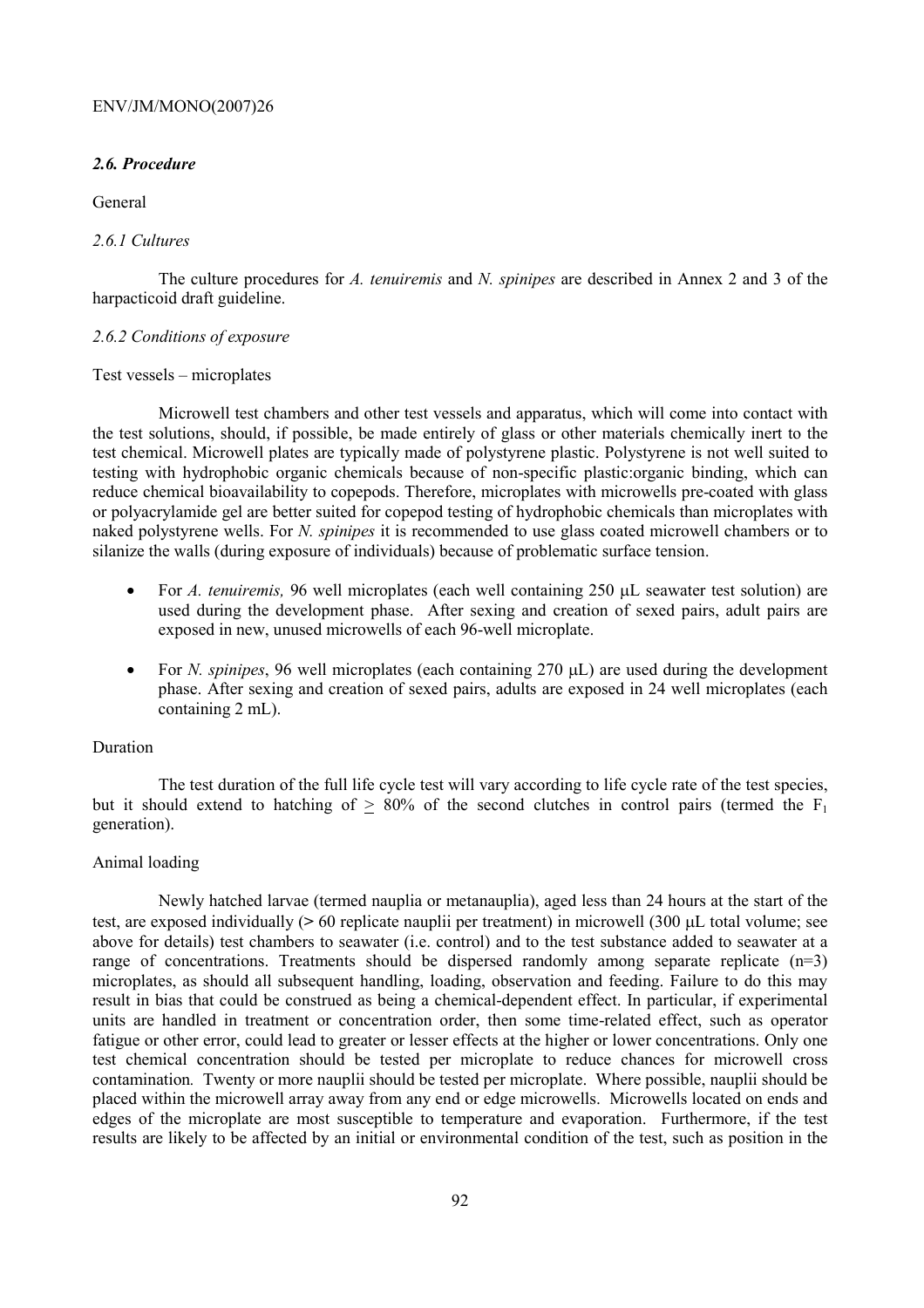laboratory or environmental chamber, then consideration should be given to blocking the test, or using a Latin-square experimental design.

Feeding

Species-specific information on feeding of individual copepods in test chambers during maturation/development and reproduction is presented below:

• Amphiascus tenuiremis

Each copepod is fed 2µl of a 1:1:1 volume mixed-algal cell suspension  $(10^7 \text{ cells/mL})$  of a chlorophyte (*e.g.*, *Dunaliella tertiolecta*), a chrysophyte (e.g., *Isochrysis galbana*) and a cryptophyte (e.g., *Rhodomonas salina*) every six days during both maturation/development and reproduction. The concentration added to each test chamber at each feeding is  $\sim 2 \times 10^4$  cells/microwell; i.e.,  $\sim$ 2 x 10<sup>5</sup> cells/mL test solution in a 250 uL microwell.

• Nitocra spinipes

Each copepod is fed a cell suspension (stock suspension 5 x  $10^7$  cells/mL) of a cryptophyte, preferably *Rhodomonas salina* or *Rhodomonas baltica*, every third day during both maturation/development and reproduction. Copepods are fed on test solution renewal occasions hence algae is added to the bulk volume of prepared test solution prior to dispensing into test chambers. The concentration added to each test chamber at each feeding is  $\sim 5 \times 10^5$  cells/microwell; e.g.,  $\sim 2.5 \times 10^5$  cells/mL test solution in a 2 mL microwell

## Light and temperature

During testing, microplates are covered and placed in a clear/opaque humidity chamber (a covered plastic tub holding several sponges soaked in distilled water works well for this) in a temperatureregulated incubator, or a room set at 22°C. Amphiascus requires a 12-h light and 12-h dark test photoperiod. *N. spinipes* should be reared/tested in darkness throughout the test duration.

## Aeration

The test vessels must not be aerated during the test, but dilution seawater should be aerated for 24 h prior to filtration at 0.45  $\mu$ m and subsequent mixing with test chemical stocks.

### Test concentrations and test medium renewal

The following concentration range should be used for the testing of 3,5-DCP:

6.6, 20, 60, 180 and 540  $\mu$ g l<sup>-1</sup> 3.5-DCP

Since 3,5-DCP is soluble in water at the given range, a carrier/solvent is not needed to prepare the stock solution(s) in water.

Natural or synthetic seawater may be used as the test medium. If natural seawater is used, it should be collected from a location distant from any known sources of pollution and filtered to remove indigenous organisms. If synthetic seawater is used, it should be prepared by dissolving reagents of recognised analytical grade, or a commercially available formulation, in distilled or deionised water. However, for these copepod species, there is insufficient information on the use of synthetic seawater to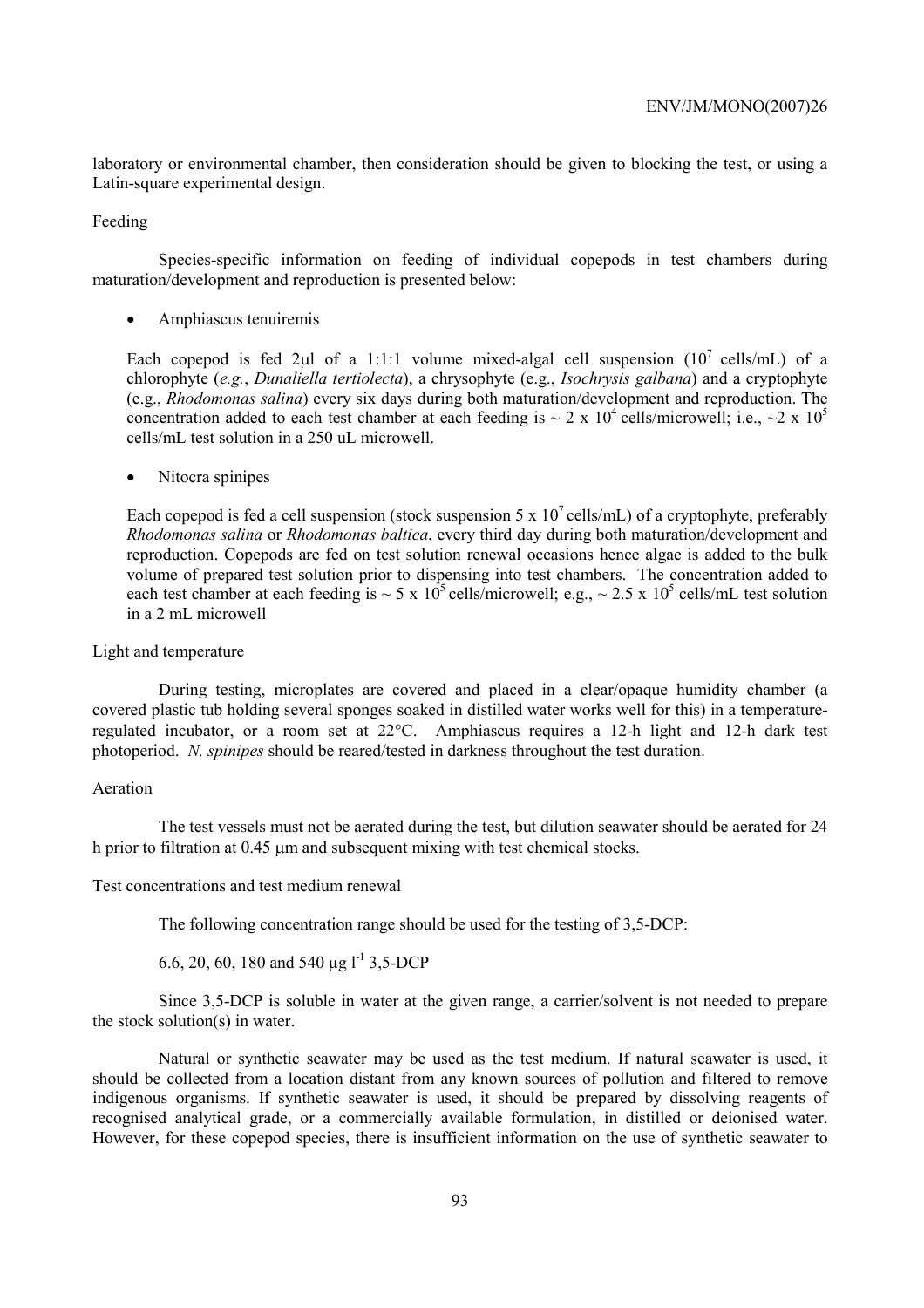allow a particular brand or type to be recommended. The suitability of synthetic seawater for culture and testing should, therefore, be evaluated in trials. Any water in which the copepods show suitable long-term survival with normal development and fecundity may be used as the test medium.

The salinity of the test medium should be the same as the culture medium for the respective species. Each species may be used at a range of salinities but in this ring test the following salinities should be used:

- ~6.5‰ for *N. spinipes*.
- 30 ‰ for *A*. *tenuiremis*.

Whichever salinity is employed, the test organisms must be cultured or maintained at the same salinity ( $\pm$ 3‰) for at least 7 days before the start of the test. The dilution water must have a dissolved oxygen concentration above 90% of the air saturation value, and a pH of  $8.0 \pm 0.3$  before being used to prepare the test solutions. It is recommended that all dilution water be filtered at 0.45 µm prior to 3.5 DCP test solution preparation to minimize bacterial contamination.

The dilution water used for testing should be from the same source as water that has been found to support culture of the organisms for at least two generations. If, however, the medium to be used in the test is different from that used for routine culture, it is a good practice to include an adequate pre-test acclimation period (*i.e.* sufficient time to culture the copepods through at least two generations) to avoid stressing the animals.

Potential evaporation losses of media from the test chambers should be observed daily and, if needed, be corrected by the addition of deionised or distilled water. When using microwell test chambers (300-2000 µL total volume), which are normally held in temperature-regulated incubators or rooms, care should be taken so that the evaporation losses do not exceed 7% - on a daily basis. To prevent such a scenario, microplates may be placed over a water bath in a humidity chamber in the incubator or room.

When the medium is renewed, a second series of microwell test chambers or other appropriate vessels are prepared and the animals transferred to them by, for example, a glass Pasteur pipette of suitable diameter. The volume of medium transferred with the copepods should be minimised. Alternatively, a fixed volume (preferable 70-90% of the total test medium volume) of the medium may be removed from each chamber using either automatic pipette or a syringe of suitable diameter. Both procedures should be performed under dissection stereomicroscopic observation, and care should be taken to use a pipette or a syringe of suitable diameter so as not to damage the copepods when they are aspirated into the pipette or syringe. If, after medium renewal, any copepods are observed to have been damaged during this procedure, the appropriate test chamber should be disqualified from the test.

# **Observations**

As summarized in Table 2 below, observations include *sex ratio*, *larval development ratio (LDR)* of nauplius versus first copepodite stage on day 5-7 of the bioassay, *mean development rates of nauplius to copepodite, copepodite to adult, and nauplius to adult stages*, respectively, *fertilization success* (i.e. number of mating pairs able to produce two successive clutches), *total viable offspring production per mating pair* (i.e. through two clutches averaged over the number of mating pairs created and tested), *time to production of first and second clutches*, and *survival* of the F<sub>O</sub> parent animals. Observations should also be made for any abnormal behaviour (relative to the controls), including uncoordinated swimming, loss of equilibrium, change in pigmentation and atypical quiescence. Sex ratio is determined by observations of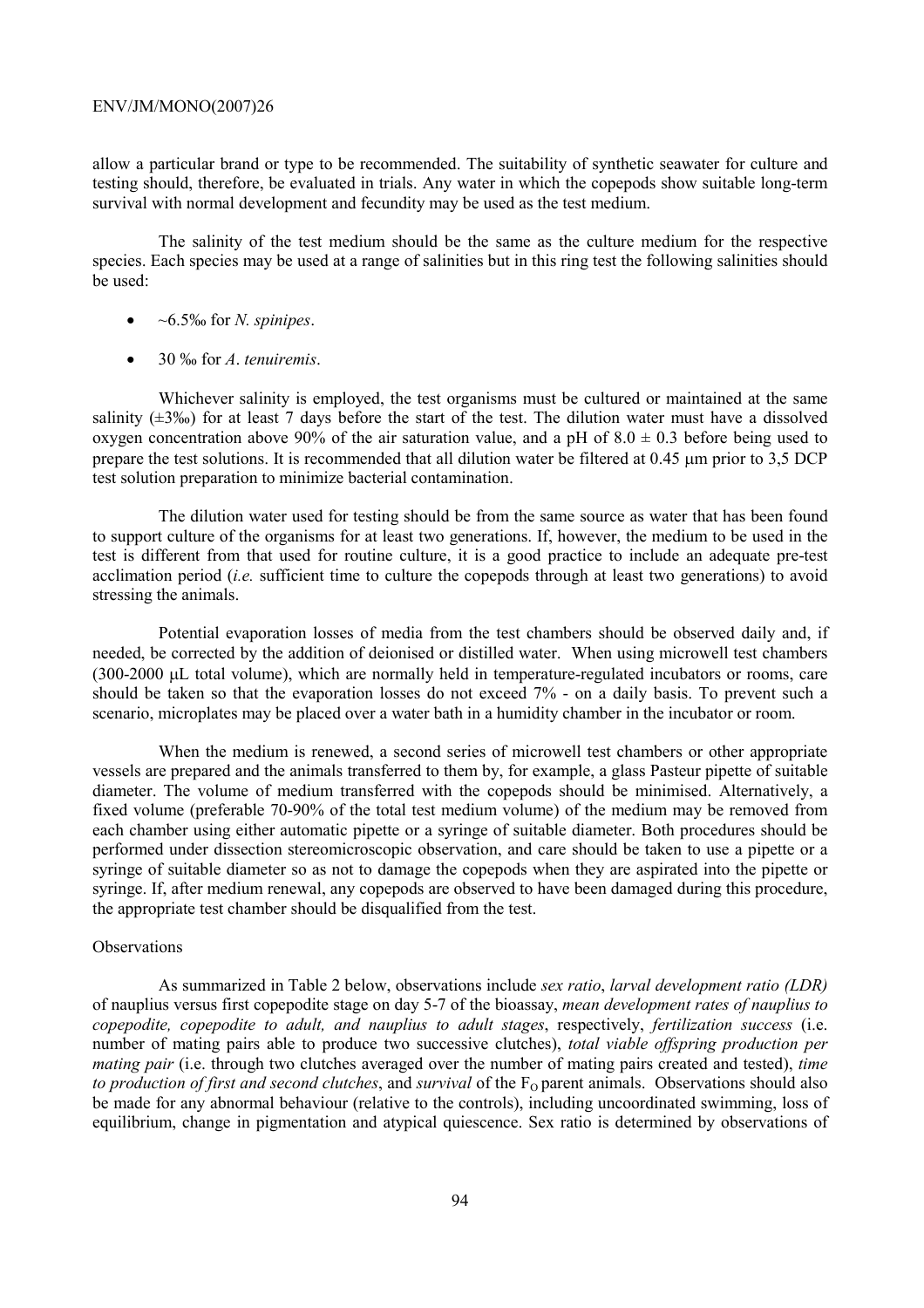male and female secondary sexual characteristics (see draft guideline annexes), which in copepods normally can be distinguished in the  $5<sup>th</sup>$  copepodite stage at the earliest.

- Development: The number of days it takes for development of each individually isolated copepod, from a first stage nauplius to a juvenile copepodite to a reproductively mature adult, is checked daily. For some harpacticoid species, morphological identification of the different stage durations is extremely difficult. In this case, precise determination of time to reach individual stage durations is best attempted by recording individual moults to adult (e.g. there are 5 copepodite stages [moults] to the adult). For all species within a given treatment or control microplate, once adulthood is achieved, all males should be pooled briefly in a 60-mm Petri dish, and all females within a separate 60-mm Petri dish. Random within-treatment individual pairs are then made by selecting one male and one female adult from each pooled collection of same treatment individuals. As many pairs as can be made per treatment (< 30 maximum possible pairs) are placed one each into new unused microwells loaded with the appropriate 3,5 DCP test concentration.
- Offspring production*:* After pairing of male:female mating pairs, observations are made daily for the presence of females carrying their first and second egg sacs, and offspring are counted as they hatch. Live offspring (nauplii) will usually be released from the egg sac after an incubation period of two to several days. If necessary, in order to count the number of offspring released from second broods, pairs may be placed in new unused microwells until hatch of the second brood.The development of egg sacs, the presence of abnormal eggs or aborted unhatching egg sacs, the release of offspring and the number of live and dead offspring are recorded at each observation point during the approximately 25 day test. Renewal of test medium should be continued as described above through hatching of brood two.

At the end of the exposure period, all remaining copepods (*i.e.* including unfertilised females and males) are either discarded or fixed in formaldehyde (4%) for determination of sex.

• Mortality: Survival of larvae (nauplii), juveniles (copepodites) and adults is recorded daily during maturation/development/mating up to and including the last day of the test. Mortality of mating pairs also should be checked and recorded daily.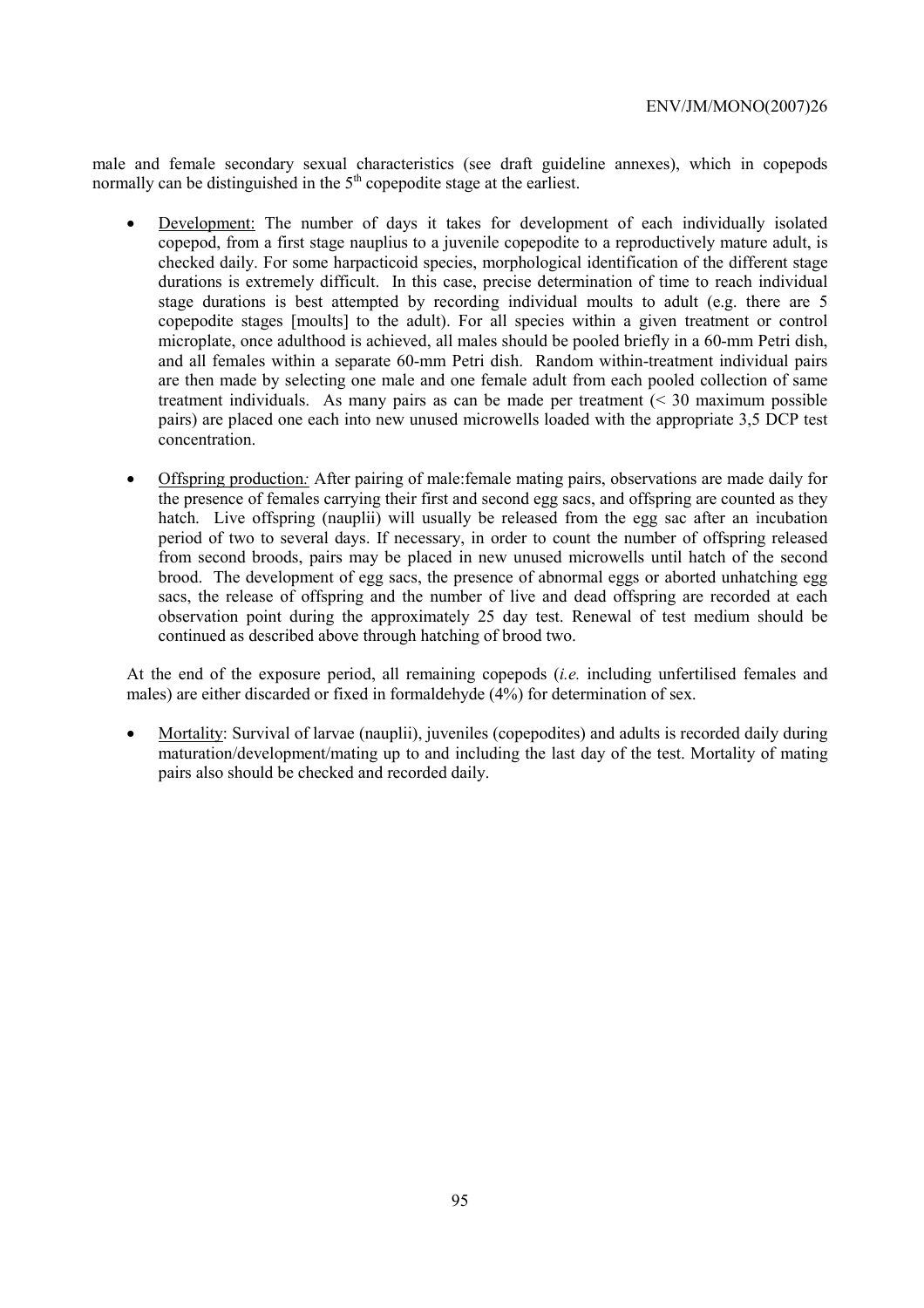| Detail                        | Endpoints                                                                       |
|-------------------------------|---------------------------------------------------------------------------------|
| Test variables to be reported |                                                                                 |
| Development                   | - Mean development rates for full life-<br>cycle and for each life-stage window |
|                               | - Fertilization success                                                         |
|                               | - Total viable offspring production                                             |
|                               | - Time to production of first clutch                                            |
| Reproduction                  | - Time interval between successive<br>clutches.                                 |
|                               | - Sex ratio of $F_0$                                                            |
| Other                         | - Survival rate of $F_0$                                                        |

#### **Table 2. Summary of endpoints to be reported from the life cycle test.**

Regular observations of  $F_0$ -generation nauplii and copepodites as well as counting of  $F_1$ generation nauplii must be facilitated by the use of light microscopy. Upon termination of the test, staining in Lugol's solution may facilitate counting of released nauplii and aborted egg sacs before using light microscopy.

The results of the observations made during the test should be recorded on the data sheets provided below.

# Physical-chemical parameters

During the test, dissolved oxygen, pH and temperature should be measured in the controls and all test concentrations each time test medium is renewed. As a minimum, these measurements shall be made in the control(s) and in the highest test concentration. Temperature should preferably be monitored continuously in at least one test vessel.

# *2.6.3. Reporting*

Raw data should be compiled in the attached raw data sheets and sent to ITM as soon as the testing has been finalized for each participating laboratory.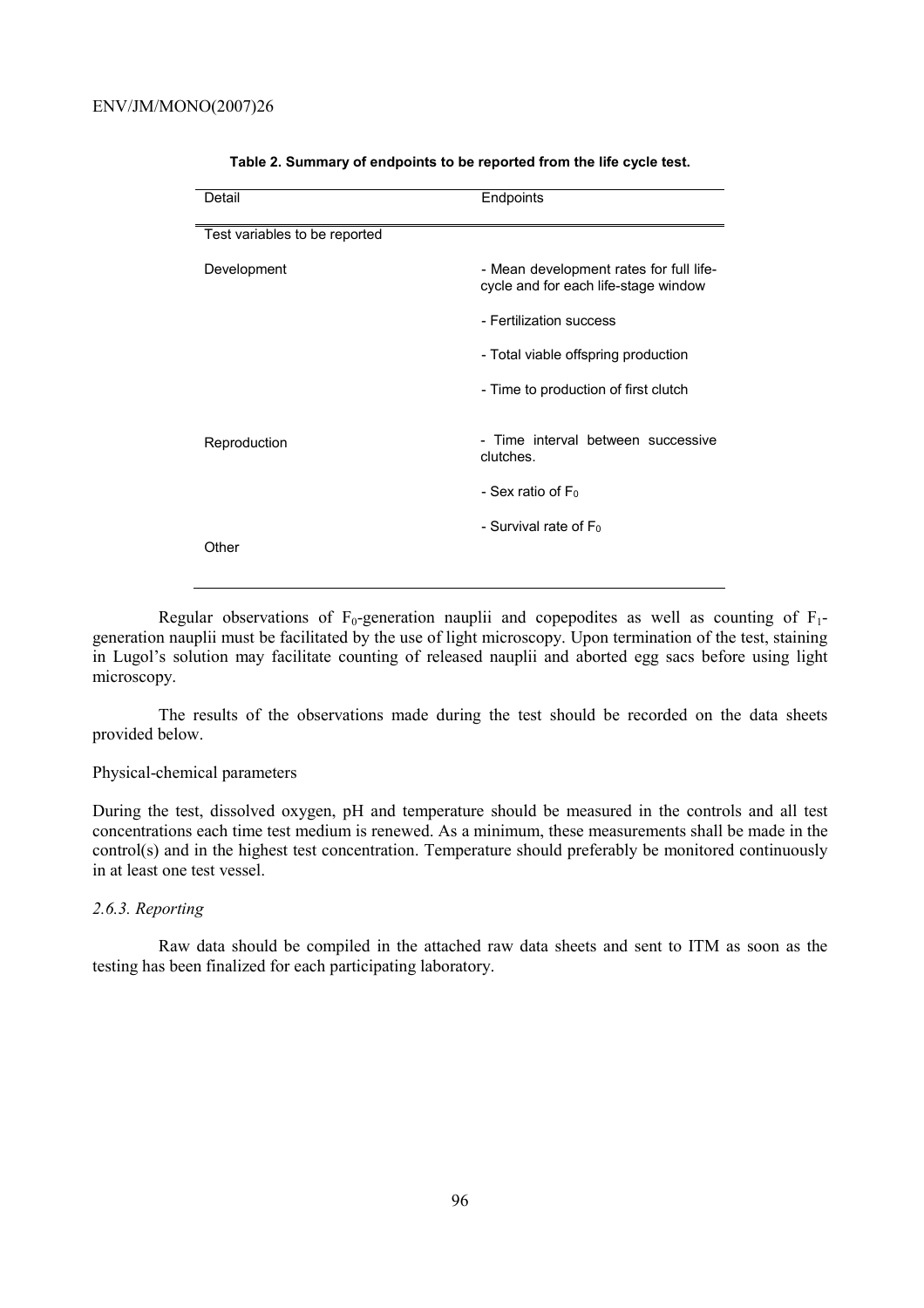# **APPENDIX E**

Detailed Calanoid Copepod Life-cycle

Ring-test Protocol

### **1. Background**

A draft test guideline for a calanoid life cycle protocol has been developed. Pre-validation has been conducted and reported and the draft guideline has been revised accordingly.

OECD has sent out an invitation letter to potential participants in the coming ring test. So far, four labs from three countries are involved in the ring test of the Calanoid Copepod Test Guideline. At the  $2<sup>nd</sup>$  OECD Invertebrate Expert Group meeting in Paris,  $3<sup>rd</sup>$  to 4<sup>th</sup> of November 2005, it was decided within the coming weeks, once again to take a direct contact with potential participants.

The actual ring-test will start in spring 2006. However, it was decided at the meeting in Paris to use 3,5-DCP as the only reference chemical, since it was concluded that the aim of the copepod test is not to detect a specific mode of action, but to evaluate test procedures and adverse consequences of chemicals on development and reproduction. This means that the ring-test follows the scheduled outlined in the invitation letter (see Table 1).

For more thorough background information, we refer to the *'Invitation Letter'* that was distributed by OECD in September 2005 to national coordinators and interested laboratories.

# **2. Ring test activities**

# *2.1. Laboratories participating in the ring test with Acartia tonsa*

The laboratories that are presently involved in the ring test are presented below (main species in brackets).

- Institute of Environment & Resources, Technical University of Denmark (E&R), Building 113, 2800 Lyngby, Denmark (Contact: K. Ole Kusk; kok@er.dtu.dk)
- DHI Water and Environment (DHI), Agern Allé 5, 2970 Hørsholm, Denmark (Contact Estelle Bjørnestad; esb@dhi.dk)
- Opus Plus Ltd, (OPUS), Flotta, Stromness, Orkney, KW16 3NP, United Kingdom (Contact Brenda Hudson; brenda.hudson@opusplus.co.uk)
- ECT Oekotoxikologie GmbH, Boettgerstr. 2-14 D-65439 Floersheim, Germany (Contact: Michael Meller; m-meller@ect.de)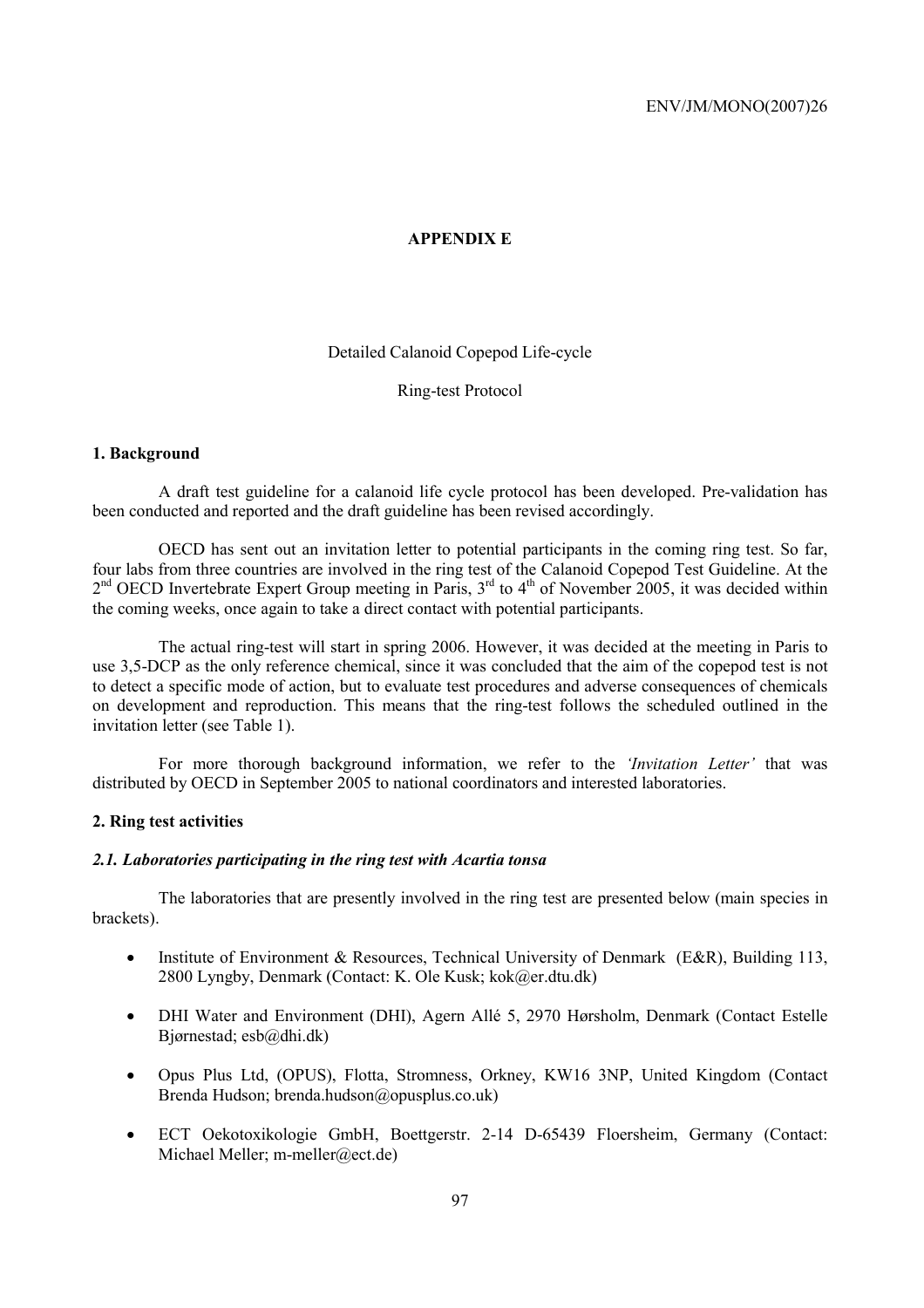# *2.2. Schedule*

The general schedule for the ring test of the copepod guideline is outlined in Table 1 below.

Each participating laboratory should use the existing draft guideline to perform a full life-cycle experiment with the reference chemical 3,5-DCP.

The experiment should at the most take 2 months, but can be performed in about three-four weeks. This means that each laboratory should be able to finalise the test and report raw data, effect values and other findings to Department of Applied Environmental Science (ITM), Stockholm University, SE-106 91 Stockholm, Sweden (Contact: magnus.breitholtz@itm.su.se) in August 2006 at latest and preferably earlier.

|                                       |    |              |              | Table 1. Ring test activities for 2006. |     |     |              |              |                           |
|---------------------------------------|----|--------------|--------------|-----------------------------------------|-----|-----|--------------|--------------|---------------------------|
|                                       |    | 2006         |              |                                         |     |     |              |              |                           |
|                                       |    | Jan          | Feb          | Mar                                     | Apr | May | Jun          | Jul          | Aug                       |
| Activity                              |    |              |              |                                         |     |     |              |              |                           |
| -Delivery of cultures                 |    | $\mathsf{x}$ | $\mathsf{x}$ | X                                       |     |     |              |              |                           |
| Order/delivery<br>reference substance | οf |              |              |                                         | X   |     |              |              |                           |
| Optimize cultures                     |    |              |              |                                         | X   |     |              |              |                           |
| 3,5-DCP test                          |    |              |              |                                         | X   | X   | $\mathsf{x}$ | X            |                           |
| Send data to ITM                      |    |              |              |                                         |     |     | x            | $\mathsf{x}$ | $\boldsymbol{\mathsf{x}}$ |
| Send water samples to<br><b>ITM</b>   |    |              |              |                                         |     |     | X            | X            |                           |
| Chemical analysis ITM                 |    |              |              |                                         |     |     |              | X            | $\boldsymbol{\mathsf{x}}$ |
| Data treatment ITM                    |    |              |              |                                         |     |     |              | X            | X                         |
| Write report                          |    |              |              |                                         |     |     |              |              | X                         |
| Report to OECD                        |    |              |              |                                         |     |     |              |              | X                         |

## *Principle of the test*

The test is a full life cycle test, where the organisms are exposed to various concentrations of the test substance from the egg stage ( $F_0$  generation) to the developing stages of the next generation ( $F_1$ ) including adult egg production  $(F_0)$ . Compulsory test variables to investigate in the  $F_0$  generation are *hatching success*, *development of early life stages (mean larval development ratio* also called LDR*)*, *survival of early stages and egg producing females*, *egg production* and *length of animals*. The next generation (F1) is exposed during its early life stages and *hatching success, mean larval development ratio*  and *survival* are investigated. Optional/Recommended test variables to investigate are *acute toxicity* for range finding purposes, *sex ratio* in the  $F_0$  generation and *egg diameter*. The total test duration at 20 °C and 20 ‰ salinity is about three to four weeks (5-7 days for  $F_0$  generation LDR test + 17-18 days for  $F_0$ generation life cycle exposure  $+ 5-7$  days  $F_1$  generation LDR test), which is sufficient time to investigate the development of the first generation  $(F_0)$  - and in the life-cycle test for the control animals to reach adulthood and produce eggs, as well as for the second generation  $(F_1)$  to partly develop into copepodites. The nauplii (larval) and copepodite (juvenile) stages are morphologically distinct, therefore, the transition from the last naupliar to the first copepodite stage is easily observed. Larval development ratio is normally recorded after 5-7 days, when about 50% of the control animals have reached a copepodite stage, and is expressed as the ratio of copepodites to the total number of surviving early life stages (nauplii  $+$ copepodites) at the end of the LDR test. Hatching success of eggs and mortality of the early stages are presented along with the LDR. Egg production of females, which have been exposed through their whole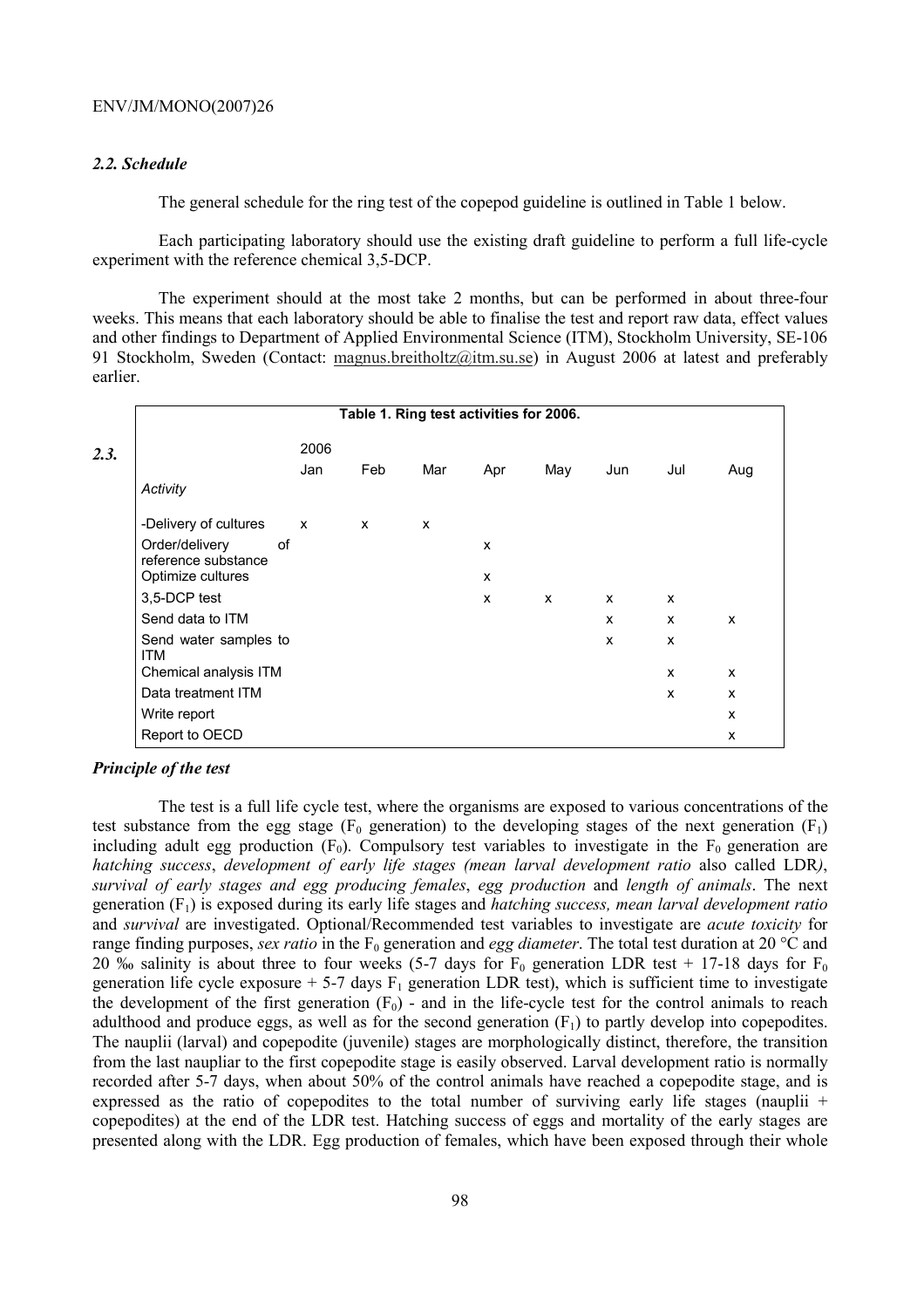life from egg to adult, is also studied. At the proposed test condition it takes about 12-14 days for the animals to reach adulthood. Eggs produced by exposed females may bear a chemical burden, which might result in a more sensitive response of the next  $(F_1)$  generation in the LDR test (relative to the  $F_0$ generation), because the animals are also exposed during their embryonic stage.. Observed variables of exposed groups are compared to that of the control(s) in order to determine the lowest observed effect concentration (LOEC) and hence the no observed effect concentration (NOEC) by using ANOVA statistics. As far as possible, the data are also analyzed using a regression model in order to estimate the concentration that would cause an  $x\%$  reduction in observed variable, *i.e.* EC<sub>x</sub> (*e.g.* EC<sub>10</sub>).

#### *2.4. Reference chemical*

*3,5-dichlorophenol (3,5-DCP)* has been chosen as a reference chemical because of its nonspecific toxic mode of action, its regularly use as reference substance in biological tests and because it is relatively easy to handle and analyze chemically. This substance has also been used in a pre-validation round in 2004-2005. 3,5-DCP is relatively stable in water over short time periods but may partly dissociate at the test pH because of its  $pK_a$  of 8.2.

The reference substance will be available free of charge from ITM to ensure that all participants are using the same batch.

#### *2.5. Chemical analysis*

ITM has received about 10.000 euro to fund parts of the chemical analysis, which will be made by ITM on all participating laboratories test medium samples in order to avoid what may become a confounding factor of unreasonable lab-to-lab analytical variability, and to minimize the costs for test analyses.

Test medium should be sampled and pooled across the replicates of three exposure concentrations on each test medium renewal occasion (10-15 ml in total of the composite sample is enough for analysis). Fresh test solution from the same three concentrations should also be sampled each time new stock solutions are prepared including start of the test. All test medium samples should be stored at -20°C until chemical analyses. Concentrations sampled should be 6.6, 60 and 540  $\mu$ g/L. Samples from more concentrations may be collected, but may not necessary be analysed at the end (see below).

The general procedure for the chemical analyses is based on a derivatization method for phenolic substances. In brief, after addition of NaOH and fluorine-reagents directly to the test medium water, it is possible to extract the fluorine esters that are formed to hexane and then use GC/ECD and MS/NICI for quantification.

Owing to a high cost (both analyses and shipping) as well as difficult handling procedures, the chemical analyses will only be made on specific treatments, *i.e.* in the lower end of the dose-range (*e.g.*  without an effect) and in the high end *(e.g.* were significant mortality has occurred). Test medium samples will at least be analyzed at the beginning, in the middle and in the end of the exposure. This means that participating laboratories should not send all test medium samples to ITM but instead those that will be identified after all laboratories have reported their raw data.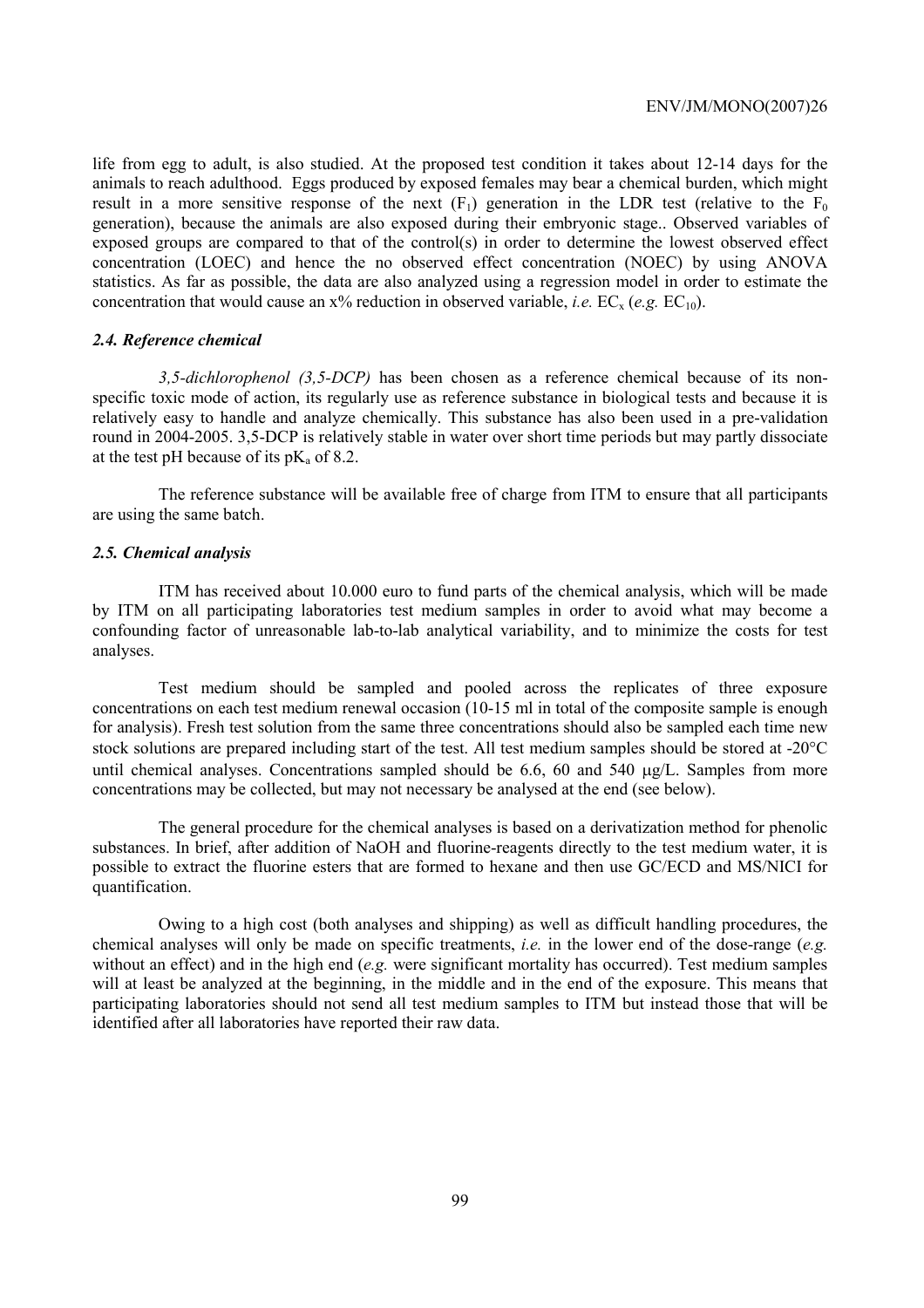# *2.6. Procedure*

# *2.6.1 Culture*

The culture procedures for *Acartia tonsa* are described in Annex 7 of the calanoid draft guideline.

# *2.6.2. Conditions of exposure*

### Test vessels and other equipment

Test vessels, other equipment and apparatus which will come into contact with the test solutions should, if possible, be made entirely of glass or other materials chemically inert to the test chemical.

### Duration

The duration of the full life cycle test with Acartia tonsa at the specified conditions will be about 4 weeks including LDR tests on  $F_0$  and  $F_1$ .

### Animal loading

Larval development ratio (LDR) tests ( $F_0$  and  $F_1$ ) are started with 50-80 eggs per test vessel. The life cycle test (basic or mass exposure) is started with 500-600 eggs per test vessel. Eggs are counted on a filter before addition. In Annex 3 of the Calanoid guideline is given an exemplary flow diagram of the test procedure.

### Feeding

*Rhodomonas salina* (Chryptophyceae) is used as feed. Feeding should be done daily or just after media changes. In the flow diagram (Annex 3 of the Calanoid guideline) are given the recommended algal densities.

# Light and temperature

Test vessels shall be covered and placed in a temperature-regulated incubator or room set at 20 ºC with a 16-h light and 8-h dark photoperiod at low light intensity.

# Aeration

In the life cycle test, vessels are aerated from day 7. In the LDR test vessels are not aerated.

### Test media and media renewal

Synthetic seawater with a salinity of 20 ‰ is used as medium. Synthetic seawater should be prepared by dissolving reagents of recognised analytical grade or a commercially available formulation in distilled or deionised water. Any synthetic seawater of known composition in which the copepods show suitable long-term survival with normal development and fecundity may be used as the test medium.

The same type of media should be use as culture media, test media and dilution water. The media must have a dissolved oxygen concentration above 70% of the air saturation value, and a pH variation of maximally  $\pm$  0.3 from the initial pH. The initial pH is typically 8.1-8.3 in the synthetic media used at DTU (see annex 7 in the Calanoid guide).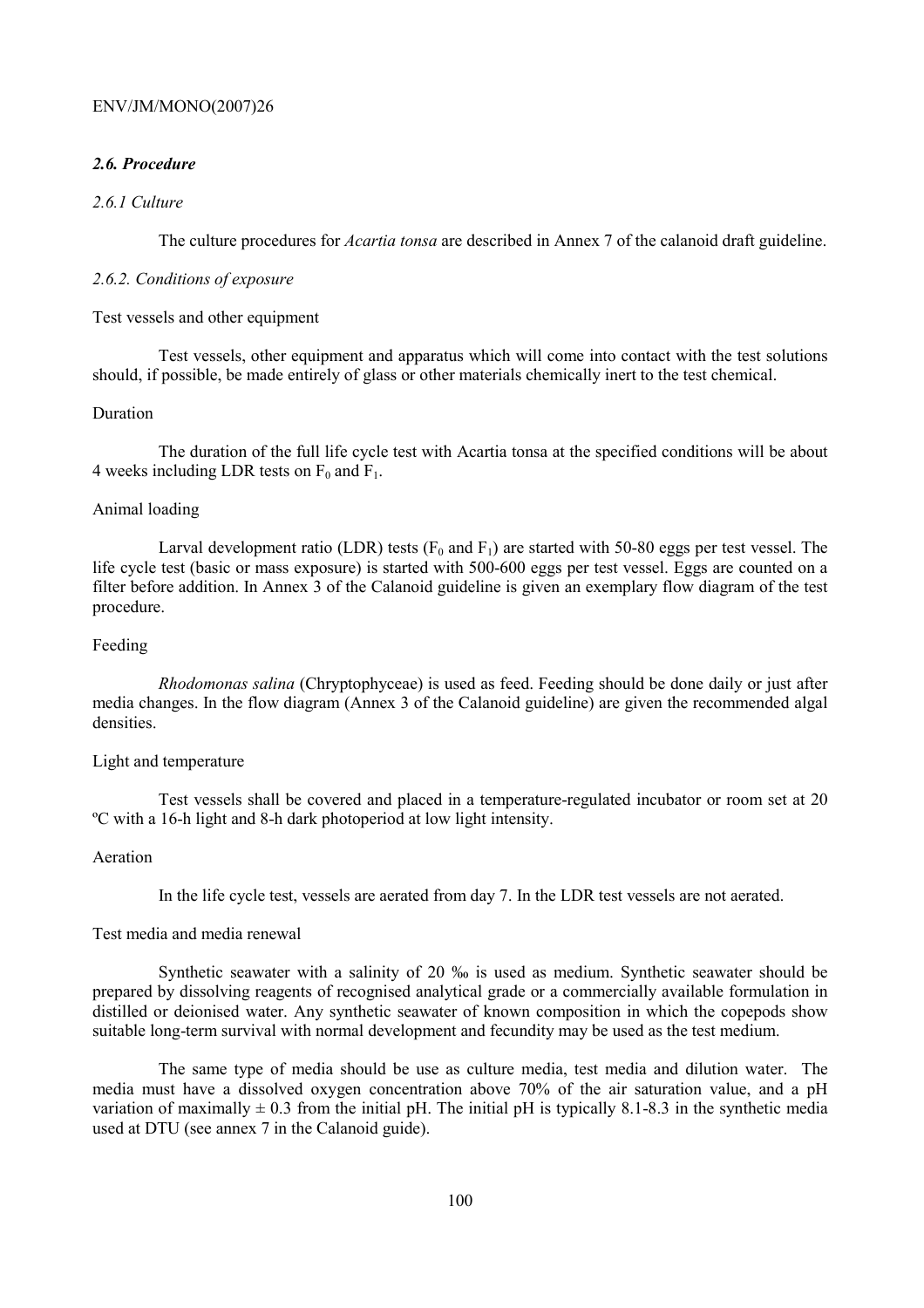Potential evaporation losses of media from the test chambers should be observed regularly and, if needed, be compensated by the addition of deionised or distilled water.

Media is renewed three times a week. - In the calanoid guideline (paragraph 32 and footnote 2 and 3 and in the flow diagram of Annex 3) are given details on media renewal for the different parts of the test.

Test concentrations and test medium renewal

The following concentration range should be used for the testing of 3,5-DCP with *Acartia tonsa*:

6.6, 20, 60, 180 and 540  $\mu$ g l<sup>-1</sup>

Since 3,5-DCP is soluble in water at the given range, no carrier/solvent is needed to prepare the stock solution(s).

Media should be renewed as described in the draft guideline. An example of how to perform the test in practice is given in Annex 3 of the draft guideline for calanoid copepods.

## **Observations**

As summarized in Table 2 below, observations include *hatching success, larval survival* and *larval development ratio* in  $F_0$  and  $F_1$  generation, *fecundity* (i.e. number of eggs per female per day), and length of males and females. Observations should also be made for any abnormal behaviour (relative to the controls), including uncoordinated swimming, loss of equilibrium, change in pigmentation and atypical quiescence. Sex ratio may be determined by observations of male and female secondary sexual characteristics (see draft guideline annexes), which in copepods normally can be distinguished in the  $5<sup>th</sup>$ copepodite stage at the earliest.

• Hatching, survival and development of early stages: The exact number of eggs transferred to each vessel is counted. At the end of the exposure number of unhatched eggs, number of nauplii and number of copepodites are counted. These numbers are used for calculation of hatching success, survival and LDR.

The LDR tests are stopped when the fraction of copepodites in the controls is as close to 50 % as possible. To determine this point of time several additional control vessels shall be set up. On day 5 control vessels are sacrificed with time intervals by adding lugols solution and numbers of nauplii and copepodites are counted. If the copepodite fraction is close to 50 % the test is stopped. If the test is started with a time interval between the separate vessels, the same time interval should be observed when stopping the test.

One validity criteria for the LDR test is a copepodite fraction of  $50 \pm 20$  %. If a 30 % copepodite fraction is not reached by the end of day 5 the test may be continued at a dark place at 15 °C and the examinations may then be resumed the following morning.

Fecundity: At the end of the basic exposure 12 females from each exposure group are placed individually in vessels with an inner chamber and a bottom of stainless steel net (180-200 µm mesh size). Eggs will pass through this net but not the female. The females are transferred to new test vessels every 24 hours. Eggs are not counted after the first 24 hours but the production over the successive three days is counted. (See Annex 3 in the calanoid guide for more details).

• Length of animals: The body length of 25 males and 25 females is measured under a microscope. The median axis from the front of the head to the end of the prosome is measured. The urosome